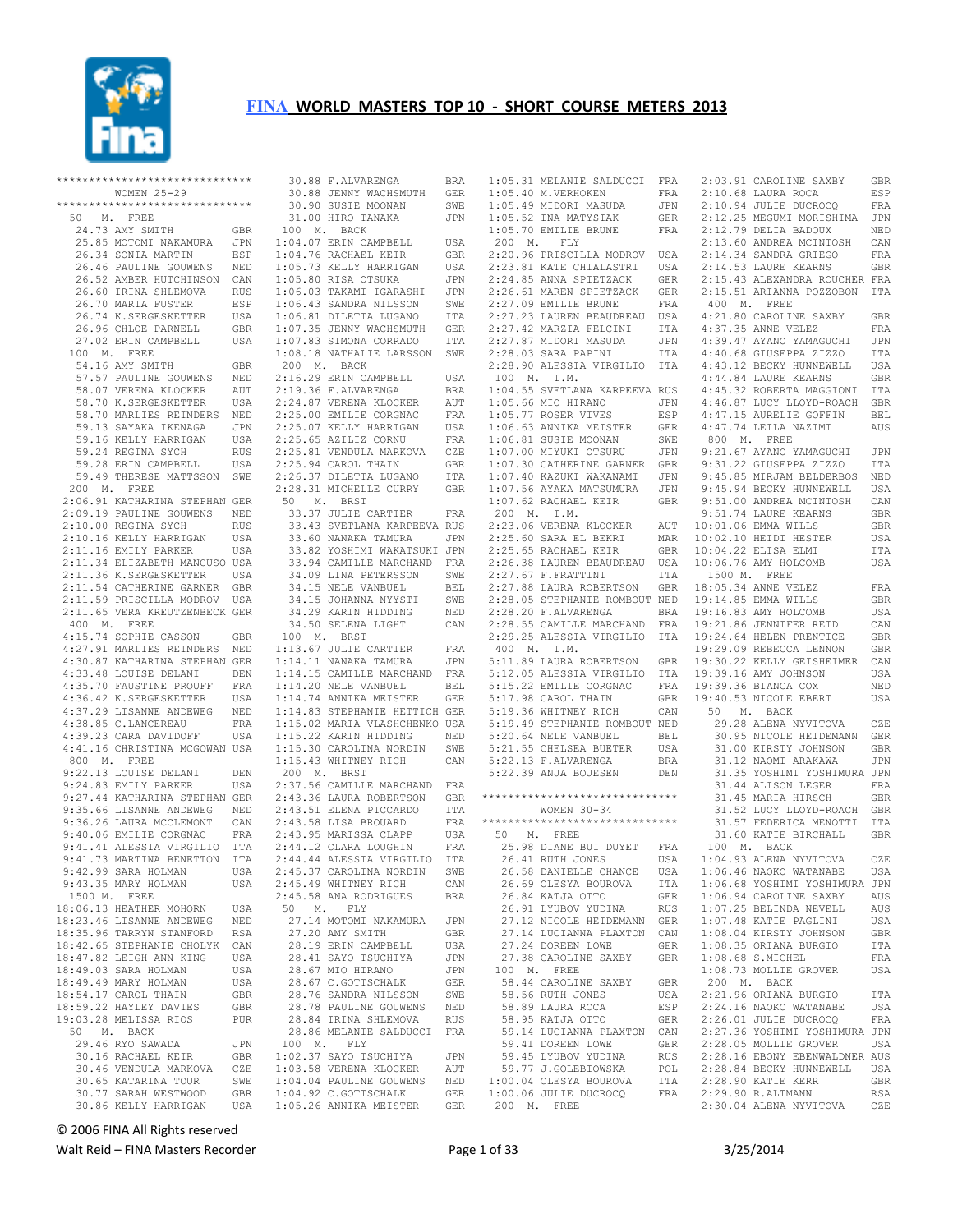

|             | 50 M. BRST                                                                                     |                    | 1                       |
|-------------|------------------------------------------------------------------------------------------------|--------------------|-------------------------|
|             | 31.74 NICOLE HEIDEMANN GER<br>32.13 N.VINOKURENKOVA RUS                                        |                    | J.                      |
|             |                                                                                                | RUS                | 2                       |
|             |                                                                                                | JPN                | 2                       |
|             |                                                                                                | GER                | $\mathbf{2}$            |
|             | 33.67 AKIKO SUMIDA<br>33.79 ULRIKE GERNER<br>33.83 SUSANNE HOCK<br>53.83 SUSANNE HOCK          | ${\tt GER}$        | $\sqrt{2}$              |
|             | 33.94 A.BYSTRZYCKA                                                                             | $\mathtt{POL}$     | $\overline{\mathbf{c}}$ |
|             |                                                                                                |                    | $\overline{c}$          |
|             | 33.94 A.BYSTRZYCKA<br>34.12 LAURA BADOUX<br>34.32 NICOLETA COICA                               | NED<br>ITA<br>ITA  | $\sqrt{2}$              |
|             | 34.80 ELENA FABBRO                                                                             |                    | $\mathbf{2}$            |
|             | 34.81 GEORGI KINSELA AUS                                                                       |                    | $\mathbf{2}$            |
|             | 100 M. BRST                                                                                    |                    | 2                       |
|             | 1:09.58 N.VINOKURENKOVA RUS                                                                    |                    | $\sim$                  |
|             | 1:10.84 NICOLE HEIDEMANN<br>1:13.59 SUSANNE HOCK                                               | GER                | $\overline{4}$          |
|             |                                                                                                | GER                | $\mathsf S$             |
|             | 1:14.50 SATSUKI HIRUKAWA JPN                                                                   |                    | 5                       |
|             |                                                                                                | POL                | 5<br>$\overline{5}$     |
|             |                                                                                                | $\mathtt{JPN}$     | 5                       |
|             | 1:14.66 A.BYSTRZYCKA<br>1:14.76 AKIKO SUMIDA<br>1:15.15 ULRIKE GERNER<br>1:15.20 KERRYN SPINKS | GER<br>AUS         | 5                       |
|             |                                                                                                |                    | $\overline{5}$          |
|             | 1:15.27 DANIELLE CHANCE USA<br>1:15.50 GEORGI KINSELA AUS                                      |                    | 5                       |
|             | 200 M. BRST                                                                                    |                    | 5                       |
|             |                                                                                                | GER                |                         |
|             | 2:35.60 ULRIKE GERNER<br>2:39.89 NANCY THIBAULT                                                | $\mathtt{CAN}$     | $\star \star \cdot$     |
|             |                                                                                                |                    |                         |
|             | 2:40.79 SATSUKI HIRUKAWA JPN<br>2:43.08 GEORGI KINSELA AUS<br>2:43.01.1 BYSTREYCK1 DOL         |                    | $\star \star$           |
|             | 2:43.91 A.BYSTRZYCKA                                                                           | POL                | ļ                       |
|             | 2:45.30 NICOLETA COICA<br>2:45.82 KERRYN SPINKS<br>2:46.00 M.CHAMBERLIN                        | ITA                |                         |
|             |                                                                                                | AUS                |                         |
|             |                                                                                                | USA                |                         |
|             | 2:46.91 JENNI SVENSSON                                                                         | SWE                |                         |
|             | 2:46.95 CLAIRE NIXON                                                                           | GBR                |                         |
|             | 50 M. FLY                                                                                      |                    |                         |
|             | 28.19 NICOLE HEIDEMANN GER                                                                     |                    |                         |
|             |                                                                                                | USA                |                         |
|             |                                                                                                | <b>GER</b>         |                         |
|             | 28.53 RUTH JONES<br>28.92 A.HASSLACHER<br>29.06 DOREEN LOWE                                    | GER                |                         |
|             | 29.21 LUCY LLOYD-ROACH GBR<br>29.31 ANGELA TAVERNIER FRA                                       |                    |                         |
|             |                                                                                                |                    |                         |
|             | 29.32 AIMEE RAMM                                                                               | GBR                |                         |
|             | 29.59 J.GOLEBIOWSKA<br>29.61 LAURA ROCA                                                        | POL                |                         |
|             |                                                                                                | ESP                |                         |
|             | 29.64 DANIELLE CHANCE USA                                                                      |                    |                         |
|             | 100 M. FLY<br>$1:04.78$ A.HASSLACHER                                                           |                    | 1                       |
|             | 1:04.94 LUCY LLOYD-ROACH GBR                                                                   | ${\tt GER}$        | $\mathbf{1}$            |
|             | 1:05.06 DOREEN LOWE                                                                            |                    | $1\,$<br>1              |
|             |                                                                                                | GER<br>${\tt FRA}$ | 1                       |
|             | 1:06.50 SANDRA GRIEGO<br>1:06.65 J.GOLEBIOWSKA                                                 | POL                | $\ddot{\phantom{a}}$    |
|             | 1:07.02 N.WINTER                                                                               | GER                | $\overline{\mathbf{c}}$ |
|             |                                                                                                |                    | 2                       |
|             | 1:07.36 MAIKO ONISHI JPN<br>1:07.36 MAIKO ONISHI JPN<br>1:07.51 MARTINA AICHER GER             | JPN<br>CEP         | $\overline{c}$          |
|             |                                                                                                |                    | $\mathbf{2}$            |
|             |                                                                                                |                    | $\sqrt{2}$              |
|             | 1:07.51 MARTINA ALUBER<br>1:07.87 MICHELLE INGENITO ITA<br>1:07.92 ERICA MCPHERSON GBR         |                    | $\overline{c}$          |
|             | 2:24.50 LUCY LLOYD-ROACH GBR                                                                   |                    | $\overline{c}$          |
|             | 2:25.62 ILDIKO SZEKELY                                                                         | USA                | 2                       |
|             | 2:29.64 ORIANA BURGIO                                                                          | ITA                | 2                       |
|             | 2:30.69 ANDREA MCINTOSH                                                                        | CAN                | 2                       |
|             | 2:33.16 ROOS VAN ESCH                                                                          | NED                |                         |
|             | 2:33.30 SANDRA GRIEGO                                                                          | FRA                | 4                       |
|             | 2:33.81 CLAIRE NIXON                                                                           | GBR                | 4                       |
|             | 2:34.28 JULIE DUCROCQ                                                                          | FRA                | 4                       |
|             | 2:34.47 MACHIKO IWASHITA                                                                       | JPN                | $\overline{4}$          |
|             | 2:35.05 NICOLE HEIDEMANN                                                                       | GER                | $\sqrt{4}$              |
| 100 M. I.M. |                                                                                                |                    | 4                       |
|             | 1:04.68 N.VINOKURENKOVA                                                                        | RUS                | $\overline{4}$          |
|             | 1:05.31 NICOLE HEIDEMANN<br>1:07.17 DANIELLE CHANCE                                            | GER                | $\overline{4}$          |
|             |                                                                                                | USA                | 4                       |
|             | 1:07.34 NICOLETA COICA                                                                         | ITA                | 4<br>J,                 |
|             | 1:07.48 J.GOLEBIOWSKA<br>1:07.82 A.HASSLACHER                                                  | POL<br><b>GER</b>  | 9                       |
|             | $1:07.83$ LAURA ROCA                                                                           | ESP                | 9                       |
|             | 1:08.18 KATJA OTTO                                                                             | <b>GER</b>         | 9                       |
|             | 1:09.15 MAKI MITA                                                                              | JPN                | 9                       |
|             |                                                                                                |                    |                         |

| 1:09.29 E.VALL JAVOY                                                                                                                                                                                                                     | FRA            |
|------------------------------------------------------------------------------------------------------------------------------------------------------------------------------------------------------------------------------------------|----------------|
|                                                                                                                                                                                                                                          |                |
| $200$ M. I.M.                                                                                                                                                                                                                            |                |
| 2.07.17 CAROLINE SAXBY<br>2:27.33 SATSUKI HIRUKAWA                                                                                                                                                                                       | AUS            |
|                                                                                                                                                                                                                                          | JPN            |
|                                                                                                                                                                                                                                          |                |
|                                                                                                                                                                                                                                          |                |
| 2.28.05 LUCY LLOYD-ROACH GER<br>2.28.05 LUCY LLOYD-ROACH GER<br>2.29.77 NICOLETA COICA ITA<br>2.29.99 NANCY THIBAULT CAN<br>2.30.09 MEGUMI MORISHIMA JPN<br>2:29.77 NICOLETA COICA<br>2:29.99 NANCY THIBAULT<br>2:30.09 MEGUMI MORISHIMA |                |
|                                                                                                                                                                                                                                          |                |
|                                                                                                                                                                                                                                          |                |
|                                                                                                                                                                                                                                          | FRA            |
| 2:30.65 E.VALL JAVOY<br>2:30.90 CLAIRE NIXON                                                                                                                                                                                             | GBR            |
| 2:30.94 EBONY EBENWALDNER AUS                                                                                                                                                                                                            |                |
|                                                                                                                                                                                                                                          |                |
| 400 M. I.M.                                                                                                                                                                                                                              |                |
| 4:53.76 N.VINOKURENKOVA RUS                                                                                                                                                                                                              |                |
| 5:12.18 ANNE VELEZ                                                                                                                                                                                                                       | FRA            |
| 5:18.35 ALEXANDRA ROUCHER FRA                                                                                                                                                                                                            |                |
|                                                                                                                                                                                                                                          |                |
| 5:19.65 NANCY THEAULT<br>5:19.65 NANCY THEAULT<br>5:20.93 JULIE DUCROCO FRA<br>5:22.58 ORIANA BURGIO ITA<br>5:23.87 BECKY HUNNEWELL USA<br>5:23.87 BECKY HUNNEWELL USA                                                                   |                |
|                                                                                                                                                                                                                                          |                |
|                                                                                                                                                                                                                                          |                |
|                                                                                                                                                                                                                                          |                |
|                                                                                                                                                                                                                                          | USA            |
| 5:24.25 EDINA POU<br>5:25.15 CLAIRE NIXON                                                                                                                                                                                                | GBR            |
|                                                                                                                                                                                                                                          |                |
| ******************************                                                                                                                                                                                                           |                |
|                                                                                                                                                                                                                                          |                |
| WOMEN 35-39<br>*******************************                                                                                                                                                                                           |                |
|                                                                                                                                                                                                                                          |                |
| 50 M. FREE                                                                                                                                                                                                                               |                |
| 26.57 R.CRESCENTINI                                                                                                                                                                                                                      | ITA            |
| 26.84 EKATERINA YUDINA RUS                                                                                                                                                                                                               |                |
|                                                                                                                                                                                                                                          |                |
|                                                                                                                                                                                                                                          |                |
| 27.20 ERICKA RICHARDS USA<br>27.38 YAYOI SAKAMOTO JPN<br>27.42 OLGA POZDNYAKOVA RUS<br>27.42 M.MACWHIRTER CAN<br>27.62 GINA HOBSON GER<br>27.62 GINA HOBSON GER                                                                          |                |
|                                                                                                                                                                                                                                          |                |
|                                                                                                                                                                                                                                          |                |
| 27.62 GINA HUDDUN<br>27.64 JUNKO SUNAMURA<br>------------------                                                                                                                                                                          | $\mathtt{JPN}$ |
| 27.68 A.SARAKATSANI                                                                                                                                                                                                                      | ESP            |
|                                                                                                                                                                                                                                          |                |
| 27.70 KERRY LINDAUER                                                                                                                                                                                                                     | USA            |
|                                                                                                                                                                                                                                          |                |
|                                                                                                                                                                                                                                          | ITA            |
| 100 M. FREE<br>57.98 R.CRESCENTINI<br>58.04 HITOMI MATSUDA<br>58.78 CINDY BERTELINK<br>TREET MARTS                                                                                                                                       | JPN            |
|                                                                                                                                                                                                                                          | CAN            |
| 59.45 GINA HOBSON<br>59.53 M.MACWHIRTER                                                                                                                                                                                                  | GBR            |
| 59.53 M.MACWHIRTER<br>1:00.18 ERICKA RICHARDS USA<br>- ------ OHASHI JPN                                                                                                                                                                 |                |
|                                                                                                                                                                                                                                          |                |
|                                                                                                                                                                                                                                          |                |
| 1:00.25 KANA OHASHI<br>1:00.64 KATIE GLENN                                                                                                                                                                                               | USA            |
| 1:00.76 YAYOI SAKAMOTO<br>1:00.89 KARINE BILSKI                                                                                                                                                                                          | JPN            |
|                                                                                                                                                                                                                                          | FRA            |
| 200 M. FREE                                                                                                                                                                                                                              |                |
|                                                                                                                                                                                                                                          |                |
| 2:07.15 CINDY BERTELINK<br>2:07.46 HITOMI MATSUDA                                                                                                                                                                                        | CAN<br>JPN     |
|                                                                                                                                                                                                                                          | CAN            |
|                                                                                                                                                                                                                                          |                |
| 2:09.75 M.MACWHIRTER<br>2:12.90 GINA HOBSON<br>2:13.76 DAWN PALMER                                                                                                                                                                       | GBR            |
|                                                                                                                                                                                                                                          | GBR            |
| 2:14.42 ALFONSINA IRACE                                                                                                                                                                                                                  | ITA            |
| 2:14.97 ANGELA GRILLO                                                                                                                                                                                                                    | ITA            |
| 2:15.27 MIDORI IWASHITA                                                                                                                                                                                                                  | JPN            |
| 2:15.28 MICHELLE SENECAL                                                                                                                                                                                                                 | GBR            |
| 2:15.60 ERICKA RICHARDS                                                                                                                                                                                                                  | USA            |
| $400$ M. FREE                                                                                                                                                                                                                            |                |
| 4:25.52 CINDY BERTELINK<br>4:42.14 M.MACWHIRTER                                                                                                                                                                                          | CAN            |
|                                                                                                                                                                                                                                          | CAN            |
| 4:45.81 JESSICA WOODDISSE GBR                                                                                                                                                                                                            |                |
| 4:47.26 CHRISTINE CHARRON CAN                                                                                                                                                                                                            |                |
| 4:47.59 ANGELA GRILLO<br>4:47.59 ANGELA GRILLO                                                                                                                                                                                           |                |
|                                                                                                                                                                                                                                          | ITA            |
| 4:47.91 GINA HOBSON<br>4:48.22 CHIARA BENVENUTI                                                                                                                                                                                          | <b>GBR</b>     |
|                                                                                                                                                                                                                                          | ITA            |
| 4:48.49 LISELOTTE JOLING                                                                                                                                                                                                                 | $_{\rm NED}$   |
| 4:49.33 CARLA ARRUDA                                                                                                                                                                                                                     | BRA            |
| 4:50.21 A.REKOWSKI                                                                                                                                                                                                                       | GER            |
| 800 M. FREE                                                                                                                                                                                                                              |                |
| 9:33.66 M.MACWHIRTER                                                                                                                                                                                                                     | CAN            |
| 9:45.48 JESSICA WOODDISSE GBR                                                                                                                                                                                                            |                |
|                                                                                                                                                                                                                                          |                |
| 9:53.11 CHIARA BENVENUTI ITA<br>9:55.72 CARLA ARRUDA BRA                                                                                                                                                                                 |                |
|                                                                                                                                                                                                                                          |                |

|                  | 9:58.92 DANIELA LANGE                         | GER          | 2:               |
|------------------|-----------------------------------------------|--------------|------------------|
|                  | 9:59.39 LISELOTTE JOLING                      | NED          | 2:               |
|                  | 10:01.68 RINA SETOGUCHI                       | JPN          | 2:               |
|                  | 10:02.58 GINA HOBSON                          | GBR          | 2:               |
|                  | 10:10.39 LARYSA WASSMANN                      | GER          | 2:               |
|                  |                                               |              |                  |
|                  | 10:13.86 J.HARMSEN-BAKKER NED<br>1500 M. FREE |              | 2:<br>2:         |
|                  | 18:48.61 JESSICA WOODDISSE GBR                |              | 2:               |
|                  | 18:58.38 M.MACWHIRTER                         |              | 5                |
|                  |                                               | CAN          |                  |
|                  | 19:06.91 DANIELA LANGE                        | GER          |                  |
|                  | 19:20.11 MICHELLE SENECAL                     | GBR          |                  |
|                  | 19:20.52 LISELOTTE JOLING                     | NED          |                  |
|                  | 19:38.06 CECILE CARPENTIER FRA                |              |                  |
|                  | 19:46.90 ELISABETH YANESKE GBR                |              |                  |
| 20:12.80 M.WATER |                                               | CAN          |                  |
|                  | 20:13.70 DEVEN CHRISTOPHER USA                |              |                  |
|                  | 20:15.04 KAORI KONO                           | JPN          |                  |
|                  | 50 M. BACK                                    |              |                  |
|                  | 28.13 NORIKO INADA                            | USA          |                  |
|                  | 29.84 KANA OHASHI                             | JPN          | 1                |
|                  | 30.85 NAHOMI SHIRATA                          | JPN          | 1:               |
|                  | 31.15 M.MACWHIRTER                            | CAN          | 1:               |
|                  | 31.17 KARINE BILSKI                           | FRA          | 1:               |
|                  | 32.03 GINA HOBSON                             | GBR          | 1:               |
|                  | 32.17 LARA BIANCONI                           | ITA          | 1:               |
|                  | 32.22 KATIE NIMMO                             |              | 1:               |
|                  |                                               | GBR          |                  |
|                  | 32.23 R.CRESCENTINI                           | ITA          | 1:               |
|                  | 32.39 HIROKO MATSUNAGA JPN                    |              | 1:               |
|                  | 100 M. BACK                                   |              | $1:$             |
|                  | 1:00.60 NORIKO INADA                          | USA          | 1:               |
|                  | 1:02.81 KANA OHASHI                           | JPN          | $\overline{2}$   |
|                  | 1:06.64 M.MACWHIRTER                          | CAN          | 2:               |
|                  | 1:07.61 MIDORI IWASHITA                       | JPN          | 2:               |
|                  | $1:07.83$ GINA HOBSON                         | GBR          | 2:               |
|                  | 1:07.85 KARINE BILSKI                         | FRA          | 2:               |
|                  | 1:08.51 DAWN PALMER                           | GBR          | 2:               |
|                  | 1:09.80 LARA BIANCONI                         | ITA          | 2:               |
|                  | 1:09.81 MITSUKO AZEYANAGI JPN                 |              | 2:               |
|                  | 1:10.32 TOBI LIMKE                            | USA          | 2:               |
| 200 M. BACK      |                                               |              | 2:               |
|                  | 2:13.37 KANA OHASHI                           | JPN          | $\overline{2}$ : |
|                  | 2:25.63 M.MACWHIRTER                          |              | $\overline{1}$   |
|                  |                                               | CAN          |                  |
|                  | 2:29.95 TOBI LIMKE                            | USA          | $1:$             |
|                  | 2:30.05 MITSUKO AZEYANAGI JPN                 |              | $1:$             |
|                  | 2:31.21 JOSEE SANTILLAN CAN                   |              | 1:               |
|                  | 2:33.70 GINA HOBSON                           | GBR          | $1:$             |
|                  | 2:34.59 JULIA SCARDOVA                        | ITA          | $1:$             |
|                  | 2:35.42 CAROLINE CRUZEL                       | $_{\rm FRA}$ | $1:$             |
|                  | 2:35.77 RAPHAELA KAROLYI                      | GER          | 1:               |
|                  | 2:36.73 FLEUR PARKER                          | <b>GBR</b>   | $1:$             |
| 50               | M. BRST                                       |              | $1:$             |
|                  | 32.97 KATIE GLENN                             | USA          | 1:               |
|                  | 33.64 R.CRESCENTINI                           | ITA          | 1:               |
|                  | 33.91 HITOMI MATSUDA                          | JPN          | $\overline{c}$   |
|                  | 34.48 KAREN KEY                               | GBR          | 2:               |
|                  | 34.58 RIE TAKASE                              | JPN          | 2:               |
|                  | 34.80 SARAH JAMES                             |              |                  |
|                  |                                               | AUS          | 2:               |
|                  | 34.84 LAETITIA DUBOIS                         | FRA          | 2:               |
|                  | 34.97 CLARE WILKINSON                         | GBR          | 2:               |
|                  | 35.07 BEATRICE ORSONI                         | FRA          | 2:               |
|                  | 35.22 A. SARAKATSANI                          | ESP          | $\overline{2}$ : |
| 100<br>М.        | <b>BRST</b>                                   |              | 2:               |
| 1:12.58          | HITOMI MATSUDA                                | JPN          | 2:               |
|                  | 1:13.28 R.CRESCENTINI                         | ITA          | $\overline{2}$ : |
|                  | 1:14.21 SARAH JAMES                           | AUS          | $\overline{4}$   |
|                  | 1:14.55 KAREN KEY                             | GBR          | 4 :              |
|                  | 1:15.97 CAROLINE GUYADER                      | FRA          | 5:               |
|                  | 1:16.45 RIE TAKASE                            | JPN          | 5:               |
| 1:17.23          | LAETITIA DUBOIS                               | FRA          | 5:               |
| 1:17.30          | BEATRICE ORSONI                               | FRA          | 5:               |
|                  |                                               |              |                  |
|                  | 1:17.42 KYLA STEENHART                        | GBR          | 5:               |
|                  | 1:17.58 CLARE WILKINSON                       | GBR          | 5:               |
|                  | 1:17.58 MARIT BÖHM                            | GER          | 5:               |
| 200<br>М.        | BRST                                          |              | 5:               |
| 2:31.90          | HITOMI MATSUDA                                | JPN          | 5:               |
|                  | 2:41.96 KAREN KEY                             | GBR          |                  |

|    |             | 2:42.14 KATIE GLENN                                                | USA            |
|----|-------------|--------------------------------------------------------------------|----------------|
|    |             | 2:44.61 YUKA KAWAI                                                 | JPN            |
|    |             | 2:46.28 CAROLINE GUYADER                                           | FRA            |
|    |             | 2:48.23 SHARON BURCHELL                                            | GBR            |
|    |             | 2:48.91 CLARE WILKINSON                                            | GBR            |
|    |             | 2:49.25 MARIT BOHM                                                 | GER            |
|    |             | 2:49.60 KYLA STEENHART                                             | GBR            |
|    |             | 2:49.90 CHIARA LUI                                                 | ITA            |
|    |             | 50 M. FLY                                                          |                |
|    |             | 28.28 R.CRESCENTINI                                                | ITA            |
|    |             | 28.58 HITOMI MATSUDA                                               | JPN            |
|    |             | 28.61 YAYOI SAKAMOTO                                               | JPN            |
|    |             | 29.00 NORIKO INADA                                                 | USA            |
|    |             |                                                                    |                |
|    |             | 29.13 ANNA LOHMANN                                                 | SWE            |
|    |             | 29.19 EKATERINA YUDINA                                             | <b>RUS</b>     |
|    |             | 29.46 E.BELLINGER                                                  | GBR            |
|    |             | 29.71 KARINE BILSKI                                                | FRA            |
|    |             | 29.73 OLGA POZDNYAKOVA                                             | RUS            |
|    |             | 29.75 ALFONSINA IRACE                                              | ITA            |
|    | 100 M. FLY  |                                                                    |                |
|    |             | 1:04.18 R.CRESCENTINI                                              | ITA            |
|    |             | 1:04.91 CINDY BERTELINK                                            | CAN            |
|    |             | 1:05.48 HITOMI MATSUDA                                             | JPN            |
|    |             | $1:05.87$ YAYOI SAKAMOTO                                           | JPN            |
|    |             | $1:06.47$ E.BELLINGER<br>$1:06.50$ ANNA LOHMANN                    | GBR            |
|    |             |                                                                    | SWE            |
|    |             |                                                                    | GER            |
|    |             | 1:06.78 FRANZISKA FLECK<br>1:06.85 ANDREA BALASOVA                 | CZE            |
|    |             | 1:06.88 VALERIA DAMIANI                                            | ITA            |
|    |             | $1:07.01$ ANTJE AUHL                                               | <b>GER</b>     |
|    | 200 M. FLY  |                                                                    |                |
|    |             | 2:20.98 HITOMI MATSUDA                                             | JPN            |
|    |             | 2:25.23 L. CARVALHO                                                | AUS            |
|    |             | 2:26.97 VALERIA DAMIANI                                            | ITA            |
|    |             | 2:27.97 JOSEE SANTILLAN                                            | CAN            |
|    |             | 2:29.97 CLAUDIA NUNEZ                                              | ESP            |
|    |             | 2:31.26 YAYOI SAKAMOTO                                             | JPN            |
|    |             | 2:34.30 ANTJE AUHL                                                 | <b>GER</b>     |
|    |             | 2:34.56 LAURA KOCH DAVIS                                           | USA            |
|    |             |                                                                    | SWE            |
|    |             | 2:34.56 ANNA LOHMANN<br>2:35.16 YUKO MORITA<br>2:35.16 YUKO MORITA | JPN            |
|    | 100 M. I.M. |                                                                    |                |
|    |             |                                                                    | JPN            |
|    |             | 1:04.10 HITOMI MATSUDA<br>1:06.36 R.CRESCENTINI                    | ITA            |
|    |             | 1:06.43 KANA OHASHI                                                | JPN            |
|    |             | 1:08.96 BEATRICE ORSONI                                            | FRA            |
|    |             |                                                                    |                |
|    |             | 1:09.06 FRANZISKA FLECK                                            | GER            |
|    |             | 1:09.07 A.SARAKATSANI                                              |                |
|    |             |                                                                    | ESP            |
|    |             | 1:09.13 YAYOI SAKAMOTO                                             | JPN            |
|    |             | 1:09.26 ERICKA RICHARDS                                            | USA            |
|    |             | 1:09.45 SEVERINE FREMONT                                           | FRA            |
|    |             | 1:09.57 ANDREA BALASOVA                                            | CZE            |
|    |             | 1:09.57 CONSOL ISAAC                                               | ESP            |
|    | 200 M. I.M. |                                                                    |                |
|    |             | 2:19.99 HITOMI MATSUDA                                             | JPN            |
|    |             | 2:22.54 KANA OHASHI                                                | JPN            |
|    |             | 2:24.60 CINDY BERTELINK                                            | CAN            |
|    |             | 2:32.17 DAWN PALMER                                                | GBR            |
|    |             | 2:32.50 LARA BIANCONI                                              | ITA            |
|    |             | 2:32.53 RINA KOMIYA                                                | JPN            |
|    |             |                                                                    |                |
|    |             | 2:32.75 TOBI LIMKE USA<br>2:32.77 SEVERINE FREMONT FRA             |                |
|    |             | 2:32.89 KAREN KEY                                                  | GBR            |
| i, |             | 2:32.92 YAYOI SAKAMOTO                                             | JPN            |
|    | 400 M. I.M. |                                                                    |                |
| í  |             | 4:56.00 HITOMI MATSUDA                                             | JPN            |
| ł, |             | 5:01.26 KANA OHASHI                                                | $\mathtt{JPN}$ |
|    |             | 5:09.04 CINDY BERTELINK                                            | CAN            |
|    |             | 5:26.88 TOBI LIMKE                                                 | USA            |
|    |             | 5:28.26 M.MACWHIRTER                                               | CAN            |
|    |             | 5:28.99 YAYOI SAKAMOTO                                             | JPN            |
|    |             | 5:30.57 KIYOMI SAKAI                                               | JPN            |
|    |             | 5:30.97 CAROLINE GUYADER FRA                                       |                |
|    |             | 5:31.01 CHRISTINE CHARRON CAN                                      |                |
|    |             | 5:31.47 JENNIFER CAMPBELL CAN                                      |                |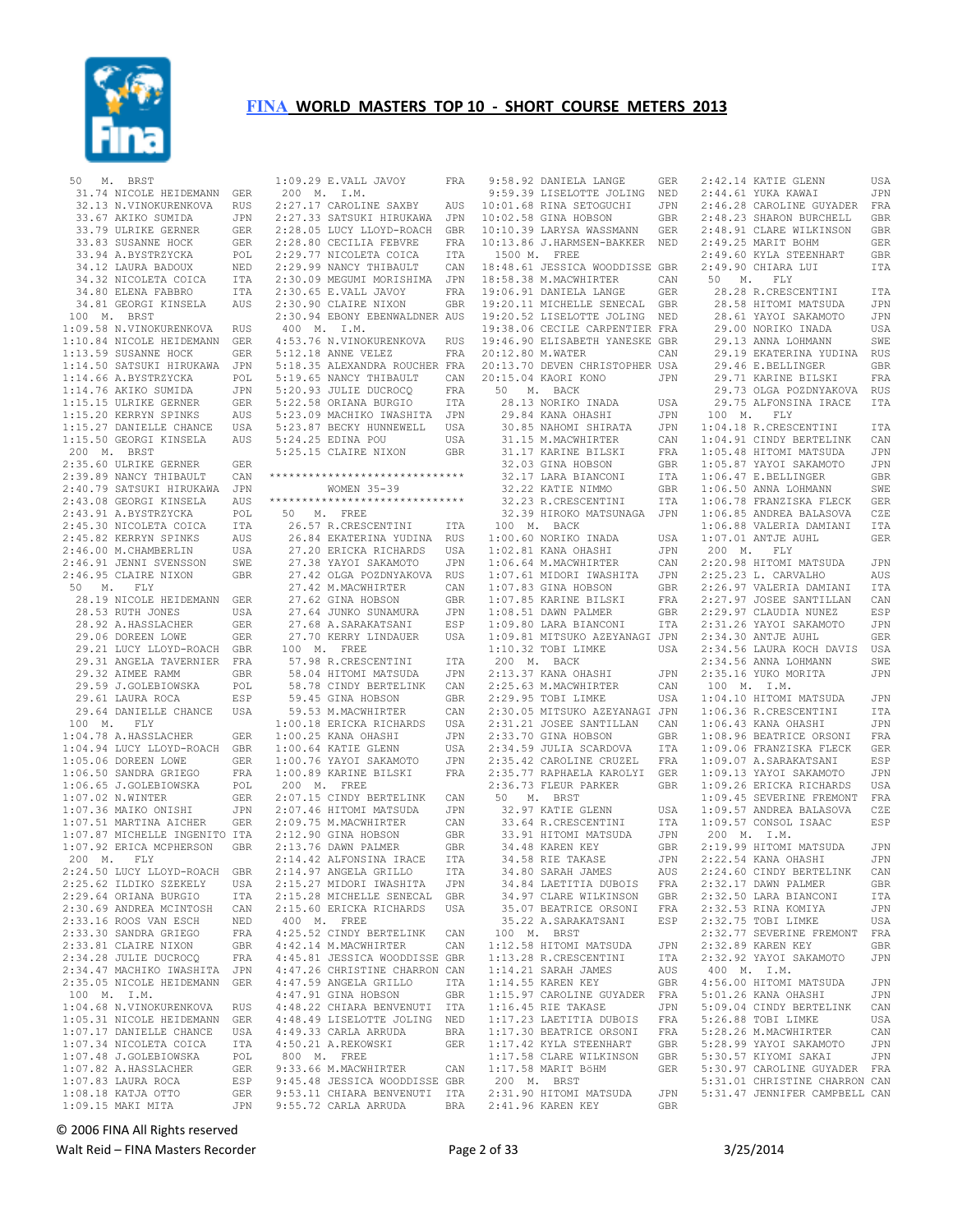

| ******************************               |            |    |                                              |            |                                      |            |                 |                                                  |            |
|----------------------------------------------|------------|----|----------------------------------------------|------------|--------------------------------------|------------|-----------------|--------------------------------------------------|------------|
|                                              |            |    | 32.60 LISA BLACKBURN                         | USA        | 1:08.68 IRINA MERZLIKINA             | <b>RUS</b> |                 | 2:14.96 STEPHANIE STONE                          | USA        |
| WOMEN $40 - 44$                              |            |    | 32.60 ULRIKA THUNE                           | SWE        | 1:08.86 MARCIA LIMA                  | <b>BRA</b> |                 | 2:14.98 KYOKO FUJIOKA                            | JPN        |
| ******************************               |            |    | 32.82 HELEN SADLER                           | GBR        | 1:08.87 NADINE DAY                   | USA        |                 | 2:15.11 MAITE GARCIA                             | ESP        |
| M. FREE<br>50                                |            |    | 32.85 CAROLA RUWOLDT                         | <b>GER</b> | 1:09.32 KEIKO NAGAYA                 | JPN        |                 | 2:15.86 SUSANNE METZSCH                          | DEN        |
| 26.22 ERIKA BRAUN                            | USA        |    | 100 M. BACK                                  |            | 1:09.33 ALISON ZAMANIAN              | USA        |                 | 2:16.71 DANIELA SABATINI                         | ITA        |
|                                              |            |    |                                              |            |                                      |            |                 |                                                  |            |
| 27.25 LISA BLACKBURN                         | CAN        |    | 1:07.25 SYLVIE ALLERY                        | FRA        | 200 M.<br>${\rm FLY}$                |            |                 | 2:16.94 BIRGIT LOHBERG                           | USA        |
| 27.33 MIA JONSSON                            | SWE        |    | 1:08.09 ANDREA KUTZ                          | <b>GER</b> | 2:28.20 BARBARA KEHBEIN              | <b>GER</b> |                 | 2:17.20 HELGA LINNENBAUM                         | <b>GER</b> |
| 27.69 MARGARET CONZE                         | USA        |    | 1:08.60 GISELI PEREIRA                       | <b>BRA</b> | 2:28.78 NICOLA LATTY                 | GBR        |                 | 2:17.77 PAMELA NIX                               | AUS        |
| 27.72 MONICA SORO                            | ITA        |    | 1:09.00 MONICA SORO                          | ITA        | 2:35.22 KARINE JANNOT                | FRA        |                 | 2:17.79 GAIL MCGINNIS                            | CAN        |
| 27.77 ANDREA KUTZ                            | <b>GER</b> |    | 1:09.45 JOANNA CORBEN                        | <b>GBR</b> | 2:35.31 JANET MCLEAN                 | <b>GBR</b> |                 | 2:18.04 IRENE EDARD                              | FRA        |
| 27.80 TRINA SCHAETZ                          |            |    |                                              |            |                                      |            |                 |                                                  |            |
|                                              | USA        |    | 1:09.64 GITTE RAAGAARD                       | DEN        | 2:36.15 NATHALIE BELAND              | CAN        |                 | 400 M. FREE                                      |            |
| 27.88 BETH ELDRIDGE                          | USA        |    | 1:09.77 OXANA BRONITSKAYA RUS                |            | 2:38.70 LISELOTTE JOLING             | NED        |                 | 4:38.57 STEPHANIE STONE                          | USA        |
| 27.90 HELENA ABERG                           | SWE        |    | 1:10.63 KATY PHIFER                          | USA        | 2:39.46 C.GUIDI-SWAN                 | CAN        |                 | 4:44.29 KYOKO FUJIOKA                            | JPN        |
| 27.96 ELENA BABIKOVA                         | <b>RUS</b> |    | 1:10.76 KIMBERLY LLOYD                       | USA        | 2:39.82 VALERIE BELLEGO              | FRA        |                 | 4:45.68 DANIELA SABATINI                         | ITA        |
| 100 M. FREE                                  |            |    | 1:10.85 MICHELLE WARE                        | GBR        | 2:41.12 HELENA MCGRATH               | IRL        |                 | 4:48.26 GAIL MCGINNIS                            | CAN        |
| 57.58 ERIKA BRAUN                            | USA        |    | 200 M. BACK                                  |            | 2:43.60 BETTINA BEINKE               | <b>GER</b> |                 | 4:48.62 PAMELA NIX                               | AUS        |
|                                              |            |    |                                              |            |                                      |            |                 |                                                  |            |
| 59.79 BARBARA KEHBEIN                        | <b>GER</b> |    | 2:23.61 GISELI PEREIRA                       | BRA        | 100 M. I.M.                          |            |                 | 4:49.32 ILKA LOWENSTEYN                          | CAN        |
| 1:00.07 VALERIA VERGANI                      | <b>ITA</b> |    | 2:26.81 JOANNA CORBEN                        | GBR        | 1:05.77 LISA BLACKBURN               | USA        |                 | 4:50.91 IRENE EDARD                              | FRA        |
| 1:00.33 LISA BLACKBURN                       | USA        |    | 2:29.66 ALISON ZAMANIAN                      | USA        | 1:06.94 ERIKA BRAUN                  | USA        |                 | 4:51.27 HELGA LINNENBAUM                         | <b>GER</b> |
| 1:00.70 TRACY MCCURDY                        | USA        |    | 2:31.91 SYLVIE ALLERY                        | FRA        | 1:08.00 MONICA SORO                  | ITA        |                 | 4:53.13 SUSANNE METZSCH                          | DEN        |
| 1:01.38 MONICA SORO                          | ITA        |    | 2:32.04 LAURA PALASCIANO                     | ITA        | 1:08.04 WENKE SEIDER                 | USA        |                 | 4:53.61 LAURIE HUG                               | USA        |
|                                              |            |    |                                              |            |                                      |            |                 |                                                  |            |
| 1:01.38 MIA JONSSON                          | SWE        |    | 2:33.54 GUDULE VD MEER                       | NED        | 1:08.27 HELEN GORMAN                 | GBR        |                 | 800 M. FREE                                      |            |
| 1:01.44 MELINDA MAROSI                       | HUN        |    | 2:33.69 OXANA BRONITSKAYA RUS                |            | 1:08.95 GISELI PEREIRA               | <b>BRA</b> |                 | 9:49.10 LAURIE HUG                               | USA        |
| 1:01.46 MARGARET CONZE                       | USA        |    | 2:34.47 KATY PHIFER                          | USA        | 1:09.30 ANDREA KUTZ                  | <b>GER</b> |                 | 9:59.36 DANIELA SABATINI                         | ITA        |
| 1:01.58 MARCIA LIMA                          | <b>BRA</b> |    | 2:34.98 AMY SARIBALAS                        | USA        | 1:09.47 OXANA BRONITSKAYA RUS        |            |                 | 10:01.22 ILKA LOWENSTEYN                         | CAN        |
| 200 M. FREE                                  |            |    | 2:35.43 MICHELLE WARE                        | GBR        | 1:10.24 IRINA MERZLIKINA             | RUS        |                 | 10:03.08 PAMELA NIX                              | AUS        |
|                                              |            |    | M. BRST                                      |            |                                      |            |                 |                                                  |            |
| 2:08.30 VALERIA VERGANI                      | ITA        | 50 |                                              |            | 1:10.43 C.LARCHER                    | <b>BRA</b> |                 | 10:09.79 SANDRINE MEUGNIOT FRA                   |            |
| 2:09.32 BARBARA KEHBEIN                      | <b>GER</b> |    | 33.11 LINLEY FRAME                           | AUS        | 200 M. I.M.                          |            |                 | 10:11.58 S. PALMER-WHITE                         | AUS        |
| 2:09.64 KIRSTEN CAMERON                      | <b>GBR</b> |    | 33.61 LISA BLACKBURN                         | USA        | 2:24.22 WENKE SEIDER                 | USA        |                 | 10:11.75 MARIA GUSTAFSSON                        | SWE        |
| 2:12.49 HANNAH PAULL                         | <b>GBR</b> |    | 34.43 HELEN GORMAN                           | <b>GBR</b> | 2:27.20 VALERIA VERGANI              | ITA        |                 | 10:13.52 M.ELIAS-WILLIAMS                        | USA        |
| 2:12.75 ALISON ZAMANIAN                      | USA        |    | 34.55 ERIKA BRAUN                            | USA        | 2:28.40 HELEN GORMAN                 | <b>GBR</b> |                 | 10:17.12 DUNJA VOOS                              | <b>GER</b> |
|                                              |            |    |                                              |            |                                      |            |                 |                                                  |            |
| 2:14.74 MELINDA MAROSI                       | HUN        |    | 34.60 C.LARCHER                              | <b>BRA</b> | 2:30.07 BARBARA KEHBEIN              | <b>GER</b> |                 | 10:21.11 MALUISA CABANERO                        | ESP        |
| 2:16.40 TRACY MCCURDY                        | USA        |    | 34.79 KELLY LEGASPI                          | USA        | 2:31.06 GISELI PEREIRA               | <b>BRA</b> |                 | 1500 M. FREE                                     |            |
| 2:16.88 JANET MCLEAN                         | GBR        |    | 35.13 MARCIA LIMA                            | BRA        | 2:32.07 IRINA MERZLIKINA             | <b>RUS</b> |                 | 18:26.28 LAURIE HUG                              | USA        |
| 2:16.98 CINTA VILANOVA                       | ESP        |    | 35.43 STEFANIA MONTI                         | ITA        | 2:34.56 JANET MCLEAN                 | <b>GBR</b> |                 | 18:57.43 PAMELA NIX                              | AUS        |
| 2:17.71 DAWN ORR                             | CAN        |    | 35.58 EWA SZLAGOR                            | POL        | 2:35.05 NICOLA LATTY                 | GBR        |                 | 19:15.84 M.ELIAS-WILLIAMS                        | USA        |
| 400 M. FREE                                  |            |    |                                              |            |                                      |            |                 |                                                  |            |
|                                              |            |    | 35.89 M.GOELEMA-KOEK                         | NED        | 2:35.19 SABINA VITALONI              | ITA        |                 | 19:16.07 ILKA LOWENSTEYN                         | CAN        |
| 4:27.71 KIRSTEN CAMERON                      | GBR        |    | 100 M. BRST                                  |            | 2:36.01 MICHELLE WARE                | GBR        |                 | 19:24.80 DUNJA VOOS                              | <b>GER</b> |
| 4:28.58 VALERIA VERGANI                      | ITA        |    | 1:11.52 LINLEY FRAME                         | AUS        | 400 M. I.M.                          |            |                 | 19:34.07 KAREN GRAHAM                            | <b>GBR</b> |
| 4:34.58 ALISON ZAMANIAN                      | USA        |    | 1:12.32 LISA BLACKBURN                       | USA        | 5:11.10 VALERIA VERGANI              | ITA        |                 | 19:40.74 JULIET COX                              | USA        |
| 4:44.98 HANNAH PAULL                         | <b>GBR</b> |    | 1:13.55 HELEN GORMAN                         | GBR        | 5:19.89 NICOLA LATTY                 | <b>GBR</b> |                 | 19:42.44 JUDY BROWN                              | <b>GBR</b> |
| 4:46.35 BARBARA GRILLO                       | ITA        |    | 1:14.33 WENKE SEIDER                         | USA        | 5:20.31 HELEN GORMAN                 | GBR        |                 | 19:58.69 ANGELA DELISSEN                         | GER        |
|                                              |            |    |                                              |            |                                      |            |                 |                                                  |            |
| 4:47.45 GRITH SIGSGAARD                      | NED        |    | 1:15.91 KELLY LEGASPI                        | USA        | 5:25.11 JANET MCLEAN                 | GBR        |                 | 20:02.18 SHARON BEAVER                           | AUS        |
| 4:50.68 ALEXANDRA NIETO                      | USA        |    | 1:16.66 SABINA VITALONI                      | <b>ITA</b> | 5:31.50 NADINE DAY                   | USA        | 50              | M. BACK                                          |            |
|                                              |            |    | 1:17.15 MARCIA LIMA                          | <b>BRA</b> | 5:32.58 JOANNA CORBEN                | GBR        |                 | 30.70 SUSAN WILLIAMS                             | USA        |
| 4:51.72 MELINDA MAROSI                       | HUN        |    |                                              |            |                                      |            |                 |                                                  | SUI        |
|                                              |            |    |                                              |            |                                      |            |                 |                                                  |            |
| 4:51.95 KAREN DRIVER                         | <b>GBR</b> |    | 1:18.20 MIYUKI SAITO                         | JPN        | 5:34.14 GISELI PEREIRA               | <b>BRA</b> | 31.45 M.FUZZATI |                                                  |            |
| 4:52.76 JOANNA CORBEN                        | <b>GBR</b> |    | 1:18.86 OKSANA LELIKOVA                      | <b>RUS</b> | 5:39.17 BETTINA BEINKE               | GER        |                 | 31.54 FALL WILLEBOORDSE USA                      |            |
| 800 M. FREE                                  |            |    | 1:19.12 HARUKA ASUWA                         | JPN        | 5:40.60 VALERIE BELLEGO              | FRA        |                 | 32.26 ANNA HAMMAR                                | SWE        |
| 8:56.23 KIRSTEN CAMERON                      | <b>GBR</b> |    | 200 M. BRST                                  |            | 5:40.89 CAROLINE SUHR                | DEN        |                 | 32.30 SILVIA PAROCCHI                            | ITA        |
| 9:21.50 VALERIA VERGANI                      | ITA        |    | 2:39.05 LISA BLACKBURN                       | CAN        |                                      |            |                 | 32.61 JUNKO NAKANO                               | JPN        |
|                                              |            |    |                                              |            | ******************************       |            |                 |                                                  |            |
| 9:45.65 GRITH SIGSGAARD                      | NED        |    | 2:39.10 HELEN GORMAN                         | GBR        |                                      |            |                 | 32.65 MIKI NAMAI                                 | JPN        |
| 9:57.07 NICOLE VAN NOOD                      | USA        |    | 2:39.79 LINLEY FRAME                         | AUS        | WOMEN $45 - 49$                      |            |                 | 33.26 MICHELLE CHOW                              | USA        |
| 9:58.41 CHRISTELLE SAULAS                    | FRA        |    | 2:41.88 WENKE SEIDER                         | USA        | ******************************       |            |                 | 33.34 GUDULE MEER                                | NED        |
| 10:06.14 KAREN DRIVER                        | GBR        |    | 2:49.70 SABINA VITALONI                      | ITA        | 50<br>M. FREE                        |            |                 | 33.38 CAROLINE LINDBORG SWE                      |            |
| 10:07.92 LAURA PALASCIANO                    | ITA        |    | 2:51.56 NATALIYA MUNENKO                     | <b>RUS</b> | 26.37 M.FUZZATI                      | SUI        |                 | 100 M. BACK                                      |            |
| 10:09.62 DANA GIANNINY                       | USA        |    | 2:53.87 EUNICE NISHIMURA                     | <b>BRA</b> | 27.46 JUNKO NAKANO                   | JPN        |                 | 1:07.86 SILVIA PAROCCHI                          | ITA        |
|                                              |            |    |                                              |            |                                      |            |                 |                                                  |            |
| 10:10.14 OXANA BRONITSKAYA RUS               |            |    | 2:53.94 SHARON LOCK                          | GBR        | 27.50 JENNIE BUCKNELL                | AUS        |                 | $1:08.49$ ANNA HAMMAR                            | SWE        |
| 10:13.68 NATHALIE BELAND                     | CAN        |    | 2:54.93 NAMI OKAMOTO                         | JPN        | 27.52 OLGA BORISOVA                  | <b>RUS</b> |                 | 1:08.88 SUSAN WILLIAMS                           | USA        |
| 1500 M. FREE                                 |            |    | 2:55.01 RAINY GOODALE                        | USA        | 27.57 FALL WILLEBOORDSE USA          |            |                 | 1:09.50 ANETTE PHILIPSSON SWE                    |            |
| 17:04.16 KIRSTEN CAMERON                     | GBR        |    | 50 M. FLY                                    |            | 27.63 NICOLA HARRIS                  | GBR        |                 | 1:10.10 HELEN WHITFORD                           | AUS        |
| 17:36.73 VALERIA VERGANI                     | ITA        |    | 28.19 ERIKA BRAUN                            | USA        | 27.75 ANETTE PHILIPSSON SWE          |            |                 | 1:10.12 KRISTIN GARY                             | USA        |
|                                              |            |    |                                              |            |                                      |            |                 |                                                  |            |
| 18:29.92 GRITH SIGSGAARD                     | NED        |    | 29.15 WENKE SEIDER                           | USA        | 28.22 COLLETTE SAPPEY                | USA        |                 | 1:10.83 M.FUZZATI                                | SUI        |
| 18:38.95 NICOLE VAN NOOD                     | USA        |    | 29.66 YURIKO IKEDA                           | JPN        | 28.33 DANIELA DE PONTI ITA           |            |                 | 1:11.04 MIKI NAMAI                               | JPN        |
| 18:56.68 KAREN DRIVER                        | GBR        |    | 29.78 MIA JONSSON                            | SWE        | 28.35 GAIL MCGINNIS                  | CAN        |                 | 1:11.98 ANGELA DELISSEN                          | GER        |
| 19:04.31 JANET MCLEAN                        | <b>GBR</b> |    | 29.88 MONICA SORO                            | ITA        | 100 M. FREE                          |            |                 | 1:12.48 KAZUE MAETOGE                            | JPN        |
| 19:10.58 NATHALIE BELAND                     | CAN        |    | 29.94 BETH ELDRIDGE                          | USA        | 58.87 M.FUZZATI                      | SUI        |                 | 200 M. BACK                                      |            |
| 19:11.55 BARBARA GRILLO                      | ITA        |    | 29.97 MARGARET CONZE                         | USA        | 59.30 ANNA HAMMAR                    | SWE        |                 | 2:28.68 SILVIA PAROCCHI                          | ITA        |
|                                              |            |    |                                              |            |                                      |            |                 |                                                  |            |
| 19:21.84 KATY PHIFER                         | USA        |    | 30.43 IRINA MERZLIKINA RUS                   |            | 1:01.52 INA ZIEGLER                  | GER        |                 | 2:33.32 STEPHANIE STONE                          | USA        |
| 19:35.35 PHILIPPA RICKARD                    | <b>GBR</b> |    | 30.49 SUSAN OLTNER                           | <b>GBR</b> | 1:01.76 MARIA GUSTAFSSON             | SWE        |                 | 2:33.54 GUDULE MEER                              | NED        |
| 50 M. BACK                                   |            |    | 30.51 SU OLTNER                              | SWE        | 1:01.84 OLGA BORISOVA                | <b>RUS</b> |                 | 2:33.67 MIKI NAMAI                               | JPN        |
| 30.55 ANDREA KUTZ                            | GER        |    | 100 M. FLY                                   |            | 1:01.95 NICOLA HARRIS                | GBR        |                 | 2:37.53 NORMA CAHILL                             | IRL        |
| 30.68 GISELI PEREIRA                         | BRA        |    | 1:04.98 WENKE SEIDER                         | USA        | 1:01.99 DANIELA DE PONTI ITA         |            |                 | 2:38.01 BIRGIT LOHBERG                           | USA        |
|                                              | FRA        |    | 1:06.41 BARBARA KEHBEIN                      |            | 1:02.48 SILVIA PAROCCHI              | ITA        |                 |                                                  |            |
| 31.04 SYLVIE ALLERY                          |            |    |                                              | GER        |                                      |            |                 | 2:38.26 JUDY BROWN                               | GBR        |
| 31.53 MONICA SORO                            | ITA        |    | 1:07.88 YURIKO IKEDA                         | JPN        | 1:02.52 FALL WILLEBOORDSE USA        |            |                 | 2:39.39 ILKA LOWENSTEYN                          | CAN        |
| 32.22 YULIYA FROLOVA<br>32.41 GITTE RAAGAARD | RUS<br>DEN |    | 1:08.56 C.GUIDI-SWAN<br>1:08.59 NICOLA LATTY | CAN<br>GBR | 1:02.66 GAIL MCGINNIS<br>200 M. FREE | CAN        |                 | 2:39.68 ANGELA DELISSEN<br>2:40.12 SHARON BEAVER | GER<br>AUS |

© 2006 FINA All Rights reserved

Walt Reid – FINA Masters Recorder **Page 3 of 33** Page 3 of 33 3/25/2014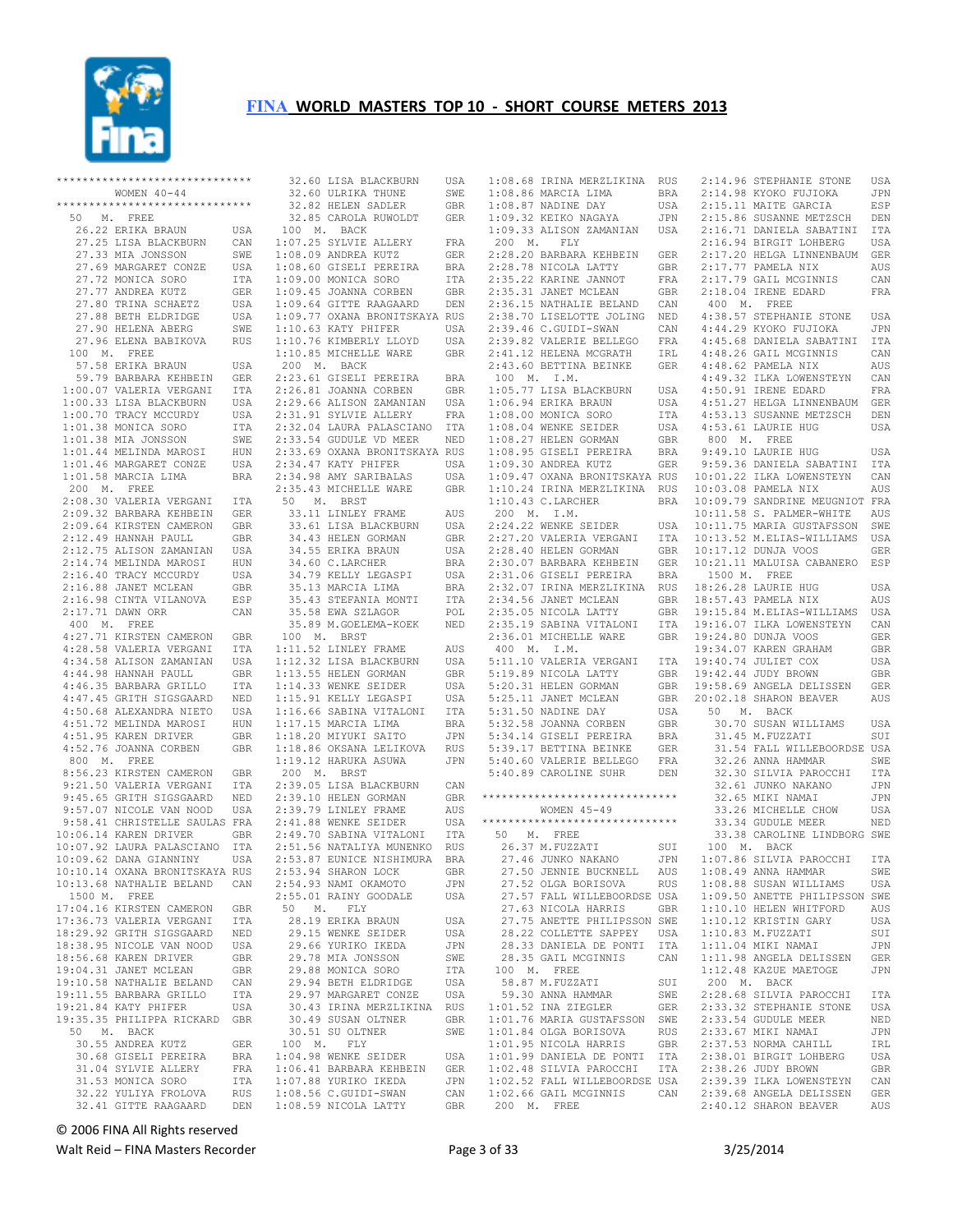

 <sup>50</sup> M. BRST

| 50 M.<br>BRST                                                                                                                                                                                |            |
|----------------------------------------------------------------------------------------------------------------------------------------------------------------------------------------------|------------|
| 33.81 ANNA HAMMAR                                                                                                                                                                            | SWE        |
| 36.46 TOSHIKO ITAGAKI                                                                                                                                                                        | JPN        |
|                                                                                                                                                                                              |            |
| 36.56 NUALA GLYNN                                                                                                                                                                            | IRL        |
| 36.68 CHRISTEL DEBRUYNE FRA                                                                                                                                                                  |            |
| 36.95 ELKE SCHMITZ                                                                                                                                                                           | GER        |
| 37.00 A.JOSEFSON SWE<br>37.03 JOANNE SEYMOUR GBR<br>37.25 TATYANA PROKOFEVA RUS<br>37.37 LOTTE KOBBELGAARD DEN                                                                               |            |
|                                                                                                                                                                                              |            |
|                                                                                                                                                                                              |            |
|                                                                                                                                                                                              |            |
|                                                                                                                                                                                              |            |
|                                                                                                                                                                                              |            |
| 37.39 ALESSIA CHECCONI ITA                                                                                                                                                                   |            |
| 37.39 CLAUDIA PRUSS                                                                                                                                                                          | GER        |
| 100 M. BRST                                                                                                                                                                                  |            |
| $1:12.64$ ANNA HAMMAR                                                                                                                                                                        | SWE        |
|                                                                                                                                                                                              |            |
| 1:19.36 LORRAINE WHEATLEY GBR                                                                                                                                                                |            |
| 1:19.94 NUALA GLYNN<br>1:20.93 ELKE SCHMITZ GER<br>1:21.01 TATYANA PROKOFEVA RUS<br>1:21.01 TATYANA PROKOFEVA RUS                                                                            |            |
|                                                                                                                                                                                              |            |
|                                                                                                                                                                                              |            |
|                                                                                                                                                                                              |            |
|                                                                                                                                                                                              |            |
|                                                                                                                                                                                              |            |
| 1:21.01 ANGELA DELISSEN GER<br>1:21.17 JOANNE SEYMOUR GBR<br>1:21.39 CHRISTEL DEBRUYNE FRA                                                                                                   |            |
|                                                                                                                                                                                              |            |
| 1:21.48 TOMOMI MIYAZONO<br>1:21.71 KELLY RODGERS                                                                                                                                             | JPN        |
|                                                                                                                                                                                              | CAN        |
| 200 M. BRST                                                                                                                                                                                  |            |
| 2:49.55 LORRAINE WHEATLEY GBR                                                                                                                                                                |            |
|                                                                                                                                                                                              |            |
| $2:57.84$ AMY HAYS                                                                                                                                                                           | USA        |
| 2:58.66 A.WIJNJA-VISSER NED                                                                                                                                                                  |            |
| 2:59.02 MICHELE SCHNEIDER FRA                                                                                                                                                                |            |
|                                                                                                                                                                                              |            |
|                                                                                                                                                                                              |            |
|                                                                                                                                                                                              |            |
|                                                                                                                                                                                              |            |
| 2:59.20 TATYANA PROKOFEVA RUS<br>2:59.20 TATYANA PROKOFEVA RUS<br>3:00.15 KELLY RODGERS CAN<br>3:00.38 KENDAL JACOBSON USA<br>3:00.66 LOTTE KOBBELGAARD DEN<br>3:00.66 LOTTE KOBBELGAARD DEN |            |
|                                                                                                                                                                                              |            |
|                                                                                                                                                                                              |            |
| 3:01.18 ELKE SCHMITZ                                                                                                                                                                         | <b>GER</b> |
| 50 M. FLY                                                                                                                                                                                    |            |
|                                                                                                                                                                                              | USA        |
|                                                                                                                                                                                              |            |
| 29.27 SUSAN WILLIAMS USA<br>29.88 NATALIYA MATVEEVA RUS                                                                                                                                      |            |
| 30.03 ANNA HAMMAR                                                                                                                                                                            | SWE        |
|                                                                                                                                                                                              |            |
|                                                                                                                                                                                              |            |
|                                                                                                                                                                                              |            |
| 30.34 DANIELA DE PONTI ITA<br>30.86 FALL WILLEBOORDSE USA                                                                                                                                    |            |
| 31.00 MICHELLE CHOW                                                                                                                                                                          | USA        |
|                                                                                                                                                                                              |            |
| 31.20 VERENA HASELHOFF GER                                                                                                                                                                   |            |
| 31.29 A.JOSEFSON                                                                                                                                                                             | SWE        |
| 31.46 GAIL MCGINNIS                                                                                                                                                                          | CAN        |
|                                                                                                                                                                                              | USA        |
| 31.52 MICHELE HUYETTE                                                                                                                                                                        |            |
| 31.52 MAITE GARCIA                                                                                                                                                                           | ESP        |
| 100 M. FLY                                                                                                                                                                                   |            |
|                                                                                                                                                                                              |            |
|                                                                                                                                                                                              |            |
| 1:07.85 DANIELA DE PONTI ITA<br>1:08.38 FALL WILLEBOORDSE USA                                                                                                                                |            |
| 1:08.74 ANETTE PHILIPSSON SWE                                                                                                                                                                |            |
|                                                                                                                                                                                              |            |
| 1:09.18 NATALIYA MATVEEVA RUS<br>1:09.40 MAITE GARCIA ESP                                                                                                                                    |            |
|                                                                                                                                                                                              |            |
|                                                                                                                                                                                              |            |
|                                                                                                                                                                                              |            |
|                                                                                                                                                                                              |            |
|                                                                                                                                                                                              |            |
|                                                                                                                                                                                              |            |
| 1:09.55 GIULIA NOERA ITA<br>1:09.55 GIULIA NOERA ITA<br>1:09.62 BIRGIT LOHBERG USA<br>1:09.98 PAMELA NIX AUS<br>1:10.09 IRENE EDARD FRA                                                      |            |
| 200 M. FLY                                                                                                                                                                                   |            |
|                                                                                                                                                                                              | AUS        |
| 2:33.73 PAMELA NIX<br>2:35.01 S.REIBEL-OBERLE                                                                                                                                                | <b>GER</b> |
| 2:35.29 DANIELA DE PONTI                                                                                                                                                                     | ITA        |
|                                                                                                                                                                                              |            |
| 2:35.58 GIULIA NOERA                                                                                                                                                                         | ITA        |
|                                                                                                                                                                                              | FRA        |
| 2:36.12 IRENE EDARD<br>2:36.51 ILKA LOWENSTEYN                                                                                                                                               | CAN        |
|                                                                                                                                                                                              |            |
|                                                                                                                                                                                              | AUS        |
| 2:37.01 S. PALMER-WHITE<br>2:39.06 ANJA FRIEDRICH                                                                                                                                            | GER        |
| 2:39.54 LAURIE HUG                                                                                                                                                                           | USA        |
| 2:40.66 ANETTE PHILIPSSON SWE                                                                                                                                                                |            |
|                                                                                                                                                                                              |            |
| 100 M. I.M.                                                                                                                                                                                  |            |
| $1:06.88$ ANNA HAMMAR                                                                                                                                                                        | SWE        |
| 1:09.00 FALL WILLEBOORDSE USA                                                                                                                                                                |            |
| 1:09.28 ANETTE PHILIPSSON SWE                                                                                                                                                                |            |
|                                                                                                                                                                                              |            |
|                                                                                                                                                                                              |            |
| 1:09.40 SILVIA PAROCCHI ITA<br>1:11.29 LORRAINE WHEATLEY GBR                                                                                                                                 |            |
| 1:11.75 DANIELA DE PONTI                                                                                                                                                                     | ITA        |
| 1:12.48 MICHELLE CHOW                                                                                                                                                                        | USA        |

 1:12.67 ANGELA DELISSEN GER 1:13.02 OLGA BORISOVA RUS 1:13.04 MIKI AIHARA JPN 200 M. I.M. 2:32.10 SILVIA PAROCCHI ITA 2:32.81 STEPHANIE STONE USA<br>2:35.02 KYOKO FUJIOKA JPN 2:32.81 STEFRANIE 6.000<br>2:35.02 KYOKO FUJIOKA eras.<br>2:35.83 MIKI AIHARA JPN<br>2:35.90 MAITE GARCIA ESP 2:35.90 MAITE GARCIA 2:36.09 ILKA LOWENSTEYN CAN 2:36.27 ANGELA DELISSEN GER<br>2:36.48 GAIL MCGINNIS CAN 2:36.48 GAIL MCGINNIS 2:40.20 LAUREEN WELTING USA 2:40.39 NORMA CAHILL IRL 400 M. I.M. 5:23.26 STEPHANIE STONE USA 5:27.76 ANETTE PHILIPSSON SWE 5:32.37 ANGELA DELISSEN GER 5:34.51 LAURIE HUG USA 5:35.03 ILKA LOWENSTEYN CAN<br>5:39.08 JUDY BROWN GBR 5:39.08 JUDY BROWN GBR 5:41.03 NORMA CAHILL IRL 5:43.38 BRIDGET BEWICK GBR 5:43.58 PASCALE PARLIER FRA<br>5:44.25 SHARON BEAVER AUS 5:44.25 SHARON BEAVER \*\*\*\*\*\*\*\*\*\*\*\*\*\*\*\*\*\*\*\*\*\*\*\*\*\*\*\*\*\* WOMEN 50-54 \*\*\*\*\*\*\*\*\*\*\*\*\*\*\*\*\*\*\*\*\*\*\*\*\*\*\*\*\*\* 50 M. FREE 28.00 HAYLEY BETTINSON GBR 28.25 SARAH MACDONALD CAN<br>28.46 MARIA NORBERG SWE 28.46 MARIA NORBERG 28.47 LESLIE LIVINGSTON USA<br>28.84 KATIE OSBORNE CAN 28.84 KATIE OSBORNE 28.95 BECKY CLEAVENGER USA<br>28.96 KIM CROUCH USA 28.96 KIM CROUCH 28.97 REBECCA JENKINSON GBR 29.09 UTE HASSE ESP 29.23 CARMEN NAVARRO ESP 100 M. FREE 1:01.90 JILL HERNANDEZ USA 1:02.28 SARAH MACDONALD CAN 1:03.49 BARBARA GELLRICH GER 1:03.72 HAYLEY BETTINSON GBR 1:03.89 CARMEN NAVARRO ESP<br>1:03.98 KATIE OSBORNE CAN 1:03.98 KATIE OSBORNE CAN<br>1:04.24 MARIA NORBERG SWE 1:04.24 MARIA NORBERG SWE<br>1:04.51 KIM CROUCH USA  $1:04.51$  KIM CROUCH 1:05.38 REBECCA PERROTT NZL<br>1:05.39 JANIS SHIRRIFF CAN  $1:05.39$  JANIS SHIRRIFF 200 M. FREE 2:12.80 JILL HERNANDEZ USA ---------<br>2:18.75 BARBARA GELLRICH GER<br>2:19.82 LYNN MARSHALL CAN 2:19.82 LYNN MARSHALL CAN<br>2:20.15 JANA MATENA USA  $2:20.15$  JANA MATENA USA<br> $2:20.15$  CARMEN NAVARRO ESP 2:20.15 CARMEN NAVARRO 2:20.34 REBECCA PERROTT NZL<br>2:20.43 DYMPHNA MORRIS TRL  $2:20.43$  DYMPHNA MORRIS 2:20.92 ENEY JONES USA 2:22.09 BECKY CLEAVENGER USA 2:23.45 ANDREA BLOCK USA 400 M. FREE ersed<br>4:35.80 JILL HERNANDEZ USA<br>4:40.77 LYNN MARSHALL CAN 4:40.77 LYNN MARSHALL CAN 4:52.16 BARBARA GELLRICH GER<br>4:52.32 JANA MATENA USA 4:52.32 JANA MATENA USA<br>4:54 14 DYMPHNA MORRIS IRL 4:54.14 DYMPHNA MORRIS 4:58.21 REBECCA PERROTT NZL 5:01.48 BECKY CLEAVENGER USA 5:02.47 CARMEN NAVARRO ESP<br>5:02.61 ANDREA BLOCK USA 5:02.61 ANDREA BLOCK 5:03.04 ALWINE EDER MARIA ITA 800 M. FREE 9:26.59 LYNN MARSHALL CAN 9:30.83 JILL HERNANDEZ USA 2:49.05 MONICA CORO ITA

|              | 10:00.50 DYMPHNA MORRIS                                                                                   | IRL          |
|--------------|-----------------------------------------------------------------------------------------------------------|--------------|
|              | 10:12.29 JANA MATENA<br>10:15.61 BARBARA GELLRICH<br>10:16.67 REBECCA PERROTT<br>10:16.67 FORDRIID REDIET | USA          |
|              |                                                                                                           | GER          |
|              |                                                                                                           | NZL          |
|              | 10:32.54 ISABELLE FERLET                                                                                  | FRA          |
|              |                                                                                                           | NED          |
|              | 10:32.54 ISABELLE FERLEI<br>10:33.26 MARJA BLOEMZAAD<br>10:35.27 PIERRETTE MICHEL                         | <b>BEL</b>   |
|              | 10:37.09 L.GIANNOCCARO                                                                                    | CAN          |
| 1500 M. FREE |                                                                                                           |              |
|              | 17:49.23 LYNN MARSHALL                                                                                    |              |
|              |                                                                                                           | CAN          |
|              | 19:13.68 BARBARA GELLRICH                                                                                 | GER          |
|              | 19:28.48 ENEY JONES<br>19:53.90 JANA MATENA                                                               | USA          |
|              |                                                                                                           | USA          |
|              | 20:03.53 ELLIE NAJJAR                                                                                     | USA          |
|              | 20:15.21 ZENA COURTNEY<br>20:18.64 MARGUERITE MEYER                                                       | USA          |
|              |                                                                                                           | USA          |
|              | 20:42.00 REBECCA KALIBAT                                                                                  | USA          |
|              | 20:42.60 SHERYL TAYLOR                                                                                    | GBR          |
|              | 20:46.00 FRANCOISE THEATE                                                                                 | BEL          |
|              | 50 M. BACK                                                                                                |              |
|              | 30.65 LESLIE LIVINGSTON USA                                                                               |              |
|              | 33.57 FRANCES MCEACHRAN USA<br>33.61 SHIZUKO HIRAISHI JPN                                                 |              |
|              |                                                                                                           |              |
|              | 33.85 JULIE HOYLE                                                                                         | GBR          |
|              | 33.92 SARAH MACDONALD<br>34.08 MARIA NORBERG                                                              | CAN          |
|              |                                                                                                           | SWE          |
|              | 34.15 LISA DIXON-WELLS                                                                                    | CAN          |
|              | 34.24 ANN KOURI                                                                                           | $_{\rm CAN}$ |
|              | 34.41 CAROLYNN CURTIS                                                                                     | <b>GBR</b>   |
|              | 34.47 MASAMI HIGURASHI                                                                                    | JPN          |
|              | 100 M. BACK                                                                                               |              |
|              | 1:12.47 LISA DIXON-WELLS                                                                                  | CAN          |
|              | 1:12.93 ANN KOURI                                                                                         | CAN          |
|              |                                                                                                           | GBR          |
|              | 1:13.29 JULIE HOYLE<br>1:13.46 BRIGID BUNCH                                                               | USA          |
|              |                                                                                                           |              |
|              | 1:14.60 ALWINE EDER MARIA ITA                                                                             | USA          |
|              | 1:14.78 ZENA COURTNEY<br>1:14.91 LYNN MARSHALL                                                            | CAN          |
|              |                                                                                                           | USA          |
|              | 1:15.05 MONICA BAILEY<br>1:15.07 NAOKO SHIDE<br>1:15.43 RYOKO NISHII                                      | JPN          |
|              |                                                                                                           | JPN          |
|              | 200 M. BACK                                                                                               |              |
|              |                                                                                                           | CAN          |
|              | $2:34.11$ LYNN MARSHALL<br>2:35.02 BRIGID BUNCH                                                           | USA          |
|              | 2:38.62 ZENA COURTNEY                                                                                     | USA          |
|              |                                                                                                           |              |
|              | 2:40.03 LISA DIXON-WELLS<br>2:42.37 JULIE HOYLE                                                           | CAN          |
|              | $2:42.45$ JANIS SHIRRIFF                                                                                  | GBR          |
|              |                                                                                                           | CAN          |
|              | 2:42.56 PIERRETTE MICHEL BEL                                                                              |              |
|              | 2:43.21 ALWINE EDER MARIA ITA                                                                             |              |
|              | 2:43.44 MONICA BAILEY                                                                                     | USA          |
|              | 2:44.32 RYOKO NISHII                                                                                      | JPN          |
|              | 50 M. BRST                                                                                                |              |
|              | 33.96 MONICA CORO                                                                                         | ITA          |
|              | 35.12 UTE HASSE                                                                                           | ESP          |
|              | 36.32 SARAH MACDONALD                                                                                     | CAN          |
|              | 36.69 ALBENA POPOVA                                                                                       | ITA          |
|              | 36.71 KIM CROUCH                                                                                          | USA          |
|              | 37.06 LESLIE LIVINGSTON USA                                                                               |              |
|              | 37.12 MARJA BLOEMZAAD                                                                                     | NED          |
|              | 37.27 KATE SORENSEN                                                                                       | DEN          |
|              | 37.75 SATOKO TOKITA                                                                                       | JPN          |
|              | 37.79 SETSUKO MATSUI                                                                                      | JPN          |
|              | 100 M. BRST                                                                                               |              |
|              | 1:15.22 MONICA CORO                                                                                       | ITA          |
|              | 1:16.74 UTE HASSE                                                                                         | ESP          |
|              | 1:19.45 SARAH MACDONALD                                                                                   | CAN          |
|              | 1:20.65 KIM CROUCH                                                                                        | USA          |
|              | $1:20.81$ MARJA BLOEMZAAD                                                                                 | NED          |
|              |                                                                                                           | DEN          |
|              |                                                                                                           | CAN          |
|              | 1:21.91 KATE SORENSEN<br>1:23.17 LISA DIXON-WELLS<br>1:23.59 JUDITH HATTLE                                | GBR          |
|              | 1:23.95 ALBENA POPOVA                                                                                     | ITA          |
|              | 1:24.23 MISA KUWANO                                                                                       | JPN          |
|              | 200 M. BRST                                                                                               |              |
|              |                                                                                                           |              |

#### 2:52.59 KIM CROUCH USA A 2:55.96 UTE HASSE ESP 2:57.59 MARJA BLOEMZAAD NED 2:59.93 LISA DIXON-WELLS CAN 3:00.00 JUDITH HATTLE GBR 3:02.22 HANNAH UECKERMANN GBR<br>1. 3:04.07 CAROLYN MOORE – USA  $3:04.07$  CAROLYN MOORE 3:04.47 SATOKO TOKITA JPN 3:04.97 PIERRETTE MICHEL BEL 50 M. FLY 29.25 LESLIE LIVINGSTON USA 30.72 HAYLEY BETTINSON GBR 31.16 MARIA NORBERG SWE<br>31.26 SARAH MACDONALD CAN 31.26 SARAH MACDONALD CAN 31.88 CARMEN NAVARRO ESP 31.88 JUDITH HATTLE GBR 31.91 VERONIQUE STEPHAN FRA 32.10 SHIZUKO HIRAISHI JPN 32.25 L.GIANNOCCARO CAN 32.38 CHRISTINA HORBACK SWE 100 M. 1:08.91 JILL HERNANDEZ USA<br>1:10.15 JUDITH HATTLE GBR  $1:10.15$  JUDITH HATTLE ..<br>R 1:11.08 ANDREA BLOCK USA 1:12.04 VERONIQUE STEPHAN FRA 1:12.96 L.GIANNOCCARO CAN 1:13.03 UTE HASSE ESP ..<br>N 1:13.13 SHIZUKO HIRAISHI JPN 1:13.59 LYNN MARSHALL CAN<br>1:13.94 RYOKO TMAT ...TPN  $N = 1:13.94$  RYOKO IMAI 1:14.42 D.PEDACCHIOLA ITA 200 M. FLY 2:35.36 JILL HERNANDEZ USA<br>2:39.09 JUDITH HATTLE GBR 2:39.09 JUDITH HATTLE GBR<br>2:40.15 LYNN MARSHALL CAN  $2:40.15$  LYNN MARSHALL 2:43.85 ANDREA BLOCK USA<br>2:45.71 L.GTANNOCCARO CAN 2:45.71 L.GIANNOCCARO 2:46.23 D.PEDACCHIOLA ITA 2:48.99 VERONIQUE STEPHAN FRA 2:50.17 ROBYN CROTTY NZL<br>2:54.57 CLAIBORNE BROWN USA 2:54.57 CLAIBORNE BROWN USA<br>2:57.21 NINETTE HIBBS GBR  $2:57.21$  NINETTE HIBBS 100 M. I.M. 1:10.88 SARAH MACDONALD CAN<br>1:12.69 KIM CROUCH USA  $1:12.69$  KIM CROUCH 1:12.94 MONICA CORO ITA 1:13.40 JANIS SHIRRIFF CAN 1:13.68 MARIA NORBERG SWE<br>1:13.99 JUDITH HATTLE GBR 1:13.99 JUDITH HATTLE GBR<br>1:14 24 ANN KOURT CAN  $1:14.24$  ANN KOURI 1:14.91 LISA DIXON-WELLS CAN 1:15.12 MARJA BLOEMZAAD NED 1:15.31 CAROLYNN CURTIS GBR 200 M. I.M. 2:31.96 JILL HERNANDEZ USA 2:38.75 LISA DIXON-WELLS CAN 2:39.83 JANIS SHIRRIFF CAN<br>2:40.64 LYNN MARSHALL CAN 2:40.64 LYNN MARSHALL CAN<br>2:41 12 REBECCA PERROTT NZL 2:41.12 REBECCA PERROTT 2:41.72 ANN KOURI CAN<br>2:42.47 JUDITH HATTLE GBR 2:42.47 JUDITH HATTLE GBR 2:43.48 BRIGID BUNCH USA<br>2:44.55 MARJA BLOEMZAAD NED 2:44.55 MARJA BLOEMZAAD 2:44.74 PIERRETTE MICHEL BEL 400 M. I.M. 5:33.24 LYNN MARSHALL CAN 5:40.50 JUDITH HATTLE GBR 5:46.28 PIERRETTE MICHEL BEL 5:47.32 JANIS SHIRRIFF CAN<br>5:53.97 L.GIANNOCCARO CAN 5:53.97 L.GIANNOCCARO CAN<br>5:55 41 RYOKO TMAT JPN 5:55.41 RYOKO IMAI JPN<br>5:56.00 ROBYN CROTTY NZL 5:56.00 ROBYN CROTTY 6:02.17 CINDY CIAMPA-WISE USA 6:02.26 SARAH MACDONALD CAN  $6:04.06$  BRIGID BUNCH

© 2006 FINA All Rights reserved

Walt Reid – FINA Masters Recorder and the state of 33 3/25/2014 Page 4 of 33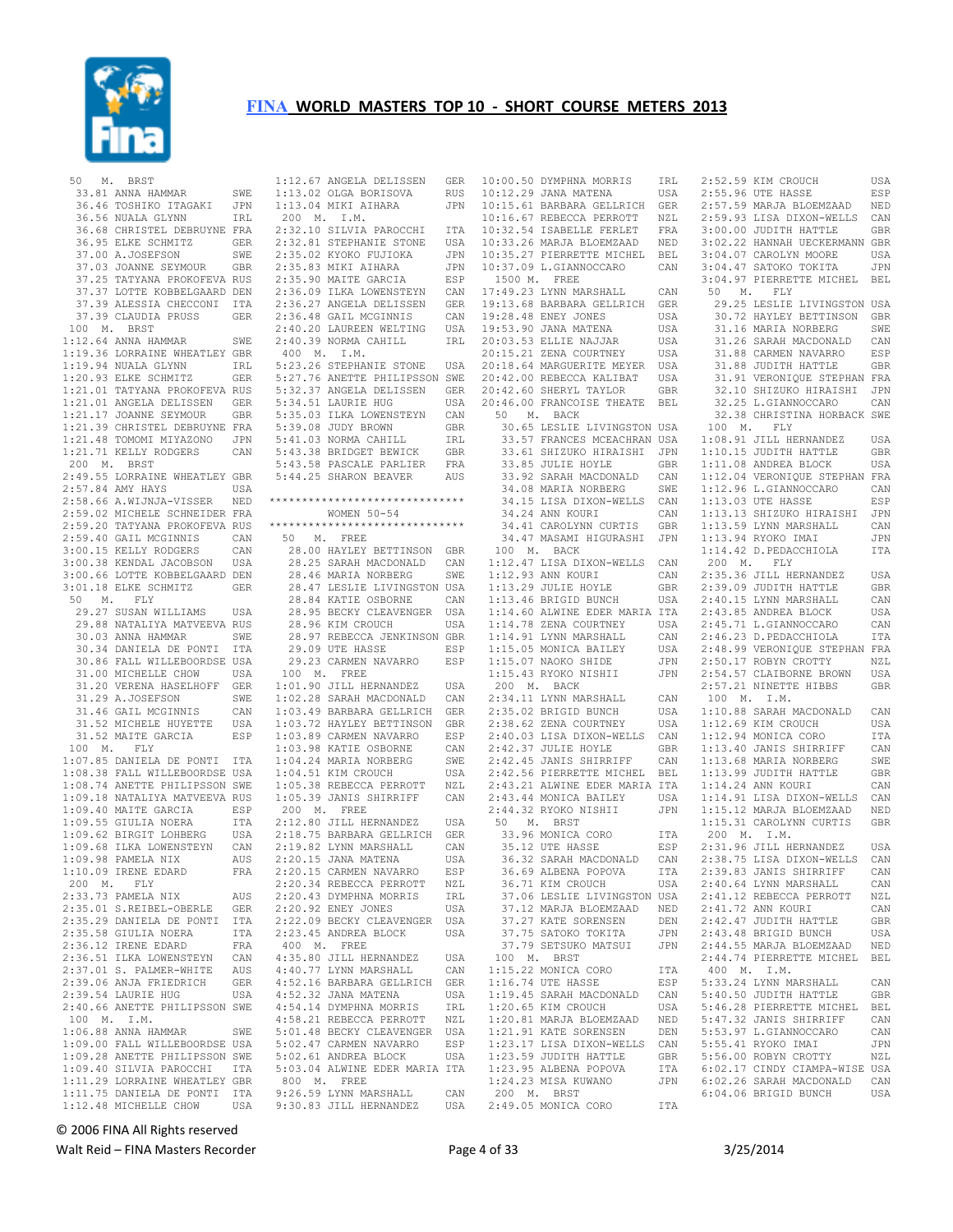

|         | ****************************** |            |                          |
|---------|--------------------------------|------------|--------------------------|
|         | WOMEN 55-59                    |            |                          |
|         | *****************************  |            |                          |
|         | 50 M. FREE                     |            | Ġ                        |
|         |                                |            | 1 <sup>1</sup>           |
|         | 28.77 JENNY WHITELEY           | AUS        |                          |
|         | 29.62 TRACI GRANGER            | USA        | 1:1                      |
|         | 29.72 ALYSON FORDHAM           | GBR        | 1:1                      |
|         | 29.96 GAIL AMUNDRUD            | CAN        | 1:1                      |
|         | 30.28 K.ANDRUS-HUGHES          | USA        | 1:1                      |
|         | 30.32 LINDSEY GOWLAND          | GBR        | 1:1                      |
|         | 30.42 LYNN MORRISON            | USA        | 1:1                      |
|         |                                |            |                          |
|         | 30.53 JUDY THOMAS              | AUS        | 1:1                      |
|         | 30.68 AVILA RHODES             | CAN        | 1:1                      |
|         | 30.76 ELKE OSTWALD             | GER        | 1:1                      |
|         | 100 M. FREE                    |            | 1:1                      |
|         | 1:04.60 VERONICA HIBBEN USA    |            | 2 <sup>c</sup>           |
|         | 1:04.97 GAIL AMUNDRUD          | CAN        | 2:4                      |
|         | 1:06.76 ALYSON FORDHAM         | GBR        | 2:4                      |
|         |                                |            |                          |
|         | 1:07.41 COLETTE CRABBE         | BEL        | 2:4                      |
|         | 1:07.45 LYNN MORRISON          | USA        | 2:4                      |
|         | 1:07.80 A.PIJTAK-RADERSMA NED  |            | 2:4                      |
|         | 1:08.07 JENNY COOK             | USA        | 2:5                      |
|         | 1:08.09 LINDSEY GOWLAND        | GBR        | 2:5                      |
|         | 1:08.13 DIANE COETZEE          | RSA        | 2:5                      |
|         | 1:08.38 KARIN EDDELBUTTEL GER  |            | 2:5                      |
|         |                                |            | 2:5                      |
|         | 200 M. FREE                    |            |                          |
|         | 2:19.51 JENNY WHITELEY         | AUS        | 5 <sub>0</sub>           |
|         | 2:23.85 GAIL AMUNDRUD          | CAN        | Ş                        |
|         | 2:25.26 JEANNE CARLSEN         | CAN        | Ġ                        |
|         | 2:25.43 SUSANNA SORDELLI       | ITA        |                          |
|         | 2:27.04 VERONICA HIBBEN        | USA        | <b>CALCA CALCA CALCA</b> |
|         | 2:27.13 JENNY COOK             | USA        |                          |
|         |                                |            |                          |
|         | 2:27.50 ALYSON FORDHAM         | GBR        |                          |
|         | 2:28.05 A.PIJTAK-RADERSMA NED  |            |                          |
|         | 2:28.41 TRACY GRILLI           | USA        | (1,1,1,1,1,1)            |
|         | 2:28.48 DIANE COETZEE          | RSA        |                          |
|         | 400 M. FREE                    |            |                          |
|         | 5:00.58 JEANNE CARLSEN         | CAN        | 1 <sub>0</sub>           |
|         | 5:03.63 SUSANNA SORDELLI       | ITA        | 1:1                      |
|         | 5:07.57 KATHERINE BRANCH       | USA        | 1:2                      |
|         | 5:07.57 ALYSON FORDHAM         | GBR        | 1:2                      |
|         |                                |            |                          |
|         | 5:08.81 JENNY WHITELEY         | AUS        | 1:2                      |
|         | 5:16.11 N.MARTIN               | USA        | 1:2                      |
|         | 5:16.81 SUSAN RITTER           | USA        | 1:2                      |
|         | 5:16.84 TRACY GRILLI           | USA        | 1:2                      |
|         | 5:17.13 MARY SWEAT             | USA        | 1:2                      |
|         | 5:17.67 CHERI ELLINGTON        | USA        | 1:2                      |
|         | 800 M. FREE                    |            | 1:2                      |
|         | 10:12.79 JEANNE CARLSEN        | CAN        | 2 <sup>c</sup>           |
|         |                                |            |                          |
|         | 10:19.57 KATHERINE BRANCH USA  |            | 2:5                      |
|         | 10:28.88 JENNY WHITELEY        | AUS        | 3:0                      |
|         | 10:32.18 C. TARANTINO          | ITA        | 3:0                      |
|         | 10:38.04 MARY SWEAT            | USA        | 3:0                      |
|         | 10:40.27 N.MARTIN              | USA        | 3:0                      |
|         | 10:54.69 TRACY GRILLI          | USA        | 3:0                      |
|         | 10:55.42 COLETTE CRABBE        | BEL        | 3:0                      |
|         | 10:58.39 CHERI ELLINGTON       |            | 3:0                      |
|         |                                | USA        |                          |
|         | 11:04.57 LISA BENNETT          | USA        | 3:0                      |
| 1500 M. | FREE                           |            | 3:1                      |
|         | 19:27.93 JEANNE CARLSEN        | CAN        | 50                       |
|         | 19:44.94 JENNY WHITELEY        | AUS        | G                        |
|         | 20:06.45 MARY SWEAT            | USA        | G                        |
|         | 20:07.95 N.MARTIN              | USA        | G                        |
|         | 20:30.67 COLETTE CRABBE        | BEL        | G                        |
|         | 21:04.88 TRACY GRILLI          | USA        | G                        |
|         |                                |            |                          |
|         | 21:10.05 AUDREY COOPER         | GBR        | G                        |
|         | 21:20.87 CHERI ELLINGTON       | USA        | (1, 1, 1, 1, 1)          |
|         | 21:42.94 KAREN JENNINGS        | GBR        |                          |
|         | 21:55.18 CELIA DEVANNEY        | USA        | Ġ                        |
| 50      | M. BACK                        |            | Э                        |
|         | 34.08 K.ANDRUS-HUGHES          | <b>USA</b> | 10                       |
|         | 34.25 JENNY WHITELEY           | AUS        | 1:1                      |
|         | 34.89 AROMA MARTORELL          | <b>BRA</b> | 1:1                      |
|         |                                |            |                          |
|         | 35.16 KAYO MIZUI               | JPN        | 1:1                      |
|         | 35.27 LIZ COSGRAVE             | IRL        | 1:1                      |
|         | 35.50 DIANE COETZEE            | RSA        | 1:1                      |

 35.58 DEBBIE LOUX USA 35.75 JUDY THOMAS AUS 36.27 PATTY LANDERS USA 36.28 EILEEN LUTHER GBR 00 M. BACK 15.22 K.ANDRUS-HUGHES USA<br>16.40 GAIL AMUNDRUD CAN 6.40 GAIL AMUNDRUD 16.40 GAIL AMUNDRUD CAN<br>16.81 JENNY WHITELEY AUS 1:18.18 LIZ COSGRAVE IRL 1:18.31 DEBBIE LOUX USA 1:18.48 KAYO MIZUI JPN 1:18.63 NORIKO KOBAMATSU JPN 1:18.73 DIANE COETZEE RSA 1:19.31 PATTY LANDERS USA 1:19.37 SUSANNA SORDELLI ITA 200 M. BACK 2:47.18 K.ANDRUS-HUGHES USA 2:47.24 SUSANNA SORDELLI ITA 2:47.77 DIANE COETZEE RSA 2:48.07 JENNY WHITELEY AUS 2:48.18 DEBBIE LOUX USA 2:50.96 COLETTE CRABBE BEL 2:51.27 KATHERINE BRANCH USA 2:51.61 AROMA MARTORELL BRA 2:52.00 NORIKO KOBAMATSU JPN 54.12 N.MARTIN USA 50 M. BRST<br>36.29 JENNY WHITELEY AUS<br>38.08 DAGMAR FRESE GER<br>38.79 AVILA RHODES CAN<br>38.88 ALISON NYE GER 38.89 RICHIKO SEKISHITA JPN 39.40 JENNY COOK USA<br>39.50 DANIELLE BRAULT CAN .<br>39.50 DANIELLE BRAULT - CAN<br>39.51 NANCY MARCHAND - FRA 39.51 NANCY MARCHAND FRA 39.81 LIANA CORNIANI ITA 39.83 BETH ESTEL USA 00 M. BRST 18.45 JENNY WHITELEY AUS 18.45 JENNI WILLES<br>24.37 DAGMAR FRESE 24.43 JENNY COOK 25.08 AVILA RHODES 1:25.17 KAREN MAREB USA 1:25.84 AMANDA HEATH GBR 1:26.08 RICHIKO SEKISHITA JPN 1:27.36 KEIKO UTSUMI JPN 1:27.44 BETH ESTEL USA 1:27.53 ALISON NYE GBR 200 M. BRST 2:55.48 JENNY WHITELEY AUS 2.33 AMANDA HEATH 3:03.89 NANCY MARCHAND FRA 3:06.68 KAREN MAREB USA 06.86 KEIKO UTSUMI JPN<br>07.49 DAGMAR FRESE GER 3:07.49 DAGMAR FRESE GER 3:07.51 AVILA RHODES CAN 3:08.38 JENNY COOK USA 3:09.83 BETH ESTEL USA 3:11.25 IRINA SHANGINA RUS M. FLY 31.13 TRACI GRANGER USA<br>32.12 JENNY WHITELEY AUS 32.12 JENNY WHITELEY AUS<br>32.29 HARUMI SUGINUMA JPN 32.29 HARUMI SUGINUMA <mark>JPN</mark><br>33.31 LINDSEY GOWLAND GBR 33.31 LINDSEY GOWLAND GBR<br>33.57 JUDY THOMAS AUS 33.57 JUDY THOMAS AUS 33.64 SANDRA JONES GBR<br>33.72 LIZ COSGRAVE IRL 33.72 LIZ COSGRAVE IRL 34.01 LYNN MORRISON USA 34.02 K.ANDRUS-HUGHES USA<br>34 08 LISA BENNETT USA 34.08 LISA BENNETT 00 M. FLY , ...<br>11.65 TRACI GRANGER USA<br>16.97 HARUMI SUGINUMA JPN 16.97 HARUMI SUGINUMA ........<br>.7.39 JEANNE LAPPIN USA<br>17.53 MATHILDE VINK NED 17.53 MATHILDE VINK 18.73 JEANNE CARLSEN CAN

 1:19.70 MARGARET SMITH GBR 1:20.66 AMANDA HEATH GBR 1:20.97 ELENA VEDENEUEVA UKR 1:21.85 KYOKO SHIMOYAMA JPN 1:22.68 N.ALESHCHENKO RUS 200 M. FLY 2:47.63 HARUMI SUGINUMA JPN 2:47.74 TRACI GRANGER USA<br>2:50.34 COLETTE CRABBE BEL 2:50.34 COLETTE CRABBE  $2:54.09$  MATHILDE VINK 2:54.99 JEANNE LAPPIN USA<br>2:55.34 JEANNE CARLSEN CAN 2:55.34 JEANNE CARLSEN 3:06.91 ESTHER ISEPPI SUI<br>3:10.45 JUNKO SATO JPN  $3:10.45$  JUNKO SATO 100 M. I.M. 1:14.31 COLETTE CRABBE BEL 1:16.31 K.ANDRUS-HUGHES USA<br>1:16.41 JENNY COOK USA  $1:16.41$  JENNY COOK 1:17.41 R.SWICZINSKY-KORD GER 1:18.41 TRACI GRANGER USA 1:18.44 ALYSON FORDHAM GBR  $2:37.71$  JENNY WHITELEY 2:47.12 JEANNE CARLSEN CAN 2:50.09 JENNY COOK USA 2:51.47 AMANDA HEATH GBR 2:52.84 ESTHER ISEPPI SUI 2:54.91 JEANNE LAPPIN USA 2:55.24 KEIKO UTSUMI JPN 2:55.27 A.PIJTAK-RADERSMA NED 2:55.43 BETH ESTEL USA 2:55.46 AVILA RHODES CAN 400 M. I.M. 5:50.58 JEANNE CARLSEN CAN 5:51.97 COLETTE CRABBE BEL 5:59.13 JENNY COOK USA 6:02.14 SUSANNA SORDELLI ITA 6:07.05 N.MARTIN USA 6:10.31 JEANNE LAPPIN USA 6:10.46 AMANDA HEATH GBR 6:13.80 KEIKO UTSUMI JPN 6:15.58 KATHERINE BRANCH USA 6:16.28 LISA BENNETT USA \*\*\*\*\*\*\*\*\*\*\*\*\*\*\*\*\*\*\*\*\*\*\*\*\*\*\*\*\*\* WOMEN 60-64 \*\*\*\*\*\*\*\*\*\*\*\*\*\*\*\*\*\*\*\*\*\*\*\*\*\*\*\*\*\* 50 M. FREE 29.23 LAURA VAL USA 30.07 JACKI HIRSTY USA 31.21 REGULA STEIGER SUI<br>
31.38 JANIE COLE USA<br>
31.33 CATHY MERRITT CAN<br>
31.43 C.MCKELVEY USA<br>
31.68 CONNY BOER-BUYS NED<br>
31.94 JOEL FELDMANN USA<br>
32.00 SUSAN HOOGE GBR<br>
32.31 C.NIEUWENHUIS NED 100 M. FREE 1:03.84 LAURA VAL USA 1:07.56 JACKI HIRSTY USA 1:09.42 CATHY MERRITT CAN 1:09.65 CONNY BOER-BUYS NED 1:11.43 CHRISTIE CIRAULO USA 1:11.53 C.NIEUWENHUIS NED 1:11.85 JANETTE JEFFREY AUS 1:11.93 DANIELLE OGIER USA<br>1:11.93 DANIELLE OGIER USA<br>1:11.97 SUSAN HODGE GBR 1:11.97 SUSAN HODGE GBR 1:12.22 YURI SUETSUGU 200 M. FREE

 3:11.44 LEONIE O'CONNELL AUS 3:13.11 SUSANNA SORDELLI ITA 5:27.85 S.LOFTUS-CHARLEY USA 5:37.66 MIRA GUGLIELMI ITA 1:10.66 JENNY WHITELEY AUS 5:40.44 DANIELLE OGIER USA 1:18.57 RENE STARRATT CAN 1:18.62 HARUMI SUGINUMA JPN 11:10.98 SUSAN HAIGH GBR 11:26.90 CONNY BOER-BUYS NED 1:19.68 SUSANNA SORDELLI ITA 200 M. I.M. 11:32.70 HEIDI ERNST USA 11:38.62 BARBARA DUNBAR USA 2:30.15 JACKI HIRSTY USA 2:34.05 S.LOFTUS-CHARLEY USA 2:34.12 SUSAN HAIGH GBR 2:34.36 CATHY MERRITT CAN 2:36.90 DANIELLE OGIER USA<br>2:38.45 CONNY BOER-BUYS NED 2:38.45 CONNY BOER-BUYS USA 2:39.15 EVIE LYNCH USA<br>BEL 2:39.62 DIANE ROTHENBERG USA 2:39.62 DIANE ROTHENBERG 2:41.16 YURI SUETSUGU JPN 400 M. FREE 4:53.24 LAURA VAL USA 5:21.86 SUSAN HAIGH GBR<br>5:25 86 CHRISTIE CIRAULO USA 5:25.86 CHRISTIE CIRAULO 5:37.88 INEKE WEEKERS NED 5:40.69 HEIDI ERNST USA 5:41.54 YASUKO TAKAHASHI JPN<br>5:43.71 CONNY BOER-BUYS NED 5:43.71 CONNY BOER-BUYS 800 M. FREE 10:57.78 CHRISTIE CIRAULO USA 11:00.23 S.LOFTUS-CHARLEY USA AUS 11:39.11 DANIELLE OGIER USA<br>CAN 11:40 95 INEKE WEEKERS NED 11:40.95 INEKE WEEKERS NED 11:47.77 JOAN CRAFFEY USA 11:49.03 MIRA GUGLIELMI ITA 1500 M. FREE 21:05.88 S.LOFTUS-CHARLEY USA<br>21:29.00 SUSAN HAIGH GBR<br>21:50.48 HEIDI ERNST USA<br>22:06.43 JOAN CRAFFEY USA<br>22:20.49 INEKE WEEKERS NED 22:42.00 MIRA GUGLIELMI ITA 22:57.76 KAREN BIERWERT USA 23:18.01 AVY JUDELSON NZL 23:18.69 CHRISTINE AYERS GBR 23:41.40 MARIAROSE VECCHI ITA 50 M. BACK 33.01 LAURA VAL USA 36.35 BENEDICTE DUPREZ FRA<br>37.92 K.TUNNICLIFFE GBR 37.92 K.TUNNICLIFFE GBR<br>37.99 EVIE LYNCH USA 37.99 EVIE LYNCH USA<br>38.05 ANN GUINS USA 38.05 ANN GUINS USA<br>38.17 GRAZYNA KISZCZAK POL 38.17 GRAZYNA KISZCZAK POL<br>39.37 MORAG BROMFIELD RSA 39.37 MORAG BROMFIELD 39.40 TAKAKO NAKAHARA JPN<br>39.55 BARBARA CHURCH USA 39.55 BARBARA CHURCH USA<br>39.60 HISAMI NAKAO JPN 39.60 HISAMI NAKAO 39.60 ANNETTE THATCHER GBR USA 100 M. BACK 1:12.72 LAURA VAL USA 1:18.60 BENEDICTE DUPREZ FRA 1:24.75 BARBARA CHURCH USA 1:25.04 GRAZYNA KISZCZAK POL 1:25.66 CATHY MERRITT CAN 1:25.79 CAROLE SMITH ITA 1:26.43 K.TUNNICLIFFE GBR 1:26.43 K.TUNNICLIFFE GBR 1:26.43 K.TU 1:26.87 HISAE HAYASAKA JPN 1:26.90 YURI SUETSUGU JPN 200 M. BACK 2:48.59 BENEDICTE DUPREZ FRA  $2:57.70$  EVIE LYNCH USA<br> $3:02.73$  JOAN CRAFFEY USA 3:02.73 JOAN CRAFFEY USA<br>3:04 30 S LOFTUS-CHARLEY USA 3:04.30 S.LOFTUS-CHARLEY USA<br>3:07.02 GRAZYNA KISZCZAK POL 3:07.02 GRAZYNA KISZCZAK POL 3:07.30 TAKAKO NAKAHARA 3:07.88 K.TUNNICLIFFE GBR<br>3:09.38 ANNE CORK GBR JPN 3:09.38 ANNE CORK 3:10.09 ANDRA JAUNZEME USA

2:23.12 LAURA VAL USA

© 2006 FINA All Rights reserved

Walt Reid – FINA Masters Recorder and the Second Page 5 of 33 3/25/2014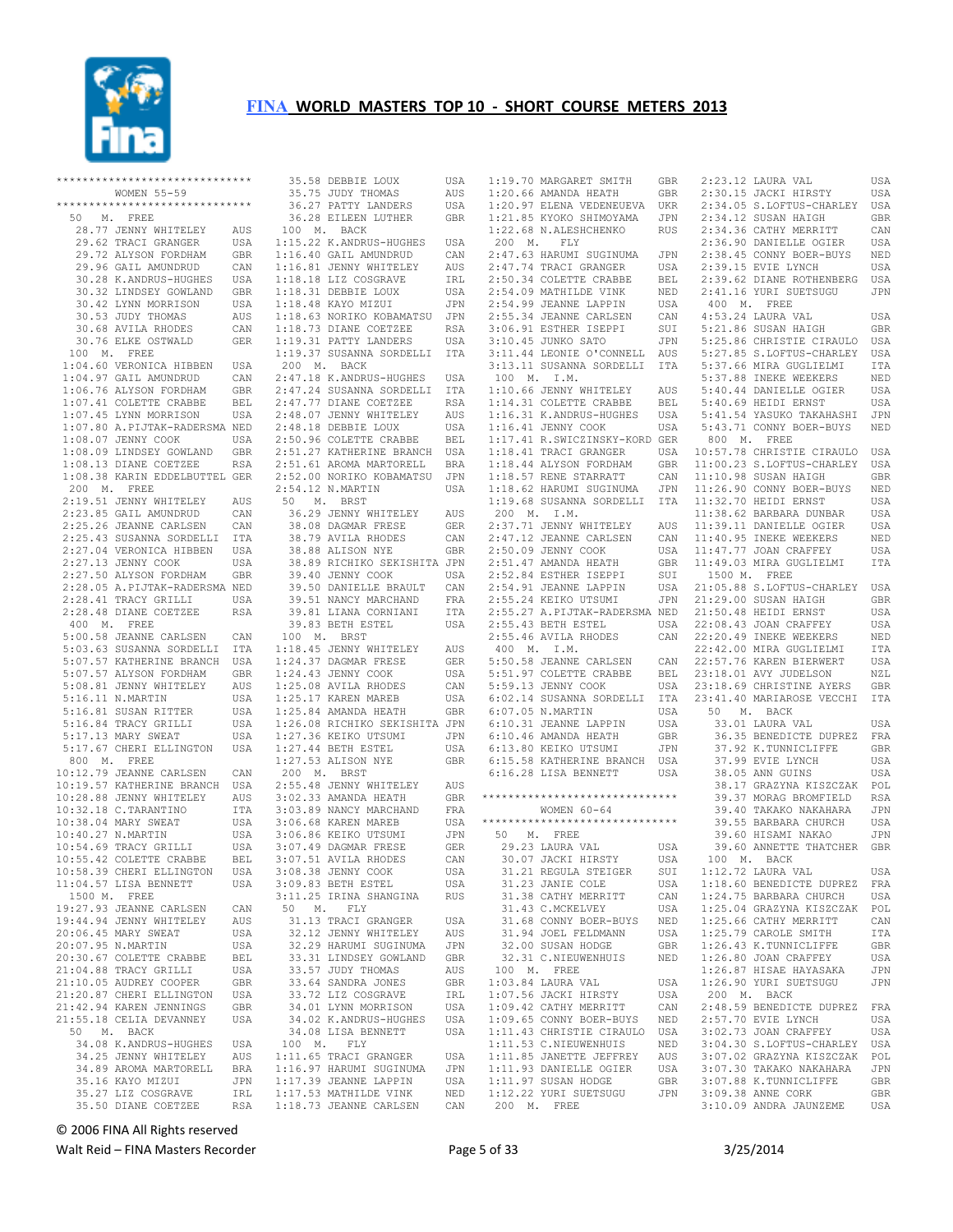

 3:11.08 HISAE HAYASAKA JPN 50 M. BRST 40.48 REGULA STEIGER SUI 41.10 KRISSY MACCURDY USA 41.57 JANETTE JEFFREY AUS 41.57 JENNIFER MERRITT GBR 41.61 CORNELIA NEUBERT GER 41.71 PETRA SCHROER GER<br>41.82 BARBARA HUMMEL USA 41.82 BARBARA HUMMEL 41.84 MELINDA WOLFF USA 41.86 ULRIKE URBANIAK GER<br>41.90 CAROLE SMITH ITA 41.90 CAROLE SMITH 100 M. BRST 1:28.97 ULRIKE URBANIAK GER 1:29.79 JENNIFER MERRITT GBR 1:30.84 KRISSY MACCURDY USA 1:31.51 CATHY MERRITT CAN 1:31.71 REGULA STEIGER SUI 1:32.07 KEIKO IKEDA JPN 1:32.41 PETRA SCHROER GER<br>1:33.10 DANIELLE OGIER USA  $1:33.10$  DANIELLE OGIER 1:33.18 N.MACAIRE FRA<br>1:33.42 ANDRA JAUNZEME USA  $1:33.42$  ANDRA JAUNZEME 200 M. BRST 3:13.51 ULRIKE URBANIAK GER 3:14.17 JENNIFER MERRITT GBR 3:17.43 KRISSY MACCURDY USA<br>3:20.49 KAREN BIERWERT USA 3:20.49 KAREN BIERWERT 3:21.48 ANDRA JAUNZEME USA<br>3:23.16 CAROLE SMITH ITA  $3:23.16$  CAROLE SMITH 3:23.72 DANIELLE OGIER USA 3:24.52 S.LOFTUS-CHARLEY USA<br>3:30.96 MARGOT MILNE AUS 3:30.96 MARGOT MILNE 3:31.61 MARGARETA RAINER SWE<br>50 M. FLY 50 M. FLY 31.34 CAROL BOAGEY GBR 32.42 LAURA VAL USA 34.32 CHRISTIE CIRAULO USA 34.71 CONNY BOER-BUYS NED 35.00 JANIE COLE USA<br>35.55 JOEL FELDMANN USA 35.55 JOEL FELDMANN 35.56 SUMIKO KOBAYASHI JPN 35.78 C.NIEUWENHUIS NED 36.21 YOSHIKO KADOSAKA JPN 36.34 MASAKO ENZAN 100 M. FLY 1:11.47 LAURA VAL USA 1:24.48 M.NEUMEISTER GER<br>1:25.14 SUSAN HATGH GER  $1:25.14$  SUSAN HAIGH 1:25.95 SUMIKO KOBAYASHI JPN 1:25.99 BARBARA DUNBAR USA 1:27.53 MIRA GUGLIELMI ITA 1:27.82 SIGRID BOEDER GER 1:28.03 S.LOFTUS-CHARLEY USA 1:28.32 C.NIEUWENHUIS NED 1:28.32 CATHY MERRITT CAN<br>200 M. FLY 200 M. 3:08.31 S.LOFTUS-CHARLEY USA 3:08.44 M.NEUMEISTER GER 3:11.14 SUSAN HAIGH GBR<br>3:17.04 BARBARA DUNBAR USA 3:17.04 BARBARA DUNBAR 3:20.23 CATHERINE KOHN USA<br>3:21.52 CHERYL MURRAY USA 3:21.52 CHERYL MURRAY 3:23.50 YOSHIMI NONOSHITA JPN 3:23.73 SUMIKO KOBAYASHI JPN 3:26.46 MICHIKO OTO JPN 3:32.47 MIRA GUGLIELMI 100 M. I.M. 1:15.07 LAURA VAL USA 1:20.50 CATHY MERRITT CAN<br>1:22.27 JANETTE JEFFREY AUS 1:22.27 JANETTE JEFFREY AUS<br>1:23.15 CAROLE SMITH ITA 1:23.15 CAROLE SMITH ITA<br>1:23.53 DANIELLE OGIER ISA 1:23.53 DANIELLE OGIER<br>1:23.73 EVIE LYNCH 1:23.73 EVIE LYNCH USA 1:24.36 SUSAN HAIGH GBR 1:25.10 S.LOFTUS-CHARLEY USA

1:25.23 C.NIEUWENHUIS NED<br>
1:25.31 REGULA STEIGER SUI<br>
200 M. I.M.<br>
2:41.53 LAURA VAL USA<br>
3:00.75 S.LOFTUS-CHARLEY USA 3:01.59 ANDRA JAUNZEME USA 13:21.56 JULIE GUNTHORP<br>3:01.76 CATHY MERRITT CAN 13:26.32 ROSA VENTURA  $3:01.76$  CATHY MERRITT 3:05.55 SUSAN HAIGH GBR<br>3:05.71 DANIELLE OGIER USA 3:05.71 DANIELLE OGIER USA 3:05.82 KRISSY MACCURDY USA 22:58.42 MARCIA BARRY USA 23:21.31 LINDA SHOENBERGER USA 3:06.49 MIRA GUGLIELMI ITA 3:08.06 CHRISTIE CIRAULO USA 3:08.39 C.NIEUWENHUIS NED 400 M. I.M. 6:09.68 S.LOFTUS-CHARLEY USA 6:29.58 CHERYL MURRAY USA 6:42.84 MIRA GUGLIELMI ITA 6:43.57 CATHERINE KOHN USA 6:45.27 BARBARA DUNBAR USA 6:47.54 YOSHIMI NONOSHITA JPN 6:50.29 C.NIEUWENHUIS NED 7:02.17 M.HOLMBERG USA<br>7:03.12 SUMIYO KURIMOTO JPN 7:03.12 SUMIYO KURIMOTO 7:09.51 ANA MARIA CANAVEL PER \*\*\*\*\*\*\*\*\*\*\*\*\*\*\*\*\*\*\*\*\*\*\*\*\*\*\*\*\*\* WOMEN 65-69 \*\*\*\*\*\*\*\*\*\*\*\*\*\*\*\*\*\*\*\*\*\*\*\*\*\*\*\*\*\* 50 M. FREE 32.25 SUSIE WHITE USA 32.43 RACHEL BARTON GBR 32.62 BITTE AXLING SWE 33.13 DIANN UUSTAL USA 33.36 KIRA MAKAROVA RUS 33.37 F.WILLIAMSON USA GBR 34.13 AIDA DAVIS PER<br>USA 34.17 CLARY MUNNS AUS 34.17 CLARY MUNNS 34.29 NOBUKO SATA 34.45 MARGIT OHLSSON SWE 100 M. FREE 1:12.05 RACHEL BARTON GBR  $1:12.99$  F.WILLIAMSON 1:13.53 DIANN UUSTAL USA<br>1:14.76 ATDA DAVIS PER 1:14.76 AIDA DAVIS PER<br>1:14.78 KIRA MAKAROVA RUS 1:14.78 KIRA MAKAROVA RUS 1:16.05 CAROLYN BOAK USA<br>1:16.29 NOBUKO SATA JPN  $1:16.29$  NOBUKO SATA 1:18.32 ALISON GWYNN GBR<br>1:19.31 JOANNE MENARD USA 1:19.31 JOANNE MENARD 1:20.13 NOBUKO YASUDA JPN 200 M. FREE 2:41.90 F.WILLIAMSON USA<br>2:44.62 SUSTE WHITE USA  $2:44.62$  SUSIE WHITE 2:46.07 RACHEL BARTON GBR<br>2:48.89 NOBUKO SATA JPN  $2:48.89$  NOBUKO SATA 2:50.57 DIANN UUSTAL USA 2:53.40 STELLA HOLDSHTEIN ISR 2:53.82 MARCIA BARRY USA<br>2:54.27 ALISON GWYNN GRR 2:54.27 ALISON GWYNN 2:54.79 ELIZABETH SMITH CAN 2:55.42 NOBUKO YASUDA 400 M. FREE 5:51.17 F.WILLIAMSON USA 5:52.51 RACHEL BARTON GBR<br>5:53.51 CAROLYN BOAK USA 5:53.51 CAROLYN BOAK 5:56.44 MARCIA BARRY USA ITA 6:06.92 JOANNE MENARD USA<br>6:09 71 ELIZARETH SMITH CAN 6:09.71 ELIZABETH SMITH CAN 6:10.70 ROSA MONTAGUE AUS 6:11.87 LINDA SHOENBERGER USA 6:17.75 DENISE FELTZ FRA 6:17.97 IMMA GIER GER 800 M. FREE 12:05.33 CAROLYN BOAK USA 12:06.10 MARCIA BARRY USA 12:35.98 JOANNE MENARD USA

12:39.50 ROSA MONTAGUE AUS 12:46.58 LINDA SHOENBERGER USA 12:47.41 ELIZABETH SMITH CAN 13:07.03 DENISE FELTZ FRA 13:09.49 N.MIKHAYLOVA RUS 13:21.56 JULIE GUNTHORP NZL 13:26.32 ROSA VENTURA USA 1500 M. FREE 23:51.67 JOANNE MENARD USA 24:01.35 ROSA MONTAGUE AUS 24:24.75 ELIZABETH SMITH CAN 25:17.25 ROSE DUDENEY 25:29.65 ELAINE BLOWER GBR 25:31.14 MONIKA BREETSCH ITA 25:41.89 ROSA VENTURA USA 25:50.83 KUNIKO KOBAYASHI JPN 50 M. BACK 36.95 DIANN UUSTAL USA 37.02 MARGIT OHLSSON SWE 37.70 RACHEL BARTON GBR<br>38.90 CLARY MUNNS AUS 38.90 CLARY MUNNS AUS 40.24 BITTE AXLING 40.68 PENNY STEELE 40.75 ELIZABETH SMITH 40.88 KIRA MAKAROVA 41.08 HELEN TRIPPE GBR<br>41.31 MARCIA BARRY USA 41.31 MARCIA BARRY 100 M. BACK 1:20.24 DIANN UUSTAL USA 1:25.63 RACHEL BARTON GBR<br>1:26.93 CLARY MUNNS AUS<br>1:26.93 CLARY MUNNS AUS 1:26.93 CLARY MUNNS AUS<br>1:29.68 JULIE GUNTHORP NZL 1:29.68 JULIE GUNTHORP 1:30.75 ELIZABETH SMITH CAN  $1:32.23$  JULIA KEMP JPN 1:32.58 IZUMI MIURA JPN<br>SWE 1:32.67 N.MIKHAYLOVA RUS 200 M. BACK 3:13.92 MARCIA BARRY USA 3:14.83 N.MIKHAYLOVA RUS 3:18.29 ELIZABETH SMITH CAN 3:18.35 ELAINE BLOWER 3:21.13 JULIE GUNTHORP NZL<br>3:22.50 HELEN TRIPPE GBR 3:22.50 HELEN TRIPPE 3:26.33 MARIE STVERAKOVA CZE 3:27.81 MARY POHLMANN USA 3:28.13 PATRICIA JACKSON GBR 3:28.18 FRANCES JENKINS GBR 50 M. BRST 42.85 ANNEROSE TROBISCH GER 42.93 KAYAKO HIROSE JPN 43.04 BRIGITTE MERTEN GER 43.25 SHIZUKA HATTORI JPN 43.52 JANET GETTLING USA 43.53 DIANN UUSTAL USA 43.56 IMMA GIER GER<br>43.62 MASAKO KAITO JPN 43.62 MASAKO KAITO JPN 43.80 J.VOTRUBOVA CZE 100 M. BRST 1:33.97 NOBUKO YASUDA JPN 1:36.27 ANNEROSE TROBISCH GER 1:36.97 KAYAKO HIROSE JPN 1:37.03 IMMA GIER GER 1:37.61 MARGOT PETTIJOHN USA<br>1:38.43 TAMAE FURUYA JPN 1:38.43 TAMAE FURUYA JPN 1:39.43 SHIZUKA HATTORI JPN 1:39.66 STELLA HOLDSHTEIN ISR 1:39.79 JANET GETTLING USA<br>1:39.79 JANET GETTLING USA<br>1:40 93 MICHIKO MOTEGI JPN 1:40.93 MICHIKO MOTEGI 200 M. BRST 3:32.49 ANNEROSE TROBISCH GER

 1:22.62 MARGIT OHLSSON SWE 3:34.38 SARAH WELCH USA 1:32.67 N.MIKHAYLOVA RUS 1:32.90 ELAINE BLOWER GBR 3:55.99 KEIKO HONDA JPN 44.21 NOBUKO YASUDA JPN 3:32.19 DENISE FELTZ FRA 3:32.49 ANNEROSE TROBISCH GER<br>3:36.19 MARGOT PETTIJOHN USA \*\*\*\*\*\*\*\*\*\*\*\*\*\*\*\*\*\*\*\*\*\*\*\*\*\*\*\*\*\* 3:36.30 KAYAKO HIROSE JPN 3:36.35 MACHIKO OGATA JPN 3:36.83 MICHIKO MOTEGI JPN 3:41.77 DANIELA BARNEA USA 3:42.49 RITSUKO KUROSAWA JPN 3:43.30 JANET GETTLING USA 3:43.90 GINGER PIERSON USA 3:44.92 MARIJKE ALDERSON AUS<br>50 M. FLY M. FLY 34.53 DIANN UUSTAL USA 36.79 KIRA MAKAROVA RUS<br>36.91 BRIGITTE MERTEN GER 36.91 BRIGITTE MERTEN GER 36.96 RACHEL BARTON GBR<br>37.31 A SUSAN TYLER USA 37.31 A SUSAN TYLER 37.82 CLARY MUNNS AUS<br>38.02 MARY PHRVIS GRR 38.02 MARY PURVIS GBR 38.42 BITTE AXLING SWE 39.37 JOANNE MENARD USA 39.73 SARAH WELCH USA USA 100 M. FLY<br>SWE 1:25.15 KIRA MA 1:25.15 KIRA MAKAROVA RUS GBR 1:26.41 BRIGITTE MERTEN GER<br>alis 1:27.32 diann lilistai. IISA  $1:27.32$  DIANN UUSTAL NUS 1.27.32 DIANN 0031AL 03A<br>SWE 1:31.61 CAROLYN BOAK USA<br>AUS 1:33.29 A SUSAN TYLER USA 1:33.29 A SUSAN TYLER USA 1:33.67 SARAH WELCH USA 1:36.82 JAN LEVINRAD USA 1:37.28 MACHIKO OGATA JPN 1:37.29 MARGOT PETTIJOHN USA<br>1:37.93 JANET GETTLING USA 1:37.93 JANET GETTLING USA 200 M. FLY 3:36.55 CLARY MUNNS AUS 3:38.77 MARGOT PETTIJOHN USA<br>3:40.61 MACHIKO OGATA JPN 3:40.61 MACHIKO OGATA CAN 3:42.43 PATRICIA JACKSON GBR<br>GBR 3:44.23 JANET GETTLING USA 3:44.23 JANET GETTLING 3:52.35 ANNE FABRE CAN<br>3:52.64 DANIELA BARNEA USA 3:52.64 DANIELA BARNEA 3:57.60 DENISE FELTZ FRA 100 M. I.M. 1:21.72 DIANN UUSTAL USA<br>1:23.71 KIRA MAKAROVA RUS 1:23.71 KIRA MAKAROVA RUS<br>GBR 1:23.71 KIRA MAKAROVA RUS<br>GBR 1:25.58 M.BIANCA ITA  $1:25.58$  M.BIANCA 1:26.02 CLARY MUNNS AUS<br>1:27.30 MARGIT OHLSSON SWE 1:27.30 MARGIT OHLSSON SWE 1:28.64 SUSIE WHITE USA<br>1:29.95 NOBUKO YASUDA JPN 1:29.95 NOBUKO YASUDA JPN 1:30.96 JANET GETTLING USA 1:30.96 SACHIKO SAWANO JPN 1:31.12 F.WILLIAMSON USA 200 M. I.M. 3:05.49 BRIGITTE MERTEN GER 3:06.04 KIRA MAKAROVA RUS JPN 3:06.34 DIANN UUSTAL USA<br>
USA 3:13.42 CLARY MUNNS AUS<br>
USA 3:26.23 MARGOT PETTIJOHN USA 3:13.42 CLARY MUNNS AUS<br>3:26.23 MARGOT PETTIJOHN USA 3:26.23 MARGOT PETTIJOHN USA 3:27.55 JANET GETTLING 3:27.64 SARAH WELCH USA<br>3:29.09 ALISON GWYNN GBR 3:29.09 ALISON GWYNN GBR 3:32.43 DANIELA BARNEA USA 400 M. I.M. 7:00.88 CLARY MUNNS AUS 7:14.67 MARGOT PETTIJOHN USA 7:23.21 JANET GETTLING USA<br>7:23.49 PATRICIA JACKSON GBR 7:23.49 PATRICIA JACKSON GBR 7:23.78 DANIELA BARNEA USA 7:26.68 DENISE FELTZ FRA 7:28.22 RITSUKO KUROSAWA JPN 7:32.08 N.MIKHAYLOVA RUS<br>7:37 00 ELIZABETH CRAIG RSA 7:37.00 ELIZABETH CRAIG 7:43.61 SEIKO HASEBE JPN

© 2006 FINA All Rights reserved

Walt Reid – FINA Masters Recorder **Page 6 of 33** 3/25/2014 Page 6 of 33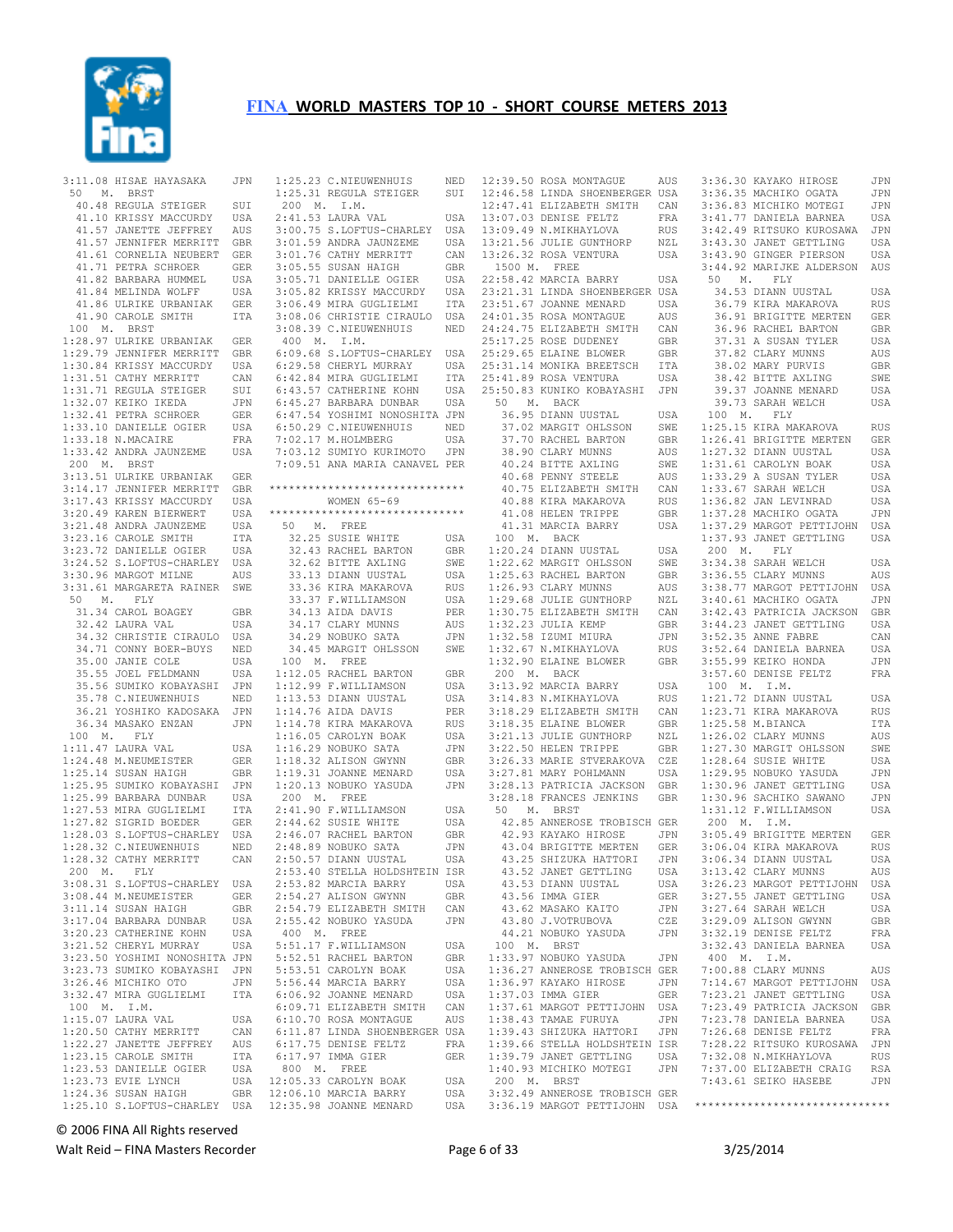

| WOMEN $70 - 74$                                                                                                                                                                                      |              |
|------------------------------------------------------------------------------------------------------------------------------------------------------------------------------------------------------|--------------|
| ******************************                                                                                                                                                                       |              |
| 50 M. FREE                                                                                                                                                                                           |              |
| 34.39 JEN THOMASSON                                                                                                                                                                                  | AUS          |
| 34.49 IKUKO OKADO                                                                                                                                                                                    | JPN          |
| 34.70 RENATA BASTEK<br>34.70 RENATA BASTEK                                                                                                                                                           | POL          |
| 35.48 JEAN HOWARD-JONES GBR                                                                                                                                                                          |              |
| 35.68 CHRISTEL SCHULZ GER<br>35.79 E.KETELSEN DEN<br>36.47 TOSHIE NODA JPN                                                                                                                           |              |
|                                                                                                                                                                                                      |              |
|                                                                                                                                                                                                      | JPN          |
| 37.69 MONIKA SENFTLEBEN GER                                                                                                                                                                          |              |
| 37.96 KAZUKO NOTO                                                                                                                                                                                    | JPN          |
| 38.10 NORIKO YOSHIDA JPN                                                                                                                                                                             |              |
| 100 M. FREE                                                                                                                                                                                          |              |
| 1:17.92 JEN THOMASSON<br>1:18.35 E.KETELSEN                                                                                                                                                          | AUS          |
| 1:10.00 E.KETELSEN DEN<br>1:19.49 CHRISTEL SCHULZ GER                                                                                                                                                | DEN          |
| 1:19.54 JEAN HOWARD-JONES GBR                                                                                                                                                                        |              |
| 1:19.54 JEAN HOWARD-JONES<br>1:22.68 ERNATA BASTEK<br>1:25.68 EKUKO OKADO<br>1:25.48 JILL COMPLIN<br>1:25.56 NORIKO YOSHIDA<br>1:25.69 BARBARA FRID<br>1:26.32 TOSHIE NODA<br>1:26.32 TOSHIE NODA    | POL          |
|                                                                                                                                                                                                      | JPN          |
|                                                                                                                                                                                                      | GBR          |
|                                                                                                                                                                                                      | JPN          |
|                                                                                                                                                                                                      | USA          |
|                                                                                                                                                                                                      | JPN          |
|                                                                                                                                                                                                      |              |
|                                                                                                                                                                                                      | AUS          |
| 200 M. FREE<br>2:49.70 JEN THOMASSON<br>2:55.09 E.KETELSEN                                                                                                                                           | DEN          |
|                                                                                                                                                                                                      |              |
|                                                                                                                                                                                                      |              |
|                                                                                                                                                                                                      |              |
|                                                                                                                                                                                                      |              |
| 1991 - ANNE HOWARD-JONES GER<br>3:02.83 JEAN HOWARD-JONES GER<br>3:02.90 JACKIE MARR USA<br>3:03.59 BARBARA FRID USA<br>3:05.18 NORIKO YOSHIDA JPN<br>3:06.50 JAN CROFT AUS<br>3:06.50 JAN CROFT AUS |              |
|                                                                                                                                                                                                      |              |
| 3:06.82 RENATA BASTEK                                                                                                                                                                                | POL          |
| 3:11.83 M.DI-CESARE                                                                                                                                                                                  | $_{\rm NZL}$ |
| 400 M. FREE                                                                                                                                                                                          |              |
|                                                                                                                                                                                                      | AUS          |
|                                                                                                                                                                                                      | USA          |
|                                                                                                                                                                                                      | DEN          |
| 900 PH THOMASSON<br>5:56.99 JEN THOMASSON<br>6:14.34 JACKIE MARR<br>6:34.96 E.KETELSEN<br>6:35.88 JILL COMPLIN<br>6:36.86 SARAH KOPSKY<br>6:40.23 BONNIE PRONK<br>6:40.23 BONNIE PRONK               | AUS          |
|                                                                                                                                                                                                      | GBR          |
|                                                                                                                                                                                                      | USA          |
|                                                                                                                                                                                                      | USA          |
| 6:40.66 JEAN HOWARD-JONES GBR                                                                                                                                                                        |              |
| 6:46.89 JANE KATZ                                                                                                                                                                                    | USA          |
| 6:56.39 MARIA PENNA                                                                                                                                                                                  | <b>BRA</b>   |
| 800 $M.$ FREE                                                                                                                                                                                        |              |
| 12:39.45 JACKIE MARR                                                                                                                                                                                 | USA          |
| 12.33.13 BONNIE PRONK                                                                                                                                                                                | USA          |
| 13:27.10 JANE KATZ                                                                                                                                                                                   | USA          |
| 13:40.24 JILL COMPLIN GBR<br>14:05.29 MARIA PENNA BRA<br>14:05.36 KATSUKO EGAWA JPN<br>14:05.61 JOSETTE GROPAIZ FRA                                                                                  |              |
|                                                                                                                                                                                                      |              |
|                                                                                                                                                                                                      |              |
|                                                                                                                                                                                                      |              |
| 14:07.81 SUE CALNEK-MORRIS USA<br>14:11.96 HERILENE FREITAS BRA                                                                                                                                      |              |
| 14:20.70 M.DI-CESARE                                                                                                                                                                                 | NZL          |
| 1500 M. FREE                                                                                                                                                                                         |              |
|                                                                                                                                                                                                      | USA          |
| 23:58.11 JACKIE MARR<br>25:44.60 JILL COMPLIN                                                                                                                                                        | GBR          |
| 25:46.23 JANE KATZ                                                                                                                                                                                   | USA          |
| 25:58.09 SUE CALNEK-MORRIS USA                                                                                                                                                                       |              |
| 26:42.89 HERILENE FREITAS                                                                                                                                                                            | <b>BRA</b>   |
| 26:53.80 KATSUKO EGAWA                                                                                                                                                                               | JPN          |
| 26:58.71 M.DI-CESARE                                                                                                                                                                                 | NZL          |
| 27:43.82 MARIA PENNA                                                                                                                                                                                 | <b>BRA</b>   |
| 28:07.94 KATSUE NOMURA                                                                                                                                                                               | JPN          |
| 28:12.38 HATSUHO KUMAGAI                                                                                                                                                                             | JPN          |
| 50 M. BACK                                                                                                                                                                                           |              |
| 39.44 E.KETELSEN                                                                                                                                                                                     | DEN          |
| 39.79 SATOKO TAKEUJI                                                                                                                                                                                 | JPN          |
| 40.11 HIROMI SATO                                                                                                                                                                                    | <b>JPN</b>   |
| 41.42 RENATA BASTEK                                                                                                                                                                                  | POL          |
| 41.51 LINDA BERGLUND                                                                                                                                                                                 | SWE          |
| 42.05 RENATE ZSCHOCKELT GER                                                                                                                                                                          |              |
| 42.35 NORIKO YOSHIDA                                                                                                                                                                                 | JPN          |

| 42.48 JOY WARD                                                                                                                                                                                                                                 | USA                   |
|------------------------------------------------------------------------------------------------------------------------------------------------------------------------------------------------------------------------------------------------|-----------------------|
| 43.19 CHRISTEL SCHULZ                                                                                                                                                                                                                          | GER                   |
| 43.90 YOKO ARAI                                                                                                                                                                                                                                | JPN                   |
| 100 M. BACK                                                                                                                                                                                                                                    |                       |
| $1:27.45$ E.KETELSEN                                                                                                                                                                                                                           | DEN                   |
| 1:29.96 NORIKO YOSHIDA<br>1:32.48 JOY WARD                                                                                                                                                                                                     | JPN                   |
|                                                                                                                                                                                                                                                | USA                   |
| 1:33.66 CHRISTEL SCHULZ                                                                                                                                                                                                                        | GER                   |
| 1:33.78 HIROMI SATO<br>1:37.31 BONNIE PRONK<br>1:37.70 RENATA BASTEK                                                                                                                                                                           | JPN                   |
|                                                                                                                                                                                                                                                | USA                   |
|                                                                                                                                                                                                                                                | $\texttt{POL}{}$      |
|                                                                                                                                                                                                                                                |                       |
| 1:37.70 NEMARA STILLIGAN USA<br>1:38.51 CHRIS GILLIGAN USA<br>7.26.75 KAZUKO ITO JPN JPN                                                                                                                                                       |                       |
| 1:38.76 YOKO ARAI                                                                                                                                                                                                                              | JPN                   |
| 200 M. BACK                                                                                                                                                                                                                                    |                       |
|                                                                                                                                                                                                                                                | DEN                   |
|                                                                                                                                                                                                                                                | USA<br>USA            |
|                                                                                                                                                                                                                                                |                       |
|                                                                                                                                                                                                                                                | JPN<br>USA            |
|                                                                                                                                                                                                                                                | JPN                   |
| 3:35.79 YOKO ARAI JPN<br>3:36.35 HERILENE FREITAS BRA                                                                                                                                                                                          |                       |
|                                                                                                                                                                                                                                                | NZL                   |
|                                                                                                                                                                                                                                                | POL                   |
| 3:38.15 SUE POLLARD<br>3:39.12 RENATA BASTEK<br>3:42.41 JANE KATZ<br>3:42.41 JANE KATZ                                                                                                                                                         | USA                   |
| 50 M. BRST                                                                                                                                                                                                                                     |                       |
| 43.98 MONIKA SENFTLEBEN GER                                                                                                                                                                                                                    |                       |
| 44.22 DIANE FORD GBR<br>46.28 ELAINE BROMWICH GBR                                                                                                                                                                                              | GBR                   |
|                                                                                                                                                                                                                                                |                       |
|                                                                                                                                                                                                                                                | AUS                   |
|                                                                                                                                                                                                                                                | ${\tt GER}$           |
|                                                                                                                                                                                                                                                | JPN                   |
|                                                                                                                                                                                                                                                | JPN                   |
| 46.66 LEN THOMASSON<br>46.91 LUISE KNOPFLE<br>47.80 KIYOKO YONEDA<br>47.89 KAZUKO KAJIWARA<br>48.09 JOANN LEILICH<br>49.01 VERA SILVA<br>49.20 JOY PAGE<br>M<br>DRA SILVA<br>49.20 JOANN LEILICH<br>49.01 VERA SILVA                           | USA                   |
|                                                                                                                                                                                                                                                | <b>BRA</b>            |
|                                                                                                                                                                                                                                                | AUS                   |
| 100 M. BRST                                                                                                                                                                                                                                    |                       |
| 1:35.81 DIANE FORD                                                                                                                                                                                                                             | GBR                   |
|                                                                                                                                                                                                                                                |                       |
|                                                                                                                                                                                                                                                |                       |
|                                                                                                                                                                                                                                                |                       |
| 1:46.12 MONIKA SENFTLEBEN GER                                                                                                                                                                                                                  |                       |
|                                                                                                                                                                                                                                                |                       |
|                                                                                                                                                                                                                                                |                       |
|                                                                                                                                                                                                                                                |                       |
| 1:46.15 KAZUKO KAJIWARA<br>1:47.40 ELAINE BROMWICH GBR<br>1:48.87 ELSBETH FLICK GER<br>1:49.75 JILL COMPLIN GBR<br>1:50.13 INGRID LUNING GER<br>1:50.13 INGRID LUNING GER                                                                      |                       |
|                                                                                                                                                                                                                                                |                       |
| 200 M. BRST                                                                                                                                                                                                                                    |                       |
|                                                                                                                                                                                                                                                | GBR                   |
|                                                                                                                                                                                                                                                |                       |
|                                                                                                                                                                                                                                                | GER                   |
|                                                                                                                                                                                                                                                |                       |
|                                                                                                                                                                                                                                                | JPN<br>GBR            |
| 200 M. BKSI<br>3:30.97 DIANE FORD GBR<br>3:35.99 JEN THOMASSON AUS<br>3:37.26 LUISE KNOPFLE GER<br>3:51.48 ELSBETH FLICK GER<br>3:53.12 KAZUKO KAJIWARA JPN<br>3:53.53.13 ELAINE BROMWICH GBR<br>3:56.56 KRYSTYNA FECICA POL<br>3:56.56 MONIKA |                       |
|                                                                                                                                                                                                                                                |                       |
| 4:03.74 KATSUKO SUDO                                                                                                                                                                                                                           | JPN                   |
| 4:04.52 VELLEDA CERNICH                                                                                                                                                                                                                        | ITA                   |
| 50 M. FLY                                                                                                                                                                                                                                      |                       |
| 40.67 CHRISTEL SCHULZ                                                                                                                                                                                                                          | GER                   |
| 41.73 BARBARA FRID                                                                                                                                                                                                                             | USA                   |
| 42.06 UTE FEHLING                                                                                                                                                                                                                              | GER                   |
| 42.10 IKUKO OKADO                                                                                                                                                                                                                              | JPN                   |
| 43.22 JOY WARD                                                                                                                                                                                                                                 |                       |
| 44.76 MICHIE DOI                                                                                                                                                                                                                               | USA                   |
| 44.87 DIANE FORD                                                                                                                                                                                                                               | JPN                   |
| 45.11 TOSHIKO YAMAMOTO                                                                                                                                                                                                                         | $_{\rm GBR}$          |
| 45.29 RENATA BASTEK                                                                                                                                                                                                                            | JPN                   |
|                                                                                                                                                                                                                                                | POL                   |
| 45.47 HARU TSUKINO                                                                                                                                                                                                                             | JPN                   |
| 100 M. FLY                                                                                                                                                                                                                                     |                       |
| 1:46.81 JOY WARD                                                                                                                                                                                                                               | USA                   |
| 1:48.03 MICHIKO MASUDA                                                                                                                                                                                                                         | JPN                   |
| 1:48.58 KRYSTYNA FECICA                                                                                                                                                                                                                        | POL                   |
| 1:49.78 JAN CROFT                                                                                                                                                                                                                              | AUS                   |
| $1:52.73$ HARU TSUKINO<br>1:53.15 SUSAN MEYERS                                                                                                                                                                                                 | $\mathtt{JPN}$<br>USA |

| 1:54.14 GEORGINA HAMILTON GBR                                                                                                                                                                       |            |
|-----------------------------------------------------------------------------------------------------------------------------------------------------------------------------------------------------|------------|
| 1:54.82 MARY ANN CASE USA<br>1:57.35 KUMIE YAMAMOTO JPN<br>1:57.55 KAZU KOYAMA JPN                                                                                                                  |            |
|                                                                                                                                                                                                     |            |
| 200 M. FLY                                                                                                                                                                                          |            |
| 3:53.70 JOY WARD                                                                                                                                                                                    | USA        |
| 4:08.99 GEORGINA HAMILTON GBR                                                                                                                                                                       |            |
| 4:16.53 HIROKO KOBAYASHI JPN                                                                                                                                                                        |            |
|                                                                                                                                                                                                     | USA<br>USA |
| 4:17.91 SUSAN MEYERS<br>4:17.93 MARY ANN CASE<br>4:22.72 IVANA FELGROVA<br>4:24.81 HERILENE FREITAS<br>7.62 ANTER SAVIANE                                                                           | CZE        |
|                                                                                                                                                                                                     | <b>BRA</b> |
| 4:26.90 ANITA SAVIANE<br>4:26.94 SIGRID KOCH<br>4:37.15 LYNNE LUND                                                                                                                                  | AUS        |
|                                                                                                                                                                                                     | GER        |
| $4:20111$ IYNNE LUND                                                                                                                                                                                | USA        |
| 100 M. I.M.<br>1:33.89 CHRISTEL SCHULZ GER                                                                                                                                                          |            |
|                                                                                                                                                                                                     | POL        |
|                                                                                                                                                                                                     | JPN        |
| 1:35.15 RENATA BASTEK<br>1:38.45 IKUKO OKADO<br>1:38.54 BONNIE PRONK                                                                                                                                | USA        |
| 1:38.56 JEAN HOWARD-JONES GBR                                                                                                                                                                       |            |
| 1:38.61 SUMIKO HIROE<br>1:39.37 BARBARA FRID<br>1:40.57 TOSHIE NODA<br>1:40.63 SARAH KOPSKY<br>1:41 24 JOY WARD                                                                                     | JPN        |
|                                                                                                                                                                                                     | USA        |
|                                                                                                                                                                                                     | JPN        |
| 1:41.24 JOY WARD                                                                                                                                                                                    | USA<br>USA |
| 200 M. I.M.                                                                                                                                                                                         |            |
| 200 m. 1.m.<br>3:35.17 RENATA BASTEK<br>3:43.88 KAZUKO ITO<br>3:47.73 JACKIE MARR<br>3:49.77 HIROKO OTSUBO<br>3:50.03 SUSAN MEYERS<br>3:50.11 M.DI-CESARE<br>3:52.11 JAN CROFT<br>3:52.11 JAN CROFT | POL        |
|                                                                                                                                                                                                     | JPN        |
|                                                                                                                                                                                                     | USA        |
|                                                                                                                                                                                                     | <b>JPN</b> |
|                                                                                                                                                                                                     | USA        |
|                                                                                                                                                                                                     | NZL        |
|                                                                                                                                                                                                     | AUS<br>AUS |
| 3:55.80 ANITA SAVIANE<br>3:56.19 ELSBETH FLICK                                                                                                                                                      | GER        |
| 3:56.39 GEORGINA HAMILTON GBR                                                                                                                                                                       |            |
| 400 M. I.M.                                                                                                                                                                                         |            |
| 7:35.12 JOY WARD                                                                                                                                                                                    | USA        |
| 7:40.03 JACKIE MARR                                                                                                                                                                                 | USA        |
| $8:02.53$ SUSAN MEYERS<br>8:04.52 JAN CROFT                                                                                                                                                         | USA<br>AUS |
| $8:08.13$ M.DI-CESARE<br>8:08.13 M.DI-CESARE                                                                                                                                                        | NZL        |
| 8:12.82 GEORGINA HAMILTON GBR                                                                                                                                                                       |            |
|                                                                                                                                                                                                     |            |
| 8:18.07 HERILENE FREITAS BRA<br>8:28.05 KAZU KOYAMA JPN                                                                                                                                             |            |
| 8:34.44 CORINNA GOODMAN                                                                                                                                                                             | USA        |
| 8:35.38 HIROKO KOBAYASHI JPN                                                                                                                                                                        |            |
| *******************************                                                                                                                                                                     |            |
| WOMEN 75-79                                                                                                                                                                                         |            |
| *****************************                                                                                                                                                                       |            |
|                                                                                                                                                                                                     |            |
| 50 M. FREE                                                                                                                                                                                          |            |
|                                                                                                                                                                                                     |            |
| 35.59 YOSHIKO OSAKI JPN<br>37.21 HISAKO KITAYAMA JPN                                                                                                                                                |            |
| 39.21 JOHNNIE DETRICK                                                                                                                                                                               | USA        |
| 40.20 FUMIKO NAKAMURA                                                                                                                                                                               | JPN        |
| 40.30 JEANNE LITTLE                                                                                                                                                                                 | USA        |
| 40.53 JACKIE JACKSON<br>41.06 KAZUE WADA                                                                                                                                                            | GBR<br>JPN |
| 41.08 TAKAKO KIZAWA                                                                                                                                                                                 | JPN        |
| 41.20 YOSHIKO SATO                                                                                                                                                                                  | JPN        |
| 41.30 HAIDE LORBERG                                                                                                                                                                                 | GER        |
| 100 M. FREE                                                                                                                                                                                         |            |
| 1:29.41 HISAKO KITAYAMA                                                                                                                                                                             | JPN        |
|                                                                                                                                                                                                     | USA<br>JPN |
| 1:30.21 JOHNNIE DETRICK<br>1:32.03 HARUMI SUGIMOTO<br>1:32.33 DENISE ROBERTSON                                                                                                                      | AUS        |
|                                                                                                                                                                                                     | GER        |
| 1:32.55 HELGA REICH<br>1:32.59 TAYO FUJIEDA                                                                                                                                                         | JPN        |
| 1:32.80 CHISATO MIYAWAKI                                                                                                                                                                            | JPN        |
| 1:33.34 ANNE WILLIAMS                                                                                                                                                                               | USA        |
| 1:33.61 JUNKO EMOTO                                                                                                                                                                                 | JPN        |
| 1:34.05 KUMIE TOKUDA<br>200 M. FREE                                                                                                                                                                 | JPN        |

|                                                                                                                                                                                                                                                                                                                                                                                                                                                                                                    | CAN            |
|----------------------------------------------------------------------------------------------------------------------------------------------------------------------------------------------------------------------------------------------------------------------------------------------------------------------------------------------------------------------------------------------------------------------------------------------------------------------------------------------------|----------------|
|                                                                                                                                                                                                                                                                                                                                                                                                                                                                                                    | JPN            |
| 3:15.48 REIKO ISHIZAKI<br>3:16.69 HELGA REICH<br>3:17.60 ANNE WILLIAMS                                                                                                                                                                                                                                                                                                                                                                                                                             | <b>GER</b>     |
|                                                                                                                                                                                                                                                                                                                                                                                                                                                                                                    | USA            |
| 3:21.57 KUMIE TOKUDA                                                                                                                                                                                                                                                                                                                                                                                                                                                                               | JPN            |
| 3:21.69 TAYO FUJIEDA<br>3:21.69 TAYO FUJIEDA<br>3:24.88 PATRICIA BOND                                                                                                                                                                                                                                                                                                                                                                                                                              | JPN            |
|                                                                                                                                                                                                                                                                                                                                                                                                                                                                                                    | USA            |
| 3:26.10 SUSAN MUNN                                                                                                                                                                                                                                                                                                                                                                                                                                                                                 | USA            |
| 3:27.83 LOTTIE GEURTS                                                                                                                                                                                                                                                                                                                                                                                                                                                                              | NED            |
| 400 M. FREE                                                                                                                                                                                                                                                                                                                                                                                                                                                                                        |                |
| 6:42.00 LINDA MACPHERSON                                                                                                                                                                                                                                                                                                                                                                                                                                                                           | CAN            |
| 6:51.46 HELGA REICH                                                                                                                                                                                                                                                                                                                                                                                                                                                                                | GER            |
| 6:57.34 ANNE WILLIAMS                                                                                                                                                                                                                                                                                                                                                                                                                                                                              | <b>USA</b>     |
| 7:08.69 TAYO FUJIEDA                                                                                                                                                                                                                                                                                                                                                                                                                                                                               | JPN            |
| 7:12.34 MARGIT JEBE<br>7:12.34 MAKGIT JODD<br>7:12.79 PATRICIA BOND<br>7:19.68 URSULA FROHLICH                                                                                                                                                                                                                                                                                                                                                                                                     | USA            |
|                                                                                                                                                                                                                                                                                                                                                                                                                                                                                                    | USA            |
|                                                                                                                                                                                                                                                                                                                                                                                                                                                                                                    | GER            |
| 7:28.95 LOTTIE GEURTS                                                                                                                                                                                                                                                                                                                                                                                                                                                                              | NED            |
| 7:29.35 BRENDA WALKER                                                                                                                                                                                                                                                                                                                                                                                                                                                                              | GBR            |
| 7:37.37 JENNY BALL                                                                                                                                                                                                                                                                                                                                                                                                                                                                                 | GBR            |
| 800 M. FREE                                                                                                                                                                                                                                                                                                                                                                                                                                                                                        |                |
| 12:25.61 YOSHIKO OSAKI                                                                                                                                                                                                                                                                                                                                                                                                                                                                             | JPN            |
| 13:55.30 HELGA REICH                                                                                                                                                                                                                                                                                                                                                                                                                                                                               | GER            |
| 14:00.66 LINDA MACPHERSON                                                                                                                                                                                                                                                                                                                                                                                                                                                                          | CAN            |
| 14:03.84 ANNE WILLIAMS<br>14:11.11 TAYO FUJIEDA                                                                                                                                                                                                                                                                                                                                                                                                                                                    | USA            |
|                                                                                                                                                                                                                                                                                                                                                                                                                                                                                                    | JPN            |
| 14:48.30 URSULA FROHLICH                                                                                                                                                                                                                                                                                                                                                                                                                                                                           | GER            |
| 15:11.17 MARGIT JEBE                                                                                                                                                                                                                                                                                                                                                                                                                                                                               | USA            |
| 15:47.46 JENNY BALL                                                                                                                                                                                                                                                                                                                                                                                                                                                                                | <b>GBR</b>     |
| 16:06.87 SUMIRE ISHIHARA                                                                                                                                                                                                                                                                                                                                                                                                                                                                           | JPN            |
| 16:14.06 MARILIA MELO                                                                                                                                                                                                                                                                                                                                                                                                                                                                              | <b>BRA</b>     |
| 1500 M. FREE                                                                                                                                                                                                                                                                                                                                                                                                                                                                                       |                |
| 26:20.36 LINDA MACPHERSON<br>27:59.27 URSULA FROHLICH                                                                                                                                                                                                                                                                                                                                                                                                                                              | CAN            |
|                                                                                                                                                                                                                                                                                                                                                                                                                                                                                                    | GER            |
| 29:19.12 JENNY BALL<br>29:21.40 FUMIKO SAKAI<br>31:10.70 HIROKO OGOSHI<br>31:18.25 MAR WAIDIR                                                                                                                                                                                                                                                                                                                                                                                                      | <b>GBR</b>     |
|                                                                                                                                                                                                                                                                                                                                                                                                                                                                                                    | JPN            |
|                                                                                                                                                                                                                                                                                                                                                                                                                                                                                                    | JPN            |
| 31:18.25 MAE WALDIE                                                                                                                                                                                                                                                                                                                                                                                                                                                                                | CAN            |
| 31:22.55 YOSHIE YUZAWA     JPN<br>33:06.77 MARTHA HENDERSON  USA                                                                                                                                                                                                                                                                                                                                                                                                                                   |                |
|                                                                                                                                                                                                                                                                                                                                                                                                                                                                                                    |                |
| 33:43.24 EULAH VARTY                                                                                                                                                                                                                                                                                                                                                                                                                                                                               | CAN            |
| 33:45.87 PATRICIA TULLMAN                                                                                                                                                                                                                                                                                                                                                                                                                                                                          |                |
|                                                                                                                                                                                                                                                                                                                                                                                                                                                                                                    | USA            |
| 50 M. BACK                                                                                                                                                                                                                                                                                                                                                                                                                                                                                         |                |
| 46.90 EVA JAROSOVA                                                                                                                                                                                                                                                                                                                                                                                                                                                                                 | CZE            |
|                                                                                                                                                                                                                                                                                                                                                                                                                                                                                                    | <b>GER</b>     |
| $\begin{array}{ll}\n & - \cdots & - \cdots \rightarrow \text{C} \cup \text{C} \cup \text{C} \wedge \text{C} \wedge \text{C} \wedge \text{C} \wedge \text{C} \wedge \text{C} \wedge \text{C} \wedge \text{C} \wedge \text{C} \wedge \text{C} \wedge \text{C} \wedge \text{C} \wedge \text{C} \wedge \text{C} \wedge \text{C} \wedge \text{C} \wedge \text{C} \wedge \text{C} \wedge \text{C} \wedge \text{C} \wedge \text{C} \wedge \text{C} \wedge \text{C} \wedge \text$<br>49.20 MARCELA STASTNA | CZE            |
| 49.25 HISAKO KITAYAMA                                                                                                                                                                                                                                                                                                                                                                                                                                                                              | JPN            |
| 49.78 MAE WALDIE                                                                                                                                                                                                                                                                                                                                                                                                                                                                                   | CAN            |
| 50.08 HELEN BIRD                                                                                                                                                                                                                                                                                                                                                                                                                                                                                   | AUS            |
| 50.26 U.MEYER-TONNDORF                                                                                                                                                                                                                                                                                                                                                                                                                                                                             | GER            |
| 50.56 FUSAKO KATO                                                                                                                                                                                                                                                                                                                                                                                                                                                                                  | JPN            |
| 50.63 MARGIT JEBE                                                                                                                                                                                                                                                                                                                                                                                                                                                                                  | USA            |
| 50.81 CHISATO MIYAWAKI JPN                                                                                                                                                                                                                                                                                                                                                                                                                                                                         |                |
| 100 M. BACK                                                                                                                                                                                                                                                                                                                                                                                                                                                                                        |                |
|                                                                                                                                                                                                                                                                                                                                                                                                                                                                                                    | JPN            |
| $100$ $\ldots$ $100$ $0.54KI$<br>$1:38.90$ YOSHIKO OSAKI<br>1:42.65 EVA JAROSOVA                                                                                                                                                                                                                                                                                                                                                                                                                   | CZE            |
| 1:45.14 HISAKO KITAYAMA                                                                                                                                                                                                                                                                                                                                                                                                                                                                            | JPN            |
| 1:49.40 PATRICIA BOND                                                                                                                                                                                                                                                                                                                                                                                                                                                                              | USA            |
| $1:50.57$ ANNE WILLIAMS                                                                                                                                                                                                                                                                                                                                                                                                                                                                            | USA            |
| 1:51.95 MARGIT JEBE                                                                                                                                                                                                                                                                                                                                                                                                                                                                                | USA            |
| 1:52.18 FUSAKO KATO                                                                                                                                                                                                                                                                                                                                                                                                                                                                                | $\mathtt{JPN}$ |
| 1:52.54 MISAO MATSUMOTO                                                                                                                                                                                                                                                                                                                                                                                                                                                                            | JPN            |
| 1:52.62 ANNELIES GRAUE                                                                                                                                                                                                                                                                                                                                                                                                                                                                             | <b>GER</b>     |
| 1:53.11 MIDORI USUI                                                                                                                                                                                                                                                                                                                                                                                                                                                                                | JPN            |
| 200 M. BACK                                                                                                                                                                                                                                                                                                                                                                                                                                                                                        |                |
| 3:36.60 HARUMI SUGIMOTO                                                                                                                                                                                                                                                                                                                                                                                                                                                                            | JPN            |
| $3:40.01$ EVA JAROSOVA                                                                                                                                                                                                                                                                                                                                                                                                                                                                             | CZE            |
| 3:47.21 HISAKO KITAYAMA                                                                                                                                                                                                                                                                                                                                                                                                                                                                            | JPN            |
| 3:50.12 MARGIT JEBE                                                                                                                                                                                                                                                                                                                                                                                                                                                                                | USA            |
|                                                                                                                                                                                                                                                                                                                                                                                                                                                                                                    | USA            |
| 3:50.69 PATRICIA BOND<br>3:59.05 FUSAKO KATO                                                                                                                                                                                                                                                                                                                                                                                                                                                       | JPN            |
| 4:01.65 BRENDA WALKER                                                                                                                                                                                                                                                                                                                                                                                                                                                                              | GBR            |
| 4:03.50 MARGA SCHULZE                                                                                                                                                                                                                                                                                                                                                                                                                                                                              | GER            |
| 4:07.09 MAE WALDIE                                                                                                                                                                                                                                                                                                                                                                                                                                                                                 | CAN            |
| 4:10.17 KASUMI ISHIKAWA<br>50<br>M. BRST                                                                                                                                                                                                                                                                                                                                                                                                                                                           | JPN            |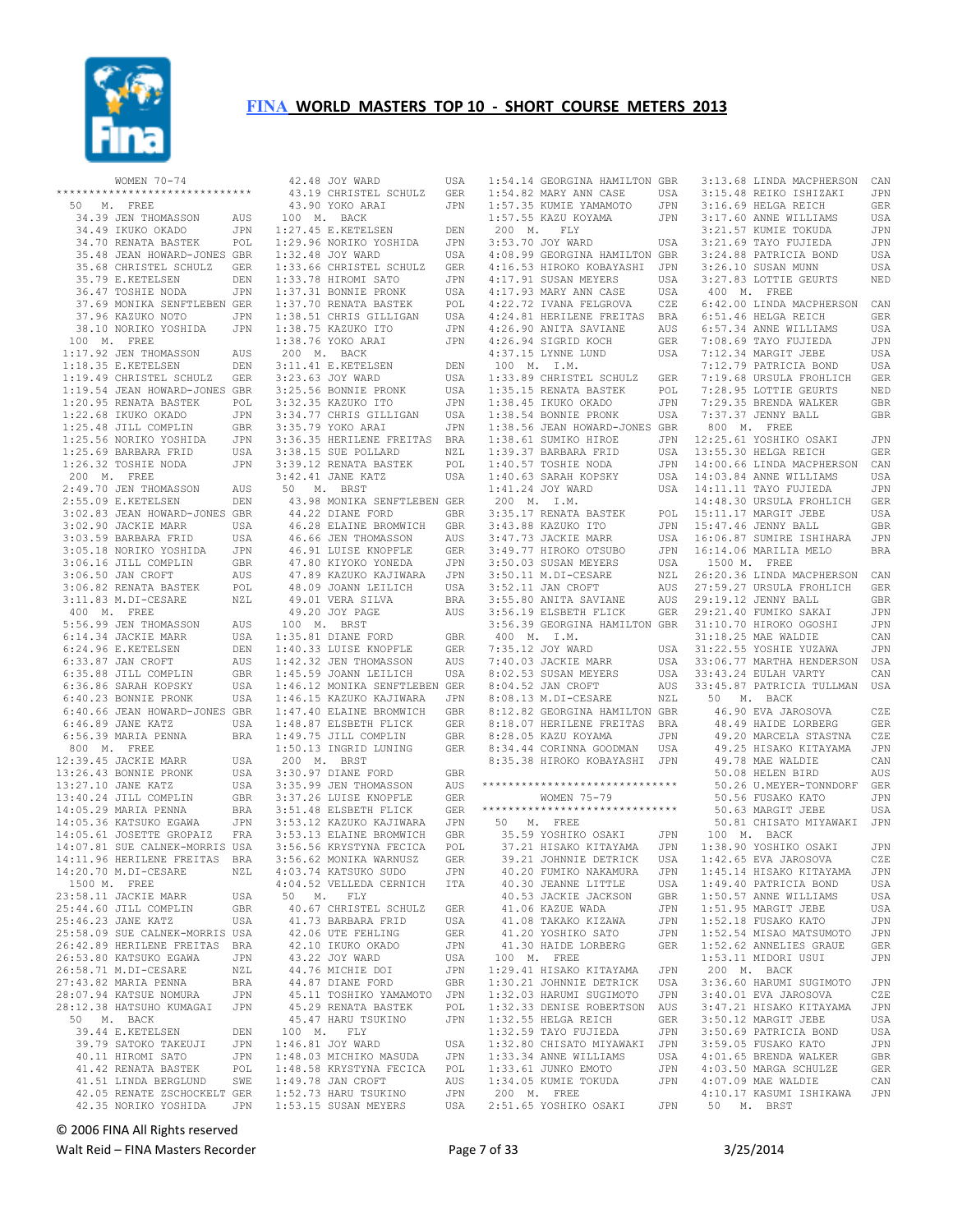

|           | 47.53 SHOKO YONEZAWA                                 | JPN        | 200 M. I.M.            |                      |
|-----------|------------------------------------------------------|------------|------------------------|----------------------|
|           | 48.36 GISELA GRUNER                                  | GER        |                        | 3:22.23 YOSHIKO OSA  |
|           |                                                      |            |                        |                      |
|           | 49.06 TAYO FUJIEDA                                   | JPN        |                        | 3:46.71 TAYO FUJIEI  |
|           | 49.09 MURIEL HITCHCOCK                               | GBR        |                        | 3:50.09 MARCELA STA  |
|           | 49.47 ANNE WILLIAMS                                  | USA        |                        | 4:05.13 SUSAN MUNN   |
|           | 49.77 HAIDE LORBERG                                  | GER        |                        | 4:06.84 PATRICIA BO  |
|           | 50.06 MARCELA STASTNA                                | CZE        |                        | 4:08.06 JOHNNIE DE'  |
|           | 50.78 MARGIT JEBE                                    | USA        |                        | 4:10.08 DENISE ROBI  |
|           |                                                      |            |                        |                      |
|           | 51.06 GABRIELLA TUCCI                                | ITA        |                        | 4:14.03 URSULA FROM  |
|           | 51.88 ANNEMARIE LUDICKE                              | GER        |                        | 4:20.48 HIROKO OTAD  |
| 100<br>М. | BRST                                                 |            |                        | 4:23.35 TAEKO MORII  |
|           | 1:45.58 SHOKO YONEZAWA                               | JPN        | 400 M.                 | I.M.                 |
|           | 1:46.76 MASAYO AZUMA                                 | JPN        |                        | 7:11.33 YOSHIKO OSA  |
|           | 1:48.02 TAYO FUJIEDA                                 | JPN        |                        | 8:47.54 DENISE ROBI  |
|           | 1:49.45 ANNE WILLIAMS                                | USA        |                        | 9:25.55 HIROKO OGO:  |
|           |                                                      |            |                        | 9:37.44 MAE WALDIE   |
|           | 1:51.27 MARCELA STASTNA                              | CZE        |                        |                      |
|           | 1:51.76 MURIEL HITCHCOCK                             | GBR        |                        | 10:04.63 BARBARA ZAI |
|           | 1:54.21 YOKO MIZUNO                                  | JPN        |                        | 10:09.95 TERUYO NISI |
|           | 1:54.38 HIROKO OTANI                                 | JPN        |                        | 10:21.76 YOSHIE YUZA |
|           | 1:54.41 MARGIT JEBE                                  | USA        |                        | 10:21.93 MARTHA HENI |
|           | 1:55.12 GISELA GRUNER                                | GER        |                        | 10:24.54 EULAH VARTY |
| 200 M.    | BRST                                                 |            |                        | 10:39.96 ATSUKO TAKI |
|           |                                                      |            |                        |                      |
|           | 3:48.93 TAYO FUJIEDA                                 | JPN        |                        |                      |
|           | 3:50.17 MASAYO AZUMA                                 | JPN        |                        | *******************  |
|           | 3:50.88 ANNE WILLIAMS                                | USA        |                        | WOMEN $80 - 8$       |
|           | 4:08.93 HIROKO OTANI                                 | JPN        |                        | ******************** |
|           | 4:30.05 PATRICIA BOND                                | USA        | 50 M.                  | FREE                 |
|           | 4:30.97 SALLY NEWELL                                 | USA        |                        | 38.52 JANE ASHER     |
|           |                                                      |            |                        |                      |
|           | 4:31.84 MIYUKI SAKASHITA                             | JPN        |                        | 43.67 ELIANE PELI    |
|           | 4:34.93 INGRID SIEGERT                               | GER        |                        | 43.89 REIKO YAMA     |
|           | 4:35.31 KRISTIN JAFFE                                | USA        | 44.88 KII              | SAITO                |
|           | 4:38.37 DENISE ROBERTSON                             | AUS        |                        | 45.87 NAN BOHL       |
| 50<br>М.  | FLY                                                  |            |                        | 46.16 HIDEKO MARU    |
|           | 42.44 HARUMI SUGIMOTO                                | JPN        |                        | 46.34 KIMIKO YOSI    |
|           | 43.46 HISAKO KITAYAMA                                | JPN        |                        | 46.62 TOSHIKO WAI    |
|           |                                                      |            |                        |                      |
|           | 45.00 MARCELA STASTNA                                | CZE        |                        | 47.04 JUDIE OLIVI    |
|           | 48.32 HELGA REICH                                    | GER        |                        | 47.35 DOROTHY DIO    |
|           | 48.70 JEANNE LITTLE                                  | USA        | 100 M.                 | FREE                 |
|           | 50.20 MIDORI USUI                                    | JPN        |                        | $1:26.29$ JANE ASHER |
|           | 52.22 GYNT CLIFFORD                                  | USA        |                        | 1:36.85 ELIANE PELI  |
|           | 52.80 LINDA MACPHERSON                               | CAN        |                        | 1:40.73 REIKO YAMA   |
|           | 53.26 SHIZUKO SHINOMIYA JPN                          |            |                        | 1:43.51 JUDIE OLIVI  |
|           |                                                      |            |                        |                      |
|           | 54.13 ANNEMARIE LUDICKE GER                          |            |                        | 1:44.22 NAN BOHL     |
| 100 M.    | FLY                                                  |            |                        | 1:44.44 KII SAITO    |
|           | 1:44.90 YOSHIKO OSAKI                                | JPN        |                        | 1:46.50 DOROTHY DIO  |
|           | 1:49.83 MARCELA STASTNA                              | CZE        |                        | 1:47.08 AIKO HORII   |
|           | 1:50.70 HELGA REICH                                  | GER        |                        | 1:47.95 HIDEKO MARU  |
|           | 1:53.69 LINDA MACPHERSON                             | CAN        |                        | 1:48.49 AIKO GOTO    |
|           | 2:01.36 MIDORI USUI                                  | JPN        | 200 M.                 | FREE                 |
|           |                                                      |            |                        |                      |
|           | 2:05.45 SUSAN MUNN                                   | USA        |                        |                      |
|           |                                                      |            |                        | 3:09.05 JANE ASHER   |
|           | 2:06.71 GYNT CLIFFORD                                | USA        |                        | 3:33.80 ELIANE PELI  |
|           | 2:06.76 KYOKO DEJIMA                                 | JPN        |                        | 3:46.19 JUDIE OLIVI  |
|           | 2:07.25 MASUNO MASUDA                                | JPN        |                        | 3:46.84 FRANCA PARO  |
|           | 2:08.65 PATRICIA TULLMAN                             | USA        |                        | 3:57.71 AIKO GOTO    |
|           |                                                      |            |                        |                      |
| 200 M.    | ${\rm FLY}$                                          |            |                        | 3:58.07 NAN BOHL     |
|           | 3:58.98 LINDA MACPHERSON                             | CAN        |                        | 4:03.79 FRANCES MC   |
|           | 4:47.21 MASUNO MASUDA                                | JPN        |                        | 4:04.36 DIONNE CALI  |
|           | 4:53.00 RITA ANDROSONI                               | ITA        |                        | 4:09.30 ANN HIRSCH   |
|           | 5:23.02 TERUYO NISHIMURA                             | JPN        |                        | 4:09.41 YORIKO IIN   |
|           | 5:31.34 PATRICIA TULLMAN                             | USA        | 400 M.                 | FREE                 |
|           | 5:37.00 BARBARA ZAREMSKI                             | USA        |                        | 6:51.69 JANE ASHER   |
|           | 5:47.30 FUSAE MARUYAMA                               |            |                        | 7:41.48 JUDIE OLIVI  |
|           |                                                      | JPN        |                        |                      |
|           | 5:52.00 MAE WALDIE                                   | CAN        |                        | 8:06.48 FRANCA PAR   |
|           | 6:47.88 JANET MOELLER                                | USA        |                        | 8:10.01 NAN BOHL     |
|           | 6:53.37 BYLA NOGUEIRA                                | <b>BRA</b> |                        | 8:20.06 AIKO HORII   |
| 100 M.    | I.M.                                                 |            |                        | 8:28.51 FRANCES MC   |
|           | 1:31.38 YOSHIKO OSAKI                                | JPN        |                        | 8:35.19 B.BOLANOS-M  |
|           | 1:42.04 TAYO FUJIEDA                                 | JPN        |                        | 8:38.65 AIKO GOTO    |
|           | 1:44.70 MARCELA STASTNA                              | CZE        |                        | 9:09.55 SHEILA NAIM  |
|           |                                                      |            |                        |                      |
|           | 1:45.73 HELGA REICH                                  | GER        |                        | 9:12.87 JOAN CAMPBI  |
|           | 1:47.96 HISAKO KITAYAMA                              | JPN        | 800 M. FREE            |                      |
|           | 1:48.60 MARGIT JEBE                                  | USA        |                        | 15:24.58 JUDIE OLIVI |
|           | 1:49.82 KEIKO YAMADA                                 | JPN        |                        | 16:26.26 NAN BOHL    |
|           | 1:50.40 JOHNNIE DETRICK                              | USA        |                        | 16:59.80 FRANCA PARO |
|           | 1:51.35 ANNEMARIE LUDICKE GER<br>1:51.56 MIDORI USUI |            | JPN 17:28.35 AIKO GOTO | 17:06.45 DIONNE CALI |

M. I.M. 3:22.23 YOSHIKO OSAKI JPN 3:46.71 TAYO FUJIEDA JPN 18:26.98 SHEILA NAIMAN CAN 18:45.77 JOAN CAMPBELL USA 3:50.09 MARCELA STASTNA CZE 21:08.28 JEAN DUNCAN USA 4:05.13 SUSAN MUNN USA 4:06.84 PATRICIA BOND USA 4:08.06 JOHNNIE DETRICK USA 08 DENISE ROBERTSON AUS 4:14.03 URSULA FROHLICH GER 4:20.48 HIROKO OTANI JPN 4:23.35 TAEKO MORIKAWA JPN 400 M. I.M. 7:11.33 YOSHIKO OSAKI JPN 54 DENISE ROBERTSON AUS 9:25.55 HIROKO OGOSHI JPN 44 MAE WALDIE 10:04.63 BARBARA ZAREMSKI USA 10:09.95 TERUYO NISHIMURA JPN 10:21.76 YOSHIE YUZAWA JPN 93 MARTHA HENDERSON USA<br>54 EULAH VARTY CAN 54 EULAH VARTY 96 ATSUKO TAKEUCHI JPN \*\*\*\*\*\*\*\*\*\*\*\*\*\*\*\*\*\*\*\*\*\*\*\*\*\*\*\*\*\* WOMEN 80-84<br>\*\*\*\*\*\*\*\*\*\*\*\*\*\*\*\*\*\*\*\*\*\*\*\* \*\*\*\*\*\*\*\*\*\*\*\*\*\*\*\*\*\*\*\*\*\*\*\*\*\*\*\*\*\* 50 M. FREE 38.52 JANE ASHER GBR 43.67 ELIANE PELLIS BEL 43.89 REIKO YAMAGUCHI JPN 44.88 KII SAITO JPN 45.87 NAN BOHL USA 46.16 HIDEKO MARUOKA JPN 46.34 KIMIKO YOSHINAGA JPN 46.62 TOSHIKO WADA JPN 47.04 JUDIE OLIVER CAN 47.35 DOROTHY DICKEY AUS 100 M. FREE 1:26.29 JANE ASHER GBR 1:36.85 ELIANE PELLIS BEL 200 M. BACK 3:50.26 JUDIE OLIVER CAN 73 REIKO YAMAGUCHI JPN<br>51 JUDIE OLIVER CAN 73 REINO INTERNATIONAL<br>51 JUDIE OLIVER 1:44.22 NAN BOHL USA 1:44.44 KII SAITO JPN 1:46.50 DOROTHY DICKEY AUS 08 AIKO HORII JPN<br>95 HIDEKO MARUOKA JPN 95 HIDEKO MARUOKA 1:48.49 AIKO GOTO JPN 200 M. FREE 3:09.05 JANE ASHER GBR 3:33.80 ELIANE PELLIS BEL 3:46.19 JUDIE OLIVER CAN 3:46.84 FRANCA PARODI ITA 3:57.71 AIKO GOTO JPN 3:58.07 NAN BOHL USA 4:03.79 FRANCES MCINTOSH CAN 36 DIONNE CALDWELL USA 4:09.30 ANN HIRSCH USA 4:09.41 YORIKO IINO JPN M. FREE 69 JANE ASHER GBR 7:41.48 JUDIE OLIVER CAN 8:06.48 FRANCA PARODI ITA 8:10.01 NAN BOHL USA 06 AIKO HORII 51 FRANCES MCINTOSH CAN 8:35.19 B.BOLANOS-MOORE USA 8:38.65 AIKO GOTO JPN 9:09.55 SHEILA NAIMAN CAN 99 SHEEHH HIHHHH USH USH 800 M. FREE 158 JUDIE OLIVER CAN<br>26 NAN ROHL CUSA 26 NAN BOHL 80 FRANCA PARODI ITA<br>45 DIONNE CALDWELL USA 45 DIONNE CALDWELL

17:41.60 FRANCES MCINTOSH CAN 4:55.28 SYLVIA EISELE CAN 21:37.20 CHIEKO MORIKANE JPN 1500 M. FREE 27:08.41 JANE ASHER GBR<br>30:15.00 JUDIE OLIVER CAN<br>30:25.73 FRANCA PARODI ITA<br>31:43.22 NAN BOHL USA<br>32:57.16 DIONNE CALDWELL USA 33:28.30 FRANCES MCINTOSH CAN 1:05.16 BOBBIE LEA AUS 34:49.14 SHEILA NAIMAN CAN 36:18.90 JOAN CAMPBELL USA 36:37.27 MITSUE KASAI JPN 39:22.40 JEAN DUNCAN USA 50 M. BACK 48.39 JANE ASHER GBR 50.66 JUDIE OLIVER CAN 53.42 TAKAKO SATO JPN 54.69 KEIKO FUJIMOTO JPN 55.49 CONNY STAMHUIS CAN 56.06 AIKO GOTO JPN 2:40.59 CHIYO FUKUSHIMA JPN 2:44.73 BARBARA CALLISON USA 57.57 NANCY KINNEY USA 2:47.99 BOBBIE LEA AUS 57.76 HIDEKO MATSUZAKI JPN 59.17 AYAKO AOKI JPN 59.48 ANN HIRSCH USA 100 M. BACK 1:49.79 JUDIE OLIVER CAN 1:58.77 TAKAKO SATO JPN 2:03.67 CONNY STAMHUIS CAN 2:03.68 MARLENE MENDES BRA 2:03.71 KEIKO FUJIMOTO JPN 2:04.46 NANCY KINNEY USA 6:50.96 CHIYO FUKUSHIMA JPN 7:37.90 JOAN CAMPBELL USA 2:05.74 AIKO GOTO JPN 2:07.97 THELMA BRYAN AUS 1:43.51 JUDIE OLIVER CAN 2:08.52 YOSHIKO KINOSHITA JPN 2:09.02 ANN HIRSCH USA 2:04.13 ANN HIRSCH 2:09.02 ANN HIRSCH USA 2:04.13 ANN HIRSCH 3:59.57 JANE ASHER GBR 4:21.82 CONNY STAMHUIS CAN 4:26.50 NANCY KINNEY USA 4:27.59 AIKO GOTO JPN 4:30.10 KEIKO FUJIMOTO JPN 4:36.72 YOSHIKO IKEUCHI JPN 4:48.93 FRANCES MCINTOSH CAN 4:56.74 DONNA EDELBAUM USA 3:58.85 JUDIE OLIVER CAN 4:57.71 E.LOBSIGER ESP 50 M. BRST<br>48.46 ELIANE PELLIS BEL 48.46 ELIANE PELLIS BEL 52.09 AGNES OBBERGHEN BEL 53.64 JUDIE OLIVER CAN 52.09 ASHER<br>53.64 JUDIE OLIVER<br>56.09 JANE ASHER 56.25 MYRNA TAYLOR GBR 56.80 CONNY STAMHUIS CAN 6:24.39 CHIEKO MORIKANE JPN 6:54.95 AILSA DUNCAN AUS 57.23 ANN HIRSCH USA 57.89 ERIKA LOPES BRA 58.00 MIEKO WAKABAYASHI JPN 59.19 SYLVIA EISELE CAN 11:00.00 NADIR TAUBERT BRA 11:45.66 CHIYO FUKUSHIMA JPN 100 M. BRST 2:01.74 JANE ASHER GBR 2:06.53 ANN HIRSCH USA 2:10.27 MYRNA TAYLOR GBR<br>2:10.62 NORIKO KIMURA JPN  $2:10.62$  NORIKO KIMURA 2:12.07 SETSUKO OKUBO 2:12.79 MIRA GRYPINK CAN<br>2:14 03 NADIR TAURERT RRA 2:14.03 NADIR TAUBERT BRA<br>2:14.52 ETSUKO KIMURA JPN 2:14.52 ETSUKO KIMURA JPN<br>2:19.46 YUKO NISHIMURA JPN  $2:19.46$  YUKO NISHIMURA 2:19.55 SYLVIA EISELE CAN 200 M. BRST 4:28.04 JANE ASHER GBR 4:33.61 NORIKO KIMURA JPN 4:36.20 ANN HIRSCH USA 4:48.01 NADIR TAUBERT BRA

CAN 5:31.84 MARIA SAMPAIO BRA<br>USA 5:50.39 MARCELLE LAISNE FRA<br>CAN 5:50.39 MARCELLE LAISNE FRA 5:50.39 MARCELLE LAISNE FRA 6:14.40 M. ARMSTRONG AUS 6:19.08 TEREZINHA SILVA BRA 6:34.42 JOAN CAMPBELL USA 50 M. FLY 47.70 JUDIE OLIVER CAN 52.26 JANE ASHER GBR 1:00.21 KII SAITO JPN 1:01.43 ANN HIRSCH USA 1:05.29 YORIKO IINO JPN 1:05.65 KINUKO MARUYAMA JPN 1:06.03 BARBARA CALLISON USA 1:07.10 ERIKA LOPES BRA 1:10.77 CHIYO FUKUSHIMA JPN 100 M. FLY<br>2:05.13 JANE ASHER 2:05.13 JANE ASHER GBR 2:24.48 KII SAITO JPN 2:40.28 NADIR TAUBERT BRA 2:49.29 THELMA BRYAN AUS 3:04.49 HARUKO SASAKI JPN 3:05.94 DONNA EDELBAUM USA 3:27.04 BARBARA EISELE 200 M. FLY 5:38.21 NADIR TAUBERT BRA 6:01.70 THELMA BRYAN AUS 6:20.95 HARUKO SASAKI JPN 100 M. I.M. 1:43.56 JANE ASHER GBR 2:04.13 ANN HIRSCH USA 2:06.15 REIKO YAMAGUCHI JPN 2:10.27 MICHIKO OKUMURA JPN 2:10.57 NAN BOHL USA 2:10.72 BARBARA CALLISON USA 2:12.25 MITSUKO KOMURO JPN 2:13.53 NANCY KINNEY USA 2:17.87 SYLVIA EISELE CAN 200 M. I.M. 3:53.99 JANE ASHER GBR 4:37.02 ANN HIRSCH USA 5:28.23 KAZUKO IWAMA JPN<br>5:30.30 CHIYO FUKUSHIMA JPN 5:30.30 CHIYO FUKUSHIMA JPN 5:39.03 TOSHIKO KISHIKAWA JPN 5:57.34 JOAN CAMPBELL USA 6:12.70 BARBARA EISELE USA 400 M. I.M. 10:19.65 BARBARA CALLISON USA<br>10:19.65 BARBARA CALLISON USA<br>11:00.00 NADIR TAURERT RRA 12:32.79 JOAN CAMPBELL USA 13:23.74 BARBARA EISELE USA \*\*\*\*\*\*\*\*\*\*\*\*\*\*\*\*\*\*\*\*\*\*\*\*\*\*\*\*\*\* WOMEN 85-89 \*\*\*\*\*\*\*\*\*\*\*\*\*\*\*\*\*\*\*\*\*\*\*\*\*\*\*\*\*\* 50 M. FREE 48.90 M.KAPCAROVA SVK 49.87 JEAN TROY USA **51.50 JOAN PARNELL CAN**<br>52.36 SAYOKO WATANARE JPN 52.36 SAYOKO WATANABE JPN<br>55.82 TOMIKO MAKITA JPN 55.82 TOMIKO MAKITA JPN<br>55.82 SATO OHASHI JPN  $55.82$  SATO OHASHI 58.69 YAEKO IWAI JPN 59.84 Y.KAPLAN-BADER FRA 1:01.31 JEANNE MEREDITH USA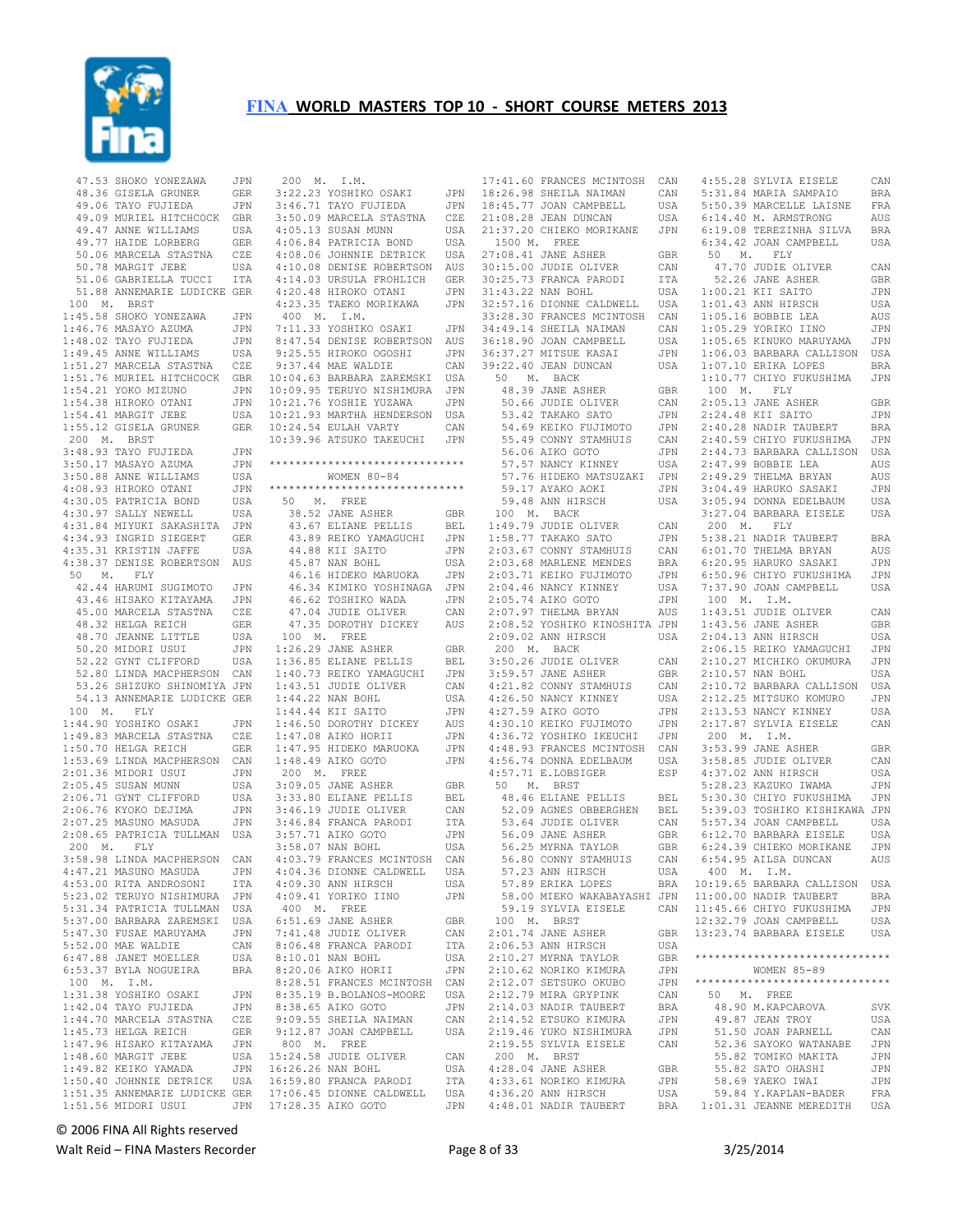

 1:01.52 MASAKO CHIMORI JPN 100 M. FREE 1:50.59 BETTY RUSS USA 1:52.44 JEAN TROY USA 1:53.38 MIEKO KAMOSHITA JPN 1:56.80 M.KAPCAROVA SVK<br>2:06.17 Y.KAPLAN-BADER FRA  $2:06.17$  Y.KAPLAN-BADER 2:08.88 MIE TAKEHARA JPN<br>2:17.95 JEANNE MEREDITH USA 2:17.95 JEANNE MEREDITH 2:19.14 BETTY BRUSSEL CAN 2:22.87 MARGARET DAVEY AUS<br>2:27.52 MICHIKO ONO JPN 2:27.52 MICHIKO ONO 200 M. FREE 3:59.83 JEAN TROY USA 4:30.65 Y.KAPLAN-BADER FRA<br>4:54.72 BETTY BRUSSEL CAN 4:54.72 BETTY BRUSSEL CAN 4:58.86 VALERIE LINCOLN AUS 5:03.93 JEANNE MEREDITH USA 5:05.83 MARGARET DAVEY AUS 5:14.14 MARION BEULKE AUS<br>5:38.49 KALIS RASMUSSEN CAN 5:38.49 KALIS RASMUSSEN CAN 5:50.03 FLORA WONG USA<br>5:51.77 TOSHIKO AMANO JPN 5:51.77 TOSHIKO AMANO 400 M. FREE 9:17.94 Y.KAPLAN-BADER FRA<br>0:18.40 BETTY BRUSSEL CAN 10:18.40 BETTY BRUSSEL CAN 10:32.19 FLORA WONG USA<br>13:04.66 ALBA CAFFARENA ITA  $13:04.66$  ALBA CAFFARENA 13:35.07 TOSHIKO AMANO JPN 800 M. FREE 18:59.86 Y.KAPLAN-BADER FRA 20:55.46 BETTY BRUSSEL CAN 1500 M. FREE 36:22.53 Y.KAPLAN-BADER FRA<br>44:30.28 VALERIE LINCOLN AUS 44:30.28 VALERIE LINCOLN AUS 50 M. BACK 58.80 JOAN PARNELL CAN 1:01.26 Y.KAPLAN-BADER FRA<br>1:06.14 SATO OHASHI JPN 1:06.14 SATO OHASHI JPN<br>1:06.33 ADA LOU WATSON CAN 1:06.33 ADA LOU WATSON CAN<br>1:06.46 MTE TAKEHARA JPN 1:06.46 MIE TAKEHARA JPN<br>1:06.60 TOSHIKO ITO JPN  $1:06.60$  TOSHIKO ITO 1:10.59 AMY MULCRONE AUS 1:12.07 G. MCKENZIE-HICKS AUS 1:12.15 AKIKO TADA JPN 1:17.49 SUSAN HALTER GBR 100 M. BACK 2:11.97 BETTY RUSS USA<br>2:18.03 AGNES KISS HUN  $2:18.03$  AGNES KISS 2:19.69 SATO OHASHI JPN<br>2:29.09 KAZUKO TAGUCHI JPN 2:29.09 KAZUKO TAGUCHI 2:34.74 KALIS RASMUSSEN CAN 2:36.34 AMY MULCRONE AUS 2:38.60 AKIKO TADA JPN<br>2:49.19 ADA LOU WATSON CAN 2:49.19 ADA LOU WATSON CAN<br>2:50.99 OPAL EDDY AUS 2:50.99 OPAL EDDY 2:53.40 VALERIE LINCOLN AUS<br>200 M. BACK 200 M. BACK 4:51.23 AGNES KISS HUN 5:38.49 KALIS RASMUSSEN CAN 5:41.50 AKIKO TADA JPN<br>5:54.58 AMY MULCRONE AUS 5:54.58 AMY MULCRONE AUS<br>5:55.29 KAZUE OZAWA JPN  $5:55.29$  KAZUE OZAWA 5:57.72 ATSUKO ASAHINA JPN<br>5:58.98 ANN TODD  $5:58.98$  ANN TODD 6:02.58 ADA LOU WATSON CAN 6:09.43 SUSAN HALTER GBR 6:12.67 OPAL EDDY AUS 50 M. BRST 59.00 M.KAPCAROVA SVK 1:05.00 TERUKO ONO JPN<br>1:06.32 JOAN PARNELL CAN 1:06.32 JOAN PARNELL CAN<br>1:08.52 SAYOKO WATANABE JPN  $1:08.52$  SAYOKO WATANABE 1:10.25 JEAN TROY USA<br>1·12 88 NINEL KRUTOVA RUS 1:12.88 NINEL KRUTOVA  $1:14.83$  NORA RONAI

 1:16.37 B. VICKERS-BAKER AUS 1:17.40 AMY MULCRONE AUS 1:18.72 EDNA GORDON USA 100 M. BRST 2:25.10 M.KAPCAROVA SVK 2:26.10 JEAN TROY USA<br>2:27.61 Y.KAPLAN-BADER FRA  $2:27.61$  Y.KAPLAN-BADER 2:35.04 EVA KOPLIKOVA CZE<br>2:35.57 JOAN PARNELL CAN  $2:35.57$  JOAN PARNELL 2:45.27 BETTY RUSS USA 2:47.35 B. VICKERS-BAKER AUS 3:05.41 ANN TODD AUS 3:07.96 MIRIAM TUOVILA USA 3:10.99 BETTY BRUSSEL CAN 200 M. BRST 5:28.49 EVA KOPLIKOVA CZE 5:32.72 Y.KAPLAN-BADER FRA 6:30.12 BETTY BRUSSEL CAN 6:42.86 KALIS RASMUSSEN CAN 6:43.82 ANN TODD AUS 7:28.70 GUDRUN KLOOS RSA 50 M. FLY 1:09.68 Y.KAPLAN-BADER FRA 1:14.55 JEAN TROY USA 1:17.54 LOIS KIVI NOCHMAN USA  $1:22.65$  NORA RONAI 1:55.40 KALIS RASMUSSEN CAN  $2:10.75$  FLORA WONG 100 M. FLY 2:27.22 BETTY RUSS USA 2:37.57 Y.KAPLAN-BADER FRA 2:56.47 LOIS KIVI NOCHMAN USA 3:29.55 NORA RONAI BRA 100 M. I.M. 2:12.90 AGNES KISS HUN 2:15.38 JEAN TROY USA 2:17.34 BETTY RUSS USA 2:44.59 EDNA GORDON USA  $2:46.56$  MIE TAKEHARA 2:49.74 NORA RONAI BRA<br>2:51.23 KALIS RASMUSSEN CAN 2:51.23 KALIS RASMUSSEN CAN<br>3:06.24 AKIKO ONOHARA JPN  $3:06.24$  AKIKO ONOHARA 3:06.41 MIRIAM TUOVILA USA<br>3:38.68 FLORA WONG USA 3:38.68 FLORA WONG 200 M. I.M. 5:04.14 Y.KAPLAN-BADER FRA  $6:44.27$  YOSHIE HASEGAWA 6:45.68 KALIS RASMUSSEN CAN 8:04.52 FLORA WONG USA 8:11.56 TOSHIKO AMANO JPN 400 M. I.M. 13:40.02 NORA RONAI BRA \*\*\*\*\*\*\*\*\*\*\*\*\*\*\*\*\*\*\*\*\*\*\*\*\*\*\*\*\*\* WOMEN 90-94 \*\*\*\*\*\*\*\*\*\*\*\*\*\*\*\*\*\*\*\*\*\*\*\*\*\*\*\*\*\* 50 M. FREE 50.72 OLGA KOKORINA RUS 1:04.11 MAURINE KORNFELD USA 1:06.10 JOYCE O'FARRELL AUS  $1:06.90$  SUGAKO KUWAYAMA 1:10.46 KIKUE ISHII JPN<br>1:11.38 NAKA FUKUOKA JPN  $1:11.38$  NAKA FUKUOKA 1:15.10 JOYCE FAUNCE AUS 1:15.53 ALISON WORRALL AUS 1:18.65 ANNE POTTIER FRA 1:18.70 MARIANNA BERKLEY USA 100 M. FREE 1:58.28 OLGA KOKORINA RUS 2:21.49 FUMI MURATA JPN<br>2:25.06 MAURINE KORNFELD USA 2:25.06 MAURINE KORNFELD USA 2:29.26 JOYCE O'FARRELL AUS 2:36.32 SUGAKO KUWAYAMA JPN 2:45.59 INGEBORG FRITZE GER  $2:59.25$  EMI HAYASHI BRA 3:20.50 MARIE HARRIS

 4:12.30 PAULINE BENJAMIN AUS 200 M. FREE 4:45.45 MAURINE KORNFELD USA 6:24.42 CHARLOTTE SANDDAL USA 7:34.35 LAURA OLIVEIRA BRA 400 M. FREE 9:21.61 MAURINE KORNFELD USA 13:32.09 CHARLOTTE SANDDAL USA 800 M. FREE 19:18.14 MAURINE KORNFELD USA 28:04.39 ANNE POTTIER FRA 1500 M. FREE  $41:59.32$  FUMI MURATA 50 M. BACK  $1:09.37$  HANA ENATSU 1:13.63 MAURINE KORNFELD USA 1:17.91 NORIKO OGATA JPN 1:23.22 ANNE POTTIER FRA 1:25.39 MARIANNA BERKLEY USA<br>1:31.28 MARIE HARRIS AUS 1:31.28 MARIE HARRIS AUS<br>1:34.76 JOYCE O'FARRELL AUS 1:34.76 JOYCE O'FARRELL AUS 1:46.26 C.D'AMATO ITA 1:48.19 BARBARA BOHM GER 1:48.56 LAURA OLIVEIRA<br>100 M. BACK 100 M. BACK<br>2:29.86 HANA ENATSU 2:29.86 HANA ENATSU JPN 2:36.94 MAURINE KORNFELD USA 2:59.29 ANNE POTTIER FRA 3:10.38 NORIKO OGATA JPN 3:19.10 CHARLOTTE SANDDAL USA 3:46.11 ALBA BUTI ITA 200 M. BACK 5:39.08 MAURINE KORNFELD USA 6:57.65 CHARLOTTE SANDDAL USA 50 M. BRST 1:02.33 OLGA KOKORINA RUS 1:17.62 INGEBORG FRITZE GER 1:26.10 NAKA FUKUOKA JPN 1:41.65 ALISON WORRALL AUS 1:46.00 ANNELIESE POKER GER 100 M. FREE 1:47.08 BARBARA BOHM GER 1:55.60 TSUNEKO NAGASHIMA JPN 2:05.91 MARIANNA BERKLEY USA 2:12.02 MICHIKO HAMURO JPN<br>2:15.48 LAURA OLIVEIRA BRA 2:15.48 LAURA OLIVEIRA 100 M. BRST<br>2:25.58 OLGA KOKORINA RUS<br>3:18.60 NAKA FUKUOKA JPN 2:25.58 OLGA KOKORINA RUS 3:18.60 NAKA FUKUOKA JPN 4:06.11 BARBARA BOHM GER 4:06.50 ANNE POTTIER FRA 200 M. BRST 5:15.24 OLGA KOKORINA RUS 8:53.56 CHARLOTTE SANDDAL USA 8:55.77 BARBARA BOHM GER<br>9:04.69 ANNE POTTIER FRA 9:04.69 ANNE POTTIER 10:24.04 MICHIKO HAMURO JPN 12:16.15 PAULINE BENJAMIN AUS 50 M. FLY 1:26.59 CHARLOTTE SANDDAL USA 1:54.97 MAURINE KORNFELD USA 100 M. I.M. 2:22.96 OLGA KOKORINA RUS 200 M. I.M.

 4:55.08 PAULINE BENJAMIN AUS \*\*\*\*\*\*\*\*\*\*\*\*\*\*\*\*\*\*\*\*\*\*\*\*\*\*\*\*\*\* 6:24.57 FUMI MURATA JPN 6:29.80 ANNE POTTIER FRA 22.62 JOHN LONG USA 11:38.69 PAULINE BENJAMIN AUS 22.76 ADAM RITTER USA 4:17.20 CHARLOTTE SANDDAL USA 4:22.65 MARIANNA BERKLEY USA 200 M. FREE 1:44.90 DARIAN TOWNSEND USA 4:43.85 MICHIKO HAMURO JPN 6:24.76 PAULINE BENJAMIN AUS 1:46.52 ADAM RITTER USA 1:52.82 ERIC NILSSON USA 3:23.39 MAURINE KORNFELD USA 3:24.17 CHARLOTTE SANDDAL USA 4:06.40 STEVE BEI FRA 4:06.80 TOBIAS WORK USA 7:39.41 CHARLOTTE SANDDAL USA 4:08.05 LEONIR MARINO BRA \*\*\*\*\*\*\*\*\*\*\*\*\*\*\*\*\*\*\*\*\*\*\*\*\*\*\*\*\*\* 4:10.74 DANIEL SANCHEZ ESP WOMEN 95-99 \*\*\*\*\*\*\*\*\*\*\*\*\*\*\*\*\*\*\*\*\*\*\*\*\*\*\*\*\*\* 50 M. FREE 1:28.60 MIEKO NAGAOKA JPN 1:52.16 KATH JOHNSTONE NZL 100 M. FREE 3:31.26 MIEKO NAGAOKA JPN 4:04.76 KATH JOHNSTONE NZL 200 M. FREE 5:25.74 RITA SIMONTON USA 7:19.77 MIEKO NAGAOKA JPN 800 M. FREE 29:37.27 MIEKO NAGAOKA JPN 1500 M. FREE JPN 42:34.14 RITA SIMONTON USA 50 M. BACK 1:34.53 MIEKO NAGAOKA JPN 1:53.95 KATH JOHNSTONE NZL 100 M. BACK 3:21.44 MIEKO NAGAOKA JPN 200 M. BACK 7:13.96 MIEKO NAGAOKA JPN 50 M. BRST 3:04.75 KATH JOHNSTONE NZL \*\*\*\*\*\*\*\*\*\*\*\*\*\*\*\*\*\*\*\*\*\*\*\*\*\*\*\* \*\*\*\*\*\*\*\*\*\*\*\*\*\*\*\*\*\*\*\*\*\*\*\*\*\*\*\*\*\* WOMEN 100-104 \*\*\*\*\*\*\*\*\*\*\*\*\*\*\*\*\*\*\*\*\*\*\*\*\*\*\*\*\*\* \*\*\*\*\*\*\*\*\*\*\*\*\*\*\*\*\*\*\*\*\*\*\*\*\*\*\*\*\*\* M E N 25-29 50 M. FREE 22.08 DARIAN TOWNSEND USA 22.25 SERGEY MUKHIN 22.65 A.GETMANENKO RUS 22.91 MICHELE RATTI ITA 22.97 JAVIER CARDONA ESP 23.01 ROMAIN GUY FRA 23.06 GIL PANCHOO FRA 23.06 PHILIP MUSPRATT GBR 48.29 DARIAN TOWNSEND USA 48.94 ADAM RITTER USA<br>50.04 SERGEY MUKHIN RUS 50.04 SERGEY MUKHIN RUS 50.18 JOHN LONG USA<br>50.46 MICHELE RATTI ITA 50.46 MICHELE RATTI 50.85 PHILIP MUSPRATT GBR 51.07 ALISTAIR CRAWFORD GBR 51.10 GIL PANCHOO FRA 51.11 RYOTA MURANO JPN 51.52 JAVIER CARDONA ESP 1:53.38 TOBIAS WORK USA 1:53.80 SERGEY MUKHIN RUS<br>1:53.85 TYLER DEBERRY USA  $1:53.85$  TYLER DEBERRY 1:54.79 EIJI TANABE JPN 1:55.11 M.GIOVANNI ITA 1:55.46 JULIEN MARIMOUTOU FRA 1:55.58 PHILIP MUSPRATT GBR 400 M. FREE 3:57.03 ERIC NILSSON USA<br>4:01 54 M GIOVANNI TTA 4:01.54 M.GIOVANNI 4:03.28 HUGO RIBEIRO POR 4:03.85 S.BORDERAS FRA 4:06.98 ALESSANDRO FOGLIO ITA 4:09.79 EIJI TANABE JPN

© 2006 FINA All Rights reserved

Walt Reid – FINA Masters Recorder **Page 9 of 33** 25/2014 Page 9 of 33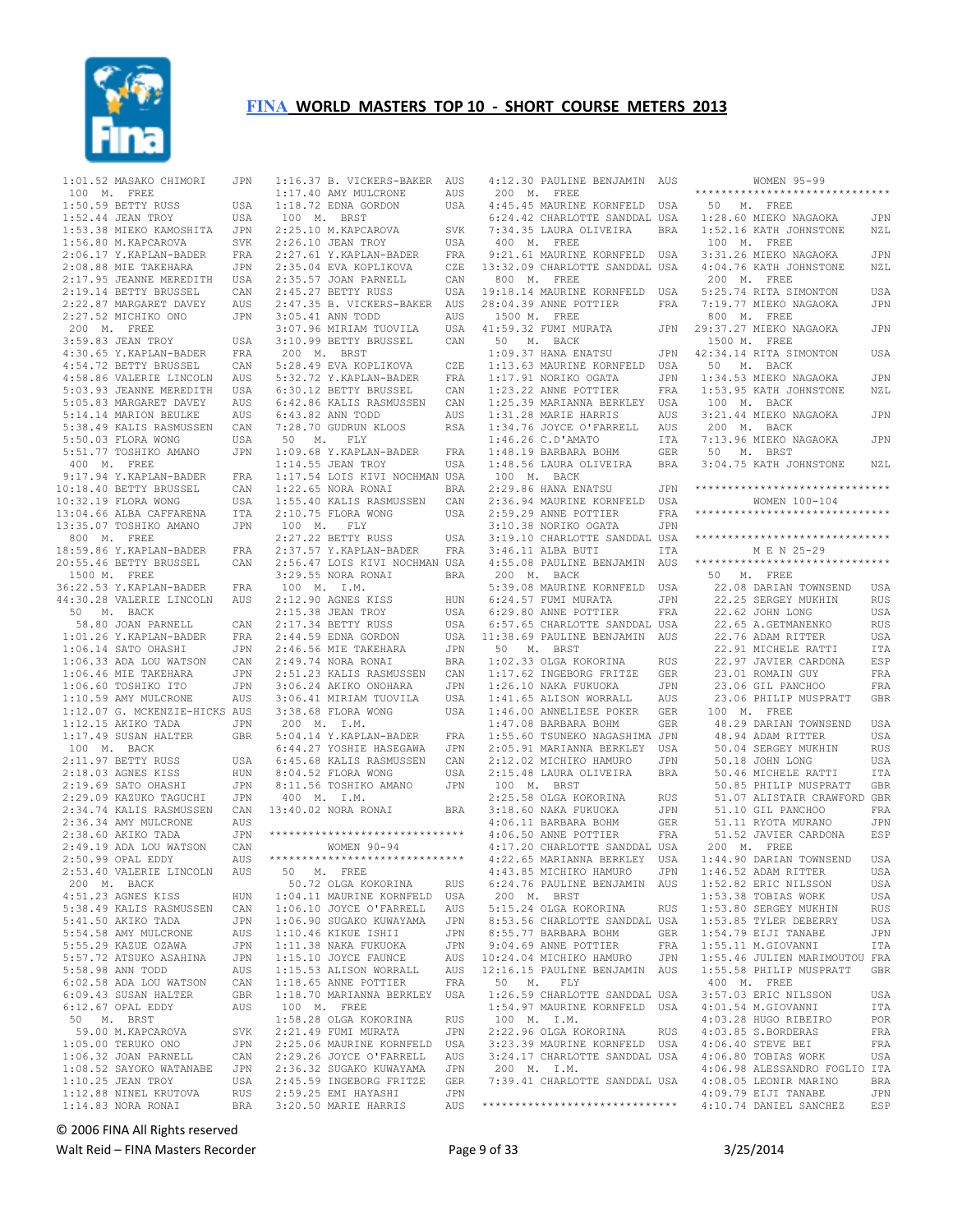

 800 M. FREE 8:17.80 ERIC NILSSON USA 8:32.74 TOBIAS WORK USA 8:44.72 MASAKAZU TAKASE JPN 8:46.34 JIM PHELAN CAN 8:48.50 ALESSANDRO FOGLIO ITA<br>8:51.32 DAAN GLORIE NED 8:51.32 DAAN GLORIE 8:51.33 ERIK SCHRODER NED<br>8:54.32 ANDREA FERRARI ITA 8:54.32 ANDREA FERRARI 8:54.79 GABRIO MANNUCCI ITA 8:55.72 DAVID ADELSKOV DEN 1500 M. FREE 16:32.80 S.BORDERAS FRA 16:59.74 HIROYUKI YAMADA JPN 16:59.82 DAAN GLORIE NED<br>17:04.03 GABRIO MANNUCCI TTA 17:04.03 GABRIO MANNUCCI 17:09.89 WIM GORIS BEL 17:11.50 DAVIDE ROSSELLI ITA 17:20.56 SANDER VAN ELBURG NED 17:27.30 M.SZCZYPINSKI POL<br>17:28.85 PETER VOLOSIN USA 17:28.85 PETER VOLOSIN USA 17:36.84 DAISUKE SUZUKI JPN<br>50 M. BACK 50 M. BACK 24.55 DARIAN TOWNSEND USA<br>25.17 SIMON SJODIN SWE 25.17 SIMON SJODIN SWE<br>25.61 RODRIGO RIVINO BRA 25.61 RODRIGO RIVINO 25.67 TIM WATTS USA<br>25.77 JANDER LAZARONI BRA 25.77 JANDER LAZARONI 25.96 JAN KONARZEWSKI USA<br>25.98 YOSHIKAZU IGARI JPN 25.98 YOSHIKAZU IGARI 26.24 YUKI FUJIMOTO JPN 26.36 JOACHIM WIKING SWE<br>26.50 MASAYA KANEKO JPN 26.50 MASAYA KANEKO 100 M. BACK 55.48 JAN KONARZEWSKI USA 56.42 MASAYA KANEKO JPN<br>56.68 VICENTE ANDRADE USA 56.68 VICENTE ANDRADE 56.69 MICHELE RATTI ITA 56.81 JOACHIM WIKING SWE<br>56.91 EDUARDO SEVIERI BRA 56.91 EDUARDO SEVIERI BRA<br>57.08 GIACOMO BORRONI ITA 57.08 GIACOMO BORRONI ITA<br>57.34 YUKI FUJIMOTO JPN 57.34 YUKI FUJIMOTO 57.48 ANDREA CAVALLETTI ITA 57.55 ALESSANDRO MARIAN ITA 200 M. BACK 2:03.91 EDUARDO SEVIERI BRA<br>2:04.43 VICENTE ANDRADE USA 2:04.43 VICENTE ANDRADE 2:06.37 JACOB SKYTTE DEN<br>2:06.40 FABIEN LEBEAUX FRA  $2:06.40$  FABIEN LEBEAUX 2:07.58 ERIC NILSSON USA 2:07.99 PETER WESTEEL FRA 2:08.03 ANDREA MANIERO ITA 2:08.04 WIM GORIS BEL 2:09.58 ALESSANDRO MARIAN ITA 2:09.62 GABRIO MANNUCCI ITA 50 M. BRST 27.31 EETU KARVONEN USA<br>27.66 RYO KOBAYASHI JPN 27.66 RYO KOBAYASHI JPN  $27.71$  ADAM RITTER 28.47 MALIK FALL SEN<br>28.77 MIRKO CECCHIN ITA 28.77 MIRKO CECCHIN 28.77 FABIAN SADOWSKI GER 28.80 PIOTR SAFRONCZYK POL 28.89 WATARU MIYAKAWA JPN<br>28.90 WOLFGANG MATER GER 28.90 WOLFGANG MAIER GER 29.10 CHIKAHIDE ENDO JPN 100 M. BRST 59.21 EETU KARVONEN USA<br>59.59 RYO KOBAYASHI JPN 59.59 RYO KOBAYASHI 1:02.11 WOLFGANG MAIER GER<br>1:02.78 WATARII MIYAKAWA JPN  $1:02.78$  WATARU MIYAKAWA 1:02.83 MARCUS TITUS USA<br>1:03.09 CHIKAHIDE ENDO JPN  $1:03.09$  CHIKAHIDE ENDO

 1:03.99 PIOTR SAFRONCZYK POL 4:43.05 CHRISTIAN JENSEN DEN 1:04.01 ANDREA CAVALLETTI ITA 4:43.80 PIERRE VETTER FRA 200 M. BRST 2:10.68 RYO KOBAYASHI JPN 2:16.46 CHIKAHIDE ENDO JPN 2:16.98 TAKAHIRO NETSU JPN 2:17.95 ANDREA CAVALLETTI ITA 2:19.70 HIROYUKI YAMADA JPN 2:20.12 YUICHI SAKAI JPN<br>2:21.31 TOYOHIRO HAYASHI JPN  $2:21.31$  TOYOHIRO HAYASHI 2:23.40 GIORGIO PAOLETTI ITA 2:24.37 ANDREAS STEIN GER 2:25.64 SIMONE SCIUTO ITA 2:25.64 ALBERT PIEKEREN NED 50 M. FLY 23.53 DARIAN TOWNSEND USA 24.30 SERGEY MUKHIN RUS 24.49 ADAM RITTER USA 24.74 EETU KARVONEN USA 24.75 JANDER LAZARONI BRA 24.75 Y.MATSUMOTO JPN<br>24.89 MATTEO SALOMONI TTA 24.89 MATTEO SALOMONI 25.03 MICHELE RATTI ITA 25.06 JAN KONARZEWSKI 25.15 H.TAKAYANAGI JPN<br>100 M. FLY 100 M. 52.45 DARIAN TOWNSEND USA 53.04 KIYOTAKA INOUE JPN<br>53.63 TAKUYA HASEGAWA JPN 53.63 TAKUYA HASEGAWA 55.71 MATTEO SALOMONI ITA 56.11 JOACHIM WIKING SWE 56.12 NICOLAS MURRAY CAN 56.22 A.HERNANDEZ ESP 56.50 HIROKAZU MAETOGE JPN 56.58 CLEMENT CHARPIOT FRA 56.62 FILIPP MULLER NED  $200$  M. FLY 2:03.59 ERIC NILSSON USA 2:05.30 STEVE BEI FRA 2:06.28 DANIEL CORNELSEN GER<br>2:09.59 SHODAI OBA JPN 2:09.59 SHODAI OBA JPN<br>2:10.40 CARLOS GIL PUR  $2:10.40$  CARLOS GIL 2:11.11 ALESSANDRO FOGLIO ITA 2:11.75 KIRK GOODSELL AUS<br>2:12.06 HUGO RIBEIRO POR 2:12.06 HUGO RIBEIRO POR 2:12.24 ANDREA MANIERO 2:12.24 ANDREA PERMITTENS TELL THE CONTROL OF THE 2:12.48 DANIEL SANCHEZ ESP 4:08.60 BILLY GAINES 100 M. I.M. 100 m. 1.m.<br>53.47 DARIAN TOWNSEND - USA<br>54.10 ADAM RITTER - USA  $54.10$  ADAM RITTER 56.65 YUTA SHOJI JPN<br>57.22 KIYOTAKA INOUE JPN 57.22 KIYOTAKA INOUE 57.71 CHIKAHIDE ENDO JPN 57.75 NICOLAS MURRAY CAN<br>57.76 IKUMI HASEGAWA JPN 57.76 IKUMI HASEGAWA 58.05 TIM WATTS USA 58.08 MICHELE RATTI ITA 58.16 TYLER DEBERRY USA 200 M. I.M. 1:59.79 ADAM RITTER USA 2:06.00 RYO KOBAYASHI JPN 2:06.91 ANDREA CAVALLETTI ITA 2:07.61 ERIC NILSSON USA<br>2:08.93 SHODAI OBA JPN  $2:08.93$  SHODAI OBA 2:08.99 JACOB SKYTTE DEN<br>2:09.17 MASANARI FUJITA JPN 2:09.17 MASANARI FUJITA  $2:09.25$  TOBIAS WORK 2:09.84 CLEMENT CHARPIOT FRA 2:09.86 ANDREA MANIERO ITA 400 M. I.M. 4:31.94 GIORGIO PAOLETTI ITA 4:35.16 DAVID ADELSKOV DEN 4:39.79 YANIV SHNAIDER USA 4:40.76 ERIC NILSSON USA 4:40.96 YU FUKUDA JPN 4:42.46 JIM PHELAN CAN

 4:44.17 WILLIAM PURNELL GBR 27.02 PAVEL SEDYUK RUS 4:45.18 ANDREA MANIERO ITA \*\*\*\*\*\*\*\*\*\*\*\*\*\*\*\*\*\*\*\*\*\*\*\*\*\*\*\*\*\* M E N 30-34 \*\*\*\*\*\*\*\*\*\*\*\*\*\*\*\*\*\*\*\*\*\*\*\*\*\*\*\*\*\* 50 M. FREE<br>22.66 ALEKSEY MANZHULA RUS 22.66 ALEKSEY MANZHULA RUS 22.97 FRANCISCO PINTO BRA 23.06 A.BILDOSOLA ESP 23.11 DAVID THEVENOT FRA 23.11 DAVID THEVENOT FRA<br>23.23 JEFFREY BARRETT USA 23.52 A.WASZKEWICZ<br>23.52 A.WASZKEWICZ<br>23.57 CHRISTOPHER AUST<br>23.58 OCTAVIAN GUTU 23.57 CHRISTOPHER AUST GBR<br>23.58 OCTAVIAN GUTU – CAN<br>23.59 VITALIY CHERNYY RUS<br>23.76 SHUNSUKE HATO – JPN 100 M. FREE 50.47 D.STOCKINGER AUT 51.51 CHRISTIAN GäRTNER GER 51.69 VITALIY CHERNYY RUS<br>51.73 CASEY FLOUCH AUS 51.73 CASEY FLOUCH AUS 52.02 TAKAHIRO MORI 52.30 KOHEI FUKAYA 52.34 JESUS DOMINGUEZ 52.34 MARCO MACCIANTI ITA 52.41 ANDREA GALLUZZO ITA 52.62 NOL VAN THULL NED 200 M. FREE 1:52.68 D.STOCKINGER AUT 1:54.70 VITALIY CHERNYY RUS 50 M. BRST 1:54.80 LOIC LEROY FRA 1:55.02 TOSHIYUKI FUKI JPN<br>1:55.33 BILLY GAINES USA  $1:55.33$  BILLY GAINES 1:56.75 DAVID GENET FRA<br>1:56.81 ALBERTO GALLARDO ESP 1:56.81 ALBERTO GALLARDO 1:57.18 MARCO MACCIANTI ITA 1:57.33 NOL VAN THULL NED 1:57.34 ROBERT DMYTROW USA 400 M. FREE 4:03.54 DAVID GENET FRA 4:05.41 TOSHIYUKI FUKI JPN 4:07.21 ANTOINE BOULANGER FRA 4:08.13 JULIEN BAILLOD SUI 4:08.60 BILLY GAINES USA 4:09.52 K.GILCHRIST GBR 4:10.65 CHRISTIAN GäRTNER GER 4:12.98 VITALIY CHERNYY RUS 4:13.15 M.COLOMBI ITA 4:13.43 U.DARIO 800 M. FREE 8:33.69 JULIEN BAILLOD 8:38.25 MARTIN HOHL 8:38.70 ALBERTO GALLARDO ESP<br>8:43.13 KOHEI FUKAYA JPN 8:43.13 KOHEI FUKAYA JPN<br>8:49 31 NICKY LANGE GER 8:49.31 NICKY LANGE GER<br>8:59.36 A.HULLEMAN NED 8:59.36 A.HULLEMAN NED 8:59.41 VINCENZO RAIA 1500 M. FREE 16:09.53 JULIEN BAILLOD SUI<br>16:19.32 MARTIN HOHL SUI  $16:19.32$  MARTIN HOHL USA 16:40.97 NICKY LANGE GER<br>FRA 16:54.20 M.COLOMBI ITA 16:54.20 M.COLOMBI ITA<br>17:04 22 EDUARDO PEREZ ESP 17:04.22 EDUARDO PEREZ 17:09.59 MAURO PERA ITA 17:15.66 A.HULLEMAN NED 17:18.27 PIETRO BOZZELLI ITA 17:22.83 REMCO ALTHUIS NED<br>17:26.87 DANIEL WELLS CAN 17:26.87 DANIEL WELLS CAN 50 M. BACK 26.22 KENJI ISHIGAMI JPN 26.60 ALEXEY GULAKOV RUS 100 M. FLY

 8:22.07 DAVID GENET FRA 8:29.34 JOSE HERVAS ESP 1:05.47 ADRIEN PATET FRA 200 M. BRST 9:01.64 REMCO ALTHUIS NED 2:26.22 J.QUINTANILLA USA 27.26 JAN TICHY USA 27.28 KENTARO KITADA JPN 27.37 TOMOTAKA KONO JPN 27.61 MASANORI TAKEGAWA JPN<br>27.66 RYOICHI TAKATA JIPN 27.66 RYOICHI TAKATA 27.69 NAOYA MATSUO JPN<br>27.69 PHILIP PRATT GBR 27.69 PHILIP PRATT 100 M. BACK 56.44 MARCO MACCIANTI ITA 58.36 MARTIN HARENBACK SWE 58.56 U.DARIO ITA 58.90 MASANORI TAKEGAWA JPN 1:00.14 C.GIOVANNI ITA 1:00.27 TAKAHIRO TERADA JPN 1:00.31 INAKI AGIRRE ESP 1:00.38 FILIPPO CAPRIOLI ITA 1:00.38 JONATHAN AUDIS GBR 1:00.47 NAOHIRO TERADA 200 M. BACK 2:10.45 U.DARIO ITA<br>2:10.73 NAOHIRO TERADA JIPN  $2:10.73$  NAOHIRO TERADA 2:11.42 JULIEN BAILLOD SUI 2:11.75 C.GIOVANNI ITA 2:12.23 TIMOTHY GENDLER USA 2:13.78 CRAIG STEENHOFF GBR 2:13.85 ASHLEY BUCK GBR 2:13.99 RUDY BERTRAND FRA<br>2:14.23 DAVE HOLLAND GBR 2:14.23 DAVE HOLLAND GBR 2:14.26 NAOYA MATSUO JPN 29.01 CHRISTOPHER AUST GBR 29.04 CHRISTOPHER JONES GBR<br>29.11 K.GILCHRIST GBR 29.11 K.GILCHRIST 29.13 BJORN CALLEBERG SWE<br>29.18 DAVID EBANKS GBR 29.18 DAVID EBANKS 29.20 GENTA WATANABE JPN 29.23 KOTARO MORITA JPN<br>29.33 JONAS BENGTLING SWE 29.33 JONAS BENGTLING 29.47 DAVY DE PESTEL FRA 29.59 CASEY FLOUCH AUS 100 M. BRST 1:01.15 K.GILCHRIST GBR 1:03.59 KAZUYA KOIKE JPN<br>1:04.31 LEO HOBI USA<br>1:04.32 THIJS VALKENGOED NED<br>1:04.42 ANTONIO SERRA ESP 1:04.58 DAVID EBANKS GBR 1:04.79 YOSUKE NOSE JPN 1:05.02 SOFIANE DAID ALG 1:05.05 SERGEY GOGOL RUS 2:13.16 K.GILCHRIST GBR 2:15.71 CHRISTOPHER JONES GBR 2:21.78 SERGEY GOGOL RUS 2:21.84 ADRIEN PATET FRA 2:24.82 THIJS VALKENGOED NED 2:25.55 SéBASTIEN RENAUD FRA<br>2:25.84 DAVID EBANKS GBR  $2:25.84$  DAVID EBANKS 2:26.22 MARTINEZ-QUINTANI ESP SUI 2:26.30 KUNIHIKO CHIKEN JPN<br>SUI 50 M. FLY 50 M. FLY 24.68 DAISUKE ABE JPN 24.77 ALEKSEY MANZHULA RUS 25.23 D.BOURDAGES CAN 25.37 MARTIN HARLENBACK SWE 25.42 KEI NAKASHIMA JPN 25.42 A.WASZKEWICZ POL 25.46 A.BILDOSOLA ESP<br>25.49 ALEXEY GULAKOV RUS 25.49 ALEXEY GULAKOV 25.56 TAKUMI MINAMIRU JPN<br>25.60 JUNKI TAKAOKA JPN 25.60 JUNKI TAKAOKA

26.60 MARCO MACCIANTI ITA

© 2006 FINA All Rights reserved

Walt Reid – FINA Masters Recorder and the Seconder Page 10 of 33 3/25/2014

 1:03.56 YUICHI SAKAI JPN 1:03.61 TAKAHIRO NETSU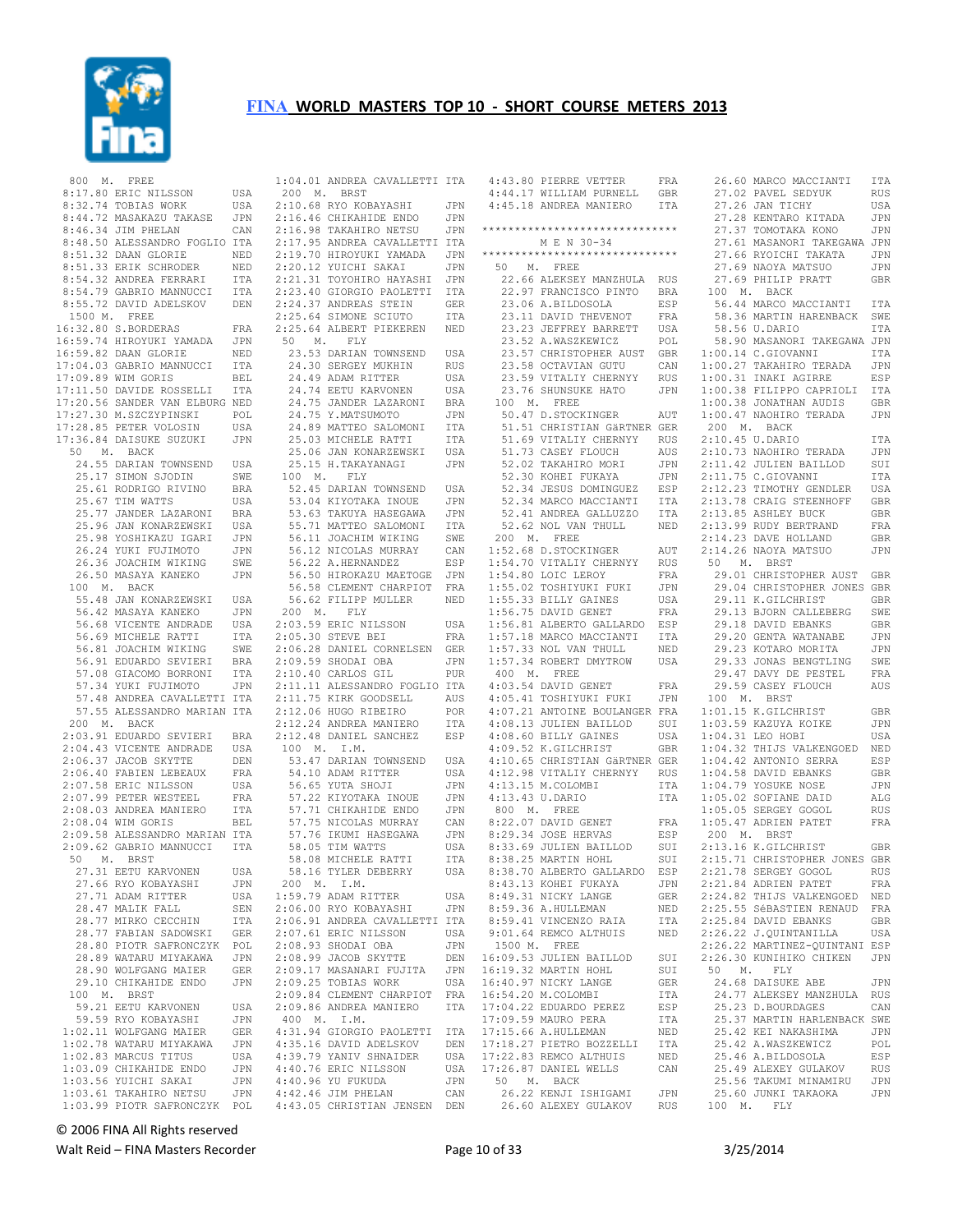

|             | 55.51 MARTIN HARLENBACK SWE                                                                                                                                                                                                        |                |
|-------------|------------------------------------------------------------------------------------------------------------------------------------------------------------------------------------------------------------------------------------|----------------|
|             |                                                                                                                                                                                                                                    |                |
|             |                                                                                                                                                                                                                                    |                |
|             | 55.51 MAKTIN HALLENDACK OLL<br>55.59 MARCO MACCIANTI TTA<br>55.79 KEI NAKASHIMA JPN<br>56.15 D.STOCKINGER AUT<br>56.25 TAMAS KEREKJARTO USA<br>56.25 TAMAS KEREKJARTO USA                                                          |                |
|             |                                                                                                                                                                                                                                    |                |
|             |                                                                                                                                                                                                                                    |                |
|             |                                                                                                                                                                                                                                    |                |
|             |                                                                                                                                                                                                                                    |                |
|             |                                                                                                                                                                                                                                    | USA            |
|             |                                                                                                                                                                                                                                    | JPN            |
|             | 56.35 BRENT CREAGER<br>56.35 BRENT CREAGER<br>56.36 JAN TICHY<br>57.06 A.BILDOSOLA<br>57.06 A.BILDOSOLA                                                                                                                            | USA            |
|             |                                                                                                                                                                                                                                    | ESP            |
|             |                                                                                                                                                                                                                                    |                |
|             | 200 M. FLY                                                                                                                                                                                                                         |                |
|             | 2:05.76 LOIC LEROY                                                                                                                                                                                                                 | FRA            |
|             | 2:10.20 MASANORI TAKEGAWA JPN                                                                                                                                                                                                      |                |
|             |                                                                                                                                                                                                                                    |                |
|             |                                                                                                                                                                                                                                    |                |
|             | 2.10.20 ELOR MORDOV RUS<br>2.10.71 JULIEN BAILLOD SUI<br>2.10.71 JULIEN BAILLOD SUI<br>2.11.16 FRANCESCO VIOLA ITA<br>2.11.44 BILLY GAINES USA<br>2.12.35 JOHN CALNAN CAN<br>2.13.62 ADAM BARLEY USA<br>2.14.54 NICK VALENTINE GER |                |
|             |                                                                                                                                                                                                                                    |                |
|             |                                                                                                                                                                                                                                    |                |
|             |                                                                                                                                                                                                                                    |                |
|             |                                                                                                                                                                                                                                    |                |
|             |                                                                                                                                                                                                                                    |                |
|             |                                                                                                                                                                                                                                    |                |
|             | 2:15.01 CRAIG STEENHOFF                                                                                                                                                                                                            | GBR            |
|             | 100 M. I.M.                                                                                                                                                                                                                        |                |
|             | 57.42 ALEKSEY MANZHULA RUS                                                                                                                                                                                                         |                |
|             |                                                                                                                                                                                                                                    |                |
|             | 58.68 CHRISTOPHER JONES GBR                                                                                                                                                                                                        |                |
|             |                                                                                                                                                                                                                                    |                |
|             |                                                                                                                                                                                                                                    |                |
|             | 58.80 CHRISTOPHER AUST GER<br>58.80 CHRISTOPHER AUST GER<br>59.31 TAKEFUMI KAKIZOE JPN<br>59.32 NAOYUKI KOBAYASHI JPN<br>59.44 LOIC LEROY FRA<br>59.62 BJORN CALLEBERG SWE                                                         |                |
|             |                                                                                                                                                                                                                                    |                |
|             |                                                                                                                                                                                                                                    |                |
|             |                                                                                                                                                                                                                                    |                |
|             |                                                                                                                                                                                                                                    |                |
|             | 59.88 MARTIN HARLENBACK SWE                                                                                                                                                                                                        |                |
|             |                                                                                                                                                                                                                                    |                |
|             | 1:00.09 MASANORI TAKEGAWA JPN                                                                                                                                                                                                      |                |
| 200 M. I.M. |                                                                                                                                                                                                                                    |                |
|             | 2:07.10 GENTA WATANABE JPN                                                                                                                                                                                                         |                |
|             | 2:09.10 MASANORI TAKEGAWA JPN                                                                                                                                                                                                      |                |
|             |                                                                                                                                                                                                                                    |                |
|             | 2:10.40 CASEY FLOUCH AUS                                                                                                                                                                                                           |                |
|             | 2:11.12 ANTONIO SERRA<br>2:12.03 LOIC LEROY<br>2:12.66 BILLY GAINES                                                                                                                                                                | ESP            |
|             |                                                                                                                                                                                                                                    | FRA            |
|             |                                                                                                                                                                                                                                    | USA            |
|             |                                                                                                                                                                                                                                    |                |
|             |                                                                                                                                                                                                                                    | $\texttt{SUI}$ |
|             | 2:13.16 JULIEN BAILLOD<br>2:13.58 FELIPE MAIA<br>2:13.58 FELIPE MAIA<br>2:13.87 KUNIHIKO CHIKEN                                                                                                                                    | <b>BRA</b>     |
|             |                                                                                                                                                                                                                                    | JPN            |
|             | 2:14.27 DAVID ROBERTS                                                                                                                                                                                                              | GBR            |
| 400 M. I.M. |                                                                                                                                                                                                                                    |                |
|             |                                                                                                                                                                                                                                    |                |
|             | 4:28.83 K.GILCHRIST<br>7.20.83 K.GILCHRIST<br>4:35.65 JULIEN BAILLOD<br>4.39.94 MAGAMOS                                                                                                                                            | GBR            |
|             |                                                                                                                                                                                                                                    |                |
|             |                                                                                                                                                                                                                                    | SUI            |
|             |                                                                                                                                                                                                                                    |                |
|             |                                                                                                                                                                                                                                    |                |
|             | 4:39.94 MASANORI TAKEGAWA JPN<br>4:41.72 LEO HOBI USA                                                                                                                                                                              |                |
|             |                                                                                                                                                                                                                                    | <b>RUS</b>     |
|             |                                                                                                                                                                                                                                    | FRA            |
|             |                                                                                                                                                                                                                                    |                |
|             | 4:44.58 IGOR MOROZOV<br>4:48.77 MATHIEU DAVID<br>4:49.42 DAVID GENET                                                                                                                                                               | FRA            |
|             | 4:50.22 MAXIME DELACROIX                                                                                                                                                                                                           | FRA            |
|             |                                                                                                                                                                                                                                    | GER            |
|             | 4:50.29 NICKY LANGE<br>4:51.65 SVEN TEEGEN                                                                                                                                                                                         | GER            |
|             |                                                                                                                                                                                                                                    |                |
|             | ******************************                                                                                                                                                                                                     |                |
|             |                                                                                                                                                                                                                                    |                |
|             | M E N 35-39                                                                                                                                                                                                                        |                |
|             | ******************************                                                                                                                                                                                                     |                |
|             | 50 M. FREE                                                                                                                                                                                                                         |                |
|             | 23.13 ALEXANDRE CASINOS ESP                                                                                                                                                                                                        |                |
|             | 23.19 OLIVER PLANES                                                                                                                                                                                                                | ESP            |
|             |                                                                                                                                                                                                                                    | USA            |
|             | 23.46 GLENN COUNTS                                                                                                                                                                                                                 |                |
|             | 23.47 RAFAEL AQUINO                                                                                                                                                                                                                | <b>BRA</b>     |
|             | 23.53 BEN HARKIN                                                                                                                                                                                                                   | GBR            |
|             | 23.78 GIORDANO SABATINI                                                                                                                                                                                                            | <b>ITA</b>     |
|             | 23.84 CLAUS IVERSEN                                                                                                                                                                                                                | DEN            |
|             |                                                                                                                                                                                                                                    |                |
|             | 23.93 STEPHEN MAVIN                                                                                                                                                                                                                | GBR            |
|             | 23.94 A.VYSOTSKIY                                                                                                                                                                                                                  | <b>RUS</b>     |
|             | 24.05 MICHELE GALVAGNO                                                                                                                                                                                                             | ITA            |
|             | 100 M. FREE                                                                                                                                                                                                                        |                |
|             |                                                                                                                                                                                                                                    |                |
|             | 50.91 OLIVER PLANES                                                                                                                                                                                                                | ESP            |
|             | 51.63 GLENN COUNTS                                                                                                                                                                                                                 | USA            |
|             | 52.00 BEN HARKIN                                                                                                                                                                                                                   | GBR            |
|             | 52.08 GIORDANO SABATINI                                                                                                                                                                                                            | ITA            |
|             | 52.17 TODD ROBINSON                                                                                                                                                                                                                | AUS            |

| 52.38 PEDRO SILVA POR<br>52.40 KARL BUCHHOLTZ GBR<br>52.94 GREG PHILLIPS AUS                                                                                                                                     |                                                             |
|------------------------------------------------------------------------------------------------------------------------------------------------------------------------------------------------------------------|-------------------------------------------------------------|
| 200 M. FREE                                                                                                                                                                                                      |                                                             |
| 1:53.63 M.EROLI                                                                                                                                                                                                  | ITA                                                         |
| 1:53.72 CLAUS IVERSEN                                                                                                                                                                                            |                                                             |
|                                                                                                                                                                                                                  | DEN                                                         |
| 1:54.16 JACOB CARSTENSEN DEN                                                                                                                                                                                     |                                                             |
| 1:55.03 OLIVER PLANES                                                                                                                                                                                            | ESP                                                         |
|                                                                                                                                                                                                                  |                                                             |
|                                                                                                                                                                                                                  |                                                             |
| 1:55.15 GIORDANO SABATINI ITA<br>1:56.84 AL STATKEVICIUS - CAN<br>1:57.77 KEISUKE KUGA - JPN                                                                                                                     |                                                             |
|                                                                                                                                                                                                                  |                                                             |
|                                                                                                                                                                                                                  |                                                             |
|                                                                                                                                                                                                                  |                                                             |
|                                                                                                                                                                                                                  |                                                             |
| 1:57.77 KEISUKE KUGA 1 JPN<br>1:58.36 HIROFUMI NAKAGAWA JPN<br>1:58.64 HENDRIK METZ 6ER<br>1:58.76 IGOR PIOVESAN 1TA                                                                                             |                                                             |
| 400 M. FREE                                                                                                                                                                                                      |                                                             |
| 3:59.71 JACOB CARSTENSEN DEN                                                                                                                                                                                     |                                                             |
|                                                                                                                                                                                                                  | JPN                                                         |
|                                                                                                                                                                                                                  |                                                             |
|                                                                                                                                                                                                                  | ITA                                                         |
|                                                                                                                                                                                                                  | ESP                                                         |
| 4:06.58 HIROSHI MURAKAMI<br>4:07.94 IGOR PIOVESAN<br>4:13.45 DAVID MECA<br>4:14.47 DAVID DENNY                                                                                                                   | GBR                                                         |
|                                                                                                                                                                                                                  | CAN                                                         |
|                                                                                                                                                                                                                  |                                                             |
| <b>THE READ MANUTE OF A SECT AND DENNS ON 4:14.65 FRANCK MARTIN<br/>4:14.65 FRANCK MARTIN<br/>4:16.31 Y.BURGHGRAEVE<br/>4:16.31 Y.BURGHGRAEVE<br/>4:16.84 ERIC RICHELLE</b>                                      | $\begin{array}{c} \texttt{FRA} \\ \texttt{FRA} \end{array}$ |
|                                                                                                                                                                                                                  |                                                             |
|                                                                                                                                                                                                                  | FRA                                                         |
|                                                                                                                                                                                                                  | <b>BEL</b>                                                  |
|                                                                                                                                                                                                                  |                                                             |
| 800 $M$ . FREE                                                                                                                                                                                                   |                                                             |
| 8:34.06 JACOB CARSTENSEN DEN                                                                                                                                                                                     |                                                             |
|                                                                                                                                                                                                                  | ITA                                                         |
|                                                                                                                                                                                                                  |                                                             |
|                                                                                                                                                                                                                  | JPN                                                         |
| 8:37.30 IGOR PIOVESAN<br>8:49.43 FUMIO AMANO<br>8:53.28 DAVID DENNY                                                                                                                                              | <b>GBR</b>                                                  |
| 8:58.60 JACOPO VANNUCCI                                                                                                                                                                                          | ITA                                                         |
| 9:02.86 JONAY PERRZ                                                                                                                                                                                              | ESP                                                         |
|                                                                                                                                                                                                                  |                                                             |
|                                                                                                                                                                                                                  | FRA                                                         |
|                                                                                                                                                                                                                  | CAN                                                         |
| 9:03.36 Y.BURGHGRAEVE<br>9:06.44 THIERRY MARIN<br>9:06.52 FREDERIC ROMERA                                                                                                                                        | FRA                                                         |
| 9:06.95 EGBERT STOLK                                                                                                                                                                                             | NED                                                         |
|                                                                                                                                                                                                                  |                                                             |
|                                                                                                                                                                                                                  |                                                             |
| 1500 M. FREE                                                                                                                                                                                                     |                                                             |
|                                                                                                                                                                                                                  | ITA                                                         |
|                                                                                                                                                                                                                  |                                                             |
| 16:35.73 IGOR PIOVESAN<br>17:13.65 DAVID DENNY                                                                                                                                                                   | GBR                                                         |
| 17:29.26 GILBERT DUPLESSIS CAN                                                                                                                                                                                   |                                                             |
| 17:31.19 BO SIMPSON                                                                                                                                                                                              | CAN                                                         |
|                                                                                                                                                                                                                  |                                                             |
|                                                                                                                                                                                                                  |                                                             |
|                                                                                                                                                                                                                  |                                                             |
|                                                                                                                                                                                                                  |                                                             |
|                                                                                                                                                                                                                  |                                                             |
|                                                                                                                                                                                                                  |                                                             |
|                                                                                                                                                                                                                  |                                                             |
| 17:36.64 GEN SASAKI USAN USAN<br>17:36.77 DAISUKE FUKUSHIMA JPN<br>17:36.77 DAISUKE FUKUSHIMA JPN<br>17:48.09 CHIP POLITO USA<br>17:50.30 (.GEROLAMO ITA<br>17:52.04 MATT MAURER USA<br>17:52.04 MATT MAURER USA |                                                             |
| $50 \qquad \mathtt{M.} \quad \mathtt{BACK}$                                                                                                                                                                      |                                                             |
|                                                                                                                                                                                                                  | GER                                                         |
|                                                                                                                                                                                                                  | JPN                                                         |
| 26.24 STEV THELOKE<br>26.59 HIDEAKI OGAWA                                                                                                                                                                        |                                                             |
| 26.85 M.EROLI                                                                                                                                                                                                    | ITA                                                         |
| 26.87 ALEXANDRE CASINOS ESP                                                                                                                                                                                      |                                                             |
| 26.94 YOSHITAKA MARUI                                                                                                                                                                                            |                                                             |
| 26.98 ALEKSANDR SHILIN                                                                                                                                                                                           | JPN<br>RUS                                                  |
| 27.07 CHRIS COUNTS                                                                                                                                                                                               | USA                                                         |
|                                                                                                                                                                                                                  |                                                             |
| 27.08 BEN HARKIN                                                                                                                                                                                                 | <b>GBR</b>                                                  |
| 27.15 CHRIS O'SULLIVAN                                                                                                                                                                                           | USA                                                         |
| 27.16 LEANDRO OKUDA                                                                                                                                                                                              | <b>BRA</b>                                                  |
|                                                                                                                                                                                                                  |                                                             |
| 100 M. BACK                                                                                                                                                                                                      |                                                             |
| 57.24 M.EROLI                                                                                                                                                                                                    | ITA                                                         |
| 57.25 TAKUMA YAMAOKA                                                                                                                                                                                             | JPN                                                         |
| 57.54 STEV THELOKE                                                                                                                                                                                               | GER                                                         |
| 57.62 JEFF COMMINGS                                                                                                                                                                                              | USA                                                         |
|                                                                                                                                                                                                                  |                                                             |
| 57.79 SHINYA HAYASHI                                                                                                                                                                                             | JPN                                                         |
| 57.97 S.BATTISTI                                                                                                                                                                                                 | FRA                                                         |
| 58.17 STEFAN HERBST                                                                                                                                                                                              | GER                                                         |
|                                                                                                                                                                                                                  |                                                             |
| 58.77 A.PONTALTI                                                                                                                                                                                                 | ITA                                                         |
| 58.86 CHRIS COUNTS                                                                                                                                                                                               | USA                                                         |
| 59.26 M.QUAGLIANI                                                                                                                                                                                                | ITA                                                         |
|                                                                                                                                                                                                                  |                                                             |
| 200 M. BACK<br>2:01.55 STEFAN HERBST                                                                                                                                                                             | GER                                                         |
|                                                                                                                                                                                                                  |                                                             |
| $2:06.45$ TAKUMA YAMAOKA                                                                                                                                                                                         | JPN                                                         |
| 2:08.75 S.BATTISTI                                                                                                                                                                                               | FRA                                                         |
|                                                                                                                                                                                                                  | USA                                                         |
| 2:09.62 FREDERIK HVIID<br>2:09.74 N.DELL'ANDREA                                                                                                                                                                  | ITA                                                         |

 2:11.51 ERIC RICHELLE BEL 2:12.01 V.MINAKOVS LAT 2:13.05 RYAN PAPA USA 2:13.59 BEN PECHT USA 2:13.69 ALBAN MARTY FRA 50 M. BRST 28.50 JEFF COMMINGS USA 28.76 RYOSUKE IMAI JPN 28.88 IVAN AGIRRE ESP 29.08 A.VYSOTSKIY RUS 29.32 KENJI KOJIMA JPN 29.47 ANDREAS NYHREN SWE 29.52 BJORN GOPEL GER 29.56 HIROYUKI SHIMANE JPN 100 M. BRST 1:01.18 RYOSUKE IMAI JPN 1:02.76 JEFF COMMINGS USA 1:03.31 IVAN AGIRRE ESP 1:04.70 BLAKE HOLDEN USA 1:04.97 RYUTARO MORITA JPN 1:05.08 ANDREAS KORNES GER 1:05.09 M.MICHAELSEN GER 1:05.16 KENJI KOJIMA JPN<br>1:05.65 NAOTO KUMAGAI JPN<br>1:05.66 SATORU OKI JPN<br>200 M. BRST 2:20.24 MAXIM PODOPRIGORA AUT 2:23.61 SATORU OKI JPN 2:24.25 RYUTARO MORITA 2:24.79 SIMONE BATTISTON ITA 50 M. FREE 2:26.43 GUSTAVO VOLKART BRA 2:26.98 YANN DELONGCHAMPS FRA 25.22 BEN HARKIN GBR 25.36 JOAKIM DAHL SWE 25.48 CLAUS IVERSEN DEN 25.48 DANIEL MORALES ESP 100 M. FREE 25.80 WILLIAM CAREDDU ITA 25.81 FUMINORI YASAKA JPN<br>25.82 STEPHEN MAVIN GBR<br>25.83 FERNANDO ALAEZ ESP 25.82 STEPHEN MAVIN GBR 25.83 FERNANDO ALAEZ ESP<br>26.00 TAKEFUMI KOGA JPN 26.00 TAKEFUMI KOGA 100 M. FLY 55.45 GLENN COONTO CONTROL CONTROL DEN<br>56.71 CLAUS IVERSEN DEN<br>57.08 FERNANDO ALAEZ ESP 57.08 FERNANDO ALAEZ ESP 57.09 HIROKI NAKAZONO JPN 57.35 DANIEL MORALES ESP 57.41 FUMINORI YASAKA 57.59 HIDEAKI OGAWA 200 M. FLY 2:08.52 JOCHEN HANZ GER 2:10.49 P.POMINVILLE 2:12.82 DAVID DENNY GBR<br>2:14.25 RODRIGO BARDI BRA  $2:14.25$  RODRIGO BARDI 2:14.36 FABIEN CZACHOR 2:14.79 DANIEL MORALES  $2:15.05$  FUMIO AMANO 2:15.19 ANDREA MARCATO  $2:16.09$  BO SIMPSON  $2:16.16$  ANDREA TALEVI 100 M. I.M. 56.80 STEFAN HERBST GER 57.34 GLENN COUNTS USA 57.39 JEFF COMMINGS USA 58.00 M.EROLI

 29.02 NAOTO KUMAGAI JPN 2:09.41 KEISUKE KUGA JPN 29.63 GLENN COUNTS USA 2:12.66 S.PRESTINONI SWE 2:22.83 RODRIGO BARDI BRA \*\*\*\*\*\*\*\*\*\*\*\*\*\*\*\*\*\*\*\*\*\*\*\*\*\*\*\*\*\* 2:26.82 LEE PETERSON GBR 2:26.91 BLAKE HOLDEN USA 23.18 VLADIMIR PREDKIN RUS 23.59 ISAMU TSUZUKI JPN 2:28.22 GONZALO IBANEZ ESP 23.67 GO KUWATA JPN 50 M. FLY 24.89 GLENN COUNTS USA 24.04 RYAN WILLIAMS USA 55.20 STEFAN HERBST GER 55.45 GLENN COUNTS USA 53.46 DAVID WARREN GBR 53.80 RYAN WILLIAMS USA 57.75 BEN HARKIN GBR 57.79 STEPHEN MAVIN GBR 1:58.47 TRENT BRAY NZL 1:59.45 FLORENT VILLETTE FRA 58.28 BEN HARKIN GBR 58.48 STEV THELOKE GER 59.49 CHRIS COUNTS USA 1. 1. 1. 58.40 J.L.<br>1981 - 59.49 CHRIS COUNTS - JOHN DEN<br>1981 - CLAUS IVERSEN DEN 59.80 KEISUKE KUGA JPN 59.89 TAKUMA YAMAOKA JPN 200 M. I.M. 2:05.28 M.EROLI ITA 2:08.30 JOCHEN HANZ GER 2:10.11 CLAUS IVERSEN DEN<br>2:10.26 SATORU OKI JPN 2:10.26 SATORU OKI JPN<br>2:11.28 FERNANDO ALAEZ BSP<br>2:12.20 STEPHEN MAVIN GBR<br>2:12.36 FABIO COSTA BRA 2:13.14 MAURI ROSOLEN BRA 400 M. I.M. 4:38.95 JOCHEN HANZ GER 4:39.15 CLAUS IVERSEN DEN 4:41.04 KEISUKE KUGA JPN 4:45.73 IGOR PIOVESAN ITA 4:46.50 SATORU OKI JPN 4:46.63 FREDERIK HVIID USA 4:47.12 ERIC RICHELLE BEL 4:48.35 EVGENIY RYZHOV RUS 4:49.52 DAVID DENNY GBR 4:49.89 JONAY PERRZ ESP M E N 40-44 .<br>JPN \*\*\*\*\*\*\*\*\*\*\*\*\*\*\*\*\*\*\*\*\*\*\*\*\*\*\*\*\* 23.13 BRIAN JACOBSON USA 23.61 PAUL CLEMENCE GBR 23.85 EIJI NOMURA JPN<br>24.04 RYAN WILLIAMS USA 24.30 V.HAVLICEK CZE<br>24.34 HARALD MAISCH GER 24.34 HARALD MAISCH GER 24.45 MARTIN LANE GBR 52.03 VLADIMIR PREDKIN RUS 52.08 ISAMU TSUZUKI JPN<br>52.50 EIJI NOMURA JPN 52.50 EIJI NOMURA 52.60 TRENT BRAY NZL<br>52.83 PAUL CLEMENCE GBR 52.83 PAUL CLEMENCE GBR<br>53.09 BRIAN JACOBSON USA 53.09 BRIAN JACOBSON USA<br>53.46 DAVID WARREN GBR 54.03 IAN JEFFERY AUS 54.14 MARK THOMPSON AUS 200 M. FREE 1:55.65 ISAMU TSUZUKI JPN 1:56.56 DAVID WARREN GBR 1:57.85 MARK THOMPSON AUS 1:59.71 IAN JEFFERY AUS 1:59.79 JEFF WELECHUK CAN  $2:00.06$  JOCHEN BRUHA CAN 2:00.06 JOCHEN BRUHA GER<br>CAN 2:00.06 JOCHEN BRUHA GER<br>GER 2:00.27 R.LOCOCCIOLO ITA 2:00.58 TOSHIMITSU KAMON JPN 400 M. FREE 4:10.36 A.CHAMBERLAIN GBR<br>4:14 81 A BORGIALLI TTA ESP 4:10.36 A.CHAMBERLAIN<br>JPN 4:14.81 A.BORGIALLI 4:15.85 LARS KALENKA GER 4:16.81 EIJI NOMURA JPN ITA 4:16.91 RYAN COX USA<br>4:20.09 STEVE MORTIMER USA 4:20.09 STEVE MORTIMER 4:20.43 GARRY MEIKLEJOHN JPN 4:20.48 FLORENT VILLETTE FRA 4:20.49 MATHIEU POISSON CAN 4:20.75 MATTHIAS MILLERS GER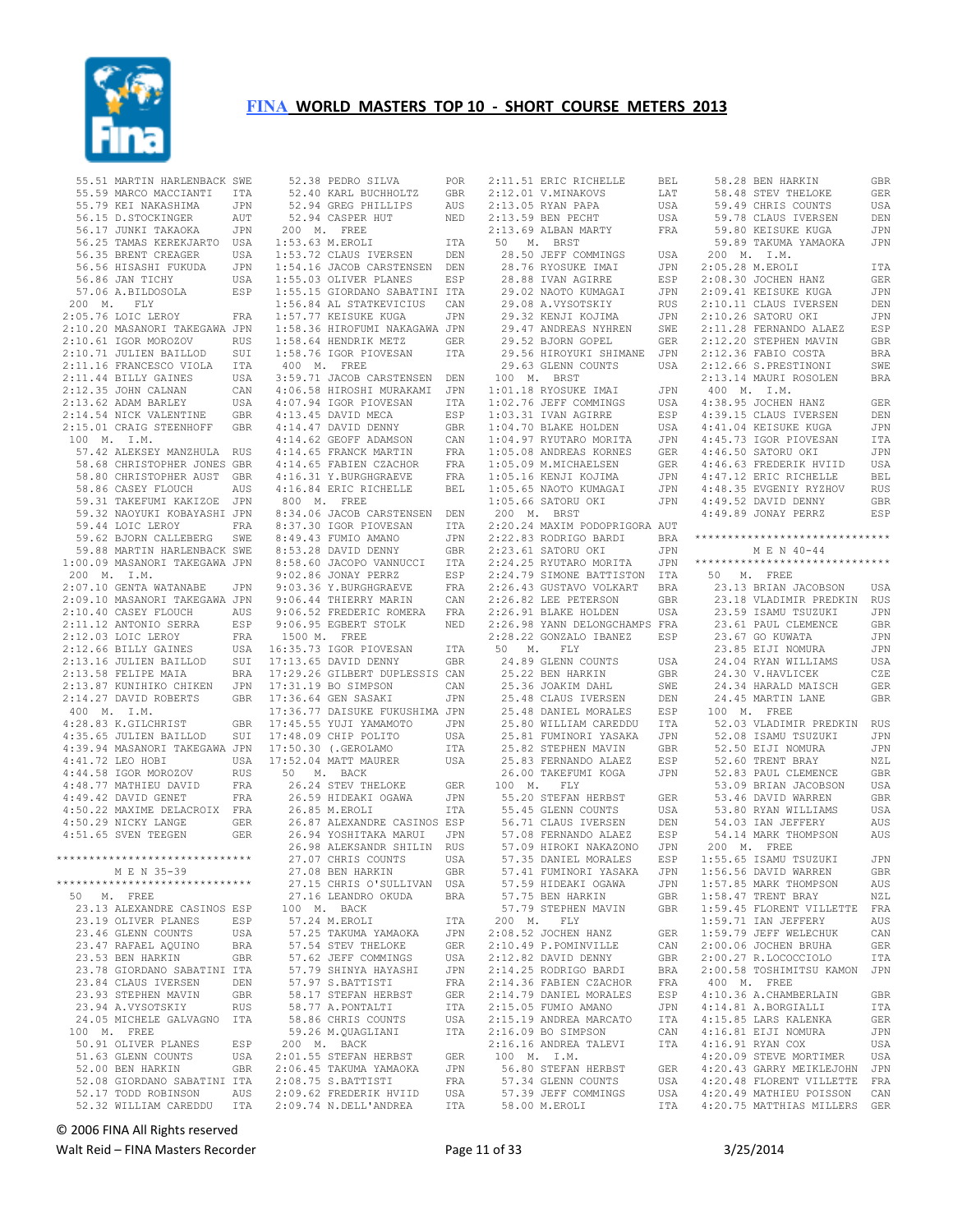

| 800 M. FREE                                                                                                            | GBR                         |
|------------------------------------------------------------------------------------------------------------------------|-----------------------------|
| 8:41.66 A.CHAMBERLAIN<br>8:57.77 RYAN COX                                                                              | USA                         |
| 9:37:77 NIAN COA<br>9:01.95 LUTZ KREMER<br>9:03.58 KEVIN DOHERTY<br>9:07.33 YASUYUKI HOSHIKA                           | GER                         |
|                                                                                                                        | USA                         |
|                                                                                                                        | JPN                         |
| 9:07.37 RAMSES RODRIGUEZ<br>9:09.20 A.BORGIALLI<br>9:12.04 F.BETANCOR                                                  | USA                         |
|                                                                                                                        | ITA<br>ESP                  |
| 9:12.80 MATHIEU POISSON                                                                                                | CAN                         |
| 9:13.92 FLORENT VILLETTE FRA                                                                                           |                             |
| 1500 M. FREE                                                                                                           |                             |
| 16:46.89 A.CHAMBERLAIN                                                                                                 | GBR                         |
| 16:58.48 RYAN COX                                                                                                      | USA                         |
| 17:14.90 V.POLIKARPENKO<br>17:19.80 MATHIEU POISSON                                                                    | ITA<br>CAN                  |
|                                                                                                                        | JPN                         |
| 17:21.11 GARRY MEIKLEJOHN<br>17:29.37 EIJI NOMURA<br>17:40.33 TONY STEWART                                             | JPN                         |
|                                                                                                                        | USA                         |
| 17:53.18 DAMIEN EYRE                                                                                                   | AUS                         |
| 17:55.08 RAMSES RODRIGUEZ USA<br>17:55.24 ULF HAUSMAN                                                                  | SWE                         |
| 50 M. BACK                                                                                                             |                             |
|                                                                                                                        | GER                         |
| 27.21 JIRKA LETZIN<br>27.68 HARALD MAISCH                                                                              | GER                         |
| 27.82 JEFF WELECHUK                                                                                                    | CAN                         |
| 28.04 RENE SAEZ<br>28.11 Y.NAKAHARA                                                                                    | PUR                         |
|                                                                                                                        | JPN<br>JPN                  |
|                                                                                                                        | ITA                         |
| 28.33 MARK VOGEL                                                                                                       | SWE                         |
| 28.34 JAVIER SANTOS<br>28.46 PETR GREGOR                                                                               | ESP                         |
|                                                                                                                        | CZE                         |
| 100 M. BACK                                                                                                            | CAN                         |
| 58.96 JEFF WELECHUK<br>59.53 LARS KALENKA                                                                              | GER                         |
| 59.55 YOSHINORI IWASAKI JPN                                                                                            |                             |
| 59.99 RENE SAEZ<br>1:00.18 HARALD MAISCH<br>1:00.27 R.LOCOCCIOLO<br>1:00.38 Y.NAKAHARA                                 | PUR                         |
|                                                                                                                        | GER                         |
|                                                                                                                        | ITA<br>JPN                  |
|                                                                                                                        | AUS                         |
| 1:00.59 IAN JEFFERY<br>1:00.81 JAVIER SANTOS                                                                           | ESP                         |
| 1:01.16 DAVID HOLDERBACH                                                                                               | FRA                         |
| 1:01.16 GIANLUCA LAPUCCI ITA                                                                                           |                             |
| 200 M. BACK<br>2:10.47 LARS KALENKA                                                                                    | GER                         |
| 2:12.34 IAN JEFFERY                                                                                                    | AUS                         |
| 2:12.34 IAN JEFFERT<br>2:12.97 R.LOCOCCIOLO<br>2:13.31 PATRICK BALDELLI<br>2:13.63 TYLER BLESSING<br>53 TYLER BLESSING | ITA                         |
|                                                                                                                        | FRA                         |
|                                                                                                                        | USA                         |
| 2:14.01 MARK VOGEL<br>2:14.24 RENE SAEZ                                                                                | DEN<br>PUR                  |
| 2:15.39 GARRY MEIKLEJOHN                                                                                               | JPN                         |
| 2:16.56 STEVE MORTIMER                                                                                                 | USA                         |
| 2:16.96 JANIS PLOTNIEKS                                                                                                | LAT                         |
| 50 M. BRST                                                                                                             |                             |
| 28.53 STEVE WEST<br>28.98 HIDEAKI TOGO                                                                                 | USA<br>JPN                  |
|                                                                                                                        | <b>JPN</b>                  |
| 29.21 YASUHIRO KOMORI<br>29.52 BRIAN JACOBSON<br>30.13 F.SPINADIN                                                      | USA                         |
|                                                                                                                        | ITA                         |
| 30.17 CRAIG CRAWFORD                                                                                                   | USA                         |
| 30.32 P.EMILIANO<br>30.56 PETER BORAIN                                                                                 | ITA                         |
| 30.57 RALF DOMSCHKE                                                                                                    | AUS<br>GER                  |
| 30.84 HARRY CORNET                                                                                                     | <b>NED</b>                  |
| 100 M. BRST                                                                                                            |                             |
| 1:01.44 STEVE WEST                                                                                                     | USA                         |
| 1:04.09 VLADISLAV BRAGIN                                                                                               | <b>RUS</b>                  |
| 1:04.76 BRIAN JACOBSON<br>1:05.54 SERGEY FIRICHENKO RUS                                                                | USA                         |
| 1:06.52 CRAIG CRAWFORD                                                                                                 | USA                         |
| 1:06.62 ROBERT ROBSON                                                                                                  | GBR                         |
| 1:07.19 PETER BORAIN                                                                                                   | $\mathop{\rm AUS}\nolimits$ |
| 1:07.36 DAVID WARREN                                                                                                   | GBR                         |

|             | 1:07.54 ANDRé WRASSE                                                     | <b>GER</b> |
|-------------|--------------------------------------------------------------------------|------------|
|             |                                                                          |            |
|             | 1:07.59 YASUHIRO KOMORI                                                  | JPN        |
|             |                                                                          |            |
| 200 M. BRST |                                                                          |            |
|             | 2:14.36 STEVE WEST                                                       | USA        |
|             |                                                                          |            |
|             | 2:26.19 ROBERT ROBSON                                                    | GBR        |
|             | 2:27.98 CRAIG CRAWFORD                                                   | USA        |
|             |                                                                          |            |
|             | 2:28.06 KEVIN DOHERTY                                                    | USA        |
|             | 2:31.14 JONATHAN BANVILLE CAN                                            |            |
|             |                                                                          |            |
|             | 2:31.26 KENICHIRO TSUKUI JPN                                             |            |
|             |                                                                          |            |
|             | 2:31.48 J.OLIVEIRA                                                       | FRA        |
|             | 2:32.31 ARNAUD NIVELET                                                   | FRA        |
|             |                                                                          |            |
|             | 2:32.79 SUMITO USUI                                                      | JPN        |
|             | 2:32.93 PETER BORAIN                                                     | AUS        |
|             |                                                                          |            |
| 50 M. FLY   |                                                                          |            |
|             | 24.72 EIJI NOMURA                                                        | JPN        |
|             |                                                                          |            |
|             | 24.72 EIJI NOMURA<br>25.20 MASATERU IKEDA<br>25.58 MIKHAIL GROMOV        | JPN        |
|             |                                                                          | RUS        |
|             |                                                                          |            |
|             |                                                                          | <b>ITA</b> |
|             | 25.99 LUCA BELFIORE<br>26.00 V.HAVLICEK                                  | CZE        |
|             |                                                                          |            |
|             | 26.09 HIDEYUKI CHIGIRA                                                   | JPN        |
|             |                                                                          |            |
|             | 26.20 DAVID WARREN                                                       | <b>GBR</b> |
|             | 26.29 PAUL CLEMENCE                                                      | GBR        |
|             |                                                                          |            |
|             | 26.44 MARTIN HERRMANN                                                    | GER        |
|             | 26.45 RYAN WILLIAMS                                                      | USA        |
|             |                                                                          |            |
| 100 M. FLY  |                                                                          |            |
|             | 55.48 EIJI NOMURA<br>55.97 ISAMU TSUZUKI                                 | JPN        |
|             |                                                                          |            |
|             |                                                                          | JPN        |
|             |                                                                          | JPN        |
|             |                                                                          |            |
|             | 56.86 MASATERU IKEDA<br>57.77 DAVID WARREN                               | <b>GBR</b> |
|             |                                                                          |            |
|             | 59.02 A.BERWECKI                                                         | POL        |
|             | 59.09 PHILIPPE MEYER<br>59.46 TYLER BLESSING                             | SUI        |
|             |                                                                          |            |
|             |                                                                          | USA        |
|             |                                                                          | SWE        |
|             | 59.53 NIKLAS AHLIN<br>59.65 R.LOCOCCIOLO                                 |            |
|             |                                                                          | ITA        |
|             | 59.69 NORIFUMI CHIBA                                                     | JPN        |
|             |                                                                          |            |
| 200 M. FLY  |                                                                          |            |
|             | 2:10.90 EIJI NOMURA                                                      | JPN        |
|             |                                                                          |            |
|             |                                                                          | GBR        |
|             |                                                                          |            |
|             |                                                                          |            |
|             | $2:10.50$ DAVID WARREN<br>$2:11.68$ DAVID WARREN<br>2:14.66 ALBERTO ROTA | ITA        |
|             |                                                                          |            |
|             | 2:15.28 A.BORGIALLI                                                      | ITA        |
|             |                                                                          | ITA        |
|             |                                                                          |            |
|             | 2:16.67 G.CASTORINA<br>2:16.67 G.CASTORINA<br>$2:16.85$ NIKLAS AHLIN     | SWE        |
|             | 2:16.93 TOSHIMITSU KAMON                                                 | JPN        |
|             |                                                                          |            |
|             | 2:17.33 NICKOLAS MARCHAND FRA                                            |            |
|             |                                                                          | ITA        |
|             | 2:18.28 R.LOCOCCIOLO                                                     |            |
|             | 2:18.30 MARK VOGEL                                                       | SWE        |
| 100 M. I.M. |                                                                          |            |
|             |                                                                          |            |
|             | 58.30 ISAMU TSUZUKI                                                      | JPN        |
|             |                                                                          | USA        |
|             | 59.07 BRIAN JACOBSON                                                     |            |
|             | 59.33 STEVE WEST                                                         | USA        |
|             |                                                                          | <b>GBR</b> |
|             | 59.81 DAVID WARREN                                                       |            |
|             | 1:00.36 SERGEY FIRICHENKO RUS                                            |            |
|             |                                                                          |            |
|             | 1:00.50 VLADISLAV BRAGIN RUS                                             |            |
|             | 1:00.82 R.LOCOCCIOLO                                                     | ITA        |
|             | 1:00.85 VLADIMIR PREDKIN                                                 | RUS        |
|             |                                                                          |            |
|             | 1:00.97 RYAN WILLIAMS                                                    | USA        |
|             | 1:01.13 TOMOHIRO MUSHA                                                   | JPN        |
|             |                                                                          |            |
|             |                                                                          |            |
|             | 200 M. I.M.<br>2:09.73 ISAMU TSUZUKI                                     | JPN        |
|             |                                                                          |            |
|             | 2:09.74 BRIAN JACOBSON                                                   | USA        |
|             | 2:11.12 DAVID WARREN                                                     | GBR        |
|             |                                                                          |            |
|             | 2:12.73 KEVIN DOHERTY                                                    | USA        |
|             |                                                                          | CAN        |
|             | 2:14.39 JEFF WELECHUK                                                    |            |
|             | 2:14.61 SERGEY FIRICHENKO RUS                                            |            |
|             |                                                                          |            |
|             | $2:14.83$ A.BORGIALLI                                                    | ITA        |
|             | 2:15.14 A.BERWECKI                                                       | POL        |
|             |                                                                          |            |
|             | 2:15.40 R.LOCOCCIOLO                                                     | ITA        |
|             | 2:15.47 CRAIG CRAWFORD                                                   | USA        |
|             |                                                                          |            |
| 400 M.      | I.M.                                                                     |            |
|             | 4:40.07 ISAMU TSUZUKI                                                    | JPN        |
|             |                                                                          |            |
|             | 4:40.54 A.BORGIALLI                                                      | ITA        |
|             | 4:40.79 KEVIN DOHERTY                                                    | USA        |
|             |                                                                          |            |
|             | $4:46.99$ A.CHAMBERLAIN                                                  | GBR        |
|             | 4:55.40 TOSHIMITSU KAMON                                                 | JPN        |
|             |                                                                          |            |
|             | 4:55.75 NICKOLAS MARCHAND FRA<br>4:58.34 T.YAMAGUCHI                     | JPN        |

|               | 4:58.72 CARLES PUIG                                                                       | ESP                                                               |
|---------------|-------------------------------------------------------------------------------------------|-------------------------------------------------------------------|
|               | 5:02.92 JULIEN FERANDO                                                                    | FRA                                                               |
|               | 5:03.65 DOUG JELEN                                                                        | USA                                                               |
|               | ******************************                                                            |                                                                   |
|               | M E N 45-49                                                                               |                                                                   |
|               | ******************************                                                            |                                                                   |
| 50 M. FREE    |                                                                                           |                                                                   |
|               | 23.80 M.GIALDI                                                                            | ITA                                                               |
|               | 24.11 MATTHEW BIONDI                                                                      | USA                                                               |
|               | 24.30 FRANK STUWE                                                                         | GER                                                               |
|               | 24.35 JAN KARLSSON<br>24.72 PIERRE BLANC                                                  | SWE                                                               |
|               | 24.72 PIERRE BLANC                                                                        | FRA                                                               |
|               | 24.75 LAURENT NEUVILLE FRA                                                                |                                                                   |
|               | 24.77 ROSS DAVIS                                                                          | USA                                                               |
|               |                                                                                           |                                                                   |
|               | 24.77 HIROSHI MIURA - JPN<br>24.82 RICK O'DELL - USA<br>24.82 LIONEL CHALENDAR FRA        | .<br>USA                                                          |
|               |                                                                                           |                                                                   |
|               | 100 M. FREE<br>51.82 NICOLAS GRANGER FRA                                                  |                                                                   |
|               | 53.64 M.GIALDI                                                                            | ITA                                                               |
|               | 53.68 KAZUHIKO YAMAKAWA JPN                                                               |                                                                   |
|               |                                                                                           |                                                                   |
|               | 53.83 PIERRE BLANC FRA<br>54.36 LIONEL CHALENDAR FRA<br>54.36 LIONEL CHALENDAR FRA        |                                                                   |
|               | 54.39 MATTHEW BIONDI                                                                      | USA                                                               |
|               | 54.46 ALBERTO MONTINI ITA<br>54.49 ANDREA CABIDDU ITA                                     |                                                                   |
|               |                                                                                           |                                                                   |
|               | 54.61 FRANK STUWE                                                                         | GER                                                               |
|               | 54.68 WOLFGANG RABER AUT                                                                  |                                                                   |
|               | 200 M. FREE                                                                               | $\ddot{\phantom{0}}$                                              |
|               | 1:55.88 FABIO CALMASINI ITA                                                               |                                                                   |
|               |                                                                                           | ITA                                                               |
|               | 1:57.28 ALBERTO MONTINI<br>1:59.99 STEVE INGO<br>2:00.19 ROSS DAVIS                       | $\begin{array}{c}\n\text{A} \\ \text{CAN} \\ \hline\n\end{array}$ |
|               |                                                                                           | USA                                                               |
|               | 2:00.40 LIONEL CHALENDAR FRA<br>2:00.83 STANISLAV URSUL RUS<br>2:01.67 TERRY DE BIASE USA |                                                                   |
|               |                                                                                           |                                                                   |
|               |                                                                                           |                                                                   |
|               | 2:02.06 MARCO TENDERINI ITA<br>2:02.87 ANDREY KREMLEVSKY RUS                              |                                                                   |
|               | 2:03.17 MARK COX                                                                          | USA                                                               |
| $400$ M. FREE |                                                                                           |                                                                   |
|               | 400 M. PABIO CALMASINI<br>4:05.10 FABIO CALMASINI                                         | ITA                                                               |
|               | 4:15.58 KURT DICKSON                                                                      | USA                                                               |
|               |                                                                                           | ESP                                                               |
|               | 4:16.16 DANIEL SERRA<br>4:17.21 MIKE SHAFFER                                              | USA                                                               |
|               | 4:17.83 MARCO TENDERINI ITA                                                               |                                                                   |
|               | 4:20.00 ALBERTO MONTINI ITA<br>4:21.21 RANDY EICKHOFF USA<br>4:22.12 PATRICK BRUNDAGE USA |                                                                   |
|               |                                                                                           |                                                                   |
|               |                                                                                           |                                                                   |
|               | 4:22.65 LIONEL CHALENDAR                                                                  | FRA                                                               |
|               | 4:22.93 A.PLACHETA                                                                        | 医皮肤性 医大脑性 医皮肤病 医水杨酸 医水杨酸<br>AUT                                   |
| 800 M. FREE   |                                                                                           |                                                                   |
|               | 8:41.60 RICARDO VALDIVIA USA<br>8:54.61 KURT DICKSON                                      | $\ddot{\phantom{0}}$<br>USA                                       |
|               | 8:57.03 MARCO TENDERINI ITA                                                               |                                                                   |
|               | 9:00.30 DANIEL SERRA                                                                      | $\sim$ $\sim$ $\sim$ $\sim$<br>ESP                                |
|               | 9:08.16 MARCO LEONE                                                                       | ITA                                                               |
|               | 9:09.09 STEFAN OPATRIL                                                                    | AUT                                                               |
|               | 9:11.93 LIONEL CHALENDAR                                                                  | FRA                                                               |
|               | 9:13.34 HARDY LUSSIER                                                                     | USA                                                               |
|               | 9:18.50 MICHAEL PRUFERT GER                                                               |                                                                   |
|               | 9:20.13 P.ALLEGRINI                                                                       | <b>A</b> .<br>SUI                                                 |
| 1500 M. FREE  |                                                                                           |                                                                   |
|               | 16:43.73 FABIO CALMASINI                                                                  | <b>ITA</b>                                                        |
|               | 17:00.44 MIKE SHAFFER                                                                     | USA                                                               |
|               | 17:15.68 RANDY EICKHOFF<br>17:16.90 MARCO TENDERINI                                       | USA                                                               |
|               | 17:36.00 KURT DICKSON                                                                     | ITA<br>USA                                                        |
|               | 17:42.47 HARDY LUSSIER                                                                    | USA                                                               |
|               |                                                                                           |                                                                   |
|               | 17:46.51 KATSUYA TAKAHASHI JPN<br>17:49.06 P.ALLEGRINI SUI                                |                                                                   |
|               | 17:52.88 A.PLACHETA                                                                       | AUT                                                               |
|               | 17:53.90 PETER DIXON                                                                      | GBR                                                               |
|               | 50 M. BACK                                                                                |                                                                   |
|               | 27.65 SHUJI AZUMA JPN<br>27.72 HIROYOSHI MAETOGE JPN                                      |                                                                   |
|               |                                                                                           |                                                                   |

| 28.29 WOLFGANG RABER                                                                       | AUT        |
|--------------------------------------------------------------------------------------------|------------|
| 28.61 ANDREA TOJA                                                                          | ITA        |
| 28.61 ANDREA TOJA<br>28.76 A.PROKURATOV                                                    | RUS        |
|                                                                                            | GER        |
| 29.04 MARKUS FOLLMANN<br>29.05 RAGNAR STERMANN                                             | GER        |
| 29.17 SERGE DINANE                                                                         | FRA        |
| 29.17 TORSTEN WIEGEL                                                                       | <b>GER</b> |
| 29.19 ROSS DAVIS                                                                           | USA        |
| 100 M. BACK                                                                                |            |
| 58.45 NICOLAS GRANGER FRA<br>59.37 HIROYOSHI MAETOGE JPN                                   |            |
| 1:01.04 WOLFGANG RABER AUT                                                                 |            |
|                                                                                            |            |
|                                                                                            |            |
| 1:02.47 STEPHANE AVENNEC FRA<br>1:02.47 STEPHANE AVENNEC FRA<br>1:02.92 MAREK ROTHER POL   |            |
| 1:02.92 MAREK ROTHER<br>1:03.42 ANDREA TOJA                                                | ITA        |
| 1:03.64 ALBERTO MONTINI                                                                    | ITA        |
| 1:03.79 KURT DICKSON                                                                       | USA        |
| 1:04.03 STEVE INGO                                                                         | CAN        |
| 200 M. BACK                                                                                |            |
| 2:13.30 KURT DICKSON                                                                       | USA        |
| 2:13.74 FABIO CALMASINI ITA<br>2:15.17 PATRICK BRUNDAGE USA<br>2:15.75 WOLFGANG RABER AUT  |            |
|                                                                                            |            |
|                                                                                            |            |
| 2:16.22 ALBERTO MONTINI<br>2:17.51 ROSS DAVIS<br>2:18.12 STEPHANE AVENNEC                  | ITA        |
|                                                                                            | USA        |
|                                                                                            | FRA        |
|                                                                                            | AUT        |
| 2:18.93 STEFAN OPATRIL<br>2:18.98 A.LAVEGLIA<br>2:19.83 MAREK ROTHER                       | ITA        |
|                                                                                            | POL        |
| 50 M. BRST                                                                                 | USA        |
| 28.88 TODD TORRES<br>29.62 YOZO FUJII                                                      | JPN        |
| 25.02 1020 20011<br>30.07 MAKOTO ONODERA<br>30.52 JOAQUIM CLAPERA<br>30.55 NICOLAS GRANGER | JPN        |
|                                                                                            |            |
|                                                                                            | ESP<br>FRA |
| 30.59 HAJIME MORIMOTO                                                                      | JPN        |
|                                                                                            | GBR        |
| 30.59 MICHAEL HODGSON<br>30.64 ANDREA CABIDDU                                              | ITA        |
| 30.85 FABIO CAVALLI<br>30.86 HAROLD MATLA                                                  | ITA        |
|                                                                                            | NED        |
| 100 M. BRST                                                                                |            |
|                                                                                            | USA        |
| 1:04.80 YOZO FUJII<br>1:04.80 YOZO FUJII<br>1:05.09 MARCES<br>1:05.09 MAKOTO ONODERA       | JPN        |
| 1:05.16 HAJIME MORIMOTO                                                                    | JPN        |
|                                                                                            | JPN        |
| 1:05.80 ALBERTO MONTINI ITA<br>1:07.14 NICOLAS GRANGER FRA<br>1:07.15 SHUJI AZUMA JPN      |            |
|                                                                                            |            |
|                                                                                            | GBR        |
| 1:07.55 MICHAEL HODGSON<br>1:08.20 ANDREA CABIDDU                                          | ITA        |
| 1:08.26 PAVEL LEBEDEV                                                                      | <b>RUS</b> |
| 200 M. BRST                                                                                |            |
|                                                                                            |            |
| 2:20.41 ALBERTO MONTINI<br>2:21.92 HAJIME MORIMOTO                                         | ITA<br>JPN |
| 2:28.68 MAKOTO ONODERA                                                                     | <b>JPN</b> |
| 2:30.79 STEFAN OPATRIL                                                                     | AUT        |
| 2:33.29 SHINJI NATORI                                                                      | JPN        |
| 2:33.43 MICHAEL HODGSON                                                                    | GBR        |
| 2:33.51 MICHAEL LEE<br>2:33.82 ANDREA CABIDDU                                              | USA        |
| 2:34.09 DIETER SPÄKER                                                                      | ITA<br>GER |
| 2:34.12 A.DOMINGUEZ                                                                        | ESP        |
| 50 M. FLY                                                                                  |            |
|                                                                                            | SWE        |
| 25.58 JAN KARLSSON<br>26.11 MATTHEW BIONDI                                                 | USA        |
| 26.13 KAZUHIKO YAMAKAWA JPN                                                                |            |
| 26.30 TODD TORRES                                                                          | USA        |
| 26.58 A.PROKURATOV                                                                         | <b>RUS</b> |
| 26.71 ANDREA TOJA                                                                          | ITA        |
| 26.75 WOLFGANG RABER                                                                       | AUT        |
| 26.78 NEILL WILLIAMS                                                                       |            |
| 26.90 A.PLACHETA                                                                           | USA        |
|                                                                                            | AUT        |
| 26.91 HIROSHI MIURA                                                                        | JPN        |
| 100 M. FLY                                                                                 |            |
| 57.20 NICOLAS GRANGER FRA                                                                  |            |

© 2006 FINA All Rights reserved

Walt Reid – FINA Masters Recorder and the Seconder Page 12 of 33 3/25/2014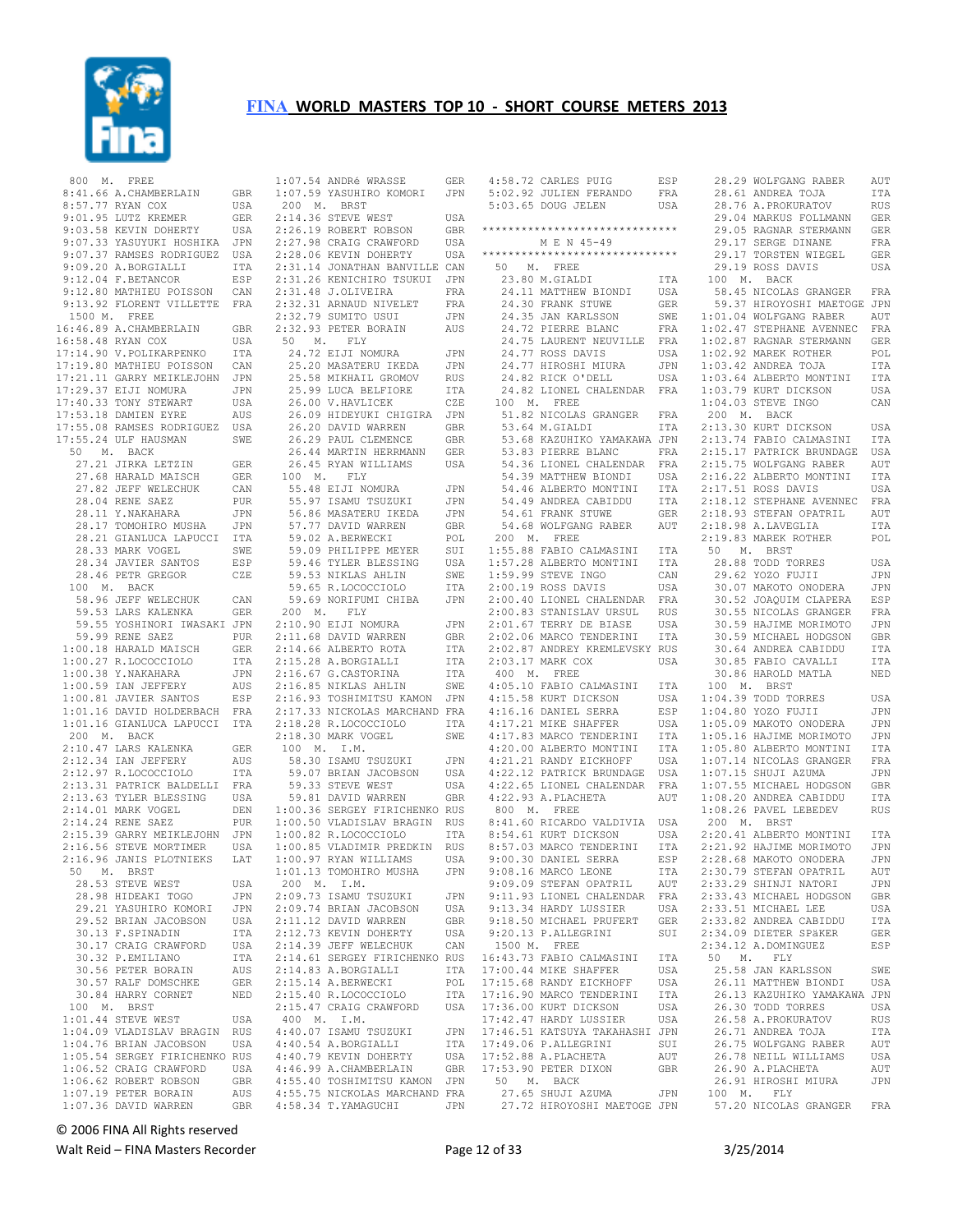

 58.68 ANDREA TOJA ITA 59.21 HIROSHI MIURA JPN 59.21 A.PLACHETA AUT 59.51 WOLFGANG RABER AUT 59.88 ANDREY KREMLEVSKY RUS 59.88 TAIHEI SAKA JPN<br>00.64 STEFAN OPATRIL AUT  $1:00.64$  STEFAN OPATRIL 1:00.69 PIERRE BLANC FRA 1:01.23 HELIO CELIDONIO BRA 200 M. FLY 2:09.92 ALBERTO MONTINI ITA<br>2:10.69 MIKE SHAFFER USA  $2:10.69$  MIKE SHAFFER 2:14.10 MARCO TENDERINI ITA<br>2:14.71 A.LAVEGLIA ITA  $2:14.71$  A.LAVEGLIA 2:16.16 ANDREY KREMLEVSKY RUS 2:19.86 RANDY EICKHOFF USA 2:20.01 A.PLACHETA AUT 2:21.09 PATRICK BRUNDAGE USA 2:21.15 JONAS HALLGREN SWE 100 M. I.M. 57.92 NICOLAS GRANGER FRA<br>:00.21 ALBERTO MONTINI ITA  $1:00.21$  ALBERTO MONTINI  $1:00.49$  SHUJI AZUMA 1:00.59 KAZUHIKO YAMAKAWA JPN 1:01.47 P.LAURENTIIS ITA 1:01.59 ANDREA CABIDDU ITA 1:01.71 MICHAEL HODGSON GBR 1:01.71 FILOMINAL 1.01.96<br>1:01.96 STEFAN OPATRIL AUT 1:02.19 PAVEL LEBEDEV RUS 1:02.22 NEILL WILLIAMS USA 200 M. I.M. 2:07.19 NICOLAS GRANGER FRA 2:16.32 PATRICK BRUNDAGE USA  $2:10.70 \, \text{m}$ 2:17.97 STEVE INGO 2:18.28 GRZEGORZ STANEK POL 2:19.87 A.LAVEGLIA ITA 400 M. I.M. 4:43.58 FABIO CALMASINI ITA 4:46.91 MARCO TENDERINI ITA 4:47.13 RICARDO VALDIVIA USA 4:50.43 ANDREY KREMLEVSKY RUS 4:50.46 TAIHEI SAKA JPN<br>4:52.61 A.LAVEGLIA TTA 4:52.61 A.LAVEGLIA ITA 4:53.29 STEFAN OPATRIL AUT \*\*\*\*\*\*\*\*\*\*\*\*\*\*\*\*\*\*\*\*\*\*\*\*\*\*\*\*\*\* M E N 50-54 \*\*\*\*\*\*\*\*\*\*\*\*\*\*\*\*\*\*\*\*\*\*\*\*\*\*\*\*\*\* 50 M. FREE 24.91 FRITZ BEDFORD USA 25.06 YURIY LOGVIN RUS<br>25.07 SCOTT ADAIR USA 25.07 SCOTT ADAIR USA<br>25.17 AMBROSE GAINES USA 25.17 AMBROSE GAINES USA<br>25.22 G.FRANCESCHI 1TA 25.11 FILMS 25.26 PETER LONG GBR 25.38 ANDERS RASMUSSEN USA 25.40 CEES HOUWELINGEN NED 25.42 RICH MERCER USA 25.50 MARK REYNOLDS GBR 100 M. FREE 55.17 MARK REYNOLDS GBR<br>55.80 FRITZ BEDFORD USA 199.17 Fairly Control Company<br>55.80 FRITZ BEDFORD USA<br>56.10 G.FRANCESCHI ITA 56.10 G.FRANCESCHI ITA<br>56.29 FRANCESC COLL ESP 56.29 FRANCESC COLL 56.39 SCOTT ADAIR USA 56.47 CEES HOUWELINGEN NED 56.48 ALEKSEY FILONOV RUS 2:22.61 CRAIG NORREY SUI 2:25.18 GLENN BATTLE USA

 2:16.75 PIERRE BLANC FRA 4:21.00 MICHAEL KLEIBER GER 100 M. BRST 2:11.84 ALBERTO MONTINI ITA 9:27.72 BARRY LEWIS CAN<br>2:13.67 FABIO CALMASINI ITA 9:29.63 FRANK GOMOLL GER 2:14.40 ANDREY KREMLEVSKY RUS 9:32.42 DANIEL PHILLIPS USA 2:16.70 ANDREA CABIDDU ITA 16:57.60 MICHAEL KLEIBER GER 4:39.19 ALBERTO MONTINI ITA 18:33.30 VALTER MASSETTI ITA 4:46.48 PATRICK BRUNDAGE USA 18:45.98 ANDERS HAGLUND SWE 4:56.25 P.LAURENTIIS ITA 29.46 HIROSHI SHIBUYA JPN 29.79 J.RIBLET FRA 56.49 PETER LONG GBR<br>56.66 MARCO COLOMBO ITA<br>56.99 OLIVIER DELFOSSE BEL<br>200 M. FREE<br>2:02.63 MARK REYNOLDS GBR 2:03.15 LEN GUSHE CAN<br>2:03.92 FRANCESC COLL ESP 2:03.92 FRANCESC COLL 2:04.85 CEES HOUWELINGEN NED 2:04.86 MICHAEL KLEIBER GER 2:05.06 MAURO RODELLA ITA 2:05.58 JOSE FREITAS POR 2:06.04 DENNIS BAKER USA 2:06.09 BARRY LEWIS CAN 2:00.09 BANAI BEWIS CONCORNER 400 M. FREE 4:21.05 LEN GUSHE CAN 4:22.11 JOSE FREITAS POR 4:24.07 FRANCESC COLL ESP 4:25.24 A.TIBERTI ITA<br>4:27.06 AMALDO PEREZ PUR 4:27.06 AMALDO PEREZ 4:30.92 ANDERS HAGLUND SWE 4:31.69 PATRICK AUTISSIER USA 4:32.48 MARCUS MATTIOLI BRA 4:32.65 PETER FISCHER GER 800 M. FREE 8:57.67 MICHAEL KLEIBER GER  $9:08.43$  LEN GUSHE 9:08.53 AMALDO PEREZ PUR<br>9:19.94 JOSE FREITAS POR AUT 9:00.00 APRILIAN 11.1-1 9:25.11 K.DELLBRUGGE GER 9:25.69 PATRICK AUTISSIER USA 9:27.12 MARCUS MATTIOLI BRA 1500 M. FREE 17:23.17 AMALDO PEREZ PUR 17:28.83 JOSE FREITAS POR 17:33.78 LEN GUSHE CAN 17:42.01 DENNIS BAKER USA 18:26.64 ROD CRAIG CAN 18:43.02 MARK JONES GBR<br>18:45.98 ANDERS HAGLUND SWE<br>18:46.50 STEVEN NEWMAN USA 18:46.50 STEVEN NEWMAN USA 50 M. BACK<br>27.36 FRITZ BEDFORD 27.36 FRITZ BEDFORD USA 28.34 CRAIG NORREY SUI 29.12 ANDERS RASMUSSEN USA 29.35 DIRK SZYMKOWIAK GER 29.87 GREGOR SPENGLER GER 29.97 HITOSHI NAKATANI JPN 30.03 DARIO BERTAZZOLI ITA 30.27 A.BONANNI ITA 100 M. BACK 59.91 FRITZ BEDFORD USA<br>:02.51 CLAY BRITT USA 59.91 FAILS 22.<br>1:02.51 CLAY BRITT 1:02.74 LEN GUSHE CAN<br>1:02.85 CRATG NORREY SUI  $1:02.85$  CRAIG NORREY 1:03.88 HIROSHI SHIBUYA - JPN<br>1:04.20 GREGOR SPENGLER - GER 1:04.20 GREGOR SPENGLER 1:04.21 DOUGLAS PRIDE USA 1:04.22 EDWIN VAN NORDEN NED<br>1:04.46 J.RIBLET FRA  $1:04.46$  J.RIBLET 1:04.62 FRANCESCO PETTINI ITA 200 M. BACK 2:14.34 LEN GUSHE CAN 2:14.34 HER SOURN<br>2:15.90 FRITZ BEDFORD USA 2:16.84 EDWIN VAN NORDEN NED 2:20.33 HIROSHI SHIBUYA JPN<br>2:22 61 CRAIG NORREY SUI

 2:25.19 DARIUSZ WOLNY POL 2:25.94 DARREN PHELAN USA 2:26.52 P.BOCQUILLON FRA 2:26.66 FRANCESCO PETTINI ITA 50 M. BRST 2000 DE DARINGE DU METTINI ITA<br>50 M. BRST<br>29.84 DAVID GUTHRIE USA<br>30.69 STUART MOFFATT AUS 30.69 STUART MOFFATT AUS 31.23 TADASHI FUJIMOTO JPN 2:13.89 DAVID SIMS USA 31.32 V.ZAGREBENKO RUS 31.40 HAKAN PERSSON 31.64 JON BLANK USA<br>31.77 DEAN PUTTERMAN USA<br>31.86 RICHARD LOCKHART NZL<br>31.94 RICH MERCER USA<br>31.98 RENATO POSSANZINI ITA 1:04.54 DAVID GUTHRIE USA CAN 1:04.54 DAVID GOINKIE OSA<br>POR 1:09.46 TADASHI FUJIMOTO JPN 1:09.49 HAKAN PERSSON SWE 1:09.89 DEAN PUTTERMAN USA  $1:10.03$  RICH MERCER 1:10.58 V.ZAGREBENKO RUS 1:10.61 LARS WENNBORG USA 1:10.61 RICHARD LOCKHART NZL 5:04.46 EDWIN VAN NORDEN NED 5:04.69 AMALDO PEREZ PUR 1:10.98 THOMAS LIGL GER 1:10.99 C.COVENEY USA 5:06.26 DENNIS BAKER USA 5:09.07 DANIEL PHILLIPS USA 1:10.99 C.COVENEY<br>200 M. BRST 2:21.65 DAVID GUTHRIE USA 5:17.46 JEAN-LUC ROLLAND FRA 2:32.04 C.COVENEY USA 2:35.74 TRYGGVI HELGASON USA 2:36.32 EDWIN VAN NORDEN NED 2:37.46 FRANCESC COLL 2:37.55 RICHARD LOCKHART NZL 2:38.26 TADASHI FUJIMOTO JPN  $2:39.13$  THOMAS LIGL 2:39.17 ANDREY KOMISSAROV USA 2:39.42 IGOR DARVIN RUS 50 M. FLY 26.54 FRITZ BEDFORD USA<br>26.83 DAVID SIMS USA 26.83 DAVID SIMS USA 27.11 ANDERS RASMUSSEN USA 27.38 MICHAEL VAHLDIEK GER 27.39 DIRK SZYMKOWIAK GER 27.69 DAVID EMERSON GBR 27.72 CHUCK PONTHIER USA 27.81 STUART MOFFATT AUS 27.81 ALEC JOHNSON GBR 27.86 CRAIG NORREY SUI 100 M. FLY SUI 1:02.23 DENNIS BAKER USA<br>USA 1:02.38 KENNETH TITTLE USA 1:02.38 KENNETH TITTLE USA 1:02.43 ALEKSEY FILONOV RUS 58.48 RICHARD KAMMERER USA 58.59 BILL SHERMAN USA 1:02.55 JO ROGIERS BEL 1:02.74 TRYGGVI HELGASON USA 1:03.22 KOJI HASHIMOTO JPN 1:03.29 MARCUS MATTIOLI BRA 1:03.36 DARREN PHELAN USA 1:03.80 MICHAEL SCHMIDT USA 1:03.90 FRANCO OLIVETTI ITA 200 M. FLY 2:18.56 LEN GUSHE CAN  $2:18.84$  A.TIBERTI  $2:19.12$  DENNIS BAKER 2:22.17 DARREN PHELAN USA<br>2:23.54 TIM BONESS AUS 2:23.54 TIM BONESS 2:26.29 EDWARD MELANSON USA 2:26.34 MARC GEORG VAUPEL GER 2:26.41 KENNETH TITTLE USA 4:32.27 MARTEN DE GROOT NED 4:35.01 SERGE GUERIN FRA  $2:26.54$  DAMIANO NANETTI  $2:26.55$  PAUL HAFNER  $2:26.55$  F. CHEVALLOT 100 M. I.M. 1:01.68 ANDERS RASMUSSEN USA 1:02.25 DAVID GUTHRIE USA 1:02.49 EDWIN VAN NORDEN NED 1:02.68 G.FRANCESCHI ITA 4:40.27 BILL BRENNER USA 4:40.90 JACK GROSELLE USA GER 26.33 JACK GRO<br>GBR 100 M. FREE

1:03.71 STUART MOFFATT AUS<br>
1:04.65 FRANCESC COLL ESP<br>
1:04.69 J.RIBLET FRA<br>
1:04.69 CRAIG NORREY SUI<br>
1:04.84 YASUSHI MAKINO JPN USA 1:04.97 MARCO COLOMBO ITA 200 M. I.M. 2:18.23 G.FRANCESCHI ITA SWE 2:18.51 DAVID GUTHRIE USA 2:19.37 ANDERS RASMUSSEN USA<br>
2:29.20 DANIEL PHILLIPS USA<br>
2:22.20 DANIEL PHILLIPS USA<br>
2:23.09 ANDREY KOMISSAROV USA<br>
2:23.61 J.RIBLET FRA<br>
2:23.80 DARREN PHELAN USA 2:23.81 AMALDO PEREZ PUR 400 M. I.M. 4:50.40 DAVID SIMS USA USA 4:54.69 LEN GUSHE CAN<br>USA 4:56.16 A.TIBERTI TTA 4:56.16 A.TIBERTI ITA 5:02.72 DARREN PHELAN USA 5:12.77 DAVE TOWN CAN \*\*\*\*\*\*\*\*\*\*\*\*\*\*\*\*\*\*\*\*\*\*\*\*\*\*\*\*\*\* M E N 55-59 ESP \*\*\*\*\*\*\*\*\*\*\*\*\*\*\*\*\*\*\*\*\*\*\*\*\*\*\*\*\* 50 M. FREE 25.02 BRENT BARNES JPN 25.25 DAN THOMPSON CAN 25.90 RICHARD KAMMERER USA<br>26.02 LARRY FORSYTH AUS 26.02 LARRY FORSYTH 26.06 MINORU TOYOTA JPN<br>26.07 BILL SHERMAN USA 26.07 BILL SHERMAN USA 26.18 DAN STEPHENSON USA 26.23 COLIN STEPHENSON GBR 26.26 ALBERT BOONSTRA NED 26.33 JACK GROSELLE USA 56.25 BRENT BARNES JPN 56.94 JACK GROSELLE USA<br>57.29 DAN THOMPSON CAN 57.29 DAN THOMPSON CAN 57.51 JAMES RITTER USA 57.77 LARRY FORSYTH 58.37 COLIN STEPHENSON GBR<br>58.48 RICHARD KAMMERER USA 58.67 MICHAEL PATRICK CAN 58.86 MARTEN DE GROOT NED 200 M. FREE 2:04.97 JAMES RITTER USA 2:07.75 JACK GROSELLE USA 2:07.86 MARTEN DE GROOT NED 2:08.94 SERGE GUERIN FRA 2:09.38 A.MARCO ITA 2:10.31 MICHAEL PATRICK CAN 2:11.79 LIONEL PAILLIEZ FRA 2:12.41 FRANCIS CHRISTIAN AUS 2:12.57 BRUCE YOUNG USA 2:12.71 PAUL BOURASSA CAN 400 M. FREE 4:36.76 ERIC EMINENTE FRA 4:37.76 MARC JOUANDON FRA FRA  $4:38.17$  A.MARCO ITA 4:39.34 JAMES RITTER USA<br>4:39.64 JIM SAUER USA 4:39.64 JIM SAUER 4:40.10 GLENN CARLSEN CAN<br>4:40 27 BILL BRENNER LISA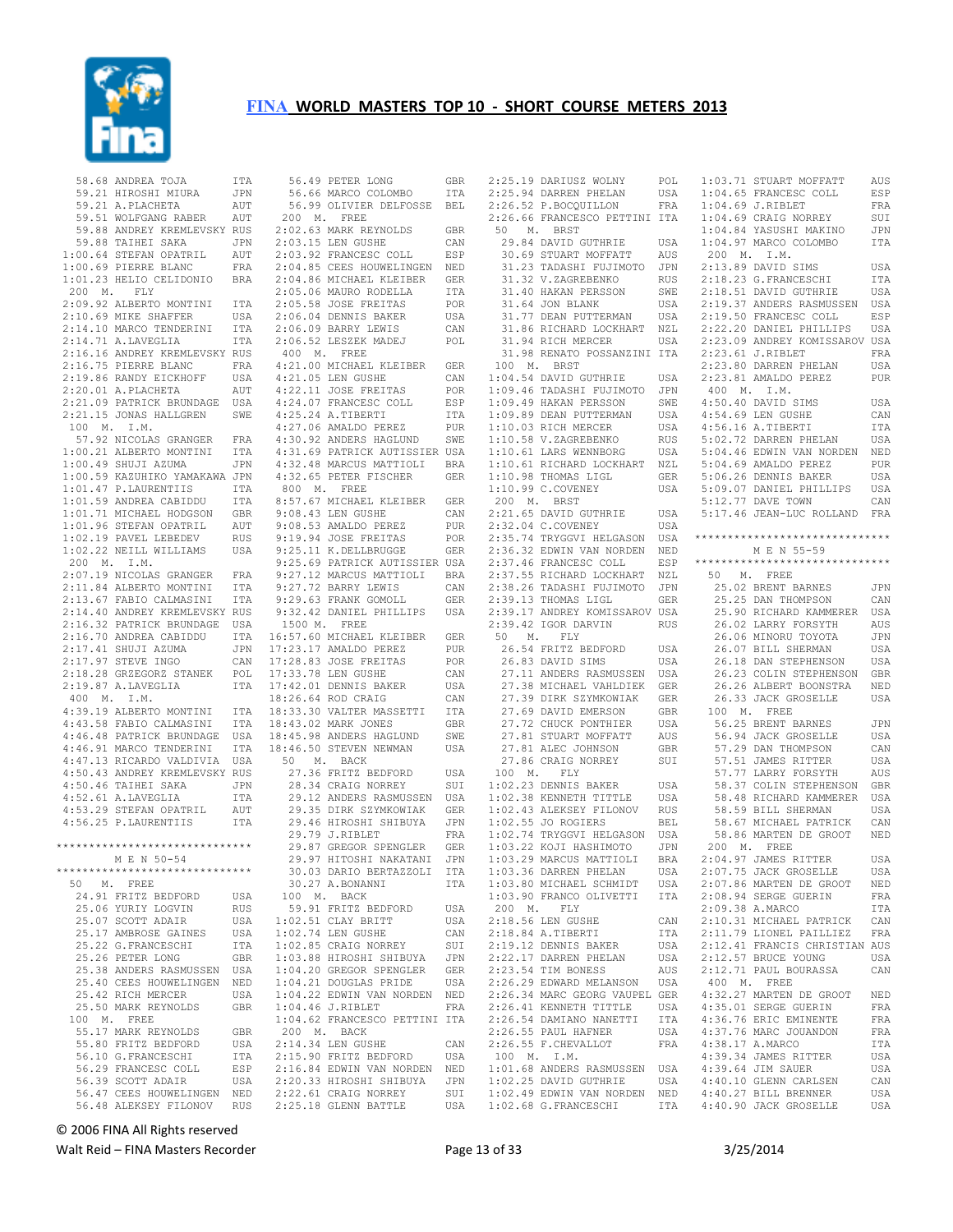

 800 M. FREE 9:27.89 GLENN CARLSEN CAN 9:29.45 MARC JOUANDON FRA 9:31.89 SERGE GUERIN FRA 9:32.21 MARTEN DE GROOT NED 9:34.45 JIM SAUER USA 9:39.77 JAMES RITTER USA 9:42.46 BILL BRENNER USA<br>9:44.69 R.KANNEGIESER USA 9:44.69 R.KANNEGIESER 9:46.58 A.MARCO 9:48.78 MARIUSZ GABIEC 1500 M. FREE 1900 FL 1900<br>18:25.83 GLENN CARLSEN CAN<br>18:37.72 JAMES RITTER USA 18:37.72 JAMES RITTER USA<br>18:46.20 MARTEN DE GROOT NED<br>18:48.11 MICHAEL PATRICK CAN<br>18:57.68 JOHN MORALES USA<br>19:18.47 C.GIBSON USA 19:28.09 LARRY WOOD USA 19:31.84 BRYAN VOLPP USA 19:32.68 BRUCE BRIDAL GBR 19:34.81 GIULIO TEODORI ITA 50 M. BACK 30.24 JONATHAN KLEIN USA 100 M. FLY 31.33 WILLIAM SPECHT USA 31.36 GRAHAM POWELL GBR<br>31.51 WIESLAW MUSIAL CAN 31.51 WIESLAW MUSIAL CAN 100 M. BACK 1:06.39 JONATHAN KLEIN USA 1:06.40 STEVE BURCHAM GBR 1:06.48 WIESLAW MUSIAL CAN  $1:07.53$  SIMON VEALE  $1:08.84$  RONNY OLTNER 1:08.87 MIKAEL NYSTROM 1:09.21 VINCENT MORALES USA 1:09.23 THIERRY CHANOINE FRA 200 M. BACK<br>2:22.01 WIESLAW MUSIAL<br>2:28.00 ----- 2:22.01 WIESLAW MUSIAL CAN 2:28.28 VINCENT MORALES USA 2:28.44 IGOR KRAVKOV ISR<br>2:30.96 ALBERT BOONSTRA NED 2:30.96 ALBERT BOONSTRA 2:31.74 PETER HOBERG GER 2:31.93 MARC JOUANDON 2:32.18 BRYAN VOLPP USA 2:33.34 BRUCE YOUNG USA 50 M. BRST 31.84 PATRICIO GOMEZ ESP 200 M. I.M.<br>32.38 ANDY DYER USA 2:22.97 JIM SAUER 32.38 ANDY DYER 32.74 TIMUR PODMARYOV 32.82 G.HOFFMANN USA<br>33.03 BENN DOYLE USA 33.03 BENN DOYLE 33.44 GERHARD PROHASKA AUT 33.67 BILL BRENNER USA 100 M. BRST 1:12.24 TIMUR PODMARYOV RUS<br>1:12.79 ANDY DYER USA 1:12.79 ANDY DYER 1:12.99 G.HOFFMANN USA 1:13.82 BENN DOYLE USA 1:13.93 JACK GROSELLE USA 1:14.01 RICHARD NEVILLE USA  $1:14.11$  BILL BRENNER

 30.24 BRUCE KONE USA 30.48 ANDRE STEYNBERG RSA 59.80 DAN THOMPSON CAN 1:00.58 HUGO BREGMAN NED 30.76 ALBERT BOONSTRA NED 30.78 SIMON VEALE GBR 1:02.97 JIM SAUER USA 1:04.23 BRUCE KONE USA 30.91 THIERRY CHANOINE FRA 31.19 ROBERT HEATH USA 1:04.26 WILLIAM SPECHT USA 1:04.27 HIROSHI ARAKI JPN 1:07.66 DAN STEPHENSON USA 1:08.84 ALBERT BOONSTRA NED 2:28.16 WILLIAM SPECHT USA 2:33.03 JAMES RITTER USA 2:31.64 MARK ALEXANDER USA 1:06.93 BRUCE KONE USA 2:33.46 JOHN MORALES USA 1:08.34 AKIRA IIDA JPN 33.13 RICHARD NEVILLE USA 2:30.81 PAUL BOURASSA CAN 33.64 RONNY OLTNER SWE 2:31.87 R.KANNEGIESER USA 33.84 LUIS MARTINEZ ESP 2:33.92 MARIUSZ GABIEC POL 1:13.09 PATRICK ALLENDER USA 1:13.64 GLEN CHRISTIANSEN SWE 5:19.62 JACK GROSELLE USA 5:21.02 MARC JOUANDON FRA 1:14.22 MICHAEL HAMM USA 200 M. BRST 2:37.93 PATRICK ALLENDER USA 2:37.99 TIMUR PODMARYOV RUS 2:39.45 BENN DOYLE USA USA 2:40.80 G.HOFFMANN USA<br>USA 2:42.19 ANDY DYER USA  $2:42.19$  ANDY DYER 2:45.88 BARRY O'BRIEN GBR  $2:46.11$  MICHAEL HAMM 2:48.85 BRYAN VOLPP USA POL 2:49.13 MARC JOUANDON FRA 2:49.45 WINSTON UCHIYAMA USA 50 M. FLY<br>26.45 DAN THOMPSON 26.45 DAN THOMPSON CAN 27.35 HUGO BREGMAN NED<br>27.55 BRUCE KONE USA<br>27.57 DONALD GRAHAM USA<br>28.39 ISAMU SHIBAZAKI JPN 28.44 HIROSHI ARAKI JPN 28.66 FABIO BERNARDI ITA 28.84 JONATHAN KLEIN USA 28.97 MICHAEL PATRICK CAN<br>29.05 PETER NOCKE GER 29.05 PETER NOCKE 1:05.11 JACK GROSELLE USA 1:05.11 JACK GROSELLE USA<br>1:05.34 PETER NOCKE GER<br>1:05.41 SEIICHI YARITA JPN 1:05.41 SEIICHI YARITA JPN 1:05.47 FABIO BERNARDI ITA 200 M. FLY 2:15.97 HUGO BREGMAN NED 2:23.09 JIM SAUER USA 2:27.48 FRANCIS CHRISTIAN AUS 2:33.34 ALBERT BOONSTRA NED 2:33.94 GLENN CARLSEN CAN 2:34.71 STEVEN NASH GBR 2:41.68 J.TARICCO FRA 2:42.17 KEVIN DRAKE USA 100 M. I.M. 1:05.70 IGOR KRAVKOV ISR 1:06.66 ANDY DYER USA<br>1:06.92 G.HOFFMANN USA  $1:06.92$  G.HOFFMANN 1:06.99 JACK GROSELLE USA FRA 1:06.99 DONALD GRAHAM USA 1:07.05 ISAMU SHIBAZAKI JPN 1:07.92 SIMON VEALE GBR 1:08.65 RONNY OLTNER SWE 200 M. I.M. 2:22.97 JIM SAUER USA 2:27.06 JACK GROSELLE USA 2:27.34 PATRICK ALLENDER USA 2:30.33 BRYAN VOLPP USA 2:31.04 SIMON VEALE GBR 2:32.75 DONALD GRAHAM USA 2:33.96 GLENN CARLSEN CAN 400 M. I.M. 5:01.05 JIM SAUER USA 5:07.99 HUGO BREGMAN NED 5:23.47 GLENN CARLSEN CAN 5:25.74 R.KANNEGIESER USA 5:26.55 ANDY DYER USA USA 5:20.55 ANDI DIER OSA<br>USA 5:30.04 BRYAN VOLPP USA

|  |  |  |  | 5:30.95 SIMON VEALE                                                                                                                                                                                             | GBR        |
|--|--|--|--|-----------------------------------------------------------------------------------------------------------------------------------------------------------------------------------------------------------------|------------|
|  |  |  |  | 5:32.15 PATRICK ALLENDER USA                                                                                                                                                                                    |            |
|  |  |  |  |                                                                                                                                                                                                                 |            |
|  |  |  |  | *****************************                                                                                                                                                                                   |            |
|  |  |  |  | M E N 60-64                                                                                                                                                                                                     |            |
|  |  |  |  | *****************************                                                                                                                                                                                   |            |
|  |  |  |  |                                                                                                                                                                                                                 |            |
|  |  |  |  | 50 M. FREE                                                                                                                                                                                                      |            |
|  |  |  |  |                                                                                                                                                                                                                 | USA        |
|  |  |  |  |                                                                                                                                                                                                                 | USA        |
|  |  |  |  |                                                                                                                                                                                                                 | GBR        |
|  |  |  |  |                                                                                                                                                                                                                 | SWE        |
|  |  |  |  | 25.58 DOUG MARTIN<br>26.07 PAUL TREVISAN<br>26.25 DAVID CHANEY<br>26.42 LEONARD BIELICZ<br>26.58 MIKE TENNANT                                                                                                   | USA        |
|  |  |  |  |                                                                                                                                                                                                                 | USA        |
|  |  |  |  | 26.66 MARC MIDDLETON<br>26.70 LARRY KRAUSER                                                                                                                                                                     | USA        |
|  |  |  |  | 26.70 LARRY KRAUSER                                                                                                                                                                                             |            |
|  |  |  |  | 26.86 BRUCE ROBERTSON<br>26.98 ABED OUADAH                                                                                                                                                                      | CAN        |
|  |  |  |  |                                                                                                                                                                                                                 | FRA        |
|  |  |  |  |                                                                                                                                                                                                                 | USA        |
|  |  |  |  | 27.03 TATE HOLT<br>100 M. FREE                                                                                                                                                                                  |            |
|  |  |  |  | 58.82 PAUL TREVISAN USA<br>58.97 LARRY KRAUSER USA<br>1:00.01 LEONARD BIELICZ SWE<br>1:00.05 BRUCE ROBERTSON CAN                                                                                                |            |
|  |  |  |  |                                                                                                                                                                                                                 |            |
|  |  |  |  |                                                                                                                                                                                                                 |            |
|  |  |  |  |                                                                                                                                                                                                                 |            |
|  |  |  |  |                                                                                                                                                                                                                 |            |
|  |  |  |  | $1:00.13$ ABED OUADAH                                                                                                                                                                                           | FRA        |
|  |  |  |  | 1:00.55 JAMES THORNTON USA<br>1:00.55 JAMES THORNTON USA<br>1:00.99 GERHARD SCHILLER GER                                                                                                                        |            |
|  |  |  |  |                                                                                                                                                                                                                 |            |
|  |  |  |  |                                                                                                                                                                                                                 |            |
|  |  |  |  | $1:01.01$ DIEGO ROJAS                                                                                                                                                                                           | ESP        |
|  |  |  |  | $1:01.60$ MIKE TENNANT                                                                                                                                                                                          | USA        |
|  |  |  |  | 200 M. FREE                                                                                                                                                                                                     |            |
|  |  |  |  | ZUU M. FREE<br>2:12.62 LARRY KRAUSER<br>2:12.62 DIEGO ROJAS<br>2:14.41 JAMES THORNTON<br>2:14.81 BRUCE ROBERTSON<br>2:14.82 J.CHATARD<br>2:17.16 RICK WALKER<br>2:17.43 KAZUYA IRIE<br>2:18.26 MTROSIAN NAPOTAT |            |
|  |  |  |  |                                                                                                                                                                                                                 | USA        |
|  |  |  |  |                                                                                                                                                                                                                 | ESP        |
|  |  |  |  |                                                                                                                                                                                                                 | USA        |
|  |  |  |  |                                                                                                                                                                                                                 | CAN        |
|  |  |  |  |                                                                                                                                                                                                                 | FRA        |
|  |  |  |  |                                                                                                                                                                                                                 | USA        |
|  |  |  |  |                                                                                                                                                                                                                 | JPN        |
|  |  |  |  | 2:18.26 MIROSLAW WARCHOL POL                                                                                                                                                                                    |            |
|  |  |  |  |                                                                                                                                                                                                                 |            |
|  |  |  |  | $2:18.77$ ABED OUADAH                                                                                                                                                                                           | FRA        |
|  |  |  |  | 2:18.97 MICHAEL BRADFORD                                                                                                                                                                                        | AUS        |
|  |  |  |  | 400 M. FREE                                                                                                                                                                                                     |            |
|  |  |  |  | 4:45.97 LARRY KRAUSER                                                                                                                                                                                           | USA        |
|  |  |  |  | 4:46.14 J.CHATARD                                                                                                                                                                                               | FRA        |
|  |  |  |  |                                                                                                                                                                                                                 | USA        |
|  |  |  |  | 4:49.72 RICK WALKER<br>4:50.71 ABED OUADAH                                                                                                                                                                      | FRA        |
|  |  |  |  |                                                                                                                                                                                                                 | AUS        |
|  |  |  |  | 4:53.22 IAN YOUNG<br>4:54.47 JIM CLEMMONS                                                                                                                                                                       |            |
|  |  |  |  |                                                                                                                                                                                                                 | USA        |
|  |  |  |  | $4:55.33$ K.NOTTRODT                                                                                                                                                                                            | GER        |
|  |  |  |  | 4:56.25 GLENN GRUBER                                                                                                                                                                                            | USA        |
|  |  |  |  | 4:56.65 M.TADAUCHI                                                                                                                                                                                              | JPN        |
|  |  |  |  | 4:56.89 JOEL KRIGER                                                                                                                                                                                             | <b>BRA</b> |
|  |  |  |  | 800 M. FREE<br>9:49.73 LARRY KRAUSER<br>10:00.29 RICK WALKER                                                                                                                                                    |            |
|  |  |  |  |                                                                                                                                                                                                                 | USA        |
|  |  |  |  |                                                                                                                                                                                                                 | USA        |
|  |  |  |  |                                                                                                                                                                                                                 |            |
|  |  |  |  | 10:00.66 J.CHATARD                                                                                                                                                                                              | FRA        |
|  |  |  |  | 10:02.90 JOEL KRIGER<br>10:07.14 JIM CLEMMONS<br>10:10.06 DIECO DOTES<br>10:10.06 DIECO DOTES                                                                                                                   | <b>BRA</b> |
|  |  |  |  |                                                                                                                                                                                                                 | USA        |
|  |  |  |  |                                                                                                                                                                                                                 | ESP        |
|  |  |  |  | 10:13.44 IAN YOUNG                                                                                                                                                                                              | AUS        |
|  |  |  |  | 10:13.53 M.TADAUCHI                                                                                                                                                                                             | JPN        |
|  |  |  |  | 10:19.43 JACK MARTIN                                                                                                                                                                                            | USA        |
|  |  |  |  |                                                                                                                                                                                                                 |            |
|  |  |  |  | 10:22.26 JEAN-MARIE CADIAT BEL                                                                                                                                                                                  |            |
|  |  |  |  | 1500 M. FREE                                                                                                                                                                                                    |            |
|  |  |  |  | 19:01.56 JOEL KRIGER                                                                                                                                                                                            | BRA        |
|  |  |  |  | 19:24.07 LARRY KRAUSER                                                                                                                                                                                          | USA        |
|  |  |  |  | 19:24.58 RICK WALKER                                                                                                                                                                                            | USA        |
|  |  |  |  | 19:26.35 JIM CLEMMONS                                                                                                                                                                                           | USA        |
|  |  |  |  | 19:27.11 IAN YOUNG                                                                                                                                                                                              | AUS        |
|  |  |  |  | 19:27.73 M. TADAUCHI                                                                                                                                                                                            | JPN        |
|  |  |  |  |                                                                                                                                                                                                                 |            |
|  |  |  |  | 19:34.94 FRED FERROGGIARO USA                                                                                                                                                                                   |            |
|  |  |  |  | 19:42.81 JEAN-MARIE CADIAT BEL                                                                                                                                                                                  |            |
|  |  |  |  | 19:46.11 JACK MARTIN                                                                                                                                                                                            | USA        |
|  |  |  |  | 19:48.01 MICHAEL BRADFORD AUS                                                                                                                                                                                   |            |
|  |  |  |  | 50 M. BACK                                                                                                                                                                                                      |            |
|  |  |  |  | 31.44 TAKEO HIRAMOTO                                                                                                                                                                                            | JPN        |
|  |  |  |  | 31.95 ALAIN VANACKER                                                                                                                                                                                            | FRA        |
|  |  |  |  | 32.01 CHRISTOPHER BROWN GBR                                                                                                                                                                                     |            |

|                                                                                        | GBR            |
|----------------------------------------------------------------------------------------|----------------|
| 32.51 WES EDWARDS                                                                      | USA            |
| 32.72 GEOFF MYKLEBY                                                                    | USA            |
| 32.95 ABED OUADAH                                                                      | FRA            |
| 33.03 DOUG BROCKBANK                                                                   | USA            |
| 33.07 JOSE LORO<br>100 M. BACK                                                         | <b>BRA</b>     |
| $1:06.99$ WES EDWARDS                                                                  | USA            |
| 1:08.49 FRED FERROGGIARO USA                                                           |                |
|                                                                                        | USA            |
| 1:09.23 TIMOTHY SHEAD<br>1:10.54 ALAIN VANACKER                                        | FRA            |
| 1:10.64 CHRISTOPHER BROWN GBR<br>1:11.53 TAKEO HIRAMOTO JPN                            |                |
|                                                                                        |                |
| 1:11.68 JOHN MARCH                                                                     | CAN            |
| 1:12.99 MIROSLAW WARCHOL POL                                                           |                |
| 1:13.04 EDDIE RIACH                                                                    | GBR            |
| 1:13.07 LARRY KRAUSER<br>200 M. BACK                                                   | <b>USA</b>     |
| 2:28.90 WES EDWARDS                                                                    | USA            |
|                                                                                        | NED            |
| 2:31.42 ROBERT WEYHENKE<br>2:32.37 FRED FERROGGIARO                                    | USA            |
| 2:36.53 TIMOTHY SHEAD                                                                  | USA            |
|                                                                                        | ESP            |
| 2:36.63 DIEGO ROJAS<br>2:37.15 EDDIE RIACH                                             | GBR            |
| 2:37.51 MIROSLAW WARCHOL POL                                                           |                |
| 2:39.53 JEAN-MARIE CADIAT BEL                                                          |                |
| 2:41.97 PHIL DODSON                                                                    | USA            |
| 2:42.00 ALAIN VANACKER                                                                 | FRA            |
| 50 M. BRST                                                                             | AUS            |
| 33.19 STUART ELLICOTT<br>33.62 TIMOTHY SHEAD                                           | USA            |
| 34.12 C.STARZEC                                                                        | FRA            |
| 34.48 PETER HAARSTICK                                                                  | GER            |
| 34.57 TOSHIHARU FUJII                                                                  | JPN            |
| 34.68 STUART WATERBURY                                                                 | USA            |
| 35.22 ALLEN STARK                                                                      | USA            |
| 35.31 GRAHAM PEARSON                                                                   | GBR            |
| 35.85 CLIVE EDWARDS                                                                    | USA            |
| 36.14 ALAN CARLISLE                                                                    | AUS            |
|                                                                                        |                |
| 100 M. BRST                                                                            |                |
| 1:12.68 TIMOTHY SHEAD                                                                  | USA            |
| 1:15.02 STUART ELLICOTT                                                                | AUS            |
| $1:15.96$ C.STARZEC                                                                    | FRA<br>JPN     |
| $1:16.39$ TOSHIHARU FUJII                                                              | GBR            |
|                                                                                        | USA            |
| 1:17.91 GRAHAM PEARSON<br>1:18.07 ALLEN STARK<br>1:19.13 STUART WATERBURY USA          |                |
|                                                                                        | GER            |
| 1:19.61 PETER HAARSTICK<br>1:20.61 JIM CLEMMONS                                        | USA            |
| 1:20.61 JIM CLEMMONS<br>1:20.84 CRAIG OTTERSEN                                         | USA            |
| 200 M. BRST                                                                            |                |
| 2:49.00 TIMOTHY SHEAD                                                                  | USA            |
| 2:49.63 GRAHAM PEARSON                                                                 | GBR            |
|                                                                                        |                |
| 2:50.71 C.STARZEC FRA<br>2:51.23 JEAN-MARIE CADIAT BEL<br>2:54.29 STUART WATERBURY USA |                |
| 2:54.64 W.FICKENSCHER                                                                  | GER            |
| 2:55.12 ALLEN STARK                                                                    | USA            |
| 2:55.76 G.SCARAMEL                                                                     | ITA            |
| 2:56.50 JIM CLEMMONS                                                                   | USA            |
| 3:00.15 RICK WALKER                                                                    | USA            |
| 50 M.<br>FLY                                                                           |                |
| 28.22 DOUG MARTIN<br>28.26 MARC MIDDLETON                                              | USA<br>USA     |
| 28.52 LEONARD BIELICZ                                                                  | SWE            |
| 29.45 KEVIN MCCORMACK                                                                  | USA            |
| 29.45 KAZUYA IRIE                                                                      | $\mathtt{JPN}$ |
| 29.58 JEAN-MARIE CADIAT BEL                                                            |                |
| 29.71 GREG SHAW                                                                        | USA            |
| 30.23 STEFANO DIETERICH ITA                                                            |                |
| 30.28 TAKEO HIRAMOTO                                                                   | JPN            |
| 30.55 BRUCE ROBERTSON                                                                  | CAN            |
| 100 M. FLY<br>1:06.76 KEVIN MCCORMACK<br>$1:07.03$ LEONARD BIELICZ                     | USA            |

32.06 MARC MIDDLETON USA

© 2006 FINA All Rights reserved

Walt Reid – FINA Masters Recorder and the Seconder Page 14 of 33 3/25/2014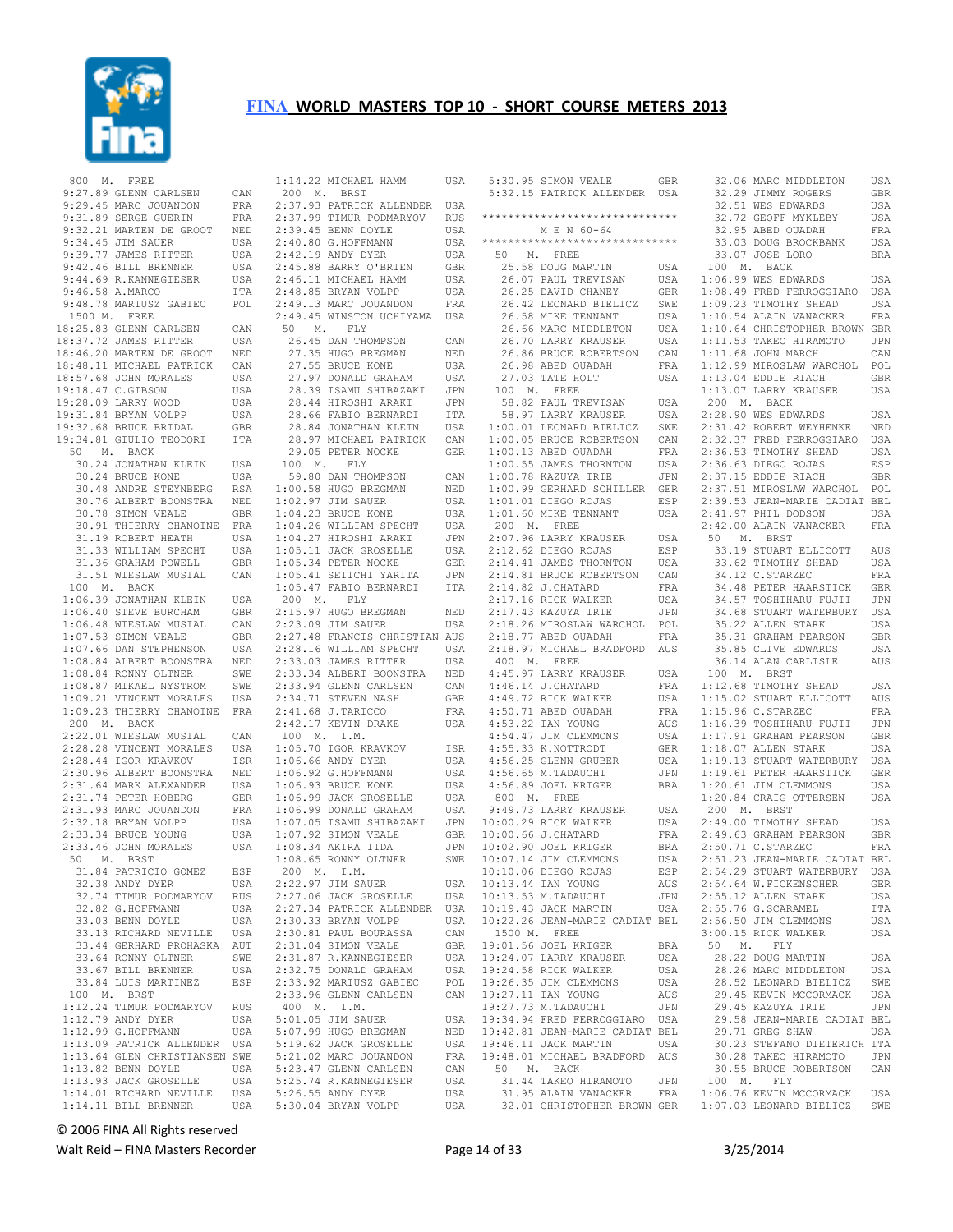

| $1:07.40$ GREG SHAW                            |                                                                                                                                                                                      | USA          |
|------------------------------------------------|--------------------------------------------------------------------------------------------------------------------------------------------------------------------------------------|--------------|
|                                                | 1:07.51 JEAN-MARIE CADIAT BEL                                                                                                                                                        |              |
|                                                |                                                                                                                                                                                      |              |
|                                                | 1:08.59 JOHN MARCH CAN<br>1:10.33 DAVE DICKSON CAN<br>1:11.13 IAN YOUNG AUS                                                                                                          |              |
|                                                |                                                                                                                                                                                      |              |
|                                                |                                                                                                                                                                                      |              |
| 1:11.21 STEVEN FOLSOM<br>1:11.33 JIRI SHEJBAL  |                                                                                                                                                                                      | $\mbox{GBR}$ |
|                                                |                                                                                                                                                                                      | CZE          |
|                                                | 1:11.65 TAKASHI YOSHIOKA JPN<br>200 M. FLY                                                                                                                                           |              |
|                                                |                                                                                                                                                                                      |              |
|                                                | 2:38.90 JEAN-MARIE CADIAT BEL                                                                                                                                                        |              |
|                                                | 2:42.25 IAN YOUNG AUS<br>2:44.33 PHIL DODSON USA<br>2:45.86 DAVE READ CAN                                                                                                            |              |
|                                                |                                                                                                                                                                                      | USA<br>CAN   |
|                                                |                                                                                                                                                                                      |              |
|                                                | AN AN ARE PERROGGIARO USA<br>2:48.08 JOHN MARCH<br>2:48.11 GEORGE JACOBSON CAN<br>2:50.95 STEVEN FOLSOM GBR<br>2:51.06 JIM CLEMMONS USA<br>2:51.73 GRAHAM PEARSON GBR<br>100 M. I.M. |              |
|                                                |                                                                                                                                                                                      |              |
|                                                |                                                                                                                                                                                      |              |
|                                                |                                                                                                                                                                                      |              |
|                                                |                                                                                                                                                                                      |              |
|                                                |                                                                                                                                                                                      |              |
|                                                |                                                                                                                                                                                      |              |
|                                                | 1:06.62 TIMOTHY SHEAD USA<br>1:08.59 ROBERT WEYHENKE NED                                                                                                                             |              |
|                                                |                                                                                                                                                                                      |              |
|                                                |                                                                                                                                                                                      |              |
|                                                |                                                                                                                                                                                      |              |
|                                                |                                                                                                                                                                                      |              |
|                                                |                                                                                                                                                                                      |              |
|                                                |                                                                                                                                                                                      |              |
|                                                |                                                                                                                                                                                      |              |
|                                                |                                                                                                                                                                                      |              |
|                                                |                                                                                                                                                                                      |              |
|                                                |                                                                                                                                                                                      |              |
|                                                |                                                                                                                                                                                      |              |
|                                                |                                                                                                                                                                                      |              |
|                                                |                                                                                                                                                                                      |              |
|                                                |                                                                                                                                                                                      |              |
|                                                |                                                                                                                                                                                      |              |
|                                                |                                                                                                                                                                                      |              |
|                                                |                                                                                                                                                                                      |              |
|                                                |                                                                                                                                                                                      |              |
|                                                |                                                                                                                                                                                      |              |
|                                                |                                                                                                                                                                                      |              |
|                                                |                                                                                                                                                                                      |              |
|                                                |                                                                                                                                                                                      |              |
|                                                |                                                                                                                                                                                      |              |
|                                                |                                                                                                                                                                                      |              |
|                                                |                                                                                                                                                                                      |              |
|                                                |                                                                                                                                                                                      |              |
|                                                |                                                                                                                                                                                      |              |
|                                                |                                                                                                                                                                                      |              |
|                                                |                                                                                                                                                                                      |              |
|                                                |                                                                                                                                                                                      |              |
|                                                |                                                                                                                                                                                      |              |
|                                                | 5:56.01 DAVE READ<br>6:00.78 MACIEJ SLUGOCKI AUS                                                                                                                                     |              |
| 6:05.73 WES EDWARDS                            |                                                                                                                                                                                      | USA          |
|                                                |                                                                                                                                                                                      |              |
| *******************************<br>M E N 65-69 |                                                                                                                                                                                      |              |
|                                                |                                                                                                                                                                                      |              |
| *****************************                  |                                                                                                                                                                                      |              |
| 50<br>M. FREE                                  |                                                                                                                                                                                      |              |
|                                                |                                                                                                                                                                                      |              |
|                                                |                                                                                                                                                                                      |              |
|                                                | 25.91 RICHARD ABRAHAMS                                                                                                                                                               | USA          |
| 27.10 LEE CHILDS                               |                                                                                                                                                                                      | USA          |
| 28.41 JOHN LIRON                               |                                                                                                                                                                                      | GBR          |
| 28.51 ALAN BROWN                               |                                                                                                                                                                                      | AUS          |
| 28.51 KATSUTAKA IZUMI                          |                                                                                                                                                                                      | JPN          |
| 28.67 ULF GRABIELSSON                          |                                                                                                                                                                                      | SWE          |
| 28.82 R.DOBBELMANN                             |                                                                                                                                                                                      | FRA          |
| 28.86 FOLKERT MEEUW                            |                                                                                                                                                                                      | <b>GER</b>   |
| 29.11 JIM DRAGON                               |                                                                                                                                                                                      | USA          |
| 29.15 HUGH WILDER                              |                                                                                                                                                                                      | USA          |
| 100 M.<br>FREE                                 |                                                                                                                                                                                      |              |
| 1:00.80 RICHARD ABRAHAMS                       |                                                                                                                                                                                      | USA          |
| 1:01.16 LEE CHILDS                             |                                                                                                                                                                                      | USA          |
| 1:04.79 FRANK HESBACHER                        |                                                                                                                                                                                      | GER          |
| 1:05.62 HUGH WILDER                            |                                                                                                                                                                                      | USA          |
| 1:05.63 KATSUTAKA IZUMI                        |                                                                                                                                                                                      | JPN          |
| 1:05.77 ULF GRABIELSSON                        |                                                                                                                                                                                      | SWE          |
| 1:05.95 HORST LEHMANN                          |                                                                                                                                                                                      | ${\tt GER}$  |

| 1:07.13 STEPHEN HARVEY                                                                                                    | AUS            |
|---------------------------------------------------------------------------------------------------------------------------|----------------|
| 1:07.14 BIERING-SORENSEN                                                                                                  | DEN            |
|                                                                                                                           |                |
| 200 M. FREE                                                                                                               |                |
| 2:19.66 LEE CHILDS                                                                                                        | USA            |
|                                                                                                                           |                |
|                                                                                                                           |                |
| 2:24.64 FRANK HESBACHER GER<br>2:25.91 FRANK MCELROY USA<br>2:27.57 GEOFFREY THWAITES GBR                                 |                |
|                                                                                                                           |                |
| 2:27.89 DUNCAN MCCREADIE                                                                                                  | FRA            |
| 2:28.16 HORST LEHMANN                                                                                                     | GER            |
| 2:29.39 DAVID HEMBROW                                                                                                     | $_{\rm GBR}$   |
| 2:29.44 D.UIJTENBOGAART                                                                                                   |                |
|                                                                                                                           | NED            |
| 2:30.21 HUGH WILDER                                                                                                       | USA            |
| 2:31.28 KEN RANSOM                                                                                                        | CAN            |
| 400 M. FREE                                                                                                               |                |
|                                                                                                                           |                |
| 5:04.90 FRANK MCELROY                                                                                                     | USA            |
| 5:06.40 LEE CHILDS                                                                                                        | USA            |
| 5:08.02 DUNCAN MC CREADIE FRA                                                                                             |                |
| 5:11.61 BOB COUCH                                                                                                         | USA            |
|                                                                                                                           |                |
| 5:15.63 D.UIJTENBOGAART NED<br>5:17.73 GEOFFREY THWAITES GBR                                                              |                |
|                                                                                                                           |                |
| 5:17.83 ULF GRABIELSSON                                                                                                   | SWE            |
| 5:18.98 FRED BAIRD                                                                                                        | USA            |
| 5:21.41 ART STARK                                                                                                         | USA            |
|                                                                                                                           |                |
| 5:24.05 STEVE JOHNSON                                                                                                     | USA            |
| 800 M. FREE                                                                                                               |                |
| 10:25.32 FRANK MCELROY                                                                                                    | USA            |
|                                                                                                                           | NED            |
| 10:45.57 D.UIJTENBOGAART<br>10:46.95 J.LESTIDEAU                                                                          |                |
|                                                                                                                           | FRA            |
| 10:52.02 GEOFFREY THWAITES GBR                                                                                            |                |
| 10:57.69 DUNCAN MCCREADIE FRA                                                                                             |                |
|                                                                                                                           | USA            |
|                                                                                                                           |                |
|                                                                                                                           | GBR            |
|                                                                                                                           | GBR            |
| 11:01.21 FRED BATRD<br>11:01.21 FRED BATRD<br>11:07.51 GRAHAM PADGETT<br>11:08.50 DAVID HEMBROW<br>11:13.47 STEVE JOHNSON | USA            |
| 11:14.29 NORIAKI TSUJI                                                                                                    | JPN            |
|                                                                                                                           |                |
| 1500 M. FREE                                                                                                              |                |
| 20:04.76 FRANK MCELROY                                                                                                    | USA            |
|                                                                                                                           | NED            |
| 20:22.41 D.UIJTENBOGAART<br>20:22.41 D.UIJTENBOGAART<br>20:41.43 DUNCAN MCCREADIE                                         | FRA            |
| 21:08.96 FRED BAIRD                                                                                                       | USA            |
|                                                                                                                           |                |
| 21:10.84 DAVID HEMBROW<br>21:25.20 NORIAKI TSUJI                                                                          | GBR            |
|                                                                                                                           | JPN            |
| 21:40.91 GRAHAM PADGETT                                                                                                   | GBR            |
| 22:07.01 BOB BRUCE                                                                                                        | USA            |
| 22:07.46 KEN RANSOM                                                                                                       | CAN            |
|                                                                                                                           |                |
| 22:17.10 PATRICK CARTON                                                                                                   | FRA            |
| 50 M. BACK                                                                                                                |                |
| 32.97 HUGH WILDER                                                                                                         | USA            |
| 33.91 J.LESTIDEAU                                                                                                         | <b>FRA</b>     |
|                                                                                                                           |                |
| 34.50 FOLKERT MEEUW                                                                                                       | GER            |
| 35.00 MIKE SELNA                                                                                                          | USA            |
|                                                                                                                           | JPN            |
| 35.17 TOSHIAKI MIYATA<br>35.21 RICHARD ABRAHAMS<br>35.34 ANDREW MCPHERSON                                                 |                |
|                                                                                                                           | USA<br>USA     |
|                                                                                                                           |                |
| 35.34 JAY BRZEZINSKI                                                                                                      |                |
| 35.71 DANNY WALMSLEY                                                                                                      | USA            |
| 35.90 JURAJ BRANIK                                                                                                        | CAN            |
|                                                                                                                           | CZE            |
|                                                                                                                           |                |
| 100 M. BACK                                                                                                               |                |
| 1:14.39 HUGH WILDER                                                                                                       | USA            |
| $1:15.00$ MIKE SELNA                                                                                                      | USA            |
| 1:15.70 TOSHIAKI MIYATA                                                                                                   | JPN            |
| 1:16.16 J.LESTIDEAU                                                                                                       | FRA            |
|                                                                                                                           |                |
| $1:17.30$ JAY BRZEZINSKI                                                                                                  | USA            |
| 1:17.94 FOLKERT MEEUW                                                                                                     | GER            |
| 1:19.12 SETSUO TERAZAWA                                                                                                   | JPN            |
|                                                                                                                           | JPN            |
| 1:19.26 MICHAEL MACMANUS<br>1:19.28 DANNY WALMSLEY                                                                        | CAN            |
|                                                                                                                           |                |
| 1:19.76 DANIEL ROGACKI                                                                                                    | USA            |
| 200 M. BACK                                                                                                               |                |
| 2:45.88 MIKE SELNA                                                                                                        | USA            |
| 2:45.97 TOSHIAKI MIYATA                                                                                                   | $\mathtt{JPN}$ |
|                                                                                                                           | CAN            |
|                                                                                                                           |                |
| 2:49.23 DANNY WALMSLEY<br>2:53.10 LASZLO CSABA                                                                            | HUN            |
| 2:54.10 D.UIJTENBOGAART                                                                                                   | NED            |
|                                                                                                                           | USA            |
| 2:55.35 JAY BRZEZINSKI<br>2:57.86 PETR BUBLE                                                                              | CZE            |

|             | 2:58.88 KURT FREI                                                                                                                   | SUI               | ĵ                                |
|-------------|-------------------------------------------------------------------------------------------------------------------------------------|-------------------|----------------------------------|
|             | 2:59.02 ERIC THOMSON                                                                                                                | CAN               | Í                                |
|             | 2:59.55 ART STARK                                                                                                                   |                   | Í                                |
|             |                                                                                                                                     | USA               |                                  |
|             | 50 M. BRST                                                                                                                          |                   | $\ddot{\phantom{a}}$             |
|             | 34.72 JOHN LIRON                                                                                                                    | GBR               | ĵ                                |
|             | 34.89 DIETER HOFEL<br>35.67 West                                                                                                    | GER               |                                  |
|             |                                                                                                                                     | JPN               |                                  |
|             |                                                                                                                                     | JPN               |                                  |
|             | 35.67 YOSHITADA MAEDA<br>36.20 HISASHI DOI<br>36.47 OSAMU MAEDA<br>36.47 OSAMU MAEDA                                                | JPN               |                                  |
|             |                                                                                                                                     |                   |                                  |
|             | 36.60 DOUGLAS SPRINGER USA<br>36.77 HIDEO YAMAMOTO JPN<br>36.82 ANDREW MCPHERSON USA                                                |                   |                                  |
|             |                                                                                                                                     | JPN               |                                  |
|             |                                                                                                                                     |                   |                                  |
|             | 36.87 JOSEF KOCSI<br>36.97 ROD CARGILL                                                                                              | AUT               |                                  |
|             |                                                                                                                                     | USA               |                                  |
|             | 100 M. BRST                                                                                                                         |                   |                                  |
|             | $1:17.18$ ROBERT STRAND                                                                                                             | USA               | he he he he he he he he he he he |
|             |                                                                                                                                     |                   |                                  |
|             | $1:19.95$ DIETER HOFEL                                                                                                              | GER               |                                  |
|             | $1:20.60$ HISASHI DOI                                                                                                               | $_{\rm JPN}$      | (5.25)                           |
|             | 1:21.17 ALAIN LEGRUX<br>1:21.17 ALAIN LEGRUX<br>1:21.17 ALAIN LEGROA<br>1:21.89 YOSHITADA MAEDA JPN<br>1:21.94 DOUGLAS SPRINGER USA |                   |                                  |
|             |                                                                                                                                     |                   |                                  |
|             |                                                                                                                                     |                   | $\epsilon$                       |
|             |                                                                                                                                     |                   |                                  |
|             | 1:22.90 SEIKO OKAZAKI JPN<br>1:23.21 ROD CARGILL USA<br>1:23.27 HIDEO YAMAMOTO JPN                                                  |                   | $\epsilon$                       |
|             |                                                                                                                                     |                   | $\epsilon$                       |
|             |                                                                                                                                     |                   | $\epsilon$                       |
|             | 1:23.43 NORIAKI TSUJI                                                                                                               | JPN               | $\epsilon$                       |
|             | $1:23.43$ OSAMU MAEDA                                                                                                               | JPN               | $\epsilon$                       |
|             | 200 M. BRST                                                                                                                         |                   | $\epsilon$                       |
|             | 2:58.77 ALAIN LEGRUX                                                                                                                | FRA               |                                  |
|             |                                                                                                                                     |                   |                                  |
|             | 3:00.01 GEOFFREY THWAITES GBR<br>3:00.01 GEOFFREI 1<br>3:01.84 NORIAKI TSUJI                                                        |                   | $^{\star}$                       |
|             |                                                                                                                                     |                   |                                  |
|             | 3:05.18 MIKE SELNA                                                                                                                  | JPN<br>USA<br>JPN | $^{\star}$                       |
|             | $3:05.98$ HIDEO YAMAMOTO                                                                                                            |                   |                                  |
|             | 3:06.19 DOUGLAS SPRINGER USA                                                                                                        |                   |                                  |
|             | 3:06.31 ESTEBAN CRUZ                                                                                                                | ESP               |                                  |
|             |                                                                                                                                     |                   |                                  |
|             |                                                                                                                                     |                   |                                  |
|             | 3:06.31 ESTEBAN CIVE<br>3:06.88 D.UIJTENBOGAART NED<br>2:07.24 JOSEF KOCSI AUT<br>3:07.24 JOSEF KOCSI<br>3·07.61 S.UTSUNOMIYA       |                   |                                  |
|             | 3:07.61 S.UTSUNOMIYA                                                                                                                | JPN               |                                  |
|             | 50 M. FLY                                                                                                                           |                   |                                  |
|             |                                                                                                                                     |                   |                                  |
|             | 29.12 RICHARD ABRAHAMS USA<br>30.18 KENJI NAKAMATSU JPN<br>30.18 KENJI NAKAMATSU                                                    |                   |                                  |
|             |                                                                                                                                     |                   |                                  |
|             | 30.44 LEE CHILDS                                                                                                                    | USA               |                                  |
|             | UHILDS دعمد<br>31.03 JOSEP CLARET<br>31.21 FRED BAIRD                                                                               | ESP               |                                  |
|             | 31.21 FRED BAIRD<br>31.31 FRED BAIRD<br>31.58 JIM DRAGON                                                                            | USA               |                                  |
|             | 31.58 JIM DRAGON                                                                                                                    | USA               | ĵ                                |
|             | 1. ALBANN KELLEHER IRL 31.63 ANDREW MCPHERSON USA                                                                                   |                   | j                                |
|             |                                                                                                                                     |                   | ĵ                                |
|             | 31.93 HORST LEHMANN                                                                                                                 |                   |                                  |
|             | 31.99 HUGH WILDER                                                                                                                   |                   | $\frac{1}{2}$                    |
|             |                                                                                                                                     | USA               |                                  |
|             | 100 M. FLY                                                                                                                          |                   |                                  |
|             | 1:06.91 RICHARD ABRAHAMS USA<br>1:10.76 FRED BAIRD USA                                                                              |                   | <b>CONTRACTOR</b>                |
|             |                                                                                                                                     | USA               |                                  |
|             | $1:11.73$ LEE CHILDS                                                                                                                | USA               |                                  |
|             | 1:11.93 SHIGEO ASANO                                                                                                                | JPN               | $\ddot{\phantom{0}}$             |
|             | 1:12.75 JOSEP CLARET                                                                                                                | ESP               |                                  |
|             |                                                                                                                                     |                   |                                  |
|             | 1:13.07 HORST LEHMANN<br>1:15.48 FRANK MCELROY                                                                                      | GER<br>USA        | $\overline{a}$<br>ź              |
|             |                                                                                                                                     |                   |                                  |
|             | 1:16.04 STEPHEN HARVEY                                                                                                              | AUS               |                                  |
|             | 1:16.11 DEREK PARR                                                                                                                  | GBR               | $\ddot{\phantom{0}}$             |
|             | 1:17.18 KIERAN KELLEHER                                                                                                             | IRL               |                                  |
| 200 M. FLY  |                                                                                                                                     |                   |                                  |
|             | 2:49.43 FRED BAIRD                                                                                                                  | USA               | <b>AA AA AA AA AA AA</b>         |
|             | 2:53.24 FRANK MCELROY                                                                                                               |                   |                                  |
|             |                                                                                                                                     | USA               |                                  |
|             | $2:54.50$ HORST LEHMANN                                                                                                             | GER               |                                  |
|             | 3:02.01 D.UIJTENBOGAART                                                                                                             | NED               | $\frac{1}{2}$                    |
|             | 3:03.01 ALBERTO SICA                                                                                                                | <b>ITA</b>        |                                  |
|             | 3:03.83 GABOR CSABA                                                                                                                 | HUN               |                                  |
|             | 3:04.26 PAULO MOTTA                                                                                                                 | BRA               |                                  |
|             | 3:05.19 BRUCE SUTHERLAND                                                                                                            | CAN               |                                  |
|             | 3:06.07 HARUKI KOYAMA                                                                                                               |                   | in in in in in in in in in       |
|             |                                                                                                                                     | JPN               |                                  |
|             | 3:06.83 TONY O'BRIEN                                                                                                                | IRL               |                                  |
| 100 M. I.M. |                                                                                                                                     |                   |                                  |
|             | 1:10.90 ROBERT STRAND                                                                                                               | USA               |                                  |
|             | 1:11.70 RICHARD ABRAHAMS                                                                                                            | USA               |                                  |
|             | 1:13.95 LEE CHILDS                                                                                                                  | USA               |                                  |
|             | 1:14.32 JOS PACKENIUS                                                                                                               | GER               |                                  |
|             | 1:14.68 DOUGLAS SPRINGER USA                                                                                                        |                   |                                  |
|             |                                                                                                                                     |                   |                                  |

|                                                                                                                              | 1:15.35 DANIEL ROGACKI                                                                                                                                                                                                          | USA                         |
|------------------------------------------------------------------------------------------------------------------------------|---------------------------------------------------------------------------------------------------------------------------------------------------------------------------------------------------------------------------------|-----------------------------|
| ľ                                                                                                                            | 1:16.00 KIERAN KELLEHER<br>1:16.25 ALAIN LEGRUX<br>1:16.32 J.LESTIDEAU<br>1:16.37 HUGH WILDER                                                                                                                                   | $_{\rm{FRA}}^{\rm{IRL}}$    |
|                                                                                                                              |                                                                                                                                                                                                                                 |                             |
| $\overline{a}$                                                                                                               |                                                                                                                                                                                                                                 | FRA                         |
|                                                                                                                              |                                                                                                                                                                                                                                 | USA                         |
|                                                                                                                              | 200 M. I.M.                                                                                                                                                                                                                     |                             |
| $\frac{1}{1}$                                                                                                                |                                                                                                                                                                                                                                 | USA                         |
|                                                                                                                              | 2:40.07 LEE CHILDS<br>2:46.09 PAUL WYATT<br>2:47.25 BOB COUCH<br>2:47.43 J.LESTIDEAU                                                                                                                                            | AUS                         |
|                                                                                                                              |                                                                                                                                                                                                                                 | USA                         |
|                                                                                                                              |                                                                                                                                                                                                                                 | FRA                         |
|                                                                                                                              | 2:47.43 J.LESTIDEAU<br>2:48.54 JOSE GABARRO                                                                                                                                                                                     | $_{\rm ESP}$                |
| $\begin{bmatrix} 1 \\ 1 \\ 1 \\ 1 \end{bmatrix}$                                                                             | $2:49.63$ FRANK MCELROY                                                                                                                                                                                                         | USA                         |
|                                                                                                                              |                                                                                                                                                                                                                                 |                             |
| L                                                                                                                            |                                                                                                                                                                                                                                 |                             |
|                                                                                                                              | 2:49.63 FRANK MCELROY USA<br>2:51.69 JOS PACKENIUS GER<br>2:52.21 D.UIJTENBOGAART NED<br>2:53.16 NORIARI TSUJI JPN                                                                                                              |                             |
|                                                                                                                              |                                                                                                                                                                                                                                 |                             |
|                                                                                                                              | 2:53.89 DOUGLAS SPRINGER USA                                                                                                                                                                                                    |                             |
| $\frac{1}{1}$                                                                                                                |                                                                                                                                                                                                                                 |                             |
|                                                                                                                              | 400 M. I.M.<br>5:54.86 FRANK MCELROY<br>5:56.19 LEE CHILDS                                                                                                                                                                      | <b>USA</b>                  |
|                                                                                                                              |                                                                                                                                                                                                                                 | USA                         |
|                                                                                                                              |                                                                                                                                                                                                                                 | USA                         |
| $\frac{1}{1}$                                                                                                                | 5:59.22 EOB COUCH<br>6:04.41 D.UIJTENBOGAART<br>6:04.46 J.LESTIDEAU<br>6:18.39 NORIAKI TSUJI                                                                                                                                    | $\mathop{\rm NED}\nolimits$ |
|                                                                                                                              |                                                                                                                                                                                                                                 | FRA                         |
|                                                                                                                              |                                                                                                                                                                                                                                 | JPN                         |
| $\frac{1}{\pi}$                                                                                                              | 6:19.80 DOUGLAS SPRINGER USA                                                                                                                                                                                                    |                             |
|                                                                                                                              | 6:27.66 JAMES ARTHUR<br>6:29.39 GRAHAM PADGETT                                                                                                                                                                                  | GBR                         |
| ľ                                                                                                                            |                                                                                                                                                                                                                                 | GBR                         |
|                                                                                                                              | 6:30.26 MICHAEL MACMANUS JPN                                                                                                                                                                                                    |                             |
|                                                                                                                              |                                                                                                                                                                                                                                 |                             |
| $\frac{1}{2}$ . The set of $\frac{1}{2}$ is the set of $\frac{1}{2}$ is the set of $\frac{1}{2}$ is the set of $\frac{1}{2}$ | ******************************                                                                                                                                                                                                  |                             |
|                                                                                                                              | M E N 70-74                                                                                                                                                                                                                     |                             |
|                                                                                                                              |                                                                                                                                                                                                                                 |                             |
|                                                                                                                              |                                                                                                                                                                                                                                 |                             |
|                                                                                                                              | 28.89 RUDOLF SMERDA<br>29.35 IAN SMITH<br>29.64 KEEFE LODWIG<br>29.68 HIROSHI MARUYAMA                                                                                                                                          | CZE                         |
|                                                                                                                              |                                                                                                                                                                                                                                 | CAN                         |
|                                                                                                                              |                                                                                                                                                                                                                                 | USA                         |
|                                                                                                                              |                                                                                                                                                                                                                                 | JPN                         |
|                                                                                                                              |                                                                                                                                                                                                                                 |                             |
|                                                                                                                              |                                                                                                                                                                                                                                 |                             |
|                                                                                                                              | 29.89 RICHARD BURNS<br>30.20 AKIRA FUJIMAKI JPN<br>30.28 PETER ANDERSEN USA<br>30.34 FRANTISEK POKORNY CZE<br>30.52 DAVID BOYLSON AUS<br>30.52 DAVID BOYLSON AUS                                                                |                             |
| ľ                                                                                                                            |                                                                                                                                                                                                                                 |                             |
|                                                                                                                              |                                                                                                                                                                                                                                 |                             |
| こうしょうしょう こうしょう                                                                                                               | 30.54 FARM11021<br>30.63 AKIHIKO EGUCHI<br>30.63 AKIHIKO EGUCHI<br>100 M. FREE<br>1:04.57 RICHARD BURNS<br>1:05.08 AKIRA FUJIMAKI JPN<br>1:05.41 RUDOLF SMERDA CZE<br>1:05.40 HIROSHI MARUYAMA JPN<br>1:06.28 TOM LANDIS<br>USA |                             |
|                                                                                                                              |                                                                                                                                                                                                                                 |                             |
|                                                                                                                              |                                                                                                                                                                                                                                 |                             |
|                                                                                                                              |                                                                                                                                                                                                                                 |                             |
|                                                                                                                              |                                                                                                                                                                                                                                 |                             |
|                                                                                                                              |                                                                                                                                                                                                                                 |                             |
| L                                                                                                                            | 1:06.28 TOM LANDIS<br>1:07.63 KEEFE LODWIG<br>1:07.87 KOJI IWAMOTO<br>1:08.94 PETER ANDERSEN                                                                                                                                    | USA                         |
|                                                                                                                              |                                                                                                                                                                                                                                 | USA                         |
|                                                                                                                              |                                                                                                                                                                                                                                 | $\mathtt{JPN}$              |
|                                                                                                                              |                                                                                                                                                                                                                                 | USA                         |
|                                                                                                                              | $1:08.94$ Friends<br>$1:09.16$ BERND SCHRODER                                                                                                                                                                                   | GER                         |
|                                                                                                                              | 1:09.10 BERND 3<br>1:09.42 DAVID 6<br>200 M. FREE<br>2:25.01 RICHARI<br>1:09.42 DAVID GILDEA                                                                                                                                    | USA                         |
|                                                                                                                              |                                                                                                                                                                                                                                 |                             |
|                                                                                                                              | 2:25.01 RICHARD BURNS                                                                                                                                                                                                           | USA                         |
|                                                                                                                              | 2:26.61 TOM LANDIS                                                                                                                                                                                                              | USA                         |
|                                                                                                                              | 2:28.80 AKIRA FUJIMAKI                                                                                                                                                                                                          | JPN                         |
| Ļ                                                                                                                            | 2:29.72 RUDOLF SMERDA                                                                                                                                                                                                           | CZE                         |
| í                                                                                                                            | 2:33.41 KOJI IWAMOTO<br>2:33.56 KEEFE LODWIG                                                                                                                                                                                    | JPN                         |
|                                                                                                                              |                                                                                                                                                                                                                                 | USA                         |
| $\ddot{\phantom{0}}$                                                                                                         | 2:35.56 SUETAKA SAWADA                                                                                                                                                                                                          | JPN                         |
|                                                                                                                              | 2:36.18 ROBERT POILETMAN                                                                                                                                                                                                        | USA                         |
| į                                                                                                                            | 2:37.24 TADANOBU YAMADA                                                                                                                                                                                                         | JPN                         |
| $\overline{)}$                                                                                                               | 2:37.67 LUCIANO CAMMELLI                                                                                                                                                                                                        | ITA                         |
| L                                                                                                                            | 400 M.<br>FREE                                                                                                                                                                                                                  |                             |
| ľ                                                                                                                            | 5:16.95 TOM LANDIS                                                                                                                                                                                                              | <b>USA</b>                  |
|                                                                                                                              | 5:23.49 RUDOLF SMERDA                                                                                                                                                                                                           | CZE                         |
| ľ                                                                                                                            | 5:24.38 TADANOBU YAMADA                                                                                                                                                                                                         | $\mathtt{JPN}$              |
| ľ                                                                                                                            | 5:26.63 SUETAKA SAWADA                                                                                                                                                                                                          | JPN                         |
| ,                                                                                                                            | 5:30.80 KEEFE LODWIG                                                                                                                                                                                                            | USA                         |
|                                                                                                                              | 5:38.08 TONY RALPHS                                                                                                                                                                                                             | USA                         |
|                                                                                                                              | 5:38.24 JOHN RICHARDS                                                                                                                                                                                                           | AUS                         |
|                                                                                                                              | 5:41.31 JOACHIM HINTZE                                                                                                                                                                                                          | GER                         |
| .<br>.<br>.                                                                                                                  | 5:42.02 DAVID GILDEA                                                                                                                                                                                                            | USA                         |
|                                                                                                                              | 5:45.04 GEOFF STOKES                                                                                                                                                                                                            | GBR                         |
| L                                                                                                                            | 800 M. FREE                                                                                                                                                                                                                     |                             |
|                                                                                                                              |                                                                                                                                                                                                                                 |                             |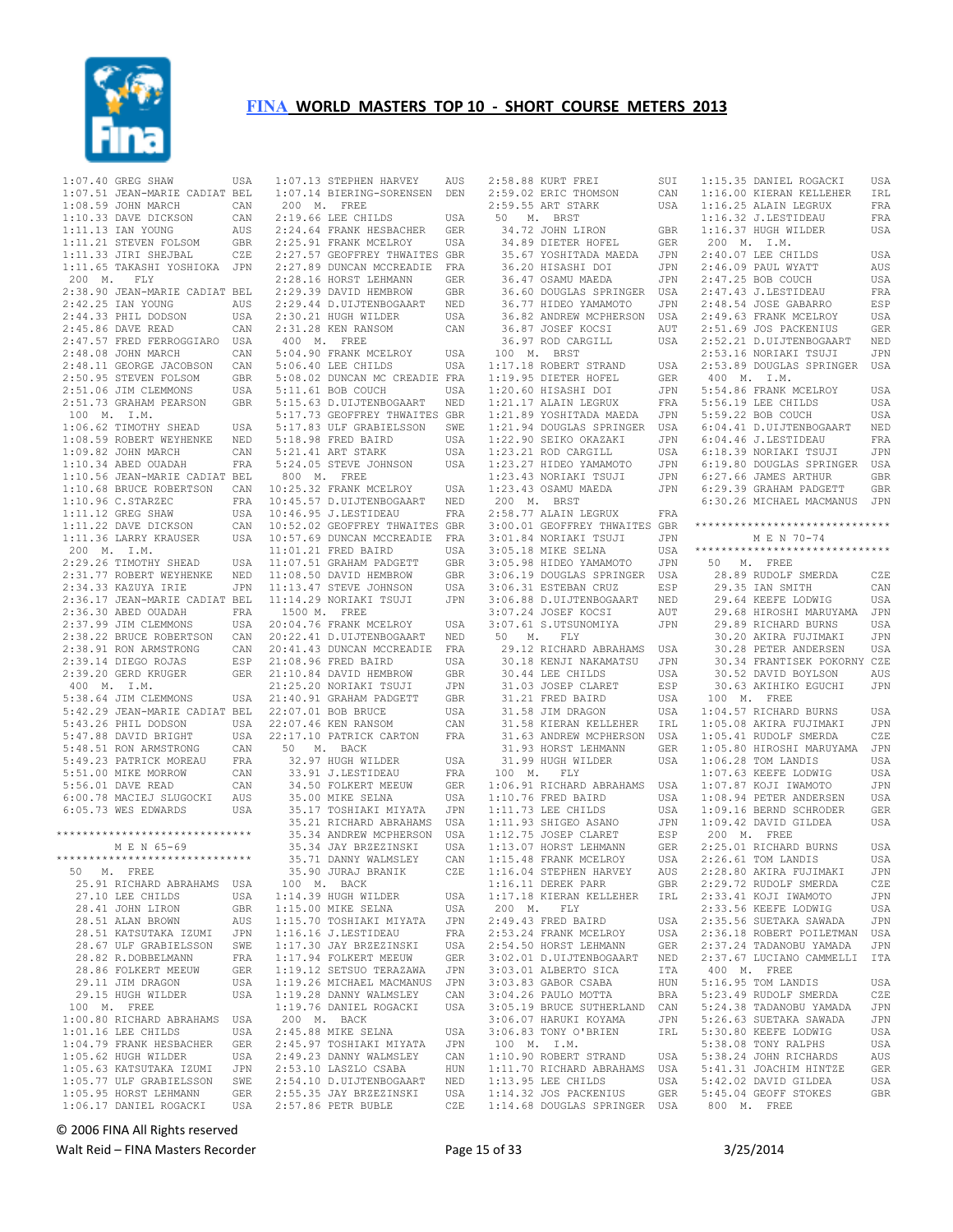

|         | 11:33.09 LUCIANO CAMMELLI ITA                                                                                                                                                 |            |
|---------|-------------------------------------------------------------------------------------------------------------------------------------------------------------------------------|------------|
|         |                                                                                                                                                                               |            |
|         |                                                                                                                                                                               |            |
|         |                                                                                                                                                                               |            |
|         | 11:33.33 TOM LANDIS<br>11:33.33 TOM LANDIS USA<br>11:38.39 TONY RALPHS USA<br>11:40.00 JOACHIM HINTZE GER<br>11:41.61 JOHN RICHARDS AUS<br>11:51.00 SALVATORE DEIANA ITA      |            |
|         |                                                                                                                                                                               |            |
|         |                                                                                                                                                                               |            |
|         |                                                                                                                                                                               |            |
|         |                                                                                                                                                                               |            |
|         | 11:52.65 TOSHIO TOMINAGA JPN<br>11:53.92 TONY CHERRINGTON GBR                                                                                                                 |            |
|         | 12:07.26 FEDERICO DI CARLO ITA                                                                                                                                                |            |
|         | 12:15.85 DAVID GILDEA                                                                                                                                                         | USA        |
|         |                                                                                                                                                                               |            |
|         | 1500 M. FREE                                                                                                                                                                  |            |
|         | 21:40.77 TOM LANDIS                                                                                                                                                           | USA        |
|         | 22:05.60 RICHARD BURNS                                                                                                                                                        | USA        |
|         | 22:08.31 TONY RALPHS                                                                                                                                                          | USA        |
|         |                                                                                                                                                                               |            |
|         | 22:14.70 KEEFE LODWIG                                                                                                                                                         | USA        |
|         | 22:58.49 TOSHIO TOMINAGA JPN<br>22:58.49 TOSHIO TOMINAGA JPN<br>23:00.30 SALVATORE DEIANA ITA                                                                                 |            |
|         |                                                                                                                                                                               |            |
|         |                                                                                                                                                                               |            |
|         | 23:15.91 TAKEHIRO WATANABE JPN<br>23:17.63 BILL DAWSON USA                                                                                                                    |            |
|         |                                                                                                                                                                               |            |
|         | 23:19.36 KARL DONOGHUE<br>23:19.36 KARL DONOGHUE                                                                                                                              | CAN        |
|         | 23:42.37 ERIK LOKENSGARD                                                                                                                                                      | USA        |
|         |                                                                                                                                                                               |            |
|         | 50 M. BACK                                                                                                                                                                    |            |
|         | 33.51 RICHARD BURNS<br>35.40 ROBERT SMITH                                                                                                                                     | USA        |
|         |                                                                                                                                                                               | USA        |
|         |                                                                                                                                                                               | JPN        |
|         | 35.40 ROBERT SMITH<br>35.73 FUMITAKE MATSUDA<br>36.13 BERND HORSTMANN                                                                                                         | GER        |
|         |                                                                                                                                                                               |            |
|         |                                                                                                                                                                               | HUN        |
|         | 36.36 JOZSEF CSIKANY<br>36.37 H.MURAKAMI<br>37.02 LUCIEN GAUCHE<br>37.06 HIROSHI NONAKA                                                                                       | JPN        |
|         |                                                                                                                                                                               |            |
|         |                                                                                                                                                                               | FRA<br>JPN |
|         |                                                                                                                                                                               |            |
|         | 37.09 JOAQUIN CANALES<br>37.40 MASAO KIJIMA                                                                                                                                   | ESP        |
|         |                                                                                                                                                                               | JPN        |
|         |                                                                                                                                                                               |            |
|         | 100 M. BACK                                                                                                                                                                   |            |
|         | 1:12.09 RICHARD BURNS<br>1:12.09 RICHARD BURNS<br>1:18.10 JOZSEF CSIKANY<br>1:18.65 BERND HORSTMANN                                                                           | USA        |
|         |                                                                                                                                                                               | HUN        |
|         |                                                                                                                                                                               | GER        |
|         |                                                                                                                                                                               |            |
|         |                                                                                                                                                                               | JPN        |
|         | 1.10.03 BEAND MOKSIMAN<br>1.19.91 FUMITAKE MATSUDA<br>1.20.80 HIROSHI NONAKA<br>1.21.42 LUCIEN GAUCHE<br>1.21.62 T.HASHIMOTO<br>1.21.67 ROBERT SMITH<br>1.22.08 GERSHON SHEFA | JPN        |
|         |                                                                                                                                                                               | FRA        |
|         |                                                                                                                                                                               | JPN        |
|         |                                                                                                                                                                               |            |
|         |                                                                                                                                                                               | USA        |
|         |                                                                                                                                                                               | ISR        |
|         | $1:22.71$ FRANS VAN ENST                                                                                                                                                      | NED        |
|         | 200 M. BACK                                                                                                                                                                   |            |
|         |                                                                                                                                                                               |            |
|         |                                                                                                                                                                               | USA        |
|         | 2:38.01 RICHARD BURNS<br>2:48.91 JOZSEF CSIKANY<br>3:00.11 LUCIEN GAUCHE<br>3:01.59 T.HASHIMOTO                                                                               | HUN        |
|         |                                                                                                                                                                               | FRA        |
|         |                                                                                                                                                                               | JPN        |
|         |                                                                                                                                                                               |            |
|         | 3:06.41 FRANS VAN ENST<br>3:07.63 DAVID VAIL                                                                                                                                  | NED        |
|         |                                                                                                                                                                               | USA        |
|         | 3:08.48 ROBERT SMITH<br>3:08.48 ROBERT SMITH                                                                                                                                  | USA        |
|         |                                                                                                                                                                               | USA        |
|         |                                                                                                                                                                               |            |
|         | 3:09.32 TAISUKE MIYAZAKI<br>3:10.12 GIANNI ZAOTTINI                                                                                                                           | JPN        |
|         |                                                                                                                                                                               | ITA        |
|         | 50 M. BRST                                                                                                                                                                    |            |
|         | 36.16 DAVID GILDEA                                                                                                                                                            | USA        |
|         |                                                                                                                                                                               |            |
|         | 37.25 ANTONIO ORSELLI                                                                                                                                                         | <b>BRA</b> |
|         | 38.01 PETER ANDERSEN                                                                                                                                                          | USA        |
|         | 38.33 LOUIS KRONFELD                                                                                                                                                          | USA        |
|         | 38.75 TSUYOSHI HIGUCHI                                                                                                                                                        | JPN        |
|         |                                                                                                                                                                               |            |
|         | 39.00 FRANTISEK POKORNY                                                                                                                                                       | CZE        |
|         | 39.00 ROLF GITTER                                                                                                                                                             | GER        |
|         | 39.31 A.TUTAKAEV                                                                                                                                                              | <b>RUS</b> |
|         | 39.50 TATSUO ASAI                                                                                                                                                             | JPN        |
|         |                                                                                                                                                                               |            |
|         | 39.56 MASARU SHINKAI                                                                                                                                                          | JPN        |
| 100 M.  | <b>BRST</b>                                                                                                                                                                   |            |
| 1:21.41 | DAVID GILDEA                                                                                                                                                                  | USA        |
|         | 1:26.23 MASARU SHINKAI                                                                                                                                                        | JPN        |
|         |                                                                                                                                                                               |            |
|         | 1:27.02 ERIK HAITES                                                                                                                                                           | CAN        |
|         | $1:27.36$ ALAIN SIFFROY                                                                                                                                                       | FRA        |
|         | 1:28.02 DAVE NOBLE                                                                                                                                                            | USA        |
|         | 1:28.24 TATSUO ASAI                                                                                                                                                           |            |
|         |                                                                                                                                                                               | JPN        |
|         |                                                                                                                                                                               |            |
|         | 1:28.30 SHINZABURO TANAKA JPN                                                                                                                                                 |            |
|         | 1:28.33 MICHINORI TSUBOTA JPN                                                                                                                                                 |            |
|         |                                                                                                                                                                               |            |
|         | 1:29.30 PETER FRENZEL<br>1:29.44 PETER ANDERSEN                                                                                                                               | GER<br>USA |

| 200 M. BRST                                                                                                                                                             |                          |
|-------------------------------------------------------------------------------------------------------------------------------------------------------------------------|--------------------------|
|                                                                                                                                                                         |                          |
|                                                                                                                                                                         |                          |
|                                                                                                                                                                         |                          |
|                                                                                                                                                                         | USA<br>ISR<br>FRA<br>JPN |
|                                                                                                                                                                         | USA                      |
| 200 THE DAVID GILDEA<br>3:10.86 GERSHON SHEFA<br>3:12.95 ALAIN SIFFROY<br>3:13.74 MASARU SHINKAI<br>3:15.66 MIKE FRESHLEY<br>3:16.11 ERIK HAITES<br>3:16.11 ERIK HAITES | CAN                      |
| 3:16.11 EKIR HAITES<br>3:16.93 ANTONIO ORSELLI<br>3:18.41 PETER ANDERSEN<br>3:18.57 KIHEI YOSHIMURA<br>3:22.55 MATTHIAS KRONER                                          | BRA                      |
|                                                                                                                                                                         | USA                      |
|                                                                                                                                                                         | JPN                      |
|                                                                                                                                                                         | SWE                      |
| 50 M. FLY                                                                                                                                                               |                          |
| 31.79 RUDOLF SMERDA<br>31.83 RICHARD BURNS                                                                                                                              | CZE                      |
|                                                                                                                                                                         | USA                      |
|                                                                                                                                                                         |                          |
| 32.36 BERND SCHRODER GER<br>32.62 KOJI IWAMOTO JPN<br>33.11 FRANTISEK POKORNY CZE                                                                                       |                          |
|                                                                                                                                                                         |                          |
| 33.75 YASUTAKA KOIKE<br>33.82 AKIRA TAKAKURA JPN<br>33.88 ROBERTO FONTES BRA<br>33.97 T.TAKESHITA JPN<br>34.03 PETER STRAKA CAN<br>FIX                                  |                          |
|                                                                                                                                                                         |                          |
|                                                                                                                                                                         |                          |
|                                                                                                                                                                         |                          |
|                                                                                                                                                                         |                          |
| 100 M. FLY<br>1:13.51 ROBERT POILETMAN USA                                                                                                                              |                          |
|                                                                                                                                                                         | JPN                      |
| 1:13.68 KOJI IWAMOTO<br>1:16.42 RUDOLF SMERDA                                                                                                                           | CZE                      |
|                                                                                                                                                                         | USA                      |
|                                                                                                                                                                         | JPN                      |
| 1:16.42 RICHARD BURNS<br>1:19.51 YASUTAKA KOIKE<br>1:20.33 S.HASEGAWA                                                                                                   | JPN                      |
| $1:20.82$ GUNTER SCHOPKE                                                                                                                                                | GER                      |
|                                                                                                                                                                         | JPN                      |
| 1:21.02 TAISUKE MIYAZAKI<br>1:22.54 JOAQUIN CANALES                                                                                                                     | ESP                      |
| 1:22.92 WILLIAM LETCH                                                                                                                                                   | <b>GBR</b>               |
| 200 M. FLY                                                                                                                                                              |                          |
| 2:55.66 ROBERT POILETMAN USA                                                                                                                                            |                          |
| 2:58.89 KOJI IWAMOTO                                                                                                                                                    | JPN                      |
|                                                                                                                                                                         | JPN                      |
|                                                                                                                                                                         | CZE                      |
| 2:50.09 NOOL INNER<br>3:03.22 RUDOLF SMERDA<br>3:03.22 RUDOLF SMERDA<br>3:14.82 ANTONIO ORSELLI<br>3:14.82 MNUMIO ORSELLI                                               | JPN                      |
|                                                                                                                                                                         | <b>BRA</b>               |
| 3:20.93 TOM LANDIS                                                                                                                                                      | USA                      |
| 3:22.99 IVAN PIVOVAROV<br>3:23.36 ALFRED SEEGER                                                                                                                         | CAN                      |
|                                                                                                                                                                         | GER                      |
| 3:26.01 GUSTAVE LEMPEREUR BEL                                                                                                                                           |                          |
| 100 M. I.M.                                                                                                                                                             |                          |
| 1:14.40 RICHARD BURNS<br>1:15.60 KOJI IWAMOTO<br>1:17.58 DAVID GILDEA                                                                                                   | USA                      |
|                                                                                                                                                                         | JPN                      |
|                                                                                                                                                                         | USA                      |
| 1:18.68 RUDOLF SMERDA<br>1:18.99 GERSHON SHEFA<br>1:19.40 HIROSHI NONAKA<br>1:19.98 TOM LANDIS                                                                          | CZE                      |
|                                                                                                                                                                         | ISR                      |
|                                                                                                                                                                         | JPN<br>USA               |
|                                                                                                                                                                         |                          |
| 1:20.88 ANTONIO ORSELLI BRA<br>1:22.10 PETER ANDERSEN USA                                                                                                               |                          |
| 1:22.25 WILLIAM LETCH                                                                                                                                                   | GBR                      |
| 200 M. I.M.                                                                                                                                                             |                          |
| 2:44.81 RICHARD BURNS                                                                                                                                                   |                          |
|                                                                                                                                                                         |                          |
|                                                                                                                                                                         | USA                      |
|                                                                                                                                                                         | JPN<br>USA               |
| 2:53.57 KOJI IWAMOTO<br>2:55.18 TOM LANDIS                                                                                                                              | CZE                      |
|                                                                                                                                                                         | USA                      |
|                                                                                                                                                                         | JPN                      |
| 2:58.72 RUDOLF SMERDA<br>3:00.09 DAVID GILDEA<br>3:04.73 MASAO KIJIMA<br>3:05.40 MIKE FRESHLEY                                                                          | USA                      |
| 3:06.33 PETER FRENZEL                                                                                                                                                   | GER                      |
| 3:08.06 HIROYUKI ONO                                                                                                                                                    | JPN                      |
| 3:08.30 JOAQUIN CANALES                                                                                                                                                 | ESP                      |
|                                                                                                                                                                         |                          |
| 400 M. I.M.<br>6:17.67 TOM LANDIS                                                                                                                                       | USA                      |
|                                                                                                                                                                         | JPN                      |
| 6:31.42 MASAO KIJIMA<br>6:47 15 -000 KIJIMA<br>6:47.15 JOAQUIN CANALES                                                                                                  | ESP                      |
|                                                                                                                                                                         |                          |
|                                                                                                                                                                         |                          |
| 6:48.28 ERIK LOKENSGARD USA<br>6:49.70 ISAO TAKEBAYASHI JPN<br>7:02.20 ROB HANOU NED                                                                                    |                          |
| $\begin{tabular}{lllllllll} \bf 7:02.87 & HIROYUKI & ONO & JPN \\ \bf 7:07.56 & BRYAN & FINLAY & CAN \\ \bf 7:08.23 & TSUTOMU MIYAUCHI & JPN \end{tabular}$             |                          |

| 7:09.23 BORIS BUYANOV          | RUS        | 4              |
|--------------------------------|------------|----------------|
|                                |            | 4              |
| ****************************** |            | 4              |
|                                |            |                |
| M E N 75-79                    |            | $\overline{4}$ |
| ****************************** |            | 4              |
| 50 M.<br>FREE                  |            | 4              |
| 31.12 DAVID PAINTER            | USA        | 10             |
|                                |            |                |
| 31.39 TOM VERTH                | CAN        | 1:2            |
| 32.05 JOHN SMITH               | USA        | 1:3            |
| 32.07 HIROSHI MATSUMOTO        | JPN        | 1:3            |
| 32.09 GENJIRO MORINAGA         | JPN        | 1:3            |
|                                |            |                |
| 32.35 PETER BERGENGREN         | SWE        | 1:3            |
| 32.44 IKURO SHIMONO            | JPN        | 1:3            |
| 32.52 CAV CAVANAUGH            | USA        | 1:3            |
| 32.57 YUSAKU NISHI             | JPN        | 1:3            |
|                                |            |                |
| 33.04 SADAO TERADA             | JPN        | 1:3            |
| 100 M. FREE                    |            | 1:3            |
| 1:12.34<br>IKURO SHIMONO       | JPN        | 20             |
| 1:12.45 HIROSHI MATSUMOTO      | JPN        | 3:1            |
| 1:12.75 MASATO YOSHINO         | JPN        | 3:1            |
|                                |            |                |
| 1:13.86 TOM VERTH              | USA        | 3:2            |
| 1:14.33 CAV CAVANAUGH          | USA        | 3:2            |
| 1:15.12 WERNER SCHNABEL        | GER        | 3:2            |
| 1:16.36 GERHARD HOLE           | GER        | 3:2            |
|                                |            |                |
| 1:17.39 NIC GEERS              | NED        | 3:3            |
| 1:17.88 TOSABURO HOSOKAWA      | JPN        | 3:3            |
| 1:17.97 AL WORTH               | USA        | 3:3            |
| 200 M. FREE                    |            | 3:3            |
|                                |            |                |
| 2:38.07 IKURO SHIMONO          | JPN        | 50             |
| 2:41.18 WERNER SCHNABEL        | GER        | 3              |
| 2:45.31 CAV CAVANAUGH          | USA        | 4              |
| 2:50.09 TOSABURO HOSOKAWA JPN  |            | $\overline{4}$ |
|                                |            |                |
| 2:52.02 GERHARD HOLE           | GER        | $\sqrt{4}$     |
| 2:52.26 NIC GEERS              | NED        | $\sqrt{4}$     |
| 2:53.44 FREDERIK HENDRIK       | ESP        | 4              |
| 2:57.54 KENNETH WILLIAMS       | GBR        | 4              |
|                                |            | $\sqrt{4}$     |
| 2:59.90 RAY MARTIN             | USA        |                |
| 3:00.27 CARLOS JIMENEZ         | ESP        | 4              |
| 400 M. FREE                    |            | 4              |
| 5:56.68 TOSABURO HOSOKAWA JPN  |            | 10             |
| 6:01.35 FREDERIK HENDRIK       | ESP        | 1:2            |
|                                |            |                |
| 6:16.72 NIC GEERS              | NED        | 1:2            |
| 6:20.24 GERHARD HOLE           | GER        | 1:3            |
| 6:22.16 CARLOS JIMENEZ         | ESP        | 1:3            |
| 6:25.46 KENNETH WILLIAMS       | GBR        | 1:3            |
| 6:34.07 JOHN CRISP             |            |                |
|                                | AUS        | 1:3            |
| 6:36.78 CAV CAVANAUGH          | USA        | 1:3            |
| 6:40.31 JOHN HARRINGTON        | GBR        | 1:3            |
| 6:42.77 NOEL RYAN              | AUS        | 1:3            |
| 800 M. FREE                    |            | 1:3            |
|                                |            |                |
| 12:25.49 FREDERIK HENDRIK ESP  |            | 20             |
| 12:29.93 TOSABURO HOSOKAWA JPN |            | 3:1            |
| 12:53.62 GERHARD HOLE          | GER        | 3:2            |
| 13:01.24 H. TAKAHASHI          | JPN        | 3:2            |
| 13:18.97 NIC GEERS             |            | 3:2            |
|                                | NED        |                |
| 13:26.52 DAVID MCLACHLAN       | <b>RSA</b> | 3:3            |
| 13:47.20 JOHN HARRINGTON       | GBR        | 3:3            |
| 13:49.12 BARRY FASBENDER       | USA        | 3:3            |
| 13:49.94 T.KUNITOMI            |            | 3:3            |
|                                | JPN        |                |
| 13:50.98 NOEL RYAN             | AUS        | 3:3            |
| 1500 M. FREE                   |            | 3:3            |
| 23:53.65 TOSABURO HOSOKAWA JPN |            | 50             |
| 24:22.08 GERHARD HOLE          | GER        | 3              |
|                                |            |                |
| 25:00.47 NIC GEERS             | NED        | 3              |
| 25:51.49 BARRY FASBENDER       | USA        | 3              |
| 26:04.92 T.KUNITOMI            | JPN        | 3              |
| 26:23.34 NOEL RYAN             | AUS        | 3              |
| 26:30.67 JOHN HARRINGTON       |            | 3              |
|                                | GBR        |                |
| 26:46.92 MICHIYASU NAKAMAE JPN |            | 3              |
| 26:54.41 RAY MARTIN            | USA        | 3              |
| 27:01.61 HARRY BARROW          | GBR        | 4              |
|                                |            | $\sqrt{4}$     |
| 50 M. BACK                     |            |                |
| 37.80 JOHN SMITH               | USA        | 10             |
| 37.84 TOM VERTH                | CAN        | 1:3            |
| 39.60 RUDOLF SCHWIND           | GER        | 1:3            |
| 39.74 KOICHI SATO              | JPN        | 1:3            |
|                                |            |                |

| 40.43 DOUGLAS ALPINO BRA                                                                                                                       | SWE          |
|------------------------------------------------------------------------------------------------------------------------------------------------|--------------|
|                                                                                                                                                |              |
| 40.73 GERHARD HOLE                                                                                                                             | GER          |
|                                                                                                                                                | FRA          |
| 40.97 E.NODENSCHNEIDER<br>41.22 DAVID MCINTYRE<br>41.52 IKURO SHIMONO                                                                          | USA          |
|                                                                                                                                                | JPN          |
| 100 M. BACK<br>1:23.73 TOM VERTH                                                                                                               |              |
| $1:31.40$ NIC GEERS                                                                                                                            | CAN          |
|                                                                                                                                                | NED<br>FRA   |
| 1:31.49 E.NODENSCHNEIDER                                                                                                                       | JPN          |
| 1:31.80 IKURO SHIMONO<br>1:32.16 GERHARD HOLE                                                                                                  | GER          |
| 1:32.18 ERIC FORSLUND                                                                                                                          | SWE          |
| $1:32.35$ RAY MARTIN                                                                                                                           | USA          |
| 1:32.41 CLAUDE MAUGARD                                                                                                                         | FRA          |
| 1:32.46 DOUGLAS ALPINO                                                                                                                         | <b>BRA</b>   |
| 1:33.85 MOTOHISA HIROSE JPN                                                                                                                    |              |
| $200$ M. BACK                                                                                                                                  |              |
| 3:14.39 DOUGLAS ALPINO                                                                                                                         | <b>BRA</b>   |
| 3:15.54 TOM VERTH                                                                                                                              | CAN          |
| 3:21.65 E.NODENSCHNEIDER FRA                                                                                                                   |              |
| 3:22.39 GERHARD HOLE                                                                                                                           | GER          |
| 3:22.51 NIC GEERS                                                                                                                              | NED          |
| 3:26.30 ROBERT NORRIS<br>3:30.32 HEINZ HUBNER                                                                                                  | USA          |
|                                                                                                                                                | GER          |
|                                                                                                                                                | GBR<br>GER   |
| 3:31.03 THOMAS WALKER<br>3:31.14 PETER BAUCH<br>3:31.99 HITOSHI ABE                                                                            | JPN          |
| 50 M. BRST                                                                                                                                     |              |
|                                                                                                                                                | AUS          |
| 39.58 TONY GOODWIN<br>40.06 BELA FABIAN                                                                                                        | HUN          |
| 40.52 YOSHIAKI AOKI                                                                                                                            | JPN          |
|                                                                                                                                                |              |
| 40.62 CHRISTIAN THIESS AUS<br>41.30 HANS REICHELT GER                                                                                          |              |
| $\begin{tabular}{llllll} 41.51 & TETSUO & NAKAMARU & JPN \\ 41.85 & JURGEN & SCHUBERT & GER \\ 41.90 & GUNTER & SCHMAH & GER \\ \end{tabular}$ |              |
|                                                                                                                                                |              |
|                                                                                                                                                |              |
| 42.05 WIEGER MENSONIDES NED                                                                                                                    |              |
| 42.21 GEORGE DOWNS                                                                                                                             | USA          |
| 100 M. BRST                                                                                                                                    |              |
| $1:26.86$ TONY GOODWIN                                                                                                                         |              |
|                                                                                                                                                | AUS          |
|                                                                                                                                                | JPN          |
| 1:29.56 YOSHIAKI AOKI<br>1:30.95 HANS REICHELT                                                                                                 | GER          |
|                                                                                                                                                | GER          |
|                                                                                                                                                | AUS          |
| 1:30.95 HANS REICHELT<br>1:33.40 GÜNTER SCHMAH<br>1:34.13 CHRISTIAN THIESS<br>1:34.86 JURGEN SCHUBERT                                          | GER          |
|                                                                                                                                                | FRA          |
| 1:35.72 CHRISTIAN JOGUET<br>1:36.01 W.BURKOWSKY<br>1:36.01 W.BURKOWSKY                                                                         | GER          |
| 1:36.95 MAURICE DEMESSINE FRA                                                                                                                  |              |
| 1:37.41 KARL WIEDAMANN USA<br>200 M. BRST                                                                                                      |              |
|                                                                                                                                                | AUS          |
| 3:15.86 TONY GOODWIN<br>3:23.96 HANS REICHELT                                                                                                  | GER          |
| 3:25.59 CHRISTIAN THIESS AUS                                                                                                                   |              |
|                                                                                                                                                |              |
| 3:27.47 GÜNTER SCHMAH GER<br>3:32.01 KAIZO YAMAMOTO JPN                                                                                        |              |
| 3:34.30 MAURICE DEMESSINE FRA                                                                                                                  |              |
| 3:34.78 CLAUDIO NEGRI                                                                                                                          | ITA          |
| 3:35.93 CHRISTIAN JOGUET FRA                                                                                                                   |              |
| $3:37.01$ BELA FABIAN                                                                                                                          | HUN          |
| 3:39.07 H. TAKEMASA                                                                                                                            | JPN          |
| 50 M. FLY                                                                                                                                      |              |
| 33.60 HIROSHI MATSUMOTO JPN<br>37.40 IKURO SHIMONO                                                                                             | $_{\rm JPN}$ |
|                                                                                                                                                |              |
| 37.45 CHRISTIAN THIESS AUS                                                                                                                     |              |
|                                                                                                                                                |              |
|                                                                                                                                                |              |
| 37.55 WOLFGANG SIEBER GER<br>38.01 TAKAYOSHI SAITO JPN<br>38.54 YURIY FILENKO RUS<br>38.71 DAVID CUMMING                                       | GBR          |
| 39.80 M.OSVALDO                                                                                                                                | ITA          |
| 40.42 CARLOS JIMENEZ                                                                                                                           | ESP          |
| 40.66 HANS REICHELT                                                                                                                            | GER          |
| 100 M. FLY                                                                                                                                     |              |
| 1:30.85 CHRISTIAN THIESS AUS                                                                                                                   |              |
| 1:30.00 UMMING<br>1:31.99 DAVID CUMMING<br>$1:39.78$ CLAUDIO NEGRI                                                                             | GBR<br>ITA   |

© 2006 FINA All Rights reserved

Walt Reid – FINA Masters Recorder and Equation of the Page 16 of 33 3/25/2014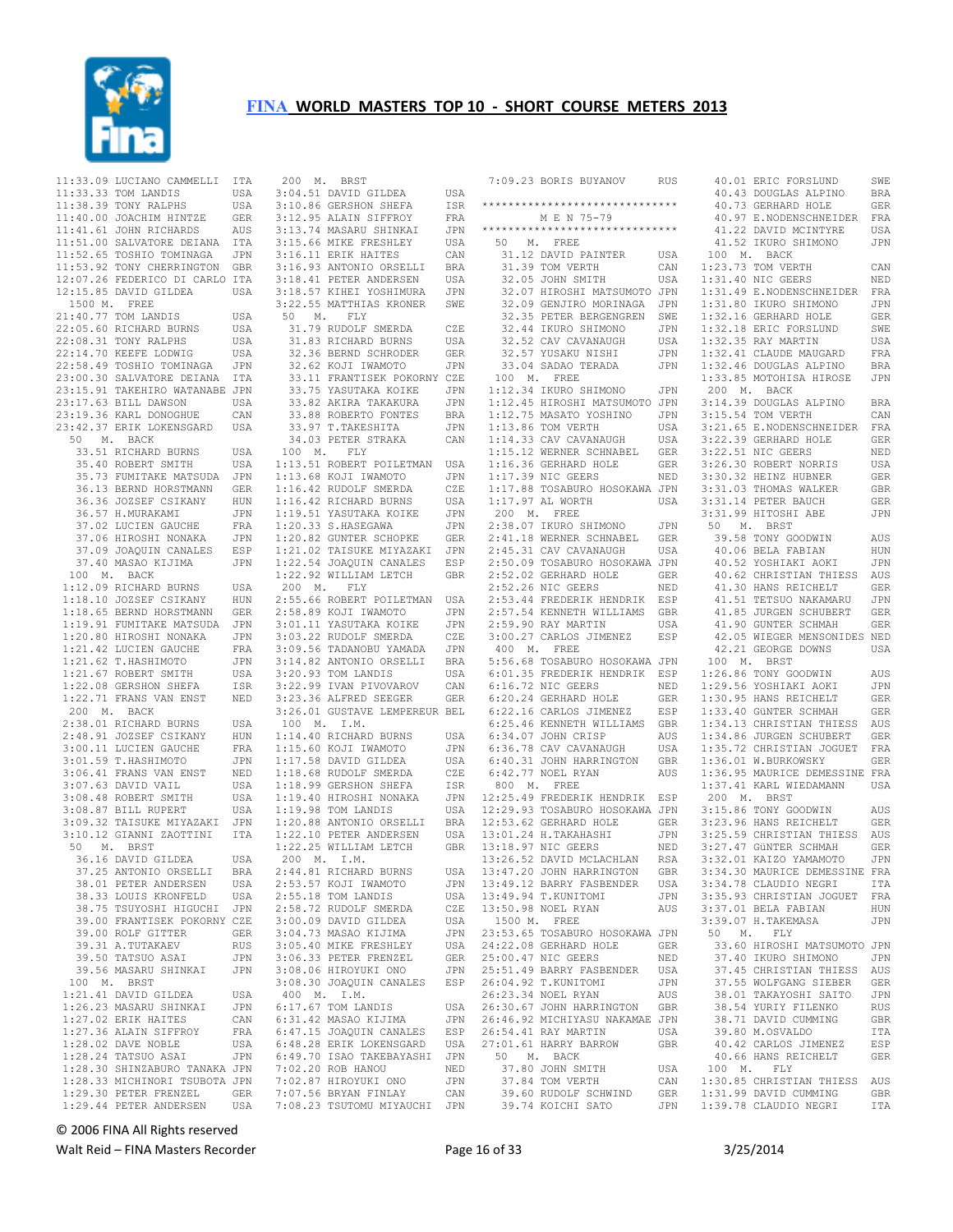

|             | 1:41.32 KOJI WADA JPN<br>1:41.57 CARLOS JIMENEZ ESP<br>1:42.21 GUNTER SCHMAH GER<br>1:42.47 CLAUDE SIBBILLE FRA<br>1:43.43 DAVID MCLACHLAN RSA<br>1:44.55 IRA RIMERMAN USA                        |     |
|-------------|---------------------------------------------------------------------------------------------------------------------------------------------------------------------------------------------------|-----|
|             |                                                                                                                                                                                                   |     |
|             |                                                                                                                                                                                                   |     |
|             |                                                                                                                                                                                                   |     |
|             |                                                                                                                                                                                                   |     |
|             |                                                                                                                                                                                                   |     |
|             |                                                                                                                                                                                                   |     |
|             | 1:44.75 TADAHIKO SAKATANI JPN                                                                                                                                                                     |     |
|             | 200 M. FLY                                                                                                                                                                                        |     |
|             |                                                                                                                                                                                                   |     |
|             | 3:29.28 CHRISTIAN THIESS AUS                                                                                                                                                                      |     |
|             | 3:44.13 DEZSO MELKUHN                                                                                                                                                                             | HUN |
|             |                                                                                                                                                                                                   |     |
|             | 3:58.73 TADAHIKO SAKATANI JPN<br>4:00.69 IRA RIMERMAN USA<br>4:04.20 PIERRE ROUBAUD FRA                                                                                                           |     |
|             |                                                                                                                                                                                                   |     |
|             |                                                                                                                                                                                                   |     |
|             |                                                                                                                                                                                                   |     |
|             | 4:01.53 BARRY FASBENDER<br>4:10.53 BARRY FASBENDER GER<br>4:10.72 NORBERT KORBER GER<br>4:17.03 NIC GEERS NED<br>4:21.24 TOMAS GARRIDO PUR<br>100 M. I.M.                                         |     |
|             |                                                                                                                                                                                                   |     |
|             |                                                                                                                                                                                                   |     |
|             |                                                                                                                                                                                                   |     |
|             |                                                                                                                                                                                                   |     |
|             |                                                                                                                                                                                                   |     |
|             |                                                                                                                                                                                                   |     |
|             |                                                                                                                                                                                                   |     |
|             |                                                                                                                                                                                                   |     |
|             |                                                                                                                                                                                                   |     |
|             |                                                                                                                                                                                                   |     |
|             | IKURO SHIMONO JPN<br>1:26.00 MOTOHISA HIROSE JPN<br>1:26.06 GERHARD HOLE GER<br>1:26.12 TOM VERTH CAN<br>1:28.25 TONY GOODSTIL                                                                    |     |
|             | 1:28.25 TONY GOODWIN<br>1:29.45 HANS KLOSZ                                                                                                                                                        | GER |
|             | 1:30.20 DOUGLAS ALPINO BRA<br>1:31.40 JOHN CRISP AUS<br>1:31.47 HANS REICHELT GER                                                                                                                 |     |
|             |                                                                                                                                                                                                   |     |
|             |                                                                                                                                                                                                   |     |
|             |                                                                                                                                                                                                   |     |
|             | 1:31.72 DAVID MCINTYRE                                                                                                                                                                            | USA |
| 200 M. I.M. |                                                                                                                                                                                                   |     |
|             | 3:04.87 IKURO SHIMONO<br>3:16.40 MOTOHISA HIROSE<br>3:19.00 BELA FABIAN<br>3:28.06 JOHN COCKS                                                                                                     | JPN |
|             |                                                                                                                                                                                                   | JPN |
|             |                                                                                                                                                                                                   |     |
|             |                                                                                                                                                                                                   | HUN |
|             | 908 MARAMI SHIGETA AUS<br>3:30.68 MARAMI SHIGETA JPN<br>3:31.64 E.NODENSCHNEIDER FRA<br>3:33.71 NIC GEERS NED<br>3:33.71 NIC GEERS NED                                                            | AUS |
|             |                                                                                                                                                                                                   |     |
|             |                                                                                                                                                                                                   |     |
|             |                                                                                                                                                                                                   |     |
|             |                                                                                                                                                                                                   |     |
|             |                                                                                                                                                                                                   |     |
|             |                                                                                                                                                                                                   |     |
|             | 3:37.69 WILLIAM VAN HORN USA                                                                                                                                                                      |     |
|             | 3:38.05 ANRI VERESHCHAGIN RUS                                                                                                                                                                     |     |
| 400 M. I.M. |                                                                                                                                                                                                   |     |
|             |                                                                                                                                                                                                   |     |
|             | 7:15.43 DAVID MCLACHLAN RSA                                                                                                                                                                       |     |
|             |                                                                                                                                                                                                   |     |
|             | 7:22.35 KAIZO YAMAMOTO JPN<br>7:34.96 CLAUDIO NEGRI ITA                                                                                                                                           |     |
|             | 7:47.54 ANRI VERESHCHAGIN RUS                                                                                                                                                                     |     |
|             |                                                                                                                                                                                                   |     |
|             |                                                                                                                                                                                                   |     |
|             |                                                                                                                                                                                                   |     |
|             |                                                                                                                                                                                                   |     |
|             |                                                                                                                                                                                                   |     |
|             |                                                                                                                                                                                                   |     |
|             |                                                                                                                                                                                                   |     |
|             | 7:49.18 BARRY FASBENDER<br>7:49.18 BARRY FASBENDER USA<br>7:57.56 NIC GEERS NED<br>8:02.57 EDDIE VOWLES NZL<br>8:02.83 TOMAS GARRIDO PUR<br>8:10.16 JORGE GRANADOS ESP<br>8:26.16 WALLY HENNE CAN |     |
|             | ******************************                                                                                                                                                                    |     |
|             |                                                                                                                                                                                                   |     |
|             | M E N 80-84                                                                                                                                                                                       |     |
|             | ******************************                                                                                                                                                                    |     |
| 50 M. FREE  |                                                                                                                                                                                                   |     |
|             | 32.14 ROBERTO ALBERICHE ESP                                                                                                                                                                       |     |
|             | 33.62 ANDERS SODERQVIST SWE                                                                                                                                                                       |     |
|             |                                                                                                                                                                                                   |     |
|             | 34.58 BOB BEST                                                                                                                                                                                    | USA |
|             | 34.87 MASAYASU KAMIYA                                                                                                                                                                             | JPN |
|             | 35.95 TAKANAO SATO                                                                                                                                                                                | JPN |
|             | 36.22 YOSHINAO KAMEI                                                                                                                                                                              | JPN |
|             | 36.54 YOSHIO ISHIGURO                                                                                                                                                                             | JPN |
|             | 37.00 K.KAWASHIMA                                                                                                                                                                                 | JPN |
|             |                                                                                                                                                                                                   |     |
|             | 37.14 GRAHAM JOHNSTON                                                                                                                                                                             | USA |
|             | 37.66 STANLEY SHECHTER                                                                                                                                                                            | USA |
| 100 M.      | FREE                                                                                                                                                                                              |     |
|             | 1:13.84 ROBERTO ALBERICHE ESP                                                                                                                                                                     |     |
|             | 1:18.32 ANDERS SODERQVIST SWE                                                                                                                                                                     |     |
|             |                                                                                                                                                                                                   |     |
|             | 1:19.19 KAZUO OTA                                                                                                                                                                                 | JPN |
|             | 1:19.90 CLARKE MITCHELL                                                                                                                                                                           | USA |
|             | 1:20.97 BURWELL JONES                                                                                                                                                                             | USA |
|             | 1:21.24 BOB BEST                                                                                                                                                                                  | USA |
|             | 1:22.31 GRAHAM JOHNSTON                                                                                                                                                                           | USA |
|             | 1:22.58 MASAYASU KAMIYA                                                                                                                                                                           | JPN |

|                                               | 1:24.28 KIYOSHI TANAKA JPN                                                            |                   |
|-----------------------------------------------|---------------------------------------------------------------------------------------|-------------------|
| 200 M. FREE                                   |                                                                                       |                   |
|                                               |                                                                                       |                   |
|                                               | 2:56.89 BURWELL JONES                                                                 | USA               |
|                                               | 2:59.86 ROBERTO ALBERICHE ESP<br>3:02.90 KAZUO OTA JPN                                |                   |
|                                               |                                                                                       |                   |
|                                               |                                                                                       |                   |
| 3:06.99 IGOR BROVIN                           |                                                                                       | <b>RUS</b>        |
|                                               |                                                                                       |                   |
|                                               | 3:07.93 GRAHAM JOHNSTON<br>3:09.50 WALLIE JEFFRIES                                    | USA<br>USA        |
|                                               |                                                                                       |                   |
|                                               |                                                                                       | JPN               |
| 3:11.64 K.KAWASHIMA                           | -<br>3:09.58 КІҮОЅНІ ТАNAKA<br>3·11 64 К КАWASHIMA                                    | JPN               |
|                                               |                                                                                       |                   |
|                                               | 3:11.98 MASAYASU KAMIYA                                                               | JPN               |
|                                               | 3:14.91 JOSEF KREJCI                                                                  | SUI               |
| 400 M. FREE                                   |                                                                                       |                   |
|                                               |                                                                                       |                   |
|                                               | 6:02.14 ROBERTO ALBERICHE ESP                                                         |                   |
|                                               | 6:12.87 BURWELL JONES                                                                 | USA               |
|                                               |                                                                                       |                   |
|                                               | 6:30.82 GRAHAM JOHNSTON USA<br>6:30.82 GRAHAM JOHNSTON USA<br>6:43.88 IGOR BROVIN RUS |                   |
|                                               |                                                                                       |                   |
|                                               | 6:43.88 IGOR BROVIN<br>6:47.13 GIULIO DIVANO                                          | ITA               |
|                                               |                                                                                       |                   |
|                                               | 6:47.85 MASAYASU KAMIYA JPN<br>7:07.36 THOMAS TAYLOR USA                              |                   |
|                                               |                                                                                       |                   |
|                                               |                                                                                       |                   |
|                                               | 7:23.23 ROGER BURREL<br>7:23.23 ROGER BURRELL                                         | GBR               |
|                                               |                                                                                       | GBR               |
|                                               | 7:26.87 S.KROKOSZYNSKI POL                                                            |                   |
|                                               |                                                                                       |                   |
| 800 M. FREE                                   |                                                                                       |                   |
| 12:43.58 BURWELL JONES                        |                                                                                       | USA               |
|                                               | 12:59.22 ROBERTO ALBERICHE ESP                                                        |                   |
|                                               |                                                                                       |                   |
|                                               | 13:36.33 GRAHAM JOHNSTON USA                                                          |                   |
|                                               |                                                                                       | JPN               |
|                                               |                                                                                       |                   |
|                                               |                                                                                       |                   |
|                                               | 14:05.70 KATSURA SUZUKI<br>14:12.50 GIULIO DIVANO<br>14:21.71 THOMAS TAYLOR           | ITA<br>USA<br>JPN |
|                                               | 14:36.19 MASAYASU KAMIYA                                                              |                   |
|                                               |                                                                                       |                   |
|                                               |                                                                                       | USA               |
|                                               | 15:36.56 ROBERT MAYO<br>15:36.95 ROBERT PEREZ                                         | FRA               |
|                                               | 15:51.76 ANDRE BUSSCHAERT                                                             | BEL               |
|                                               |                                                                                       |                   |
| 1500 M. FREE                                  |                                                                                       |                   |
| 24:36.35 BURWELL JONES                        |                                                                                       | USA               |
|                                               | 26:49.01 GRAHAM JOHNSTON                                                              | USA               |
|                                               |                                                                                       |                   |
|                                               | 28:17.73 MASAYASU KAMIYA                                                              |                   |
| 28:22.64 ROBERT MAYO                          | 20.22.04 KOBERT MAYO<br>30:59.51 ROBERT BEACH<br>21.11.12                             | JPN<br>USA<br>USA |
|                                               |                                                                                       | USA               |
|                                               |                                                                                       |                   |
|                                               | 31:41.48 MICHAEL BANFIELD                                                             | GBR               |
| 32:01.09 TOM MITCHELL                         |                                                                                       | USA               |
|                                               |                                                                                       | ITA               |
|                                               | 32:35.00 CAMILLO GAUDIOSO                                                             |                   |
|                                               |                                                                                       | $_{\rm ESP}$      |
|                                               | 33:06.79 JOAQUIM GIMENEZ<br>33:10.93 WILLIAM GROHE                                    | USA               |
| 50 M. BACK                                    |                                                                                       |                   |
|                                               |                                                                                       |                   |
|                                               |                                                                                       |                   |
| 38.15 S.SEKIKAWA                              |                                                                                       | JPN               |
|                                               |                                                                                       |                   |
|                                               | 38.62 CLARKE MITCHELL USA                                                             |                   |
|                                               | 39.51 BURWELL JONES                                                                   | USA               |
|                                               | 43.59 MASAYASU KAMIYA JPN                                                             |                   |
|                                               |                                                                                       |                   |
|                                               | 43.62 ROBERTO ALBERICHE ESP                                                           |                   |
|                                               | 43.79 DONALD BROWN                                                                    | USA               |
|                                               |                                                                                       | JPN               |
|                                               |                                                                                       |                   |
|                                               | 44.48 MAMPEI SEINO<br>44.92 K.KAWASHIMA<br>45.67 TEE VAN BOV                          | JPN               |
| 44.92 K.KAWASHIMA<br>45.67 JEF VAN ROY        |                                                                                       | BEL               |
|                                               | 45.75 GORO TABUCHI                                                                    | <b>JPN</b>        |
|                                               |                                                                                       |                   |
| 100 M. BACK                                   |                                                                                       |                   |
| 1:25.07 S.SEKIKAWA                            |                                                                                       | JPN               |
|                                               |                                                                                       | USA               |
|                                               | 1:28.47 CLARKE MITCHELL                                                               |                   |
|                                               |                                                                                       | USA               |
| 1:30.61 BURWELL JONES<br>1:37.66 DONALD BROWN |                                                                                       | USA               |
|                                               |                                                                                       | USA               |
|                                               | $1:38.72$ YOSHI OYAKAWA                                                               |                   |
| 1:39.97 MAMPEI SEINO                          |                                                                                       | JPN               |
|                                               | 1:41.70 MASAYASU KAMIYA                                                               | JPN               |
|                                               |                                                                                       | JPN               |
| $1:41.75$ K. KAWASHIMA                        |                                                                                       |                   |
| 1:43.20 ROBERT MAYO                           |                                                                                       | USA               |
|                                               | 1:44.64 V.MESHCHERYAKOV                                                               | RUS               |
|                                               |                                                                                       |                   |
| $200$ M. BACK                                 |                                                                                       |                   |
| 3:11.45 S.SEKIKAWA                            |                                                                                       | JPN               |
|                                               | 3:19.77 BURWELL JONES                                                                 | USA               |
|                                               |                                                                                       | $_{\rm JPN}$      |
| 3:34.27 MAMPEI SEINO                          |                                                                                       |                   |
|                                               | 3:46.03 MASAYASU KAMIYA                                                               | JPN               |
|                                               | 3:47.65 V.MESHCHERYAKOV                                                               | <b>RUS</b>        |
|                                               |                                                                                       | JPN               |
|                                               |                                                                                       |                   |
| 3:50.83 K. KAWASHIMA<br>3:51.72 ROGER BURREL  | 3:54.31 GRAHAM JOHNSTON                                                               | GBR<br>USA        |

 4:10.53 ROBERT MAYO USA 4:15.53 JOAQUIM GIMENEZ ESP 3:25.47 ROBERTO ALBERICHE ESP 3:32.79 YOSHINAO KAMEI JPN 50 M. BRST 44.06 BOB BEST USA 44.68 PATRICK GALVIN AUS 44.82 TSUTOMU KAJIHARA JPN 46.10 TAKAO OKAMOTO JPN 46.60 TSUTOMU MORIHIRO JPN 3:46.83 TSUTOMU KAJIHARA JPN 46.75 MANI SANGUILY USA 47.11 JOJI OSHIMA JPN 47.18 IWAO NARUSE JPN 48.54 SHUNZO YAMANAKA JPN 48.63 CURT ZEISS GER 100 M. BRST 1:38.11 TSUTOMU KAJIHARA JPN 1:38.61 PATRICK GALVIN AUS 9:44.79 JOAQUIM GIMENEZ ESP 1:41.91 SHUNSAKU TAKAHIRA JPN 1:42.54 TAKAO OKAMOTO JPN 1:43.36 BOB BEST USA 1:44.92 IWAO NARUSE JPN 1:45.65 TSUTOMU MORIHIRO JPN 11:59.38 BRIAN HEAD USA 12:04.59 WILLIAM GROHE USA 1:46.35 TAKASHI SATO JPN 1:48.53 AKIJI HIROSE JPN 1:48.53 ANIJI HIROSE UPN<br>1:50.72 CURT ZEISS GER 200 M. BRST 3:40.74 PATRICK GALVIN AUS 50 M. FREE 3:46.93 TAKAO OKAMOTO JPN 3:51.92 TSUTOMU MORIHIRO JPN 36.61 TAKAHIKO NOMA JPN 38.27 ROD BAKER AUS 3:55.93 BOB BEST USA 3:56.11 AKIJI HIROSE JPN 4:03.81 ASHLEY JONES USA 4:06.99 JOHN MONNE CAN 4:07.21 K.YAMAGUCHI JPN 4:13.60 NOBORU UMEHARA JPN 4:16.46 LUCJAN PRZADO POL 42.80 ROLF STELLRECHT GER 43.66 DONALD HUBBARD USA 50 M. FLY 37.77 TAKASHI HAYASHI 38.92 CLARKE MITCHELL USA 1:24.32 ROD BAKER AUS 40.94 YOSHIO ISHIGURO JPN 41.16 ROBERTO ALBERICHE ESP 1:30.67 KARL HAUTER GER 41.80 TAKASHI SATO JPN 42.66 BOB BEST USA 43.26 MASAYASU KAMIYA JPN 43.34 PATRICK GALVIN AUS 44.37 CURT ZEISS GER 45.21 BURWELL JONES USA 1:50.50 DONALD HUBBARD USA 1:52.75 JOHN CORNELL USA 100 M. FLY 1:30.69 TAKASHI HAYASHI JPN 1:48.66 GIULIO DIVANO ITA 1:49.85 TAKASHI SATO JPN 1:53.17 RISABURO KANDA JPN 1:55.90 BOB BEST USA 1:57.51 VIKTOR BOROVIKOV RUS 1:57.59 MASAYASU KAMIYA JPN 2:04.96 K.YAMAGUCHI JPN 2:07.99 TOSHIKAZU TATEDA JPN 2:17.88 YOSHIHISA KASHIMA JPN 200 M. FLY 3:33.24 TAKASHI HAYASHI JPN 5:08.80 MASAYASU KAMIYA JPN  $5:08.81$  ITAMAR KUTAI 5:29.03 TOSHIKAZU TATEDA JPN 5:49.50 JOAQUIM GIMENEZ ESP 7:32.53 WILLIAM GROHE USA 100 M. I.M. 1:29.73 ROBERTO ALBERICHE ESP 9:44.69 EURO MELLO BRA 1:31.72 CLARKE MITCHELL USA 1:32.00 YOSHINAO KAMEI JPN 10:22.42 KEN HATCH CAN 10:54.90 JORDAN WOLLE USA  $1:32.44$  BOB BEST 1:34.82 BURWELL JONES USA 1:35.75 MASAYASU KAMIYA JPN 1:37.31 TAKASHI SATO JPN 15:01.45 ROD BAKER AUS 17:00.19 EDWARD HOY GBR 1:39.22 PATRICK GALVIN 1:41.79 S.KROKOSZYNSKI

 1:41.85 K.KAWASHIMA JPN 22:28.33 JORDAN WOLLE USA 3:33.09 BOB BEST USA 3:34.08 BURWELL JONES USA 3:36.56 GIULIO DIVANO ITA 3:45.36 MASAYASU KAMIYA JPN 3:46.50 PATRICK GALVIN AUS 3:50.85 S.KROKOSZYNSKI POL 4:05.67 ROGER BURREL GBR 4:05.67 ROGER BURRELL GBR 400 M. I.M. 7:57.44 YOSHINAO KAMEI JPN 8:27.62 MASAYASU KAMIYA JPN 9:04.08 S.KROKOSZYNSKI POL<br>9:44.79 JOAOUIM GIMENEZ ESP 10:00.53 TOM MITCHELL USA 11:10.01 S.HASHIMOTO JPN 11:48.13 GIUSEPPE COMUNALE ITA \*\*\*\*\*\*\*\*\*\*\*\*\*\*\*\*\*\*\*\*\*\*\*\*\*\*\*\*\*\* M E N 85-89 \*\*\*\*\*\*\*\*\*\*\*\*\*\*\*\*\*\*\*\*\*\*\*\*\*\*\*\*\*\* 39.35 FRANK PIEMME USA 40.50 KARL HAUTER GER 40.54 TOSHIMI INATOMI JPN 41.45 SEIICHIRO OTSUKA JPN 42.08 ALLEN MILES GBR 43.85 HELMUT KUNZEL GER JPN 100 M. FREE 1:32.81 FRANK PIEMME USA 1:38.20 ALLEN MILES GBR 1:38.65 ROLF STELLRECHT GER 1:45.44 TOSHIMI INATOMI JPN 1:47.30 EDWARD HOY GBR 1:53.15 JAMES DETAR BRA 200 M. FREE 3:22.82 ROD BAKER AUS 3:30.34 KARL HAUTER GER 3:43.10 FRANK PIEMME USA 3:44.42 ROLF STELLRECHT GER 3:45.82 D.CASOLINO ITA<br>3:53.62 JIRO KOBAYASHI JPN<br>4:04.81 EDWARD HOY GBR<br>4:08.41 JAMES DETAR BRA 4:08.63 THOMAS CURRIE AUS 4:09.06 HAYAYUKI MAEKAWA JPN 400 M. FREE 6:56.12 ROD BAKER AUS 7:28.04 KARL HAUTER GER 8:19.98 EDWARD HOY GBR 8:44.66 DONALD HUBBARD USA 9:13.68 JAMES DETAR BRA 9:44.11 TAMAS BOROSSY SWE USA 11:11.00 JOHN LONGO USA 800 M. FREE 19:09.16 JAMES DETAR BRA POL 21:23.12 KEN HATCH CAN<br>TPN 22:28.33 JORDAN WOLLE USA 23:08.95 JOHN LONGO USA

© 2006 FINA All Rights reserved

Walt Reid – FINA Masters Recorder and the Seconder Page 17 of 33 3/25/2014

200 M. I.M.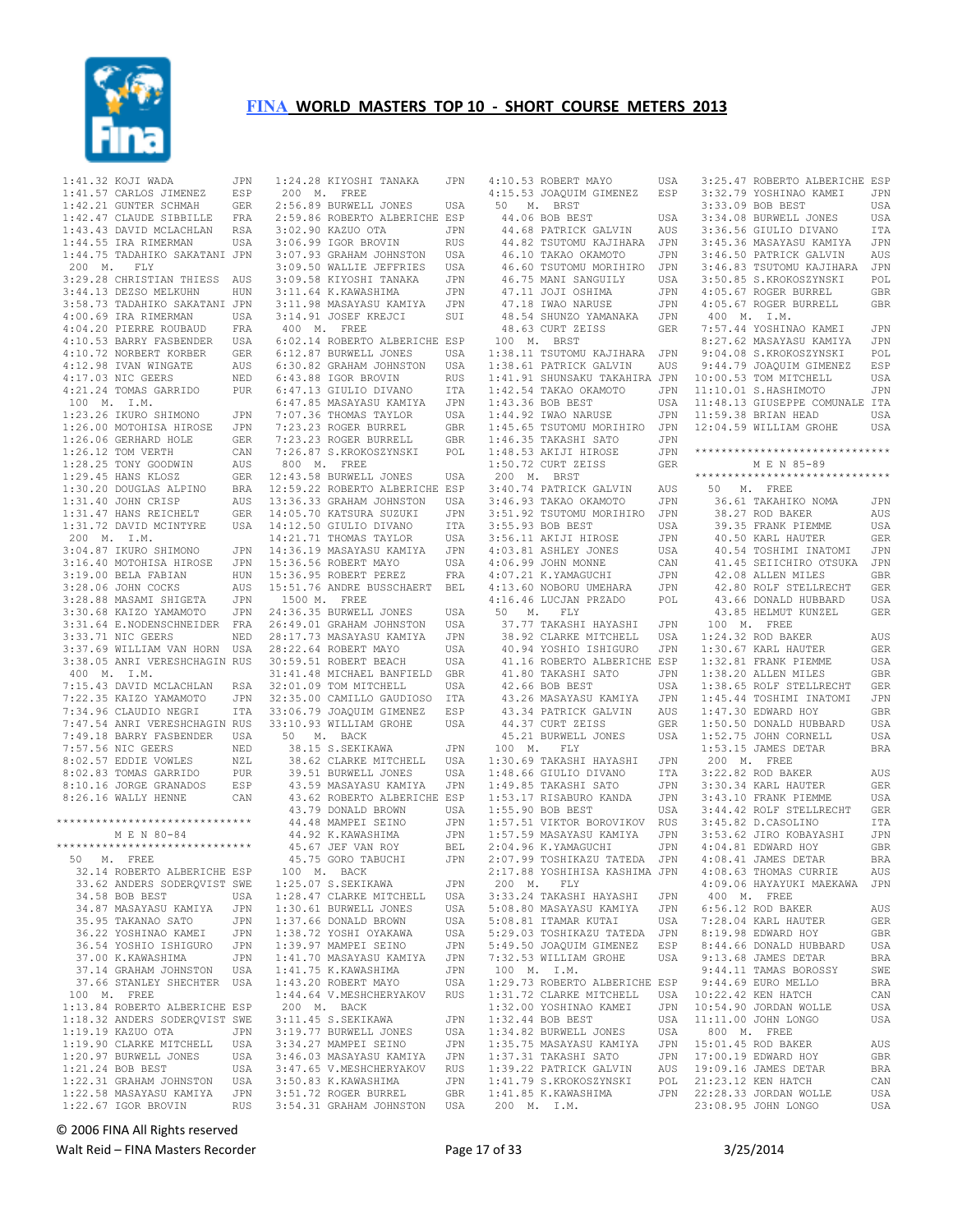

 1500 M. FREE 33:24.43 EDWARD HOY GBR 36:30.13 THOMAS CURRIE AUS 37:43.05 ZENJI NAKAHARI JPN 42:26.15 JORDAN WOLLE USA 46:44.13 PETER BOURJAU AUS 50 M. BACK 48.07 HELMUT KUNZEL GER<br>48.89 ROD BAKER AUS 48.89 ROD BAKER 49.40 FRANK PIEMME USA 19.10 Februari<br>49.73 KARL HAUTER GER<br>51.70 JAN ZIEGLER CZE 51.70 JAN ZIEGLER 55.72 LUIGI MARAFFI ITA<br>55.99 ALLEN MILES GBR 55.99 ALLEN MILES GBR 56.23 GERHARD GROSSER GER 56.28 ANTON BIEDERMANN BRA 56.82 ZENJI NAKAHARI JPN 100 M. BACK 1:52.55 FRANK PIEMME USA 1:57.28 JAN ZIEGLER CZE<br>2:05.46 Y.KAWAMOTO JPN  $2:05.46$  Y.KAWAMOTO 2:05.99 ANTON BIEDERMANN BRA<br>2:07.46 KAZUO YASUIKE JPN 2:07.46 KAZUO YASUIKE 2:09.00 ROLF STELLRECHT GER<br>2:10.73 EURO MELLO BRA 2:10.73 EURO MELLO BRA<br>2:16.21 NEVILLE JOHNSON AUS 2:16.21 NEVILLE JOHNSON 2:17.13 THOMAS CURRIE AUS<br>2:18.48 GERHARD GROSSER GER 2:18.48 GERHARD GROSSER 200 M. BACK  $4:25.15$  FRANK PIEMME 4:27.69 ROLF STELLRECHT GER<br>4:32.51 Y.KAWAMOTO JPN 4:32.51 Y.KAWAMOTO JPN<br>4:34.14 THOMAS MAINE USA  $4:34.14$  THOMAS MAINE 4:44.76 EURO MELLO BRA<br>4:55.11 NEVILLE JOHNSON AUS 4:55.11 NEVILLE JOHNSON 5:01.20 THOMAS CURRIE AUS<br>5:19.89 KEN HATCH CAN  $5:19.89$  KEN HATCH 5:27.42 JEAN BELLOC FRA  $5:27.45$  JOHN DAILY 50 M. BRST 47.07 TOSHIO TAJIMA 48.48 KARL HAUTER GER 49.79 ROLF WALTHER GER<br>51.10 ROLF STELLRECHT GER 51.10 ROLF STELLRECHT GER<br>53.99 RYUJI HASHIMOTO JPN 53.99 RYUJI HASHIMOTO 54.23 Y.KAWABATA JPN<br>54.25 FRANK PIEMME USA 54.25 FRANK PIEMME USA<br>56.10 JAN ZIEGLER CZE 54.25 FRANN FILMAL<br>56.10 JAN ZIEGLER CZE<br>57.46 MANOEL COSTA BRA 57.46 MANOEL COSTA BRA 57.48 ROBERT MACDONALD USA 100 M. BRST 1:54.21 KARL HAUTER GER<br>1:55.50 ROLF STELLRECHT GER 1:55.50 ROLF STELLRECHT 1:59.53 ROBERT MACDONALD USA<br>2:04.64 FRANK PIEMME USA  $2:04.64$  FRANK PIEMME 2:13.79 MANOEL COSTA BRA<br>2:19 40 JAMES GREEN GRR 2:19.40 JAMES GREEN GBR<br>2:21.18 DENZO WAKAYAMA JPN 2:21.18 DENZO WAKAYAMA JPN<br>2:25.02.JACOUES AMYOT CAN  $2:25.02$  JACQUES AMYOT 2:25.08 JOHN CORNELL USA<br>2:27.18 KAZUO YASUIKE JPN 2:27.18 KAZUO YASUIKE 200 M. BRST 4:32.52 ROBERT MACDONALD USA 4:42.60 FRANK PIEMME USA<br>4:44.27 GUILHERME SILVA BRA 4:44.27 GUILHERME SILVA 4:55.33 MANOEL COSTA 5:02.33 JAMES GREEN GBR<br>5:03.97 DENZO WAKAYAMA JPN  $5:03.97$  DENZO WAKAYAMA 5:18.30 JACQUES AMYOT CAN  $5:43.20$  VLADIMIR REPKA 5:49.38 JEAN BELLOC FRA 6:05.14 ROBERT SEARS USA 50 M. FLY 51.34 FRANK PIEMME 51.38 TOSHIO TAJIMA 54.47 KARL HAUTER GER

 55.00 JAN ZIEGLER CZE 57.47 GUILHERME SILVA BRA 1:03.06 GORO UEDA JPN 1:03.24 DONALD HUBBARD USA 1:04.34 MAKOTO KAMIJO JPN 1:09.62 HAYAYUKI MAEKAWA JPN 1:15.86 TADASHI ITO JPN 100 M. FLY 2:13.01 THOMAS MAINE USA 200 M. FLY 5:01.37 THOMAS MAINE USA<br>100 M. I.M. 100 M. I.M. 1:45.13 KARL HAUTER GER 1:51.13 ROLF STELLRECHT GER 1:56.54 JAN ZIEGLER CZE 2:07.29 HIROSHI IMAIZUMI JPN 2:12.15 JOHN CORNELL USA 2:16.99 AUGUST MOTMANS USA 2:18.55 SHOJIRO KATO JPN 2:44.48 TAMAS BOROSSY SWE<br>2:45.34 GEORGE STEWART AUS 2:45.34 GEORGE STEWART AUS<br>2:47.59 JOHN NOTLEY AUS  $2:47.59$  JOHN NOTLEY 200 M. I.M.<br>4:20.08 JAN ZIEGLER 4:20.08 JAN ZIEGLER CZE 4:26.43 THOMAS MAINE USA 6:37.45 GEORGE STEWART AUS 400 M. I.M. 9:15.94 THOMAS MAINE USA \*\*\*\*\*\*\*\*\*\*\*\*\*\*\*\*\*\*\*\*\*\*\*\*\*\*\*\*\*\* M E N 90-94 \*\*\*\*\*\*\*\*\*\*\*\*\*\*\*\*\*\*\*\*\*\*\*\*\*\*\*\*\*\* 50 M. FREE<br>
42.69 WILLARD LAMB USA<br>
46.89 JURGEN SCHMIDT USA<br>
54.99 MINORU FUKUI JPN<br>
58.19 N.NANNAVECCHIA ITA edu Jaeger BRA<br>1.01.04 JULIUS FEICHT GER USA 1:01.04 JULIUS FEICHT GER<br>1:01.27 HARALD MULLER GER 1:01.27 HARALD MULLER GER<br>1:02.03 ROBERT DOUD USA 1:02.03 ROBERT DOUD USA 1:03.62 ANGEL GALDO ESP 1:03.96 KOSAKU SUGIMURA JPN 100 M. FREE 1:39.29 WILLARD LAMB USA 1:48.31 JURGEN SCHMIDT USA<br>2:05.50 MINORU FUKUI JPN  $2:05.50$  MINORU FUKUI 2:15.07 JULIUS FEICHT GER<br>2:17.35 ANGEL GALDO FSP  $2:17.35$  ANGEL GALDO ESP<br> $2:22.62$  N NANNAVECCHIA ITA 2:22.62 N.NANNAVECCHIA ITA<br>2:30.89 ALERED SCHULHOF CAN  $2:30.89$  ALFRED SCHULHOF 2:39.00 CASPAR HAUPT CAN 3:06.10 J. STEEN AUS 4:13.67 VICTOR FIGUEROA PUR 200 M. FREE 4:01.58 JURGEN SCHMIDT USA<br>4:58 50 ANGEL GALDO ESP 4:58.50 ANGEL GALDO ESP<br>4:59.82 MINORU FUKUI JPN 4:59.82 MINORU FUKUI JPN<br>5:11 65 E OLE LARSON LISA  $5:11.65$  E OLE LARSON 5:52.72 ROBERT DOUD USA<br>7:04.07 CASPAR HAUPT CAN  $7:04.07$  CASPAR HAUPT 9:15.46 VICTOR FIGUEROA PUR 400 M. FREE 7:51.96 WILLARD LAMB USA<br>8:32.09 JURGEN SCHMIDT USA 8:32.09 JURGEN SCHMIDT BRA  $10:43.32$  E OLE LARSON USA 11:22.54 ANGEL GALDO ESP 800 M. FREE 16:20.40 WILLARD LAMB USA CZE 18:13.98 JURGEN SCHMIDT USA 23:03.86 E OLE LARSON USA 42:16.12 VICTOR FIGUEROA PUR 1500 M. FREE USA 31:01.09 WILLARD LAMB USA<br>JPN 44:51.43 E OLE LARSON USA JPN 44:51.43 E OLE LARSON 50 M. BACK

 53.85 KAIZO WATANABE JPN 56.39 WILLARD LAMB USA 58.70 JURGEN SCHMIDT USA 1:05.17 HORVATH BANKI HUN 1:07.60 ALFRED SCHULHOF CAN 1:08.12 CASPAR HAUPT CAN<br>1:09.04 JULIUS FEICHT GER 1:09.04 JULIUS FEICHT GER 1:09.92 MINORU FUKUI JPN<br>1:10.37 N.NANNAVECCHIA ITA 1:10.37 N.NANNAVECCHIA ITA<br>1:13.70 EDU JAEGER BRA  $1:13.70$  EDU JAEGER 100 M. BACK 1:59.76 WILLARD LAMB USA<br>2:06.87 KAIZO WATANABE JPN 2:06.87 KAIZO WATANABE JPN<br>2:16.28 JURGEN SCHMIDT USA  $2:16.28$  JURGEN SCHMIDT 2:30.89 ALFRED SCHULHOF CAN<br>2:39.00 CASPAR HAUPT CAN  $2:39.00$  CASPAR HAUPT  $2:45.30$  EDU JAEGER 3:10.19 J. STEEN AUS 3:14.90 FRANCK OZBOLT FRA 200 M. BACK  $4:29.29$  WILLARD LAMB 4:47.65 KAIZO WATANABE JPN<br>6:30.01 EDU JAEGER BRA  $6:30.01$  EDU JAEGER 6:54.65 MINORU FUKUI JPN 7:04.07 CASPAR HAUPT CAN 7:14.28 J. STEEN<br>50 M. BRST 50 M. BRST 58.39 TAKESHI YASUKAWA JPN 1:02.26 M.GIAMPIETRO ITA TROYKA<br>1:08.04 ALFRED SCHULHOF CAN FLENA  $1:08.04$  ALFRED SCHULHOF 1:08.76 SEITA INAYOSHI JPN 1:09.41 JURGEN SCHMIDT USA<br>1:10.02 N.NANNAVECCHIA ITA  $1:10.02$  N.NANNAVECCHIA 1:18.50 E OLE LARSON USA<br>1:34.59 FRANCK OZBOLT FRA  $1:34.59$  FRANCK OZBOLT 1:35.45 ROBERT DOUD USA<br>4:43.76 VICTOR FIGUEROA PUR 4:43.76 VICTOR FIGUEROA 100 M. BRST 2:32.59 SEITA INAYOSHI JPN 2:37.51 M.GIAMPIETRO 2:39.48 JURGEN SCHMIDT USA<br>2:46.20 N.NANNAVECCHIA ITA 2:46.20 N.NANNAVECCHIA 2:48.46 E OLE LARSON USA 3:28.24 FRANCK OZBOLT 200 M. BRST 5:37.31 JURGEN SCHMIDT USA 5:47.17 SEITA INAYOSHI 6:03.90 M.GIAMPIETRO  $6:14.16$  E OLE LARSON USA<br>50 M FLY 50 M. 1:19.93 JURGEN SCHMIDT USA 100 M. FLY 3:40.42 ROBERT DOUD USA 200 M. FLY 8:21.40 ROBERT DOUD USA 100 M. I.M. 2:15.51 JURGEN SCHMIDT USA<br>2:53.27 E OLE LARSON USA  $2:53.27$  E OLE LARSON USA<br> $3:06.01$  MINORII FUKUI JPN 3:06.01 MINORU FUKUI 3:45.08 ROBERT DOUD USA 4:37.53 CASPAR HAUPT 200 M. I.M. 5:21.93 JURGEN SCHMIDT USA<br>7:45.88 ROBERT DOUD USA 7:45.88 ROBERT DOUD 400 M. I.M.  $15:21.15$  ROBERT DOUD \*\*\*\*\*\*\*\*\*\*\*\*\*\*\*\*\*\*\*\*\*\*\*\*\*\*\*\*\*\* M E N 95-99 \*\*\*\*\*\*\*\*\*\*\*\*\*\*\*\*\*\*\*\*\*\*\*\*\*\*\*\*\*\* 50 M. FREE 47.16 GEORGE CORONES AUS AGE 120-159 1:42.19 JOHN HARRISON GBR 3:40.58 ALBERT HALFF USA 100 M. FREE

 1:54.60 GEORGE CORONES AUS IRINA SHLEMOVA 7:35.60 ALBERT HALFF USA 200 M. FREE 8:27.62 JACK MATHESON AUS 50 M. BACK 1:14.97 TOSHIJI SATO JPN 1:25.67 JOHN HARRISON GBR 100 M. BACK 7:41.85 ALBERT HALFF USA<br>50 M. BRST 50 M. BRST 1:09.34 GEORGE CORONES AUS 100 M. BRST 2:43.30 GEORGE CORONES AUS 4:07.54 JACK MATHESON AUS 200 M. BRST 6:05.88 GEORGE CORONES AUS \*\*\*\*\*\*\*\*\*\*\*\*\*\*\*\*\*\*\*\*\*\*\*\*\*\*\*\*\*\* M E N 100-104 \*\*\*\*\*\*\*\*\*\*\*\*\*\*\*\*\*\*\*\*\*\*\*\*\*\*\*\*\*\* \*\*\*\*\*\*\*\*\*\*\*\*\*\*\*\*\*\*\*\*\*\*\*\*\*\*\*\* RELAYS: WOMEN 200 M. FREE \*\*\*\*\*\*\*\*\*\*\*\*\*\*\*\*\*\*\*\*\*\*\*\*\*\*\*\* AGE 100-119 NED 1:52.43 KARIN HIDDING<br>ANIQUE WILLEME FRANCA WILLEME MARLIES REINDERS RUS 1:54.22 ELENA KRUTITCKAIA A.SLEPNEVA N.VINOKURENKOVA NATALYA NIKOLAEVA USA NEPTUNE CLUB FR FRA 1:55.78 C.MARBOUTIN CATHERINE GARNER L.GALTAT-COUTURIA CLOTILDE COUDERC SWE 1:56.26 JONNA NYBACK HANNA WENGRUD HELEN EKDAHL FRA SILVER CITY  $GRR 1:56.42$ CAN 1:57.75 TESSA MEYER J.DESJARDINS BEVERLEY BOYARSKI WHITNEY RICH USA CLUB DES NAGEUR FRA 1:58.35 LAETITIA MONTELS N.LECOUSY-MURAWSK SOPHIE RODRIGUES MARIE DUBERT<br>USM MALAKOFF  $FRA$  1:59.21 ALICE LEBEAU CéLINE CLOGENSON LUCIE BRIDONNEAU MELANIE SALDUCCI CAN CN AQUAMASTERS ESP 1:59.35 OLENA KOSTENKO MARIA LETOSA EVA HIDALGO SABINA MARTINEZ CLUB AQUATIQUE FRA 2:00.53 AUDE TIGNON<br>AUDE TIGNON<br>TIBLE TIPHAINE OROZCO VIRGINIE MARTY LAETITIA GREGOIRE GBR TSUNAMI RUS 1:47.82 EKATERINA YUDINA LYUBOV YUDINA

© 2006 FINA All Rights reserved

Walt Reid – FINA Masters Recorder The Communication of 33 3/25/2014 Page 18 of 33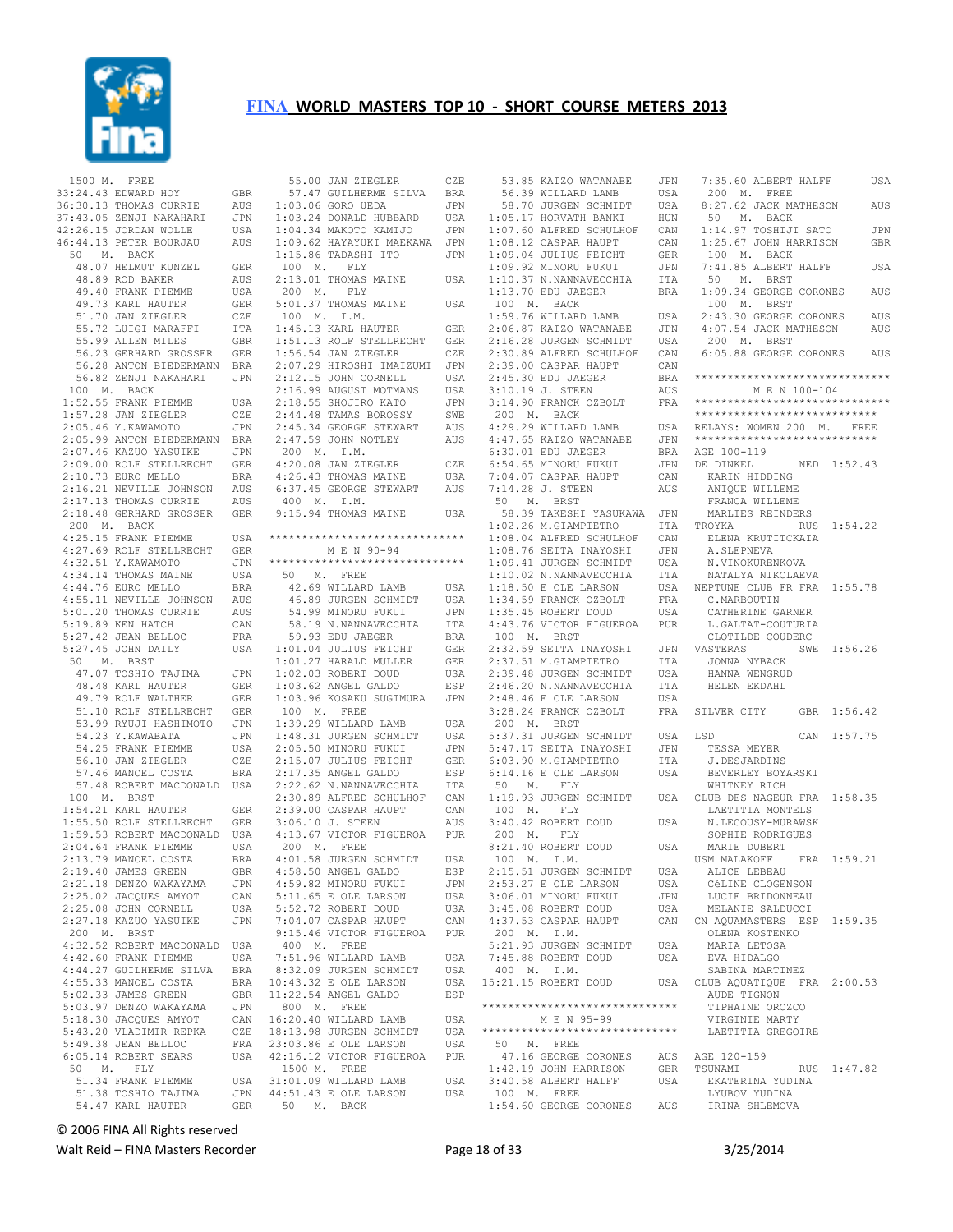

 OLGA BORISOVA OTTER GBR 1:51.27 EMSC CAN 1:52.26 STEPHANIE CHOLYK GAIL MCGINNIS SIUBHAN DRINNAN M.MACWHIRTER<br>MALMO KK SWE 1:53.40 MARIE WILHELMSSON MALIN SVENSSON ANNA LOHMANN NATHALIE LARSSON NEP CAN 1:55.26 ANNETTE BOGSTED HANNE HAAHR NATHALIE BELANGER HOLLY HUTCHINGS LORRI BLACK AMANDA SCHEMBRI TOKYO SC JPN 1:56.19 JUNKO NAKANO YUKO OYAMA KAZUKO MATSUDAIRA YUKA FURUKAWA BASINGSTOKE GBR 1:56.26 KENILWORTH GBR 1:56.39 GLOUCESTER GBR 1:57.03 ETOB CAN 1:57.27 CINDY BERTELINK DAWN ORR ANNA TOGIAS LAURA MCCLEMONT AGE 160-199<br>NCMS USA 1:48.08 SUE WALSH JENNIFER STRINGER ALICIA UHL ERIKA BRAUN<br>EAST LEEDS GBR 1:53.58 NINA WILLIAMS KAREN GRAHAM PHILIPPA RICKARD CLAIRE HAGUE SUNDSVALLS SS SWE 1:56.06 ANNE MANNELA MARIA NORBERG B.FORSBERG MARI SORVARI VIC CAN 1:56.57 SARAH MACDONALD SELENA LIGHT AVILA RHODES JENNIFER REID SK NEPTUN SWE 1:57.39 ASA VIKANDER ULRIKA JARDFELT A.ARKTOFT ANNETTE BLOM UEA NORWICH GBR 1:57.57 CN VIRY CHATILL FRA 1:57.83 SANDRINE GENEVOIS CAROLINE GUYADER SéVERINE MESSAGER DOMINIQUE CHAPARD<br>ARE LINGUS IRL IRL 1:57.98 SARAH FARRELLY DEIRDRE MORRIS DYMPHNA MORRIS CHARLOTTE REID DUNDEE CITY GBR 1:59.35 NAESTVED DEN 1:59.56

 TINE CARSTENSEN SANNE JUEL JANNIE STEEN ANJA BOJESEN AGE 200-239 UCLA USA 1:58.50 ERIKA STEBBINS JENNY COOK CHRISTIE CIRAULO VERONICA HIBBEN SIGMA DEN 2:00.54 SK NEPTUN SWE 2:27.33 ANNELISE VARMING TINA BARTHOLDY VARBERG SIM SWE 2:00.61 SUSSEX MARTLETS GBR 2:27.44 A.JOSEFSON CHRISTINA HORBACK ULRIKA BALSLEV PIA KRUNERS CAMPHILL EDWARD GBR 2:00.74 ROMFORD TOWN GBR 2:01.74 TABY SIM SWE 2:02.23 ANNICA ABERG<br>ERIKA ERICSSON LILLIE LARSSON GUNILLA RASMUSON CLIP CAN 2:03.86 DIANA NAKKA KATHY HILLIS LISA DIXON-WELLS KRISTIN DAWSON GRAN CAN 2:04.11 KATIE OSBORNE KAREN FLEMING SUSAN NEAL SARAH FARRELL OREG USA 2:04.59 VALERIE JENKINS ARLENE DELMAGE DIANNE VIALES K.ANDRUS-HUGHES DANDERYDS SIM SWE 2:04.64 MARIA GUSTAFSSON BITTE AXLING KICKI MOLIN E.BERGLUND-LINDBA AGE 240-279 PCAT USA 2:05.29 C.MCKELVEY C.MCKELVEY<br>KRISSY MACCURDY<br>--- JANIE COLE LYNN MORRISON MSBC CAN 2:14.32 AVILA RHODES COLLEEN NELSON ELIZABETH SMITH DANIELLE BRAULT<br>SPATIO JE JPN 2:19.36 YOSHIKO MORIMOTO HISAKO KITAYAMA MACHIKO UEDA ETSUKO TOMINAGA<br>GAJA US USA 2:24.56 KSC KYOTO DONNA HOOE SALLY NEWELL F.WILLIAMSON MARIA VAZQUEZ HACHIKINCLUB JPN 2:26.01 YUKI OGASAWARA CHIE YANASE YOKO NAKATA

 HATSUE TSUTSUMI ISLAND TAKATSUK JPN 2:26.21 MIKIKO YONEZAWA YOSHIKO OKUMURA MICHIKO OTO KAZUE OZAKI SPATIO JPN 2:26.89 YOSHIKO MORIMOTO HISAKO KITAYAMA MISUZU KAWAMOTO<br>MISUZU KAWAMOTO ETSUKO TOMINAGA ULLA-BRITT OBERG PIA STRANDH ANNELI BLOMBERG KIYOMI KOBAYASHI KATSUKO MATSUMOTO REIKO OTA KYOKO KAWASHIMA AGE 280-319<br>VMST USA 2:34.24 S.LOFTUS-CHARLEY LAURA WALKER JOHNNIE DETRICK MARCIA BARRY SPENCER SWIM GBR 2:37.78 MAINICHI MSC JPN 2:39.90 HARUMI SUGIMOTO TOSHIKO SHIMIZU HIROKO OTSUBO HIROKO KAYAMORI ISLAND TAKATSUK JPN 2:43.15 KEIKO FUJIMOTO HISAKO SATO NOBUKO NITTA KAZUE OZAKI HIROSHIMA MSC JPN 2:44.07 SEIKO MIYAMOTO<br>SEIKO MIYAMOTO<br>CATOVO MIYASILI SATOKO MIYOSHI KEIKO NAKAO HIROKO OKAZAKI SAPPORO AC JPN 2:47.29 AIKO HORII YOSHIKO TSURIMAKI RUMI KIKUCHI KAZUE HAGIWARA KSC NEYAGAWA JPN 2:50.97 SAKIKO FUKUI TOSHIKO KAYANUMA HARUKO TAMURA NOBUKO YASUDA NAS HIKARIGAOKA JPN 2:53.34 AKIYO YAJIMA SETSUKO HAYASHI<br>SETSUKO HAYASHI CHIE KAJINO JANET KAYO KONAMI IBARAKI JPN 2:56.04 KAZUKO ITO MIYUKI MIYOSHI SATOKO TAMURA YOSHIKO SUGI KSC KYOTO JPN 2:57.16 SETSUKO INOHANA SUMIKO KASAI CHIEKO KURIKI KYOKO NAKAMURA AGE 320-359 BIG S YOKOHAMA JPN 2:55.60 SHOKO YONEZAWA MITROL ISSISSII<br>ISLAND TAKATSUK JPN 2:26.21 MIEKO KAMOSHITA

 GUNILLA LEINSKOLD KATSUKO KAGEYAMA HARUOKA KUMAMOT JPN 3:35.11 TEAM FURINKAZAN JPN 2:27.52 FC FORUS JPN 3:45.11 SONOE WATANABE MASAE KURATA JPN 3:27.56 FUMIKO NAKAMURA KIMIKO YOSHINAGA TOMIKO SESHIMO SACHIKO SATO<br>SAPPORO AC JPN 3:29.53 YUKO NISHIMURA YUKIE SATO KYOKO ABE HISAKO HARADA HIDEKO MATSUZAKI NORIKO OGATA AKIMI MATSUYAMA TAMIKO UEMURA ORII ABE MASAKO HIRAI ITO NONAKA TWIN TOWNS AUS 4:09.75 DEL MARGETTS MINNIE SMITH ALISON WORRALL BARBARA MAYNARD<br>VMST US VMST USA 4:33.41 JOAN AVERETTE MARIANNA BERKLEY TERRY SOKOLIK JEANNE MEREDITH<br>ARIZ US USA 4:51.65 WILMA GOLDMANN MAUDE MEYERS PATSY BLINN BILLIE SPENCER CN BARCELONA ESP 5:43.44 ROSER PONSATI MARIA PEREZ SERRAT MECHO FRANCESCA ROMEU AGE 360-399<br>SAPPORO MST JPN 4:45.07 KINKO MATSUMOTO SETSUKO NARITA NAKA FUKUOKA FUMI MURATA \*\*\*\*\*\*\*\*\*\*\*\*\*\*\*\*\*\*\*\*\*\*\*\*\*\*\*\* RELAYS: WOMEN 200 M. MEDLEY \*\*\*\*\*\*\*\*\*\*\*\*\*\*\*\*\*\*\*\*\*\*\*\*\*\*\*\* AGE 100-119 GB POLICE GBR 2:05.94 MALMO KK SWE 2:06.34 NATHALIE LARSSON JENNI SVENSSON MARIE WILHELMSSON<br>MALIN SVENSSON MALIN SVENSSON VASTERAS SS SWE 2:06.63 HELEN EKDAHL HANNA WENGRUD JONNA NYBACK JONNA MEERITS SILVER CITY GBR 2:08.79 TROYKA RUS 2:08.90 ELENA KRUTITCKAIA N.VINOKURENKOVA NATALYA NIKOLAEVA ELENA ZHIDKOVA CAMDEN SWISS GBR 2:09.59 DOS HERMANAS ESP 2:12.39

© 2006 FINA All Rights reserved

Walt Reid – FINA Masters Recorder The Contract Contract Page 19 of 33 3/25/2014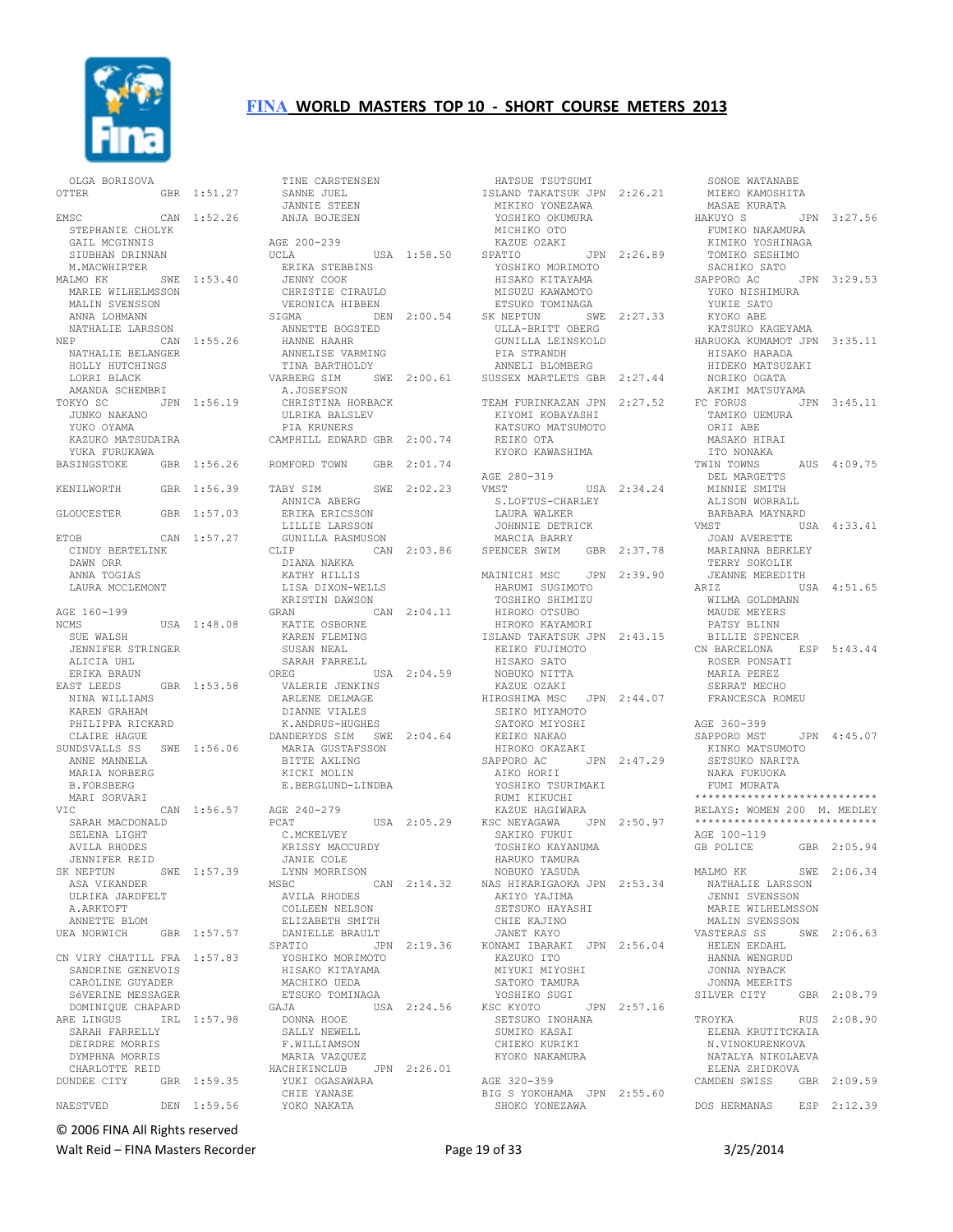

| DELORES ARCILA                                  |             |
|-------------------------------------------------|-------------|
| LORETO LORENZO                                  |             |
| JOSE ALVAREZ<br>NOELIA TOLEDO                   |             |
| CLUB DES NAGEUR FRA 2:12.89                     |             |
| M. SEGUIN                                       |             |
| V. MIELVAQUE                                    |             |
| KATE MAIDENS                                    |             |
| N.LECOUSY-MURAWSK                               |             |
| NATACAO DA MAIA POR 2:13.36                     |             |
| SILVIA CAROLINA                                 |             |
| RAMALHO CATIA                                   |             |
| FOUGO RITA<br>OLIVEIRA MAFALDA                  |             |
| USG                                             | DEN 2:15.46 |
| TRINE GUDNITZ                                   |             |
| LOUISE BUHL BORG                                |             |
| LAERKE HANSEN                                   |             |
| SYLVIA YANG                                     |             |
|                                                 |             |
| AGE 120-159                                     |             |
| TEAM DASH<br>RISA OTSUKA                        | JPN 2:06.76 |
| MIYUKI SHIMAZAKI                                |             |
| YAYOI SAKAMOTO                                  |             |
| KIYOMI SAKAI                                    |             |
| TSUNAMI                                         | RUS 2:07.77 |
| IRINA SHLEMOVA                                  |             |
| OXANA BRONITSKAYA                               |             |
| EKATERINA YUDINA                                |             |
| LYUBOV YUDINA                                   |             |
| EMSC<br>M. MACWHIRTER                           | CAN 2:09.23 |
| GAIL MCGINNIS                                   |             |
| CEILIDH OSLAND                                  |             |
| STEPHANIE CHOLYK                                |             |
| KENILWORTH                                      | GBR 2:09.25 |
|                                                 |             |
|                                                 |             |
| AQUAMASTERS                                     | ESP 2:10.14 |
| EVA HIDALGO                                     |             |
| MARITXELL GONFAUS                               |             |
| OLENA KOSTENKO                                  |             |
| SABINA MARTINEZ                                 |             |
| CALPICO                                         | JPN 2:11.16 |
| TOMOMI IKESAWA                                  |             |
| YUKO MORITA<br>MAIKO HIRATA                     |             |
| MAYUMI TANIGAWA                                 |             |
| SODERTALJE SS                                   | SWE 2:12.50 |
| EVA NOSSBORN                                    |             |
| ERIKA LINDBERG                                  |             |
| SU OLTNER                                       |             |
| SOFI CYREUS                                     |             |
| ROMFORD TOWN                                    | GBR 2:12.67 |
|                                                 |             |
| PSV<br>BIANCA COX                               | NED 2:13.49 |
| STEPHANIE ROMBOUT                               |             |
| NIENKE STIPRIAAN                                |             |
| KATRIN PENNINGS                                 |             |
| LSD                                             | CAN 2:13.54 |
| AMY PAVLETIC                                    |             |
| ANDREA MAXWELL                                  |             |
| TESSA MEYER                                     |             |
| HAYLEY NELL                                     |             |
|                                                 |             |
| AGE 160-199<br>CAMPHILL EDWARD GBR 2:11.38      |             |
|                                                 |             |
|                                                 |             |
| RYOGOKU KINGYO JPN 2:12.70<br>MITSUKO AZEYANAGI |             |
| HITOMI MATSUDA                                  |             |
| MACHIKO IWASHITA                                |             |
| JUNKO SATO<br>BRACKNELL WOKIN GBR 2:12.99       |             |

| SK NEPTUN                       |     | SWE 2:15.92 |
|---------------------------------|-----|-------------|
| MARIA EDSTEDT                   |     |             |
| A.ARKTOFT                       |     |             |
| ASA VIKANDER<br>SOFI MATHSSON   |     |             |
| LEICESTER                       |     | GBR 2:16.16 |
|                                 |     |             |
| CARNEGIE                        | GBR | 2:16.24     |
|                                 |     |             |
| CLIP                            |     | CAN 2:16.30 |
| DIANA NAKKA<br>LISA DIXON-WELLS |     |             |
| LISA SIEMENS                    |     |             |
| GAIL AMUNDRUD                   |     |             |
| SUNDSVALLS SS SWE 2:16.77       |     |             |
| ANNE MANNELA                    |     |             |
| EVA SVENSSON                    |     |             |
| MARIA NORBERG                   |     |             |
| ANNIKA ERICSSON<br>BASINGSTOKE  |     | GBR 2:16.88 |
|                                 |     |             |
| DUNDEE CITY GBR 2:17.55         |     |             |
|                                 |     |             |
|                                 |     |             |
| AGE 200-239                     |     |             |
| UCLA<br>ERIKA STEBBINS          |     | USA 2:13.32 |
| JENNY COOK                      |     |             |
| CHRISTIE CIRAULO                |     |             |
| VERONICA HIBBEN                 |     |             |
| VARBERG SIM                     | SWE | 2:15.46     |
| CHRISTINA HORBACK               |     |             |
| A.JOSEFSON<br>ULRIKA BALSLEV    |     |             |
| PIA KRUNERS                     |     |             |
| CAMPHILL EDWARD GBR             |     | 2:18.90     |
|                                 |     |             |
| LAGARDERE PARIS FRA 2:20.59     |     |             |
| NANCY MARCHAND                  |     |             |
| C.BESSON-HERBET                 |     |             |
| N.TOPOLANSKI<br>SYLVIE ALLERY   |     |             |
| CLIP                            |     | CAN 2:20.69 |
| KATHY HILLIS                    |     |             |
| LISA DIXON-WELLS                |     |             |
| KRISTIN DAWSON                  |     |             |
| SHELLEY WEARMOUTH               |     |             |
| TABY SIM<br>LILLIE LARSSON      |     | SWE 2:21.35 |
| ANNICA ABERG                    |     |             |
| ERIKA ERICSSON                  |     |             |
| GUNILLA RASMUSON                |     |             |
| <b>WCM</b>                      |     | USA 2:22.09 |
| LISA WARD<br>SOPHIA SOTELO      |     |             |
| CHARLENE O'BRIEN                |     |             |
| KAREN MURPHY                    |     |             |
| GRAN                            |     | CAN 2:22.76 |
| KAREN FLEMING                   |     |             |
| SARAH FARRELL                   |     |             |
| KATIE OSBORNE                   |     |             |
| SUSAN NEAL<br>HAKUYO S          |     | JPN 2:22.93 |
| MASAKO MATSUNO                  |     |             |
| KEIKO OKAMOTO                   |     |             |
| IZUMI KAWAHARA                  |     |             |
| TOSHIE KIYOMOTO                 |     |             |
| BOULOGNE BILLAN FRA 2:24.23     |     |             |
| SOPHIE MORAND                   |     |             |
| CLAIRE LE NAIL<br>MARYSE FERRY  |     |             |
| KARINE JANNOT                   |     |             |
|                                 |     |             |
| AGE 240-279                     |     |             |
| NEM                             |     | USA 2:22.18 |
| TRACY GRILLI                    |     |             |

 BARBARA HUMMEL JOEL FELDMANN JACKI HIRSTY<br>PCAT USA 2:27.83<br>C.MCKELVEY KRISSY MACCURDY JANIE COLE LYNN MORRISON<br>MSBC MSBC CAN 2:33.25 ELIZABETH SMITH DANIELLE BRAULT COLLEEN NELSON AVILA RHODES JUST JPN 2:37.29 TOSHIKO KAYANUMA SHIZUE UMEDA SETSUKO TANAKA TOSHIKO HARASHIMA ETSUKO DODO SETSUKO SATO WETERAN ZABRZE POL 2:38.01 GRAZYNA KISZCZAK BEATA SULEWSKA MARIA BUCZKOWSKA RENATA BASTEK SUE WATTS MELINDA WOLFF SUSAN FIGENSHU JANET JASTREMSKI NEVA STARS RUS 2:44.03 TATYANA ZHAROVA M.PEREPYOLKINA KIRA MAKAROVA OLGA KOKORINA SUSSEX MARTLETS GBR 2:44.82 CHALLENGE JPN 2:45.22 WILMA GOLDMANN PATSY BLINN TAKAKO NAKAHARA HAYAMI ISHIBASHI KOTOE MATSUMOTO FUJIKO SATO<br>OTSU SWIM C JPN 2:45.41 JUNKO IWAMI KEIKO TSUJI KEIKO TERAMOTO MASAKO AKITA AGE 280-319<br>NEVA STARS RUS 3:02.97 KIRA MAKAROVA OLGA KOKORINA IRINA SHANGINA IRINA DROBYAZKO<br>MAINICHI MSC JPI TOSHIKO SHIMIZU HIROKO OTSUBO HARUMI SUGIMOTO HIROKO KAYAMORI HIROSHIMA MSC JPN 3:13.17 SEIKO MIYAMOTO HIROKO OKAZAKI KEIKO NAKAO SATOKO MIYOSHI<br>KSC NEYAGAWA JPN 3:13.50 TOSHIKO KAYANUMA NOBUKO YASUDA SAKIKO FUKUI HARUKO TAMURA ITOMAN YURI JPN 3:15.26 HISAKO KAZAMA CHIKO YOSHIO KIYOKO MOCHIZUKI YOKO SUGIYAMA SWIM 100 KYOTO JPN 3:15.78 KEIKO HONDA KAZUYO SAKURAI AKIKO NISHIDA

1776 USA 2:43.73 BIG S YOKOHAMA JPN 3:28.88 MAINICHI MSC JPN 3:11.82 CAMDEN SWISS GBR 4:25.49 HIROKO TAKANO BUDAPESTI SENIO HUN 3:20.07 EVA ANGYALFOLDI ILONA KASZONYI RITA MOLNAR PIROSKA WEIDINGER KSC KYOTO JPN 3:20.76 SHIGEKO ANDO SETSUKO INOHANA CHIEKO KURIKI SUMIKO KASAI<br>SC NEYAGAWA JPN 3:23.72 KSC NEYAGAWA CHIZURU KASHITANI HARUKO TAMURA KONAMI IBARAKI JPN 3:27.51 KAZUKO ITO SATOKO TAMURA YOSHIKO SUGI<br>MIYUKI MIYOSHI AGE 320-359 SHOKO YONEZAWA MASAE KURATA SONOE WATANABE MIEKO KAMOSHITA HAKUYO S JPN 4:23.41 KIMIKO YOSHINAGA TOMIKO SESHIMO FUMIKO NAKAMURA SACHIKO SATO USA 5:42.58 BILLIE SPENCER MAUDE MEYERS<br>AQLUB CHOFU JPN 5:43.98 MACHIKO MORIOKA SACHIKO MISAWA AKIKO ONOHARA MIDORI MIZUKAMI<br>DSTAK A BI BRA 6:45.50 MARIA .BARROS J.NASCIMENTO LUCIANE CAVALLI CORDELITA NUNES \*\*\*\*\*\*\*\*\*\*\*\*\*\*\*\*\*\*\*\*\*\*\*\*\*\*\*\* RELAYS: WOMEN 400 M. FREE \*\*\*\*\*\*\*\*\*\*\*\*\*\*\*\*\*\*\*\*\*\*\*\*\*\*\*\* AGE 100-119 EMSC CAN 4:31.91 SIUBHAN DRINNAN A.RODRIGUEZ MORVEN BURCH BIRGET MOE NEM USA 4:52.95 ELISE BEEGER ALYSON FLETCHER KATHLEEN RICCI AMANDA DALEY<br>LVM  $USA = 5:00.50$  HILARY HARPER VIOLET COLAVITO SHANNON COLAVITO JAMIE GROLLE ROSE USA 5:02.37 STEFANIE CAPIZZI JULIA STENGEL ERICA SEUBERT NANCY LU<br>TECH  $CAN 5:16.65$ K.MCDONALD

# © 2006 FINA All Rights reserved

Walt Reid – FINA Masters Recorder and the Seconder Page 20 of 33 3/25/2014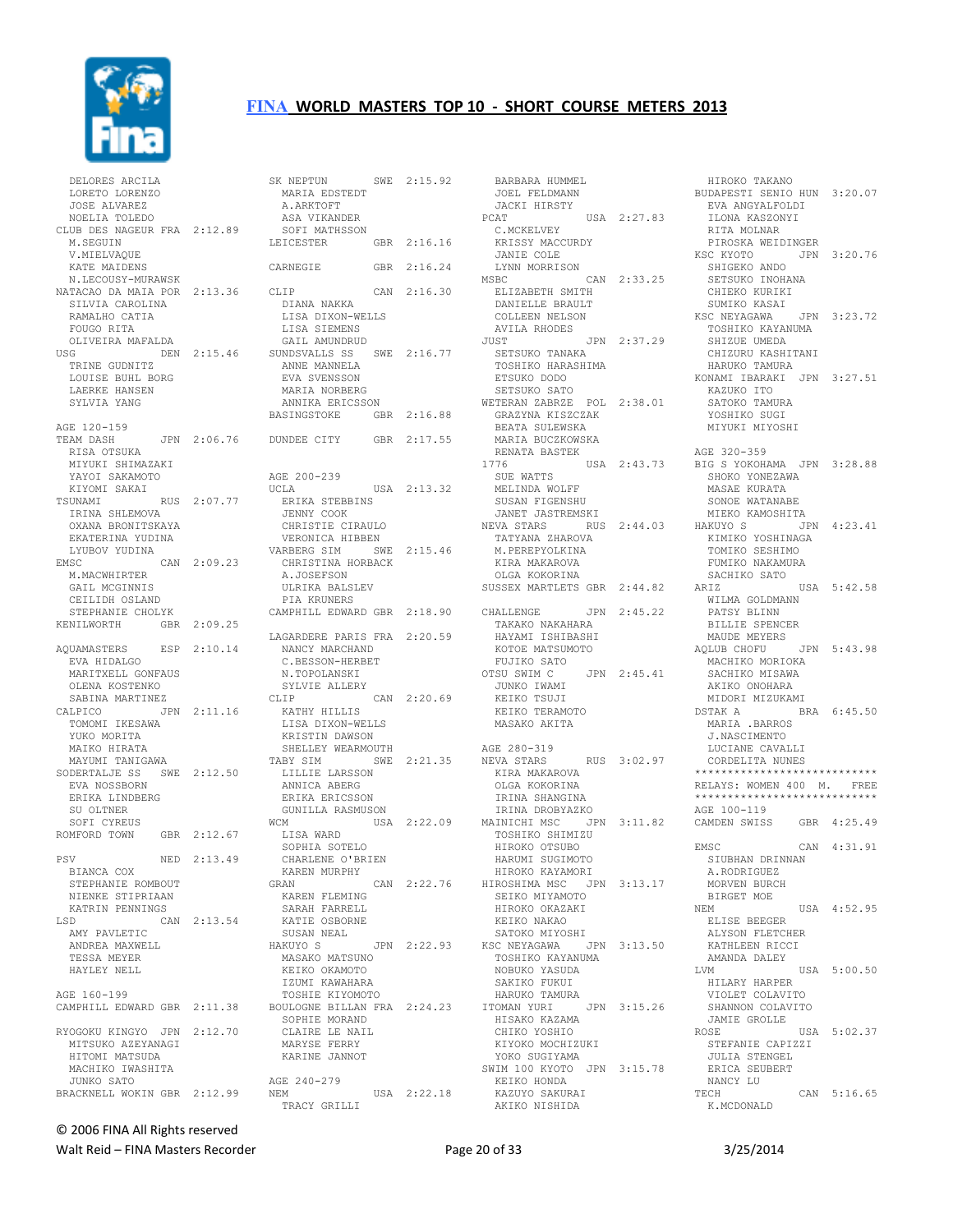

| KRISTINE COUZENS<br>KELLY OGILVIE<br>LINDSEY DRENNAN<br>TECH<br>TIFFANY PATTERSON<br>MELISSA MCDONALD<br>REIHANE SATTARI<br>JILL DONAK |     | CAN 6:05.42 |
|----------------------------------------------------------------------------------------------------------------------------------------|-----|-------------|
| AGE 120-159<br>EMSC<br>STEPHANIE CHOLYK<br>CEILIDH OSLAND<br>GAIL MCGINNIS<br>M.MACWHIRTER                                             |     | CAN 4:03.01 |
| <b>OTTER</b>                                                                                                                           | GBR | 4:13.05     |
| BARNET COPTHALL GBR 4:23.31                                                                                                            |     |             |
| CWC HIGASHIJUJO JPN 4:36.58<br>AYAKO MIYAUCHI<br>AYUMI IIJIMA<br>NATSUKI HASHIMOTO<br>YUKIE TAKIZAWA                                   |     |             |
| KBM<br>LAURA BEAVERS<br>ALIX MARTIN<br>JULIE INGO                                                                                      |     | CAN 4:37.40 |
| VIKI RIHA<br>NEM<br>CASSANDRA SISTI<br>MARY WALTON<br>STEPHANIE ALLIN                                                                  |     | USA 4:39.94 |
| D.LEITH-DOUCETT<br>FCST<br>JILL QUINN<br>CAROLINE EGAN<br>LORI MILLER                                                                  |     | USA 4:40.64 |
| AMBER SMOLIK<br>EAST ANGLIAN                                                                                                           |     | GBR 4:45.64 |
| KUBAN MASTERS RUS 4:49.00<br>MARIYA BURKOVA<br>S.SHNYRKOVA<br>LARISA MEKSHUN                                                           |     |             |
| A.SAVICHEVA<br>NEM                                                                                                                     |     | USA 4:51.99 |
| AMY MUSHNICK<br>MARIA HETTENBACH<br>KATHARINE OWEN<br>ERIKA DEROCHE                                                                    |     |             |
| AGE 160-199<br><b>UEA NORWICH</b>                                                                                                      | GBR | 4:18.21     |
| TRAFFORD METRO GBR 4:19.03                                                                                                             |     |             |
| DUNDEE CITY                                                                                                                            |     | GBR 4:24.55 |
| CLIP<br>LISA DIXON-WELLS<br>GAIL AMUNDRUD<br>LISA SIEMENS                                                                              | CAN | 4:27.30     |
| DIANA NAKKA<br><b>GLOUCESTER</b>                                                                                                       |     | GBR 4:28.38 |
| CARNEGIE                                                                                                                               |     | GBR 4:28.53 |
| LVM                                                                                                                                    |     | USA 4:30.45 |
| KARI ADAMS<br>MELISSA GIOVANNI<br>KARIN WEGNER<br>KATY PHIFER                                                                          |     |             |
| CNSW<br>PIERRETTE MICHEL<br>COLETTE CRABBE                                                                                             |     | BEL 4:37.01 |

| NATHALIE BLONDEEL                   |     |             |
|-------------------------------------|-----|-------------|
| CHIARA MIGLIOLI                     |     |             |
| TECH                                |     | CAN 4:37.13 |
| JENNIFER MCARTON                    |     |             |
| WHITNEY BOND<br>REBECCA GLENNIE     |     |             |
| C.LADANOWSKI                        |     |             |
| BASINGSTOKE                         |     | GBR 4:37.30 |
|                                     |     |             |
| AGE 200-239                         |     |             |
| UCLA                                |     | USA 4:24.64 |
| VERONICA HIBBEN                     |     |             |
| JENNY COOK                          |     |             |
| CHRISTIE CIRAULO                    |     |             |
| ERIKA STEBBINS<br>ROMFORD TOWN      |     | GBR 4:29.18 |
| KONAMI NISHINOM JPN 4:43.81         |     |             |
| KYOKO FUJIOKA                       |     |             |
| MAYUMI AMANO                        |     |             |
| JUNKO NAGASE                        |     |             |
| KAZUKO NOTO                         |     |             |
| OAHU CLUB                           |     | JPN 4:55.19 |
| MIHO IWAKI                          |     |             |
| MAMIKO ICHIKI                       |     |             |
| YUKIKO KOBAYASHI                    |     |             |
| MIYUKI UMEDA                        |     |             |
| OSK SC                              |     | JPN 5:00.59 |
| JUNKO TANAKA<br>TOMOKO MOCHIZUKI    |     |             |
| SAKAE YONEBAYASHI                   |     |             |
| MASAKO HORI                         |     |             |
| TECH                                |     | CAN 5:01.00 |
| S.DELIENCOURT                       |     |             |
| CAROLYN STEWART                     |     |             |
| FIONA GRANT                         |     |             |
| JANICE MCGUINNESS                   |     |             |
| SDSM                                | USA | 5:01.49     |
| CATHY NEVILLE                       |     |             |
| CATHY GANZE<br>DOLAN LAMAR<br>DIANA |     |             |
| CHRISTINE SIEGEL                    |     |             |
| LVM                                 |     | USA 5:05.99 |
| MICHELLE ASHWORTH                   |     |             |
| J.SAUL-ZACHAU                       |     |             |
| DARA GOLDSMITH                      |     |             |
| BEVERLY METEYER                     |     |             |
| SFTL                                | USA | 5:08.96     |
| ANN THOMAS                          |     |             |
| ELLEN ITZLER                        |     |             |
| SARAH BENNETT                       |     |             |
| CHRIS WENZEL                        |     |             |
| CLIP<br>KRISTIN DAWSON              |     | CAN 5:09.45 |
| KAREN MACKENZIE                     |     |             |
| JENNIFER MCNISH                     |     |             |
| KATHY HILLIS                        |     |             |
| AGE 240-279                         |     |             |
| PCAT                                |     | USA 4:43.35 |
| JANIE COLE                          |     |             |
| C.MCKELVEY                          |     |             |
| KRISSY MACCURDY                     |     |             |
| LYNN MORRISON                       |     |             |
| OTSU SWIM C                         |     | JPN 5:31.68 |
| KEIKO TSUJI                         |     |             |
| MASAKO AKITA                        |     |             |
| JUNKO IWAMI                         |     |             |
| KEIKO TERAMOTO<br>WINS              |     | CAN 5:43.10 |
| ELIZABETH SMITH                     |     |             |
| KATHY GRAHAM                        |     |             |
| K.PAPADOPOULOS                      |     |             |
| LYNDA MAGEAU                        |     |             |
| SFTL                                |     | USA 5:51.99 |

 ROSA VENTURA LINDA WEBB LINDA LARSON CYNTHIA HENLEY<br>PSV NI NED 5:54.43 PATTY VERHAGEN GONNIE BAK<br>LOTTIE GEURTS LOTTIE GEURTS ANNIE SMITS SDSM USA 5:56.66 ANNE WILLIAMS MARILYN RAMEY JASMINE STILES TARA RAKOTZ CWC OKURAYAMA JPN 6:14.14 SETSUKO MITSUMOTO YOKO TAGAMI KAYOKO MIYAUCHI TOMIYO IWAI YOUR SHIMMATSUD JPN 6:19.31 KYOKO KATO HATSUE FUJIOKA CHIZUKO NAKANISHI YUKO ABE ITOMAN MAMIGAOK JPN 6:22.59 ATSUKO FUKUI SETSUKO SAKAGUCHI SHIGEMI NAKAYA YUKO MORI SEVEN CITY JPN 6:23.50 KUMIE YAMAMOTO KYOKO SENO AKIKO NAKAMURA YUKARI TODA AGE 280-319 USA 5:38.90 JOHNNIE DETRICK LAURA WALKER MARCIA BARRY S.LOFTUS-CHARLEY SPENCER SWIM GBR 5:57.70 MAINICHI MSC JPN 6:19.79 HIROKO OTSUBO MASAKO MAEDA IKUKO SEKIGUCHI TOSHIKO SHIMIZU KONAMI IBARAKI JPN 6:49.56 KAZUKO ITO MIYUKI MIYOSHI SATOKO TAMURA YOSHIKO SUGI<br>MICH USA 6:55.29 EMMA CHARRON SALLY GUTHRIE LAURA GOGOLA ANN HUNT ARIZ USA 7:08.23 PENNY STIGERS KARIN BIVENS JILL FRITZ CORINNA GOODMAN WCM USA 7:11.95 DOLLY ACKERMAN STEPHANIE SCOTT ANN HIRSCH R.BRITTINGHAM AGE 320-359 BIG S YOKOHAMA JPN 7:05.93 SHOKO YONEZAWA YUKO SAKAGAMI MIEKO KAMOSHITA MASAE KURATA ARIZ USA 10:35.54

 WILMA GOLDMANN MAUDE MEYERS PATSY BLINN BILLIE SPENCER \*\*\*\*\*\*\*\*\*\*\*\*\*\*\*\*\*\*\*\*\*\*\*\*\*\*\*\* RELAYS: WOMEN 400 M. MEDLEY \*\*\*\*\*\*\*\*\*\*\*\*\*\*\*\*\*\*\*\*\*\*\*\*\*\*\*\* AGE 100-119<br>DE DINKEL NED 4:33.55 FRANCA WILLEME KARIN HIDDING ANIQUE WILLEME MARLIES REINDERS<br>DAW NEI NED 4:57.01 SANDRA PANNEKEET LAURA BADOUX SANDRA ZWAANSWIJK BIANCA PAAPE ZIK BEL 5:09.71 AN WUYTS LEENTJE CROES C.VERDONCK KATJA WUYTS EMSC CAN 5:16.51 MORVEN BURCH SIUBHAN DRINNAN A.RODRIGUEZ BIRGET MOE KBM CAN 5:23.53 ALIX MARTIN BRITTANNY MCLEAN VIKI RIHA LAURA BEAVERS<br>CFST  $CAN 5:29.12$  HAYLEY MOONEY MALLORY MCDONALD STEPHANIE DENNIS MIREILLE POULIN<br>NEM US USA 5:33.37 AMANDA DALEY ALYSON FLETCHER HELEN LIN JAMIE TITAK<br>AURO  $CAN$  5:57.28 IRENE REY BLAIRE COLEY NICOLE O'BRIEN BRITTANY BORYSEK<br>TECH CAM CAN 6:11.88 KELLY OGILVIE TIIA BISHOP LINDSEY DRENNAN K.MCDONALD AGE 120-159 BLU USA 4:52.99 SELINA HERDMAN LINDA VISSER DANIELLE CHANCE SABRINA CAMPBELL<br>PSV NE NED 4:53.07 BIANCA COX LISELOTTE JOLING STEPHANIE ROMBOUT NIENKE STIPRIAAN<br>EMSC CAN CAN 4:53.48 M.MACWHIRTER GAIL MCGINNIS CEILIDH OSLAND STEPHANIE CHOLYK SDSM USA 5:06.19 HEIDI AMUNDSON MARY CORBETT EMILY PARKER CATHY GANZE CAN 5:06.92

© 2006 FINA All Rights reserved

Walt Reid – FINA Masters Recorder The Communication of 32 and 2012 10:53 3/25/2014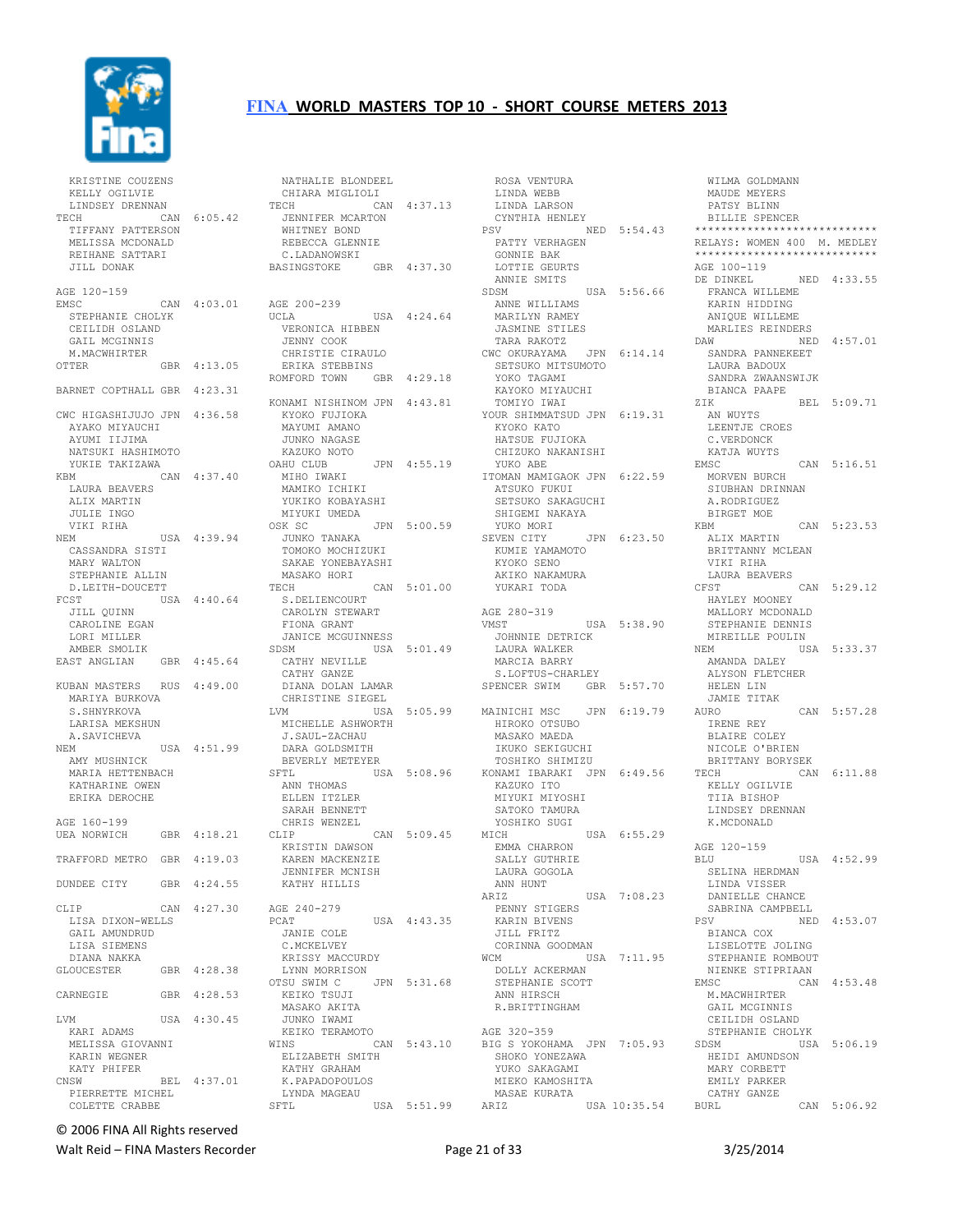

| PETRA HANEBERRY                                |     |             |
|------------------------------------------------|-----|-------------|
| SARAH ARMSTRONG                                |     |             |
| COLLEN CHIKI                                   |     |             |
| STACEY VAN WART<br>BARNET COPTHALL GBR 5:07.30 |     |             |
| EAST ANGLIAN GBR 5:08.33                       |     |             |
| KUBAN MASTERS RUS                              |     | 5:11.50     |
| MARIYA CHERTKOVA                               |     |             |
| LARISA MEKSHUN                                 |     |             |
| S.SHNYRKOVA                                    |     |             |
| MARIYA BURKOVA<br>KONAMI MYODEN JPN 5:12.03    |     |             |
| Y.NAKATSUKASA                                  |     |             |
| YUKO IHARA                                     |     |             |
| KYOKO TOGASHI                                  |     |             |
| KYOKO ITAI                                     |     |             |
| EMSC                                           |     | CAN 5:13.50 |
| MORVEN BURCH                                   |     |             |
| SIUBHAN DRINNAN                                |     |             |
| CEILIDH OSLAND                                 |     |             |
| GAIL MCGINNIS                                  |     |             |
| AGE 160-199                                    |     |             |
| RYOGOKU KINGYO JPN 4:38.11                     |     |             |
| MITSUKO AZEYANAGI                              |     |             |
| SATSUKI HIRUKAWA                               |     |             |
| MABI TSUKIOKA                                  |     |             |
| JUNKO SATO                                     |     |             |
| GOLD RUSH<br>NAHOMI SHIRATA                    |     | JPN 4:53.56 |
| TOMOMI MIYAZONO                                |     |             |
| CHIHIRO SAITO                                  |     |             |
| SAYURI TANAKA                                  |     |             |
| NEM                                            | USA | 5:01.16     |
| JILL LANCASTER                                 |     |             |
| MARY WALTON                                    |     |             |
| KERI<br>NAPPI                                  |     |             |
| DONNA NEUENDORF<br>CLIP                        |     | CAN 5:02.29 |
| DIANA NAKKA                                    |     |             |
| LISA DIXON-WELLS                               |     |             |
| LISA SIEMENS                                   |     |             |
| GAIL AMUNDRUD                                  |     |             |
| DUNDEE CITY                                    | GBR | 5:03.11     |
|                                                |     |             |
| CAMPHILL EDWARD GBR                            |     | 5:04.58     |
| CMSC                                           |     | CAN 5:06.26 |
| COLLEEN HOUSTON                                |     |             |
| NATALIE TARDIF                                 |     |             |
| RENE STARRATT                                  |     |             |
| MELISSA GIOVANNI                               |     |             |
| BASINGSTOKE                                    |     | GBR 5:14.77 |
|                                                |     |             |
| TECH<br>K.MCILWAINE                            | CAN | 5:14.83     |
| REBECCA GLENNIE                                |     |             |
| JENNIFER MCARTON                               |     |             |
| WHITNEY BOND                                   |     |             |
| NEM                                            |     | USA 5:27.16 |
| BETH JAKUBOWSKI                                |     |             |
| SHARON DINSMORE                                |     |             |
| GINGER HOWELL                                  |     |             |
| <b>JESSICA POHL</b>                            |     |             |
| AGE 200-239                                    |     |             |
| CAMPHILL EDWARD GBR 5:14.19                    |     |             |
|                                                |     |             |
| CLIP                                           |     | CAN 5:21.38 |
| KRISTIN DAWSON                                 |     |             |
| SHELLEY WEARMOUTH                              |     |             |
| LISA DIXON-WELLS<br>DIANA NAKKA                |     |             |
| HAKUYO S                                       |     | JPN 5:21.99 |
|                                                |     |             |

 MASAKO MATSUNO MEIKO MURAKAMI HARUMI SUGINUMA IZUMI KAWAHARA GERM USA 5:26.12 L.PELT-DILLER AMY COOLEY JEANNE LAPPIN CAROLE VALIS SYSM USA 5:31.16 DEANNA DOYLE LAURA HAMEL ELLEN BENNETT L.CARMICHAEL SFTL USA 5:31.41 LORI SCHICK CHRIS WENZEL ANN THOMAS MEGAN LASSEN TECH CAN 5:49.25 VMST S.DELIENCOURT WENDY MILFORD C. LADANOWSKI FIONA GRANT<br>SYSM SYSM USA 5:58.16 NANCY KRYKA MARTHA SAMUELSON TOSHIKO SHIMIZU IKUKO SEKIGUCHI MELISSA VARLAS SHELLEY KISHPAUGH PSV NED 5:59.04 IRMA HERTOGS GONNIE BAK JOLANDA VAN GENDT<br>MARLEEN VD HEUVEL MARLEEN VD HEUVEL WH2O USA 6:01.23 JAN LEVINRAD ANDRA JAUNZEME OLIVIA KARLIN JESSICA SEATON AGE 240-279<br>OAHU CLUB OAHU CLUB JPN 5:53.11 YUKIKO KOBAYASHI MISAO WATANABE MIYUKI UMEDA RITSUKO SUGIMURA<br>CHALLENGE JPN JPN 6:05.06 TAKAKO NAKAHARA TOYOMI EBIHARA KOTOE MATSUMOTO KEIKO OKA JUST JPN 6:07.20 MARGIE HUTINGER JEAN TROY PATRICIA TULLMAN HARTZELL STRINGER SETSUKO TANAKA TOSHIKO HARASHIMA ETSUKO DODO SETSUKO SATO<br>OTSU SWIM C JPN 6:11.35 JUNKO IWAMI KEIKO TSUJI KEIKO TERAMOTO MASAKO AKITA VSA SETA JPN 6:36.69 TSUNEKO UEDA CHIEKO NAKANISHI TOSHIKO TASUKI KUNIYO ARAI SFTL USA 6:38.93 ROSA VENTURA LINDA WEBB LINDA LARSON CYNTHIA HENLEY KSP HIGASHIKAKO JPN 6:43.42 DSTAK A BRA 15:28.17 UEA NORWICH GBR 9:53.64 SACHIE INOUE SATOMI WATANABE MICHIKO MASUDA KAIKO NAKAO

GUNZE WELL HIRA JPN 6:48.36 YAE IKEDA ---- INDIA<br>HISAKO ISSHIKI<br>K.TAKETOKUYAMA<br>CHISATO MIYAWAKI<br>PECN TU--K.TAKETOKUYAMA<br>K.TAKETOKUYAMA CHISATO MIYAWAKI PREON FUJI JPN 7:03.73 RYOKO TOMOMIZU HIROKO TOMOMIZU<br>HIROKO MAEDA MITSUKO OGURA KEIKO MATSUBARA YOUR SHIMMATSUD JPN 7:04.32 CHIZUKO NAKANISHI HATSUE FUJIOKA YUKO ABE KYOKO KATO AGE 280-319 SPENCER SWIM GBR 6:30.14 AGE 120-159 USA 6:32.81 MARCIA BARRY **JOHNNIE DETRICK**<br>JOHNNIE DETRICK S.LOFTUS-CHARLEY LAURA WALKER JPN 7:26.27 IKUKO SEKIGUCHI<br>HIROKO OTSUBO MASAKO MAEDA KSC NEYAGAWA JPN 7:34.44 TOSHIKO KAYANUMA SAKIKO FUKUI NOBUKO YASUDA HARUKO TAMURA SDSM USA 7:36.03 SUSAN RITTENHOUSE ANNE WILLIAMS CATHY NEVILLE<br>
MARILYN RAMEY<br>JSS YAO<br>
MIYOKO MORI<br>MIYUKI MAKITA<br>MIYUKI MAKITA EMIKO KOBAYASHI BIG KUZUHA JPN 8:33.49 TAMAE HIEDA SETSUKO KURIYAMA HIROKO INADA NORIKO MIKI FMM USA 9:10.62 ANA MUR M.P.ASTORGA ARIZ USA 9:10.82 PENNY STIGERS KARIN BIVENS CORINNA GOODMAN JILL FRITZ ARIZ USA 9:25.42 MISAKO NARA SAYAKA FUKITA DIANNE HEISNER B.GULLINGSRUD GYNT CLIFFORD PATSY BLINN AGE 320-359 BIG S YOKOHAMA JPN 8:13.98 BIG S IONOMALLE<br>SHOKO YONEZAWA MASAE KURATA SONOE WATANABE MIEKO KAMOSHITA MARIA .BARROS J.NASCIMENTO LUCIANE CAVALLI CORDELITA NUNES

\*\*\*\*\*\*\*\*\*\*\*\*\*\*\*\*\*\*\*\*\*\*\*\*\*\*\*\* RELAYS: WOMEN 800 M. FREE \*\*\*\*\*\*\*\*\*\*\*\*\*\*\*\*\*\*\*\*\*\*\*\*\*\*\*\* AGE 100-119 PSV NED 9:49.28 STEPHANIE ROMBOUT JOLANDA VAN GENDT NIENKE STIPRIAAN BIANCA COX CAMDEN SWISS GBR 9:49.30 IREGUA-VILLAMED ESP 10:08.89 TERESA ARRONIZ MARTA ARJONA ELENA CUBILLOS ISABEL ARRONIZ POWERPOINTS AUS 9:21.21 KATH RUSSELL WENDY TEMPELS HELEN WHITFORD L. CARVALHO BRACKNELL WOKIN GBR 9:54.54 EAST ANGLIAN GBR 10:36.71 ZIK BEL 10:37.47 AN WUYTS ERIKA SCHELLENS KATJA WUYTS C.VERDONCK<br>HIMEJI SS JPN 10:39.65 AYAKO MAEDA YASUYO SUGIMOTO SACHIKO INOUE TOMOKO KITAYAMA<br>GPS C GPS CAN 11:07.28 K.GRIMMELT ANJI PORTER LESLIE PROUDFOOT KELSEY WIBBINGS LVM USA 11:28.52 AMY ZIEMBA ANY ZIEMBA<br>
JPN 8:33.49 JULIE RAPP<br>
JESSICA FASULO<br>
RIYAMA<br>
SIYAMA JESSICA FASULO SHANNON COLAVITO NATACION SEVILL ESP 11:57.20 CARMEN CAPOTE CARMEN DE LA HABA USA 12:49.55 RACHEL CUTLER E.TURNBULL-BROWN JUDY STEPHENS ALLISON WRIGHT<br>HIRAKAWA SC JPN 13:32.74 MUTSUMI INOMATA NAOKO TAKIMOTO AGE 160-199 SUB 160 COLNE GBR 9:33.56 NAESTVED DEN 9:50.68 TINE CARSTENSEN SANNE JUEL JANNIE STEEN ANJA BOJESEN<br>EA NORWICH GBR 9:53.64 CMSC CAN 9:54.81 L.GIANNOCARRO<br>JEANNE CARLSEN

© 2006 FINA All Rights reserved

Walt Reid – FINA Masters Recorder The Communication of Page 22 of 33 3/25/2014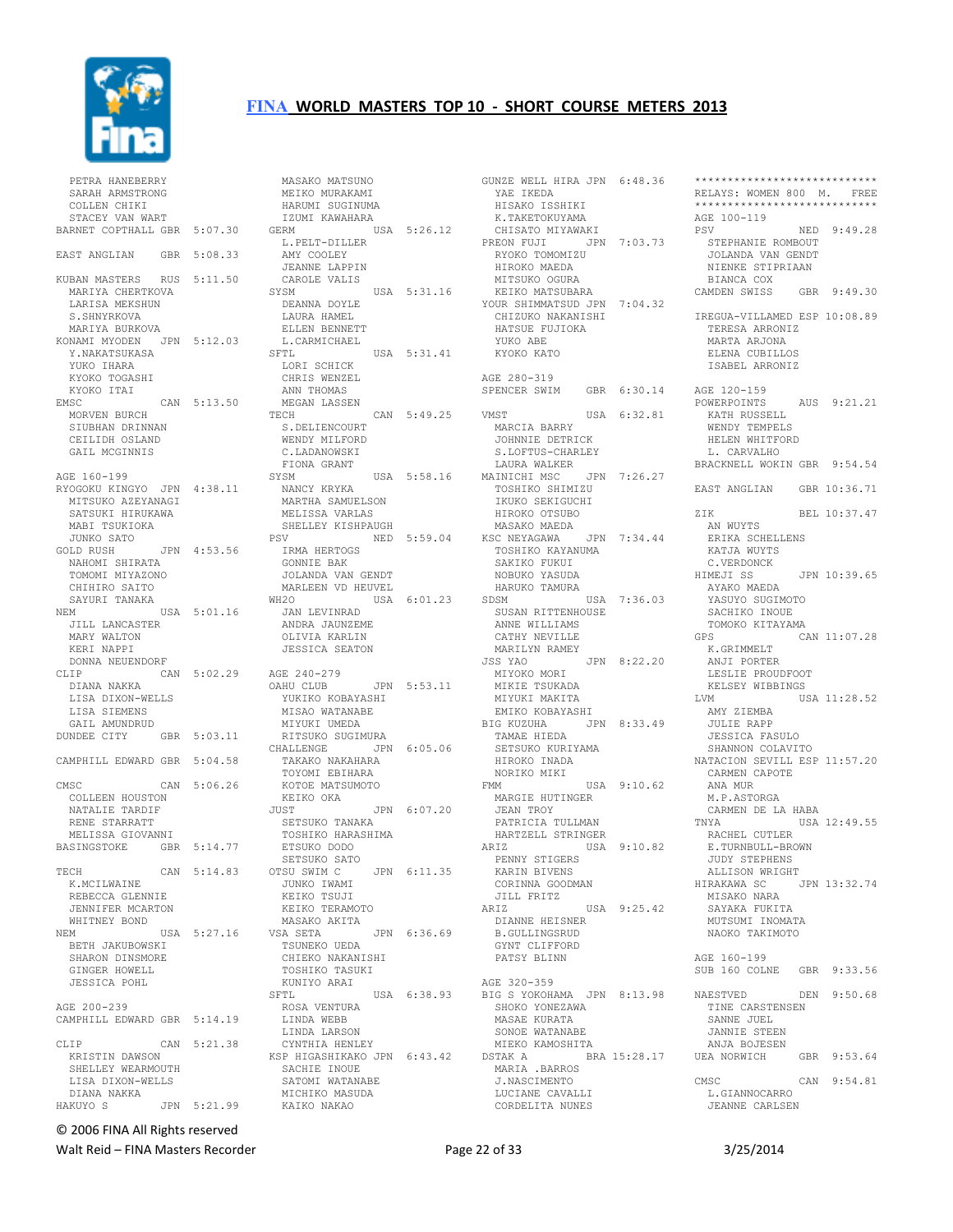

 MARNIE ANDERSEN COLLEEN HOUSTON GENTOFTE DEN 10:02.42 K.VASILIAUSKAITE ANN LINDGAARD BETTINA HONORE ELLEN GARNE LVM USA 10:02.95 KARI ADAMS MELISSA GIOVANNI KARIN WEGNER KATY PHIFER CLIP CAN 10:14.19 KRISTIN DAWSON SHELLEY WEARMOUTH LISA SIEMENS LISA DIXON-WELLS BASINGSTOKE GBR 10:22.10 AGF DEN 10:23.37 ANNE FARVING MACHIKO UEDA M.KJAERSGAARD RITA HAUGE KARINA AMTKJAER POWERPOINTS AUS 11:25.67 SALLY CUMING LOTTIE GEURTS PATTY VERHAGEN N. WALKER JENNIE BUCKNELL Y. EGAN-DAVIDSON AGE 200-239<br>UCLA VERONICA HIBBEN CHRISTIE CIRAULO LAURIE DODD ERIKA STEBBINS CAMPHILL EDWARD GBR 9:57.31 SPENCER SWIM GBR 10:11.80 KONAMI NISHINOM JPN 10:33.21 KYOKO FUJIOKA MAYUMI AMANO JUNKO NAGASE KAZUKO NOTO PREGEL RUS 10:52.39 N.ALESHCHENKO IRINA TITOVA MARINA KILINA TATYANA KALININA<br>SETLUSA SFTL USA 10:57.35 MEGAN LASSEN SARAH BENNETT LORI SCHICK LINDA LARSON<br>1776  $USA$  10:57.86 SUE WATTS DIANA SOSNOWSKI BARBARA BURKE LAURIE HUG<br>SDSM SDSM USA 11:01.45 CATHY NEVILLE CATHY GANZE LISA SIMPSON MARIEKE THAYER SWOL 1894 NED 11:05.16 RED COMET C.NIEUWENHUIS MATHILDE VINK ANNET KOOTSTRA ANNEMARIE VUIST LVM USA 11:45.06 HIMEJI SS MICHELLE ASHWORTH SUSAN CUSHMAN BEVERLY METEYER DARA GOLDSMITH

UCLA USA 9:29.43 POWERPOINTS AUS 12:19.83 NICOLAS BILLARD AGE 240-279 GOLD USA 11:06.27 B.EDELMAIER DANIELLE OGIER CELIA DEVANNEY LISA BENNETT<br>OAHU CLUB JPN 11:45.56 REIKO ISHIZAKI KAORU HATANO MAMIKO ICHIKI MIYUKI UMEDA<br>SFTL USA 11:48.75 ANN THOMAS ROSA VENTURA LINDA WEBB CHRIS WENZEL JPN 11:48.92 ETSUKO TOMINAGA HISAKO KITAYAMA FERCA-SAN JOSE ESP 1:37.38 illino UEDA<br>YOSHIKO MORIMOTO<br>SV PSV NED 12:00.45 MANUEL LOPEZ KATRIN PENNINGS ANNIE SMITS TEAM KAIDO JPN 12:02.13 KYOKO FURUSAWA MARIKO KAITO JUNKO KATO MASAKO SUGANUMA LOIS HILL MARIJKE ALDERSON ROSA MONTAGUE MELINDA KEMP KYOEI SC FUKAYA JPN 12:39.91 YOSHIKO KATAGIRI YOSHIKO ISHIKAWA CHARTRES METROP FRA 1:38.41 MICHIKO ASAHI KEIKO NOGUCHI<br>OREG USA 13:16.08 BARB HARRIS M.HOLMBERG JANET GETTLING PEGGY WHITER KORSOR DEN 13:39.92 BENTE SORENSEN<br>BENTE SORENSEN WINNIE VADMAND M.FRIIS-OLSEN HANNE KLAUSEN AGE 280-319 VMST USA 12:53.99 MARCIA BARRY LAURA WALKER JOHNNIE DETRICK S.LOFTUS-CHARLEY SPENCER SWIM GBR 13:21.80 JPN 13:35.24 AKIKO IWAMIZU HARUYO KATO TSUYAKO WATANABE RINKO SAKAI RED COMET JPN 15:53.73 NEVA STARS RUS 1:34.72 TAKAKO KAWAGUCHI AKEMI MATSUI ALEKSANDR SHILIN DMITRIY ANDREEV YOSHIKO AKAHORI SUEKO ANDO HIMEJI SS JPN 16:35.37 BRIGHTON GBR 1:36.55 HIDEKO ONO KUNIKO KAMIYA KUNING NGRILII<br>FUMIKO FURUHASHI FUMIKO TERADA OLD DUTCH NED 18:11.49

 MATTY VD VEEN TRUUS RUITER ANNIE DE VOS TINEKE DE BUEGER<br>\*\*\*\*\*\*\*\*\*\*\*\*\*\*\*\*\*\*\*\*\*\*\*\*\*\*\*\*\*\* \*\*\*\*\*\*\*\*\*\*\*\*\*\*\*\*\*\*\*\*\*\*\*\*\*\*\*\* RELAYS: M E N 200 M. FREE \*\*\*\*\*\*\*\*\*\*\*\*\*\*\*\*\*\*\*\*\*\*\*\*\*\*\*\* AGE 100-119 ARIZ USA 1:36.44 DARIAN TOWNSEND TIMOTHY GENDLER MARCUS TITUS TYLER DEBERRY FRANCK PEREZ A.COSTA L.CHARPENTIER B.LEBREUILLY CARLOS LOPEZ ANTONIO SERRA VICTOR SERRA VAXJO SS SWE 1:37.73 MARTIN ROBERTSEN MARTIN HARLENBACK PETER INGEMANSSON ANTON GUSTAFSSON GIRONDINS BORDE FRA 1:38.08 GAVIN MURRAY PIERRE VETTER WILFRIED VOEGTLIN<br>WILFRIED VOEGTLIN GETXO IGERIKETA ESP 1:38.37<br>M.BILDOSOLA M.BILDOSOLA I BILDOSOLA ARTURO CARRACEDO EDER ISUSKIZA سمبینیت PERÓMY LE MEUR<br>JéRéMY LE MEUR<br>J CUIIII – J.GUILLOTEAU NAïM BESSADI JéRéMY MORICE SOLLEROD DEN 1:39.82 JON THONESEN MICHAEL NIELSEN P.CHRISTENSEN THOMAS LIANEE<br>SN MONTGERON  $FRA 1:40.67$ G.CHARPENTIER FLORENT DOUCET A.GOUBAULT THIBAUD MARCADET WMT WARSZAWA POL 1:40.77 PIOTR SAFRONCZYK JAN PFITZNER STANISLAW KOZAK KAROL DZIECIOL AGE 120-159<br>TSUNAMI TSUNAMI RUS 1:32.86 SERGEY MUKHIN DMITRIY LEBEDEV PAVEL SEDYUK VITALIY CHERNYY SERGEY MEDVEDEV ALEKSEY MANZHULA OTTER GBR 1:37.54 VILACONDENSE POR 1:37.86 MIGUEL SILVA

NEPTUNE CLUB FR FRA 1:37.01 CITY OXFORD GBR 1:38.81 PEREIRA NEIVA MANUEL PEREIRA ALBERTO CARDOSO CST COSTA AZAHA ESP 1:38.16 FIDEL GONFAUS SERGIO AZNAR MARCOS PLANES OLIVER PLANES C ESPORTS MASTE ESP 1:38.53 JAVIER SANTOS MIGUEL GALMES MIGUEL PAYERAS JAVIER CARDONA KAIJI YOKOSUKA JPN 1:38.86 YUTA MURASAKI HIROKI SASAKI TAKAYUKI OCHIAI KENTARO KITADA CLUB DES NAGEUR FRA 1:39.22 OLIVIER DUDAS OLIVIER CLAYER TOM GODEFROY DAMIEN CONTOU AGE 160-199 POSEIDON RUS 1:34.98 VLADIMIR PREDKIN R.SUKHOVERKHOV VLADIMIR BRAGIN A.VYSOTSKIY EAST LEEDS GBR 1:38.19 PAUL CLEMENCE NEIL METCALFE DAVE EMERSON CHRIS KNEE<br>TABY SIM SWE 1:38.43 JAN KARLSSON MARCUS PELLFOLK PETER PARKLO DAN ANDERBERG<br>BLU USA 1:38.62 RICK O'DELL ANDY KROUPA TODD TORRES BRETT JONES CSLA CAN 1:39.46 OCTAVIAN GUTU MARTIN LEVINE ROBERTO FIGUEROA MICHAEL MCMURRAY SUNDSVALLS SS SWE 1:39.90 STEFAN ANDERSSON JOHAN BACKLUND NIKLAS AHLIN TONY DANIELSSON<br>SIBMASTERS RUS 1:40.50 IVAN MILEV SERGEY STROGIY A.PROKURATOV VITALIY KRASAVIN JPN 1:40.57 HIDEAKI TOGO T.WATANABE HIDEAKI OGAWA HARUHIKO TAZAWA MARCH MARLINS GBR 1:40.92 MTR JPN 1:41.16 KAZUHIKO YAMAKAWA YOSHITAKA MARUI GARRY MEIKLEJOHN SEIYU KITADA AGE 200-239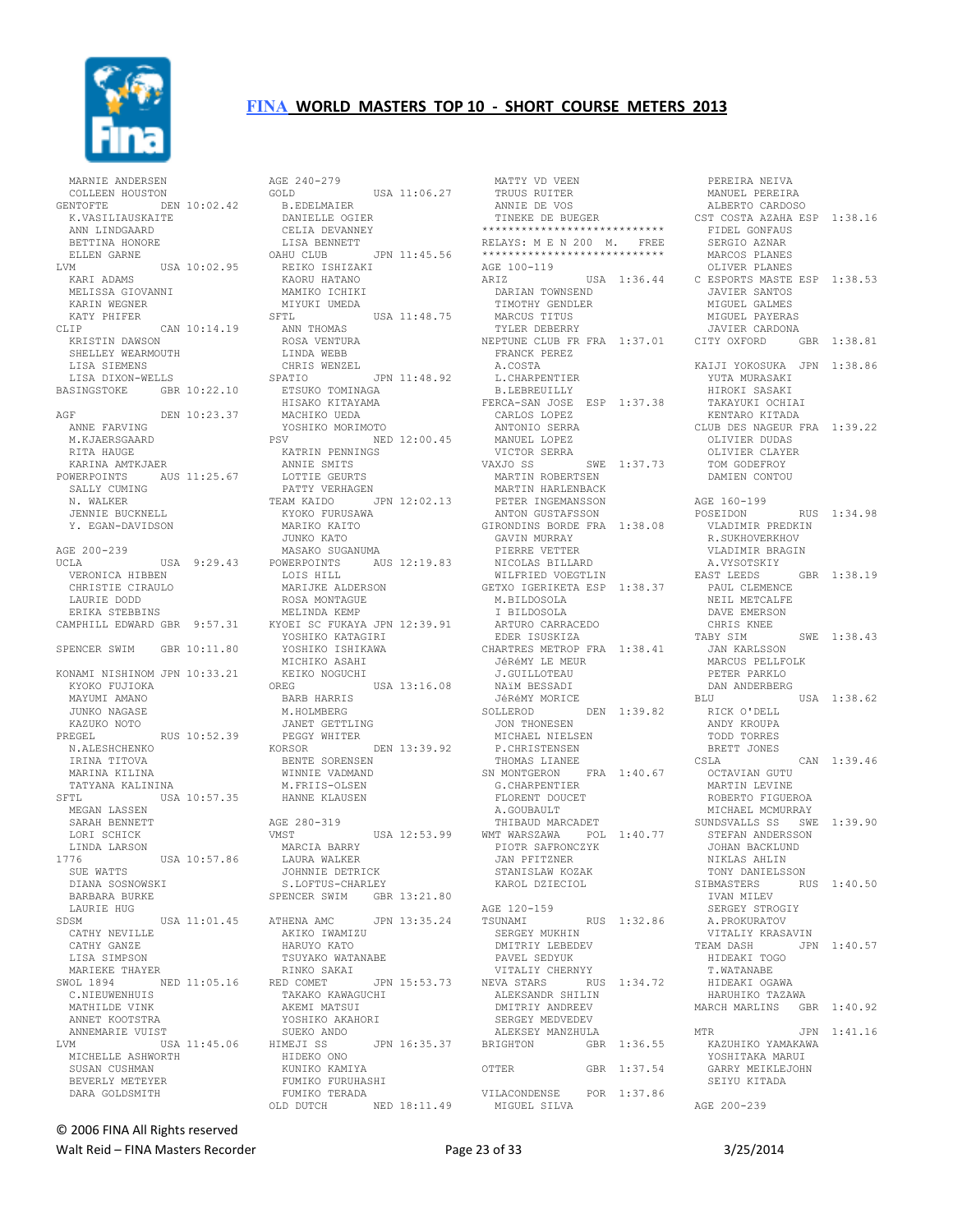

|                                              | BOULOGNE BILLAN FRA 1:40.79 |
|----------------------------------------------|-----------------------------|
| ABED OUADAH                                  |                             |
| OLIVIER FAYOLLE                              |                             |
| PIERRE BLANC                                 |                             |
| LAURENT NEUVILLE                             |                             |
| BLU                                          | USA 1:40.89                 |
| AMBROSE GAINES                               |                             |
| SCOT WEISS<br>RICH<br>MERCER                 |                             |
| CHARLES LYDECKER                             |                             |
| WAMS                                         | USA 1:44.19                 |
| AL JAEGERS                                   |                             |
| SANDY TRIMBLE                                |                             |
| MACE VOLZING                                 |                             |
| TOM HARVILL                                  |                             |
| NOTTINGHAM<br><b>GBR</b>                     | 1:44.76                     |
| DCAC                                         | USA 1:45.15                 |
| NEILL WILLIAMS                               |                             |
| JOSE CUNNINGHAM                              |                             |
| G.HEUCHLING                                  |                             |
| STANFORD YOUNG                               |                             |
| NEP                                          | CAN 1:45.27                 |
| TRENT PEDEN                                  |                             |
| GLENN MACDOUGALL<br>DMITRI KHODKO            |                             |
| BRUCE ROBERTSON                              |                             |
| STADE FRANCAIS FRA 1:46.21                   |                             |
| PATRICK DELLOUE                              |                             |
| LAURENT SIBIRIL                              |                             |
| MARC MAILLOT                                 |                             |
| BAUDOIN FAUCK                                |                             |
| SK NEPTUN                                    | SWE 1:47.15                 |
| ROLF GUSTAFSSON                              |                             |
| MIKAEL NYSTROM                               |                             |
| DAVE SCHARDT                                 |                             |
| HAKAN AGNELL<br>CNSW                         | BEL 1:47.70                 |
| LIONEL GODEAUX                               |                             |
|                                              |                             |
| JEAN-MARIE CADIAT                            |                             |
| PASCAL BALANCIER                             |                             |
| OLIVIER DELFOSSE                             |                             |
| POSEIDON<br>RUS                              | 1:47.78                     |
| ROBERT STROKUN                               |                             |
| V.ZHITLOVSKIY                                |                             |
| VADIM MAKARYCHEV                             |                             |
| PAVEL FILATOV                                |                             |
| AGE 240-279                                  |                             |
| POSEIDON                                     | RUS 1:53.29                 |
| VLADIMIR GETMAN                              |                             |
| A.BASHMAKOV                                  |                             |
| V.ZHITLOVSKIY                                |                             |
| YURIY LOGVIN                                 |                             |
| TRAFFORD METRO GBR 1:54.32                   |                             |
|                                              |                             |
| JAC TSUCHIURA JPN 1:54.33<br>TSUTOMU EBIHARA |                             |
| YOSHIHARU ENDO                               |                             |
| YUZURU OKADA                                 |                             |
| NAOFUMI ITOYAMA                              |                             |
| OREG                                         | USA 1:55.92                 |
| STEVE MANN                                   |                             |
| TOM LANDIS                                   |                             |
| PETER METZGER                                |                             |
| KRIS CALVIN<br>AURO                          | CAN 1:56.16                 |
| FRANK SODONIS                                |                             |
| DAVID WILKIN                                 |                             |
| LARRY BOBBETT                                |                             |
| DAN THOMPSON                                 |                             |
| BIRMINGHAM                                   | GBR 1:56.66                 |
|                                              |                             |
| REAL CANOE NC ESP 1:57.34<br>LUIS MARTINEZ   |                             |

| ALBERTO DELGADO                |             |
|--------------------------------|-------------|
| FELIPE AREVALILLO              |             |
| TECH                           | CAN 1:57.56 |
| ROBERT READ                    |             |
| JOHN MARCH                     |             |
| DAVE READ                      |             |
| PHIL ROGERS                    |             |
|                                |             |
| LAGARDERE PARIS FRA 1:58.22    |             |
| C. GUILLEMIN                   |             |
| LUC LIEBEL                     |             |
| C.STARZEC                      |             |
| GEORGES MICHEL                 |             |
| MOVY                           | USA 1:58.59 |
| BILL SHERMAN                   |             |
| BOB WELCHLIN                   |             |
| <b>BILL RYAN</b>               |             |
| JOHN CHRISTIANSEN              |             |
|                                |             |
| AGE 280-319                    |             |
| GOLD                           | USA 2:04.07 |
| CAV CAVANAUGH                  |             |
| LEE CHILDS                     |             |
| DAVID MCINTYRE                 |             |
| GEORGE SCHMIDT                 |             |
| SYSM                           | USA 2:04.82 |
| KEEFE LODWIG                   |             |
| JOHN SMITH                     |             |
|                                |             |
| TOM VERTH                      |             |
| RICK WALKER                    |             |
| PAINEIRAS A                    | BRA 2:05.13 |
| JOSE LORO                      |             |
| DOUGLAS ALPINO                 |             |
| ANTONIO ORSELLI                |             |
| RICARDO YAMIN                  |             |
| MURASAKI SPORTS JPN 2:06.21    |             |
| S.HASEGAWA                     |             |
| YOSHIHIRO KISHI                |             |
| TAKAO KASHIWAGI                |             |
|                                |             |
|                                |             |
| RYUJI TAKAMINE                 |             |
| MIAMI                          | AUS 2:08.64 |
| JOHN CRISP                     |             |
| DAVID DURRANT                  |             |
| HENRY VAGNER                   |             |
| DAVID BOYLSON                  |             |
| HELLAS SK                      | SWE 2:09.54 |
| ERIC FORSLUND                  |             |
| <b>BO LJUNGBERG</b>            |             |
| <b>BO FOGELBERG</b>            |             |
| ANDERS SODERQVIST              |             |
| HELLAS SK<br>SWE               | 2:10.13     |
| PETER BERGENGREN               |             |
| OLOF BUREBO                    |             |
| HANS<br>LJUNGBERG              |             |
| BENGT FURBERG                  |             |
| TYMS                           | CAN 2:15.44 |
| WALLY HENNE                    |             |
| RICHARD HIBBERT                |             |
| RICK ARNOLD                    |             |
| PETER STRAKA                   |             |
| KONAMI IKOMA                   | JPN 2:17.75 |
| MASAMICHI OGAWA                |             |
| HIROYUKI SATO                  |             |
|                                |             |
| NORIJI MURATA                  |             |
| YOSHINORI INOUE                |             |
| BIRMINGTON                     | GBR 2:17.75 |
|                                |             |
|                                |             |
| AGE 320-359                    |             |
| RS1694GNU A<br><b>BRA</b>      | 3:07.11     |
| ANTON BIEDERMANN               |             |
| JAYME REIS                     |             |
| EDU JAEGER                     |             |
| JOSE JUNIOR                    |             |
| SPATIO                         | JPN 3:22.70 |
| KAZUMI OSHIO<br>SEIICHI KIMURA |             |

 HIDEO HASHITANI TADAO KATAMURA NEVA STARS RUS 3:23.19 YURIY ZHUKOV V.BELOKOVSKIY SERGEY GRIGOREV V.RABINOVICH ARIZ USA 3:34.21 NEVA STARS WALTER HOWLAND HAROLD PETER RICHARD PRICE JACK FRITZ NOVOCASTRIAN AUS 3:35.99<br>BILL WALKER BILL WALKER BARRY BARKER MALCOLM HARRISON ALAN MOORE WARRINGAH AUS 3:46.42 OSSIE DOHERTY J. STEEN GRAHAM CAMPBELL NOEL PETERS C ESPORTS ESP 3:53.39 ROMANO GIGLIOLI PEDRO GALMES A.POLBIBILONI BARTOLOME VERA \*\*\*\*\*\*\*\*\*\*\*\*\*\*\*\*\*\*\*\*\*\*\*\*\*\*\*\* RELAYS: M E N 200 M. MEDLEY \*\*\*\*\*\*\*\*\*\*\*\*\*\*\*\*\*\*\*\*\*\*\*\*\*\*\*\* AGE 100-119<br>SK NEPTUN SK NEPTUNSWE 1:40.82<br>SIMON SJODIN PONTUS FLODQVIST C.VIKSTROM PETER STYMME HIDEAKI AOKI KUNIHIKO CHIKEN H.TAKAYANAGI TAKAYUKI MAEDA<br>KOKORO J KOKORO JPN 1:47.97 HIROSHI AYUHA TAKEFUMI KAKIZOE YUSUKE HIBINO TAKAMITSU KOJIMA<br>GETXO ESP ARTURO CARRACEDO LARS PETTERSSON EDER ISUSKIZA M BILDOSOLA I BILDOSOLA NEVA STARS RUS 1:48.15 DANIL ANTONENKOV SERGEY GOGOL MAKSIM SMORODIN K.BOGDANOV CN FERCA-SAN JO ESP 1:48.18 VICTOR SERRA ANTONIO SERRA MANUEL LOPEZ CARLOS LOPEZ NEPTUNE CLUB FR FRA 1:48.76 L.CHARPENTIER B.LEBREUILLY JEAN-NICOLAS MEHR FRANCK PEREZ VAXJO SS SWE 1:48.81 MARTIN ROBERTSEN ANTON GUSTAFSSON MARTIN HARLENBACK PETER INGEMANSSON USM MALAKOFF FRA 1:50.34 BRUNO BERTRAND RUDY BERTRAND THIBAULT MARTIN S.ABDOURAZAKOU

PETER STYMME<br>CFC FUTAMATAGAW JPN 1:45.56 VILACONDENSE POR 1:50.67 GETXO ESP 1:48.12 SOLNA SUNDBYBER SWE 1:51.61 CHARTRES METROP FRA 1:50.53 JEREMY LE MEUR<br>JEREMY LE MEUR<br>Jeremy J.GUILLOTEAU JEREMY MORICE MATHIEU LEROY AGE 120-159 RUS 1:44.27 ALEKSANDR SHILIN DMITRIY RADZHABOV ALEKSEY MANZHULA SERGEY MEDVEDEV TSUNAMI RUS 1:44.63 PAVEL SEDYUK SERGEI SITDIKOV SERGEY MUKHIN VITALIY CHERNYY  $SWE$  1:47.57 S.PRESTINONI<br>JONAS ANDERSSON<br>HENRIK WAHLBERG PETER EDVARDSSON  $USA 1:49.16$  CHRIS COUNTS GLENN COUNTS GLENN COUNTS<br>BILLY GAINES DAN WEGNER RUS 1:49.44 ALEXEY GULAKOV SERGEY FIRICHENKO PAVEL ARZHANOV ALEKSANDR ZIMA GBR 1:50.14 CITY OXFORD GBR 1:50.52 PEREIRA FABIO NEIVA HENRIQUE SILVA PEDRO CARDSO CARLOS FRA 1:51.28 JOHANN PAPILLON MORGAN DUTRIEUX NICOLAS TERAL MATHIEU SCREVE PER SVANBERG JOAKIM DAHL M.ASTROM-KARLSSON AGE 160-199 TEAM DASH JPN 1:48.02 HIDEAKI OGAWA HIDEAKI TOGO FUMINORI YASAKA T.WATANABE MTR JPN 1:49.06 YOSHITAKA MARUI SEIYU KITADA KAZUHIKO YAMAKAWA GARRY MEIKLEJOHN<br>TABY SIM SWE SWE 1:49.81 PETER PARKLO MARCUS PELLFOLK JAN KARLSSON DAN ANDERBERG MARCH MARLINS GBR 1:51.17 BLU USA 1:51.97 BRETT JONES RICH MERCER ANDY KROUPA RICK O'DELL SIBMASTERS RUS 1:53.42

© 2006 FINA All Rights reserved

Walt Reid – FINA Masters Recorder The Communication of the Page 24 of 33 3/25/2014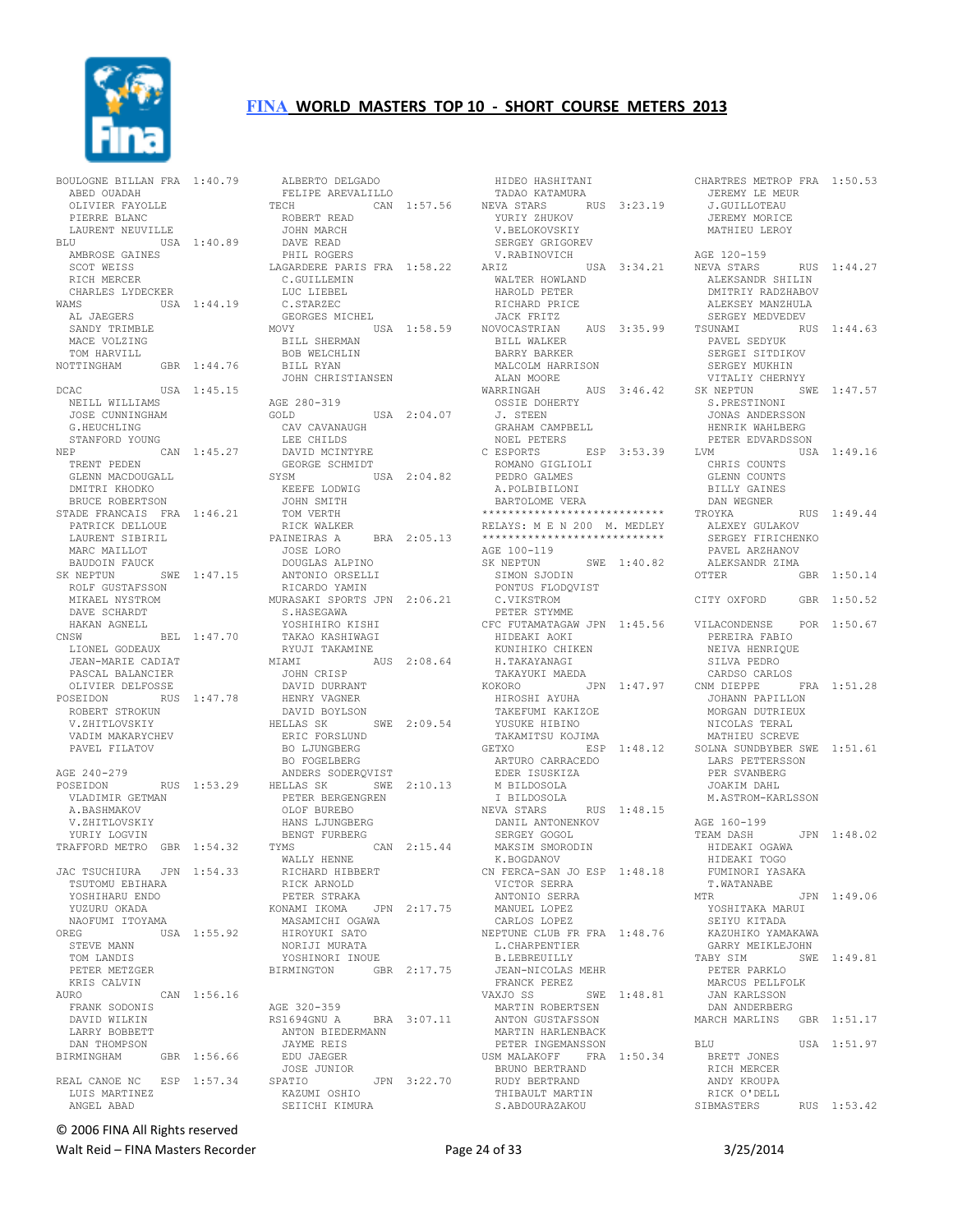

 SERGAY ZHURKOVICH PAVEL CHECHULIN A.PROKURATOV VITALIY KRASAVIN SPRUT RUS 1:53.49 A.BASHMAKOV EVGENIY RYZHOV<br>EVGENIY RYZHOV ALEKSEY SHIBAEV OREG IGOR PENCHUKOV SUNDSVALLS SS SWE 1:53.49 NIKLAS AHLIN STEFAN ANDERSSON<br>STEFAN ANDERSSON<br>TOULLE JOHAN BACKLUND TONY DANIELSSON CN AQUAMASTERS ESP 1:53.55<br>CARLES PUIG CARLES PUIG FRANCESC COLL DANIEL MORALES DAVID PRESAS PARIS AQUATIQUE FRA 1:54.80 J.OLIVEIRA J.RIBLET BRUNO LEFEVRE PETER WESTEEL AGE 200-239 AGE 200-239<br>POSEIDON RUS 1:54.65 MIKHAIL GROMOV V.ZAGREBENKO VLADIMIR PREDKIN A.BASHMAKOV BOULOGNE BILLAN FRA 1:54.96 PIERRE BLANC OLIVIER FAYOLLE LAURENT NEUVILLE ABED OUADAH<br>SYSM USA 1:57.51 GEORGE MEHOK SCOTT STIER ROGER KAHN JACK GROSELLE<br>SK NEPTUN JACK GROSELLE<br>SK NEPTUN SWE 1:58.70 U MIKAEL NYSTROM PER LINDVALL ROLF GUSTAFSSON ANDERS HAGLUND<br>DCAC U USA 1:58.71 NEILL WILLIAMS JOSE CUNNINGHAM G.HEUCHLING STANFORD YOUNG WAMS USA 1:58.75 KARL WIEDAMANN LEE CHILDS SANDY TRIMBLE AL JAEGERS TOM HARVILL MACE VOLZING<br>NEVA STARS RUS 1:59.83 STANISLAV URSUL SIANIJ<sub>–</sub><br>K.BUBLIKOV NEP CAN 2:00.54 BO FOGELBERG GLENN MACDOUGALL DMITRI KHODKO BRUCE ROBERTSON ANTOINE POMERLEAU<br>ES NANTERRE FRA ES NANTERRE FRA 2:01.26 YOSHINORI INOUE NORIJI MURATA STEPHANE SEIGNEUR J.TARICCO LIONEL PAILLIEZ ALAIN FLIPO TOULOUSE ATHLET FRA 2:01.27 MARK MORGAN STEPHANE GILBERT OLIVIER BORIOS AURELIEN MINGOT R.DOBBELMANN

NEVA STARS RUS 1:59.83 VASILIY POPOV V.ALEKSANDROV HELLAS SK SWE 2:30.09 AGE 240-279 AGE 240-279<br>GOTEBORG SIM SWE 2:10.66 KARL JUSTH KJELL WESTIN LEONARD BIELICZ HANS ERIKSSON STEP<br>REG USA 2:11.17 TYMS OREG USA 2:11.17 PETER METZGER JIM IVELICH TOM LANDIS STEVE MANN GBR 2:12.31 SYSM BIRMINGHAM CHAYKA RUS 2:13.92 SERGEY KOROTAEV A.SHCHERBAKOV ALEKSEY FILONOV ANRI VERESHCHAGIN REAL CANOE NC ESP 2:14.65 ALBERTO DELGADO ANGEL ABAD LUIS MARTINEZ FELIPE AREVALILLO  $CAN 2:14.96$ JOHN MARCH<br>ROBERT ROBERT READ DAVE READ PHIL ROGERS MURASAKI SPORTS JPN 2:15.56 MOSCOW MASTERS RUS 3:42.20 JUNYA SUZUKI YOSHIHIRO KISHI HIROSHI KANEKO S.HASEGAWA NEVA STARS RUS 2:16.01 DMITRIY VASILEV A.KHARCHENKO OLEG TKACHENKO OLEG PETKAU TRAFFORD METRO GBR 2:17.14 ESP 2:18.52 CARLOS MARTIN LORENZO MARTIN JAVIER BEDIA JOSE CUESTA AGE 280-319 GOLD USA 2:21.82 GEORGE SCHMIDT BEATTY PARK AUS 4:05.50 CAV CAVANAUGH TECH CAN 2:29.16 RICK ARNOLD WALLY HENNE PETER STRAKA CLIFF GENTLE ERIC FORSLUND BO LJUNGBERG ANDERS SODERQVIST KONAMI IKOMA JPN 2:33.60 HIROYUKI SATO MASAMICHI OGAWA WARRINGAH AUS 2:34.82 WILSON GAMBLE PETER KAUPERT MAX VAN GELDER SDSM USA 2:37.11 MIKE FRESHLEY BOB BEST

 JORGE MARTINEZ ALAIN KANDEL GERARD LONNE CHRISTIAN JOGUET STEPHANE HUGOT CAN 2:37.65 PETER STRAKA WALLY HENNE CLIFF GENTLE RICK ARNOLD SYSM USA 2:38.36 DAVID OAKES DARRYL SJOBERG KEEFE LODWIG DEAN DYE HELLAS SK SWE 2:43.04 KJELL HANSERIUS OLOF SODERQVIST MATTHIAS KRONER INGVAR ERIKSSON AGE 320-359 WCM USA 3:34.64 DONALD BROWN NORMALD BROWN (NORMALD BROWN) (NORMAL BROWN) (NORMAL) (NORMAL BROWN) (NORMAL) (NORMAL BROWN) (NORMAL BROWN) (N<br>NORMAN STUPFEL (NORMAL BROWN) (NORMAL) (NORMAL) (NORMAL) (NORMAL) (NORMAL) (NORMAL) (NORMAL) (NORMAL) (NORMAL) FRANK NIEMAN ROBERT MAYO YURIY ZHUKOV V.BELOKOVSKIY SERGEY GRIGOREV V.RABINOVICH SDSM USA 3:43.16 KEN KIMBALL DONALD BAKER TOM MITCHELL BILL COLES OBARADAI JPN 4:01.33 DENZO WAKAYAMA HIDEHISA SANO HAYAYUKI MAEKAWA HIROYASU YAMADA<br>IBARAKI SC JPN YOSHITAKA KIMURA Y.KAWABATA ICHIRO MARUKO KENZO NISHIZAWA EVAN JONES ELI KITAY JOHN LOCKLEY NORM CLARK VISION SC JPN 4:14.05 TADASHI ISHITAKA MINORU YOSHIDA KOHEI WATANABE H.KOBAYASHI C ESPORTS ESP 4:34.68 A.POLBIBILONI PEDRO GALMES EUGENE MILLER BARTOLOME VERA AUS 4:36.79 J. STEEN GRAHAM CAMPBELL GRAHAM CAMPBEL)<br>NOEL PETERS OSSIE DOHERTY USA 4:40.73 HAROLD PETER RICHARD PRICE JACK FRITZ WALTER HOWLAND \*\*\*\*\*\*\*\*\*\*\*\*\*\*\*\*\*\*\*\*\*\*\*\*\*\*\*\* RELAYS: M E N 400 M. FREE

 HARRY DUFFIELD BORDEAUX ETUDIA FRA 2:37.22 AGE 100-119 BRIGHTON GBR 3:37.54 HIROYASU YAMADA<br>IBARAKI SC JPN 4:04.34 AGE 120-159<br>YOSHITAKA KIMURA GUNMA TAKESHI JPN 3:31.07 \*\*\*\*\*\*\*\*\*\*\*\*\*\*\*\*\*\*\*\*\*\*\*\*\*\*\*\* CFC FUTAMATAGAW JPN 3:37.57 TAKAYUKI MAEDA SHUN SAKAT H.TAKAYANAGI SHODAI OBA SOUTHHAMPTON GBR 3:50.30 WINS CAN 3:51.36 DAVID PAYNE KEN BEAST JAMES MONK DOUG JONES EGAWAGUNDAN JPN 3:52.66 SHUNSUKE IWASAKI KENTA MINOWA YUKI OHIRA MASAHIRO KATO KYOSUIKAI JPN 3:53.24 YUTA NAKAGAWA TATSUYA HAYAMA KOJI NAKAMURA RYOSUKE KANEMITSU DCAC USA 3:55.70 DUSTIN SIGWARD ANDREW FRAMPTON JUSTIN BURKHARDT NICHOLAS DAVIDSON<br>OTTER GBR GBR 3:58.11 TNYA USA 4:04.24 SCOTT JORDAN GAVIN SIMPSON DANIEL WIEDERKEHR DAVID SPIRES CAN 4:05.64 GAVIN WIESE MATT COBB ANDY JI BRIAN SAWYER AKIHIRO SHIMIZU NOBUAKI INOMATA KAZUYA KOIKE YOSHINORI IWASAKI LVM USA 3:31.30 CHRIS COUNTS DAN WEGNER BILLY GAINES GLENN COUNTS<br>OTTER GBR 3:42.41 BRIGHTON GBR 3:46.64 BICESTER GBR 3:48.50 TRAFFORD METRO GBR 3:49.60 EMSC CAN 3:49.92 BARRY SARETSKY KELLEN WESTMAN MIKE VANDEN HAM BARRY LEWIS<br>CFST  $CAN$  3:50.62 GARTH SINDRAY ALEX BRONSON BRETT MACNEIL CASEY GERGELY AURO CAN 3:51.74 DANIEL LINDQUIST DANIEL WELLS

#### © 2006 FINA All Rights reserved

Walt Reid – FINA Masters Recorder The Contract Contract Page 25 of 33 3/25/2014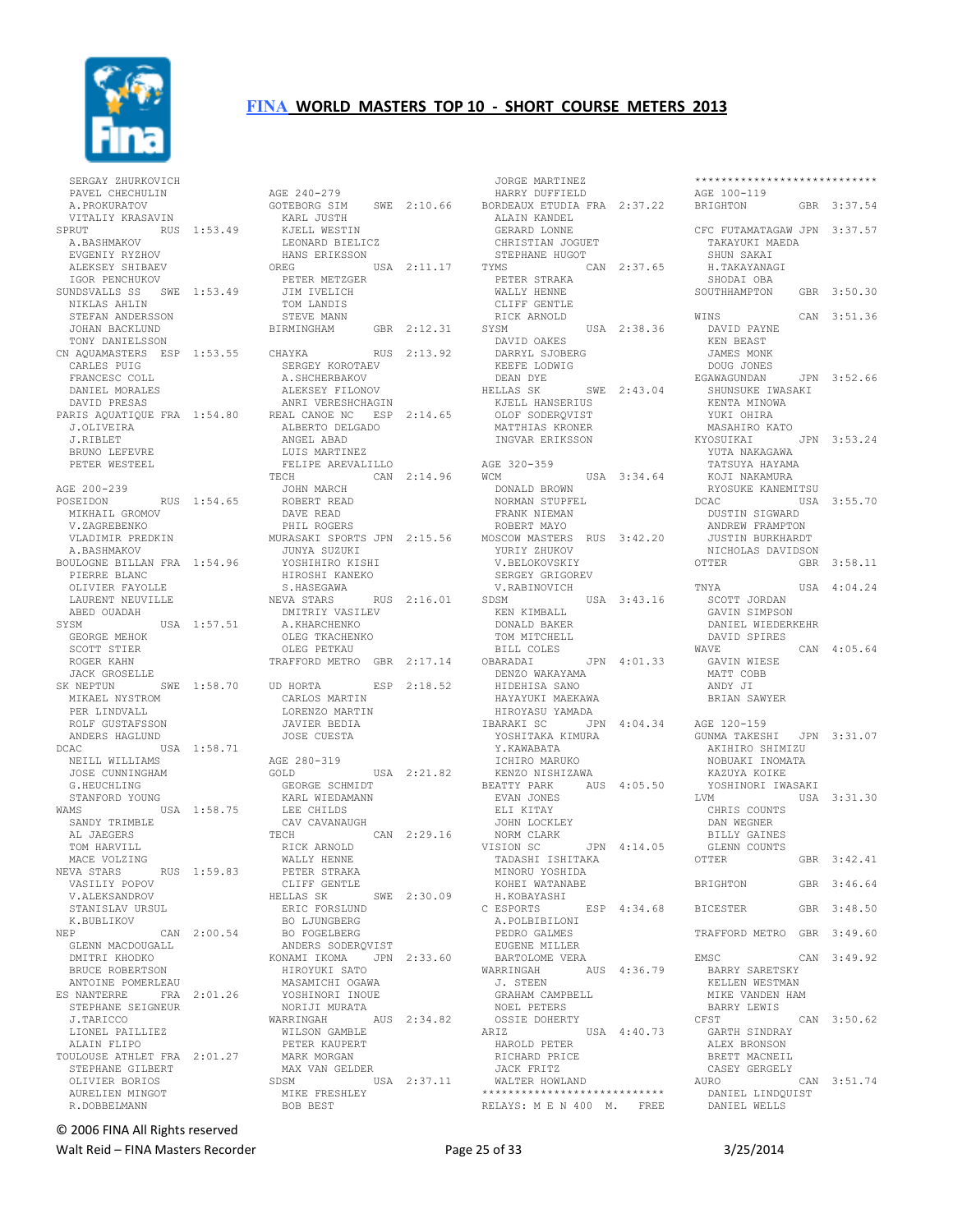

 FRANK SODONIS GRAHAM MITCHELL T.O.SS JPN 3:51.98 KAZUHIRO KUSAKABE MAKOTO SAITO YUMI MORI SHUTO HASEGAWA AGE 160-199 MTR JPN 3:43.21 GARRY MEIKLEJOHN YOSHITAKA MARUI SEIYU KITADA KAZUHIKO YAMAKAWA MARCH MARLINS GBR 3:43.33 TECH CAN 3:45.23 LOUIS BONNEAU STEVE OLIVA CHRIS MCCARTHY SCOTT DICK EDGE JPN 3:45.98 MASATERU IKEDA TOMOYUKI SATO SUMITO USUI RYUTARO MORITA WARRINGTON GBR 3:47.81 BARNET COPTHALL GBR 3:48.76 TEAM DASH JPN 3:49.81 HIDEAKI TOGO TAKESHI NAKAZATO T.WATANABE HARUHIKO TAZAWA SEASIDE PIRATES AUS 3:50.48 DARREN PATON RICHARD UPTON STAFFAN WENSING JOHN BATES<br>CITY OXFORD GBR 3:51.09 TEDDINGTON GBR 3:52.80 LEON SMITH MARK DEAKIN RONNIE OLTNER ADAM ACLAND AGE 200-239 ARIZ USA 3:51.43 TERRY DE BIASE TERRY RICHARDSON PAUL HAFNER DAVE GOMEZ WAMS USA 3:55.72 AL JAEGERS SANDY TRIMBLE MACE VOLZING TOM HARVILL CWC MAEBASHI JPN 3:58.10 SHOTARO IMAI KATSUHISA IIZUKA FUMIO SHIGENO KEIICHI KANEKO<br>ROSE ROSE USA 4:04.15 DAN STEPHENSON MICHAEL SCANNELL RAY FROST DREW SKELLY<br>AER LINGUS IRL  $4:04.94$  CONALL O'REILLY GER PHILPOTT PETER CONWAY VIVIAN MONGEY<br>SYSM USA 4:05.43 STEVEN NEWMAN

 JOHN SYLVESTER STEVE GROSSMAN BRIAN SAYLOR<br>DCAC USA 4:08.81 G.HEUCHLING JOSE CUNNINGHAM JEFFREY MEAD STANFORD YOUNG<br>NSM C  $CAN 4:09.91$  LARRY KYLE RICK GUSTAVSON RICH HILL ROD CRAIG<br>WCM WCM USA 4:10.04 TOM NOOTBAAR BRYAN VOLPP JON BOONE LOREN DRUZ NORTH SYDNEY AUS 4:10.60 JOHN KAIN<br>JOHN KAIN<br>Chail GRANT PARR JOHN DE VRIES NEAL MOORES AGE 240-279 TEDDINGTON GBR 4:24.19 STEVE FOLSOM GEOFFREY EDGE DAVID HEMBROW ANDREW HOOPER BIRMINGHAM GBR 4:27.40 ROCHFORD DISTRI GBR 4:29.30 USA 4:33.91 KEEFE LODWIG TOM CORNELL RICK WALKER JONATHAN FONG TECH CAN 4:36.31 ROBERT READ JOHN MARCH DEREK PARKER JOHN WEEKS<br>WARRINGAH AUS 4:37.23 STUART MEARES JOHN PAGDEN GORDON WHYTE MARK MORGAN FUKUSHIMA FLIPP JPN 4:37.58 SETSUHIKO KUROKI SHINICHI NAKAMURA MASAAKI INOGUCHI HIROSHI TAKAHASHI LAPS USA 4:39.66 GREGORY WILLIS ERIC ANDERSON DUNCAN MC BRIDE CHUCK PONTHIER HAKUYO S JPN 4:40.06 TOSHITAKA OGIWARA ETSUO FUTAMACHI KATASHI AOKI HIROSHI NONAKA SPENCER SWIM GBR 4:43.48 AGE 280-319 GOLD USA 4:46.02 LEE CHILDS CAV CAVANAUGH DAVID MCINTYRE GEORGE SCHMIDT OTTER GBR 5:23.51 TECH CAN 5:26.10 BRIGHTON

 PETER LEACH PAULL LEAMEN MIKE OLSEN ROBB JACK ARIZ USA 5:33.48 CARL MARRIOTT TED PIERCE DOUGLAS SPRINGER AL WORTH MESC USA 5:41.00 BILL RUPERT ROBERT NELSON WILLIAM JONES DAVID VAIL SDSM USA 6:14.10 DENNIS BOVEE KEN KIMBALL JORGE MARTINEZ JERRY O'MARA ARIZ USA 6:18.20 KENNETH MCKINNEY ED THOMPSON STEVE PROFFITT HOP BAILEY<br> $O*H*$ USA 6:22.14 JOHN MEDICI NET HEDICI<br>ROBERT WILLIAMS<br>MILLIAMS WILLIAM LEARMONTH .<br>RAY WITTE<br>ARTZ USA 7:26.08 RON LALONDE --- DADONDE<br>DAVID PEPITONE<br>JIM WOTT JIM HOPP BOB PARKER<br>TECH CAN 7:42.28 RAZEL ABDELNOUR VELLO MIJAL GRAEME BARBER GRANT SINCLAIR AGE 320-359<br>MICH USA 6:07.52 KEITH CROMPTON WALLIE JEFFRIES RICHARD CHAMBERS JOEL LOCKWOOD<br>JUEI CLUB JPN 6:35.12 KAIZO WATANABE KATSUZO SHIRAYAMA KAZUYA ONUKI IKURO SHIMONO SDSM USA 6:38.85 DONALD BAKER BOB BEST BILL COLES TOM MITCHELL WCM USA 7:24.81 DONALD BROWN ROBERT MAYO FRANK NIEMAN NORMAN STUPFEL ARIZ USA 7:51.66 WALTER HOWLAND HAROLD PETER RICHARD PRICE JACK FRITZ \*\*\*\*\*\*\*\*\*\*\*\*\*\*\*\*\*\*\*\*\*\*\* RELAYS: M E N 400 M. MEDLEY \*\*\*\*\*\*\*\*\*\*\*\*\*\*\*\*\*\*\*\*\*\*\*\*\*\*\*\* AGE 100-119<br>ARIZ USA 3:43.64 DARIAN TOWNSEND MARCUS TITUS TYLER DEBERRY CARL MILLER BRIGHTON GBR 4:07.95

CFC FUTAMATAGAW JPN 4:08.88 SHODAI OBA MASAYUKI HOZUMI RYO SUZUKI SHUN SAKAI KYOSUIKAI JPN 4:11.76 YUTA NAKAGAWA T.MURAKOSHI TATSUYA HAYAMA RYOSUKE KANEMITSU<br>TNYA USA USA 4:20.81 AUDIE MCRAE SCOTT JORDAN WIN CHESSON DAVID SPIRES SOUTHAMPTON GBR 4:21.07 NEM USA 4:31.09 ERIC O'LOUGHLIN KENNETH CATALANO JONATHAN BIETHAN BRYAN GUARNIER TNYA USA 4:33.02 GAVIN SIMPSON SHACHAR KEIZMAN DANIEL WIEDERKEHR<br>ANDREW MALINAK ANDREW MALINAK DCAC USA 4:43.34 EVAN SCHLANK PETER VOLOSIN BRENDAN RODDY MATTHEW QUINN TNYA USA 5:05.78 STEPHEN HOOPER JONATHAN BERMUDEZ JONATHAN FICHMAN ALEXANDER BARCLAY AGE 120-159 CFC FUTAMATAGAW JPN 4:08.69 DAISUKE KONDO KUNTHIKO CHIKEN TOMOKAZU SUZUKI TAKAYUKI MAEDA GOLD RUSH JPN 4:12.29 KENTARO NAKAMURA TATSUYA KINUGASA HAJIME MIZUMA YOSUKE KAMATA<br>MOVY USA 4:15.08 BILLY BROCH TONY REZEK JR PYLE ANTHONY DIERS<br>TECH  $CAN$  4:15.24 LOUIS BONNEAU MATTHEW LASCHUK SCOTT DICK STEVE OLIVA KONAMI HONTEN JPN 4:16.23 SABURO WATANABE RYUJI SAKATANI TOMOKI SUZUKI SHUICHI MAEDA ZIK BEL 4:18.91 WIM GORIS KEVIN NUYES ALEXIS KRUG HANS WIJSMAN<br>T.O.SS JPN 4:20.73 KAZUHIRO KUSAKABE SHUTO HASEGAWA MAKOTO SAITO YUMI MORI CAN 4:21.89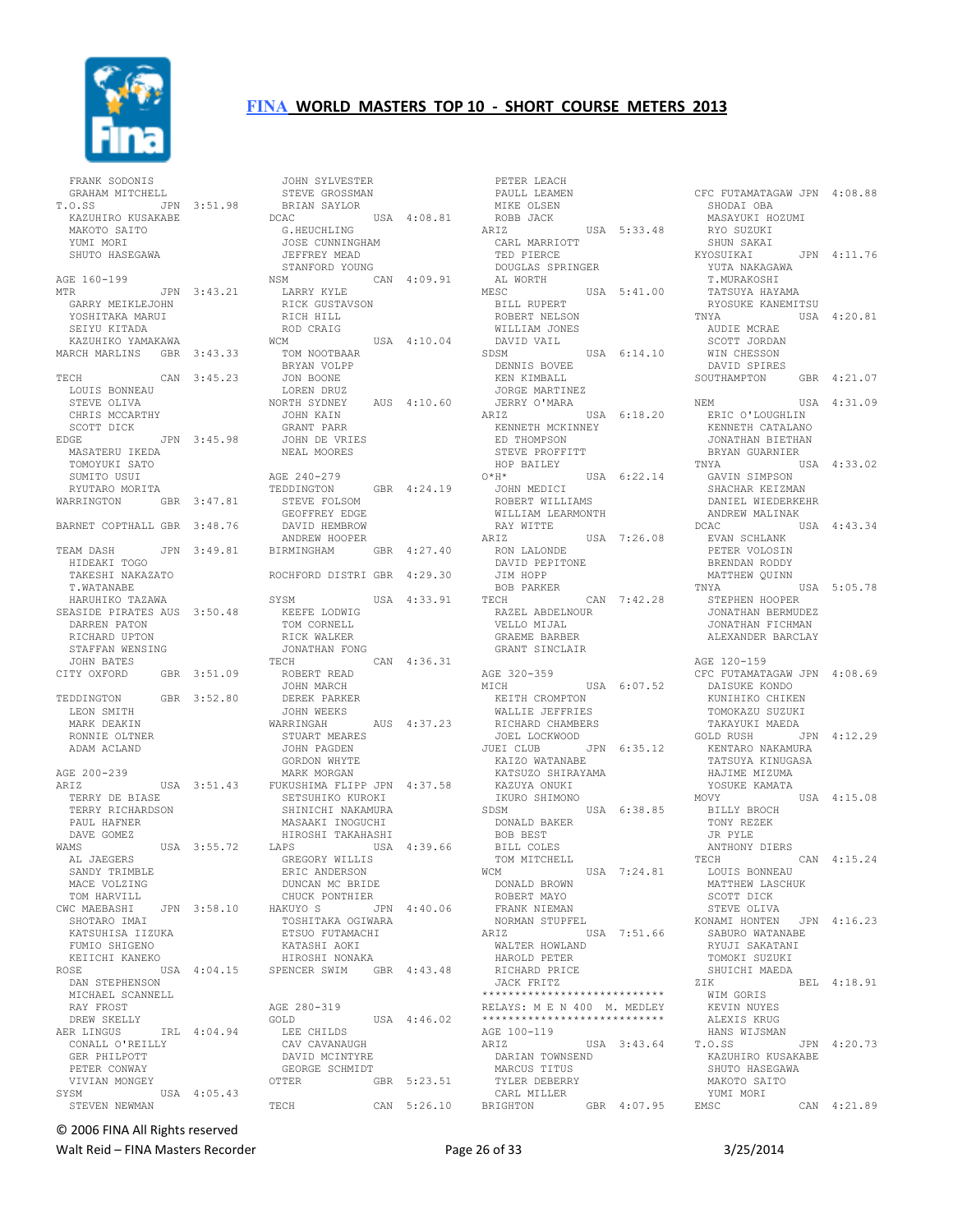

| KELLEN WESTMAN<br>BAERACH ANDERSON<br>BARRY SARETSKY                                                   |             |
|--------------------------------------------------------------------------------------------------------|-------------|
| GRANT ANDRUCHOW<br>ETOB<br>CHRISTOPHER NAGY<br>MIRKO PETROV<br>PETER BLASKOVITS<br>AL STATKEVICIUS     | CAN 4:23.37 |
| GBM<br>RYAN DRASHER<br>A.HAAGEN<br>KEVIN SCHUSTER<br>DARREN JOHNSON                                    | USA 4:24.20 |
| AGE 160-199<br>MTR<br>YOSHITAKA MARUI<br>SEIYU KITADA<br>KAZUHIKO YAMAKAWA                             | JPN 4:03.48 |
| GARRY MEIKLEJOHN<br>BLU<br>SCOTT ST CLAIR<br>CHRIS FOPPIANI<br><b>BRODIE HYNES</b>                     | USA 4:04.80 |
| JOHN KEEN<br>MARCH MARLINS GBR 4:07.77                                                                 |             |
| USA<br>BLU<br>RICK O'DELL                                                                              | 4:10.92     |
| RICH MERCER<br>ANDY KROUPA<br>BRETT JONES                                                              |             |
| TEAM DASH<br>HIDEAKI OGAWA<br>TAKASHI<br>HIRAKAWA<br>ATSUSHI MORI<br>T.WATANABE                        | JPN 4:11.68 |
| DCAC<br>NEILL WILLIAMS<br>MATTHEW KINNEY<br>TODD HARVEY<br>TED BOCKIUS                                 | USA 4:18.50 |
| TEDDINGTON<br>ADAM ACLAND<br>MARK DEAKIN<br>LEON SMITH<br>RONNIE OLTNER                                | GBR 4:22.40 |
| HZ PC HEERENVEE NED 4:22.61<br>GERARD EGHUIZEN<br>RENE BEETSMA<br>CASPER HUT<br>MARTEN DE GROOT        |             |
| IATE BRASILIA A BRA 4:24.78<br>MARCELO SQUARISI<br>JOAO BARBOSA<br>HELIO CELIDONIO<br>MARCUS BISINOTTO |             |
| NORTH SYDNEY AUS 4:25.48<br>DAVID LOVELACE<br>JOHN KAIN                                                |             |
| JONATHAN ROBERTS<br>ANDREW GRAHAM                                                                      |             |
| AGE 200-239<br><b>WAMS</b><br>SANDY TRIMBLE<br>AL JAEGERS<br>TOM HARVILL                               | USA 4:24.83 |
| MACE VOLZING<br>EIAI CLUB<br>SHIGEAKI ITO<br>MASATOSHI ITO<br>AKIRA IIDA<br>YOSHIO FURUYA              | JPN 4:27.62 |

| JUNYA SUZUKI                                     |     |              |
|--------------------------------------------------|-----|--------------|
| NORIYUKI SATO                                    |     |              |
| HIROSHI KANEKO                                   |     |              |
| CURTIS VANHULLA                                  |     |              |
| <b>DCAC</b><br>G.HEUCHLING                       |     | USA 4:35.48  |
|                                                  |     |              |
| JOSE CUNNINGHAM                                  |     |              |
| FREDERICK DEVER<br>STANFORD YOUNG                |     |              |
|                                                  |     |              |
| CAMPHILL EDWARD GBR 4:39.35                      |     |              |
| MOVY                                             |     | USA 4:49.53  |
| <b>BOB WELCHLIN</b>                              |     |              |
| ANTHONY THOMPSON                                 |     |              |
| MARK MORASH                                      |     |              |
| BILL SHERMAN                                     |     |              |
| TSUN                                             |     | USA 4:51.84  |
| MARK WHITE                                       |     |              |
| LAURENCE FRY                                     |     |              |
| PAUL FRENTSOS                                    |     |              |
| STUART HILLS                                     |     |              |
| NOTTINGHAM                                       |     | GBR 4:52.29  |
|                                                  |     |              |
| WARRINGAH                                        |     | AUS  4:53.13 |
| MARK MORGAN                                      |     |              |
| JOSEPH TOOHER                                    |     |              |
| STUART MEARES                                    |     |              |
| KEITH BOURDON                                    |     |              |
| FINS                                             |     | USA 4:54.05  |
| JIM JORDAN                                       |     |              |
| ROBERT RYAN                                      |     |              |
| R.KANNEGIESER                                    |     |              |
| P MARTIN HENRY                                   |     |              |
|                                                  |     |              |
| AGE 240-279<br>BIRMINGHAN                        | GBR | 4:55.57      |
|                                                  |     |              |
| TRAFFORD METRO GBR 5:02.30                       |     |              |
|                                                  |     |              |
| TECH                                             | CAN | 5:03.55      |
| JOHN MARCH                                       |     |              |
| ROBERT READ                                      |     |              |
| DAVE READ                                        |     |              |
| PHIL ROGERS                                      |     |              |
| HAKUYO S                                         |     | JPN 5:10.09  |
| HIROSHI NONAKA                                   |     |              |
| SEIKO OKAZAKI                                    |     |              |
| HIROKI SUGINAKA                                  |     |              |
| TAKASHI TERAKOSHI                                |     |              |
| AXTOS KOBE                                       |     | JPN 5:10.78  |
| KAZUHIKO YAMAMOTO                                |     |              |
| MITSUAKI SAKURAI                                 |     |              |
| SHINICHI YAMAMOTO                                |     |              |
| SHOZO TAKATA                                     |     |              |
| AURO                                             | CAN | 5:12.19      |
| FRANK SODONIS                                    |     |              |
| LES LINDOUIST                                    |     |              |
| DAN THOMPSON                                     |     |              |
| LARRY BOBBETT                                    |     |              |
| ROCHFORD DISTRI GBR 5:13.80                      |     |              |
|                                                  |     |              |
| SPENCER SWIM GBR 5:13.90                         |     |              |
| SPATIO                                           | JPN | 5:13.94      |
| YASUNOBU OKAMURA                                 |     |              |
| MIYOSHI MORIOKA                                  |     |              |
|                                                  |     |              |
|                                                  |     |              |
| KAZUO MAEKAWA                                    |     |              |
| NORIAKI TSUJI                                    |     |              |
|                                                  |     |              |
| ZENJIRO SUZUKI                                   |     |              |
| FUKUSHIMA FLIPP JPN 5:17.89<br>HIROSHI TAKAHASHI |     |              |
| SETSUHIKO KUROKI<br>SHINICHI NAKAMURA            |     |              |
|                                                  |     |              |
| AGE 280-319                                      |     |              |

| GEORGE SCHMIDT               |             |             |
|------------------------------|-------------|-------------|
|                              |             |             |
| KARL WIEDAMANN               |             |             |
| LEE CHILDS                   |             |             |
| CAV CAVANAUGH                |             |             |
| OTTER                        | GBR 6:12.73 |             |
|                              |             |             |
| WARRINGAH                    | AUS 6:14.81 |             |
|                              |             |             |
| ARTHUR LITH                  |             |             |
| PETER KAUPERT                |             |             |
| GORDON WHYTE                 |             |             |
| BILL HARRIS                  |             |             |
| MESC                         | USA 6:26.62 |             |
|                              |             |             |
| BILL RUPERT                  |             |             |
| ROBERT NELSON                |             |             |
| WILLIAM JONES                |             |             |
| DAVID VAIL                   |             |             |
| ARIZ                         |             |             |
|                              | USA 6:27.48 |             |
| TED PIERCE                   |             |             |
| CARL MARRIOTT                |             |             |
| DOUGLAS SPRINGER             |             |             |
| AL WORTH                     |             |             |
|                              |             |             |
| TECH                         |             | CAN 6:31.74 |
| PETER LEACH                  |             |             |
| MIKE OLSEN                   |             |             |
| ROBB JACK                    |             |             |
|                              |             |             |
| JOHN WEEKS                   |             |             |
| GERM                         | USA 6:51.05 |             |
| JAMES HILLMAN                |             |             |
| TIMOTHY MILLER               |             |             |
| ROGER GOLDEN                 |             |             |
|                              |             |             |
| KENNETH WALL                 |             |             |
| FITTA MATSUYAMA JPN 6:52.24  |             |             |
| TAKEO KATO                   |             |             |
| HIDEAKI NAKAOKA              |             |             |
| OSAMU KUMAGAI                |             |             |
|                              |             |             |
| KENJI KOZU                   |             |             |
| NEM                          |             | USA 7:14.97 |
| JAMES POPE                   |             |             |
| NICHOLAS RIBUSH              |             |             |
| DAVID BAXTER                 |             |             |
|                              |             |             |
| JIM TERRY                    |             |             |
| ST FUJIIDERA                 | JPN         | 7:15.84     |
| KATSUHIDE FUDANO             |             |             |
| Y.KOBAYASHI                  |             |             |
|                              |             |             |
| TADAHIKO SAKATANI            |             |             |
| ISAO MATSUMOTO               |             |             |
|                              |             |             |
| AGE 320-359                  |             |             |
| WARRINGAH                    |             | AUS 9:04.64 |
| THOMAS RYAN                  |             |             |
|                              |             |             |
| <b>NOEL PETERS</b>           |             |             |
| JAMES REYNOLDS               |             |             |
| OSSIE<br>DOHERTY             |             |             |
| **************************** |             |             |
|                              |             |             |
| RELAYS: M E N 800 M. FREE    |             |             |
| **************************** |             |             |
| AGE 100-119                  |             |             |
| NEM                          | USA 7:43.72 |             |
| TOBIAS WORK                  |             |             |
|                              |             |             |
| MICHAEL EMMONS               |             |             |
| DANIEL MORAN                 |             |             |
| ERIC NILSSON                 |             |             |
| RED COMET                    | JPN 7:50.37 |             |
| MASAKAZU TAKASE              |             |             |
|                              |             |             |
| EIJI TANABE                  |             |             |
| AKIHIRO ITO                  |             |             |
| IKUMI HASEGAWA               |             |             |
| SOLLEROD                     |             | DEN 8:33.26 |
|                              |             |             |
| JON THONESEN                 |             |             |
| MICHAEL NIELSEN              |             |             |
| P. CHRISTENSEN               |             |             |
| THOMAS LIANEE                |             |             |
| DCAC                         | USA 8:53.39 |             |
|                              |             |             |
| <b>JUSTIN BURKHARDT</b>      |             |             |
| NICHOLAS DAVIDSON            |             |             |
| ANDREW FRAMPTON              |             |             |

 PETER VOLOSIN SOUTHAMPTON GBR 8:56.77 TNYA USA 8:59.09 WIN CHESSON JONATHAN BERMUDEZ JONATHAN FICHMAN ANDREW MALINAK<br>CN MIJAS E ESP 9:12.79 R.DE LA TORRE S.RODRIGUEZ MIGUEL MERINO DANIEL MONTIEL<br>MOVY USA 10:30.18 GENTRY BROWN TRACY MERRILL IAN HUTCHISON PHILLIP WRIGLEY<br>DCAC US USA 11:07.02 MICHAEL SAXVIK MICHAEL PARISI SAM SMEDINGHOFF MATTHEW QUINN AGE 120-159<br>BRIGHTON GBR 8:15.87 LVM USA 8:20.52 GLENN COUNTS DAN WEGNER CHRIS COUNTS BILLY GAINES<br>ZIK BEL 8:30.59 ALEXIS KRUG DANNY VAN ROMPAEY WIM GORIS KEVIN NUYES USG DEN 8:36.22 HENRIK PEDERSEN TIM OLSEN RUNE SOLVANG JESPER DAMGAARD WZK BEL 8:36.27 BART RASSCHAERT T.VERSCHUEREN STEFAAN MILLIAU TIM GOOSSENS IREGUA-VILLAMED ESP 8:48.97 GONZALO TORROBA FERNANDO GODOY JONATHAN ROMERO JAVIER MURUA<br>HIMEJI SS JPN 8:49.43 TAKUMA NORIMASA KENGO FURUHASHI HIROYASU HASEGAWA HIROTO NOMURA USA 8:50.61 ERIC GRASHA BRENDAN RODDY ROBERT JETER TODD HARVEY<br>KAWASAKI SC JPN 8:53.63 TAKASHI MUKAI TSUTOMU KIKUTA T.YAMAGUCHI MASATO TADAHIRA SILVER CITY GBR 8:55.94 AGE 160-199 CLUB NATACIO AQ ESP 8:14.11 FRANCESC COLL DANIEL MORALES CARLES PUIG

# © 2006 FINA All Rights reserved

Walt Reid – FINA Masters Recorder The Contract Contract Page 27 of 33 3/25/2014

JOAN ORENSANZ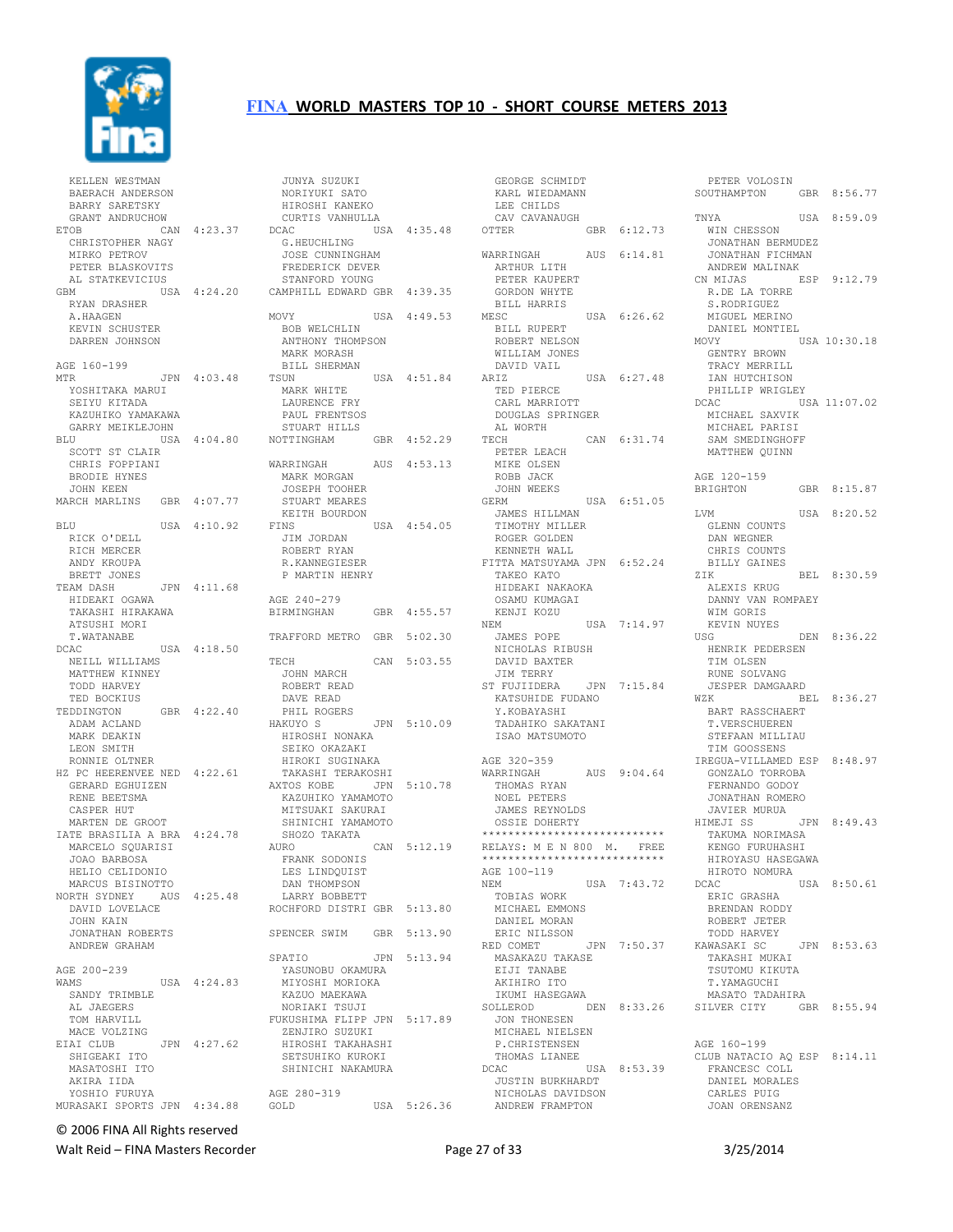

| BLU                                 | USA 8:22.37 |
|-------------------------------------|-------------|
| ANDY KROUPA                         |             |
| BRETT JONES                         |             |
| RICH MERCER                         |             |
| RICK O'DELL                         |             |
| EDGE                                | JPN 8:23.67 |
| TOMOYUKI SATO                       |             |
| MASATERU IKEDA<br>SUMITO USUI       |             |
| NAOTO ENDO                          |             |
| CITY NEWCASTLE GBR 8:27.07          |             |
|                                     |             |
| CITY OXFORD                         | GBR 8:36.15 |
|                                     |             |
| SPENCER SWIM GBR 8:47.68            |             |
|                                     |             |
| GENTOFTE<br>THOMAS DESSAU           | DEN 8:54.41 |
| ARNE NORHEIM                        |             |
| JENS ANDERSEN                       |             |
| MARK VOGEL                          |             |
| TEDDINGTON                          | GBR 9:02.45 |
| LEON SMITH                          |             |
| TECWYN EVANS                        |             |
| RONNIE OLTNER                       |             |
| ADAM ACLAND                         |             |
| <b>BIRKEROD</b>                     | DEN 9:05.21 |
| CLAUS IVERSEN<br>JACOB SKYTTE       |             |
| LARS LUND                           |             |
| PETER SPRAGGE                       |             |
| ROSE                                | USA 9:15.27 |
| MICHAEL SCANNELL                    |             |
| ANDRE PASSOS                        |             |
| DAN BORTON                          |             |
| JULIO CIENEGA                       |             |
|                                     |             |
| AGE 200-239                         |             |
| ARIZ                                | USA 8:31.70 |
|                                     |             |
| TERRY DE BIASE                      |             |
| TERRY RICHARDSON                    |             |
| DAVE GOMEZ                          |             |
| PAUL HAFNER<br>POWERPOINTS          | AUS 8:54.72 |
|                                     |             |
| ALAN GODFREY<br>STUART MOFFATT      |             |
| PETER WILLIAMSON                    |             |
| PETER BORAIN                        |             |
| TRAFFORD METRO GBR 8:59.51          |             |
|                                     |             |
| CWC MAEBASHI                        | JPN 9:07.12 |
| SHOTARO IMAI<br>FUMIO SHIGENO       |             |
| KEIICHI KANEKO                      |             |
| TORU YOSHIDA                        |             |
| NECKARSULMER                        | GER 9:08.21 |
| PETER FISCHER                       |             |
| GEORG MECKL                         |             |
| STEFAN SELL                         |             |
| THOMAS KILIAN                       |             |
| EIAI CLUB                           | JPN 9:13.63 |
| SHIGEAKI ITO                        |             |
| YOSHIO FURUYA<br>AKIRA IIDA         |             |
| KAZUMASA SOBUE                      |             |
| MURASAKI SPORTS JPN 9:21.63         |             |
| CURTIS VANHULLA                     |             |
| HIROSHI KANEKO                      |             |
| JUNYA SUZUKI                        |             |
| NORIYUKI SATO                       |             |
| WCM                                 | USA 9:26.77 |
| BRYAN VOLPP<br><b>BRAD GOTHBERG</b> |             |
| MICHAEL HEANEY                      |             |
| TOM NOOTBAAR                        | CAN 9:28.70 |

| GLENN CARLSEN<br>ROB WIEBE<br>QUINCY CHIANG                                                       |              |
|---------------------------------------------------------------------------------------------------|--------------|
| RYOGOKU KINGYO JPN 9:30.59<br>SHIGEO ARAI<br>SHUICHI MATSUDA                                      |              |
| HIROKAZU HATANAKA<br>TERUHISA SHIMIZU                                                             |              |
| AGE 240-279<br>TEDDINGTON<br>STEVE FOLSOM<br>GEOFFREY EDGE<br>DAVID HEMBROW                       | GBR 9:52.60  |
| ANDREW HOOPER<br>ROCHFORD DISTRI GBR 10:05.78                                                     |              |
| <b>BARNES</b>                                                                                     | GBR 10:23.22 |
| 1776<br>CRAIG STEVENS                                                                             | USA 10:25.18 |
| STEPHEN DOUGHERTY<br>ROBERT JONES<br>PAUL SWEENEY<br>SDSM                                         | USA 10:33.67 |
| MIKE FRESHLEY<br>KENTON JONES<br>S.PLACKEMEIER<br>TONY RALPHS                                     |              |
| FUKUSHIMA FLIPP JPN 10:48.12<br>SETSUHIKO KUROKI<br>MAKOTO TAZAWA<br>SHINICHI NAKAMURA            |              |
| HIROSHI TAKAHASHI<br>POWERPOINTS AUS 10:50.36<br>JOHN RICHARDS<br>TREVOR ARMSTRONG<br>DAVID COWIE |              |
| IAN KNIGHT<br>WH <sub>20</sub><br>PAULO FIGUEIREDO<br>CHARLES LARSON<br>JAY OLSON                 | USA 11:09.41 |
| DAVID KIRVAN<br>HOVEDSTADEN<br>JIMMY NIELSEN<br>JAN JOHANSEN<br>BO HYLLESTED                      | DEN 11:27.33 |
| FINN HYLLESTED<br>TFC UTSUNOMIYA JPN 11:28.92<br>HARUO KUBO<br>YUICHI FUKASAWA<br>TOSHIO OKAMOTO  |              |
| MITSUTOSHI SUZUKI                                                                                 |              |
| AGE 280-319<br>BIRMINGHAM                                                                         | GBR 11:40.58 |
| OTTER                                                                                             | GBR 11:47.35 |
| MELO<br>MURRAY MCLACHLAN<br>MARTIN MICHAEL<br>BILL DAWSON<br>DAVID GILDEA                         | USA 11:49.29 |
| GOLD<br>GEORGE SCHMIDT<br>CAV CAVANAUGH<br>KARL WIEDAMANN<br>ANDY MORROW                          | USA 11:58.96 |
| ARIZ<br>DOUGLAS SPRINGER<br>TED PIERCE<br>HOP BAILEY<br>AL WORTH                                  | USA 12:50.66 |

DAVE DICKSON

RYOEIKAI JPN 13:12.23 TROYKA TAKASHI INOUE KAZUHIDE MAEDA HIROSHI AMMO HIDEYUKI TAKEMASA AGE 320-359 MICH USA 13:57.82<br>
JOEL LOCKWOOD<br>
KEITH CROMPTON<br>
RICHARD CHAMBERS<br>
WALLIE JEFFRIES<br>
JUEI CLUB JPN 14:44.84 KATSUZO SHIRAYAMA KAIZO WATANABE IKURO SHIMONO KAZUYA ONUKI \*\*\*\*\*\*\*\*\*\*\*\*\*\*\*\*\*\*\*\*\*\*\*\*\*\*\*\* RELAYS: MIXED 200 M. FREE \*\*\*\*\*\*\*\*\*\*\*\*\*\*\*\*\*\*\*\*\*\*\*\*\*\*\*\* AGE 100-119 TSUNAMI RUS 1:39.90 IRINA SHLEMOVA M.KREKHOVETS LYUBOV YUDINA SERGEY MUKHIN EMSC CAN 1:43.79 JIAN-LOK CHANG M.MACWHIRTER STEPHANIE CHOLYK JIM PHELAN USM MALAKOFF FRA 1:43.90 MELANIE SALDUCCI BRUNO BERTRAND S.ABDOURAZAKOU LUCIE BRIDONNEAU NEPTUNE CLUB FR FRA 1:44.36 A.COSTA CATHERINE GARNER C.MARBOUTIN L.CHARPENTIER SILVER CITY GBR 1:44.53 SK BERN SUI 1:46.51<br>OLIVIER LUSCHER NATHALIE KONIG NADINE GRANDJEAN STEFAN BRAND REDECO WROCLAW POL 1:47.05<br>A.BYSTRZYCKA A.BYSTRZYCKA MACIEJ KOWNACKI JAKUB PIATKOWSKI M.MONGIALO<br>CAMDEN SWISS GBR 1:47.12 GIRONDINS BORDE FRA 1:47.63 SHANA BRIN ALEXANDRA ROUCHER PIERRE VETTER NICOLAS BILLARD<br>OTTER GB GBR 1:47.91 AGE 120-159<br>NEVA STARS RUS 1:42.33 OLGA POZDNYAKOVA E.SHERSHEN SERGEY MEDVEDEV ALEKSEY MANZHULA ESPORTS MASTERS ESP 1:43.35 MARIA FUSTER JAVIER CARDONA ROSER VIVES JAVIER SANTOS  $GBR$  1:43.51

RUS 1:44.16 RUS<br>SERGEY FIRICHENKO N.VINOKURENKOVA NATALYA NIKOLAEVA ALEXEY GULAKOV PCKWS RUS 1:46.23 IRINA ELPASHEVA SVETLANA KARPEEVA ANDREY VAGNER EDUARD IVANOV CUATRO CAMINOS ESP 1:46.35 EUGENIO MIRALLES A.SARAKATSANI C.FERNANDEZ SORAYA FRESNO SILVER CITY GBR 1:46.89 TOULOUSE OLYMPI FRA 1:47.72 EMILIE BRUNE JULIE DUCROCQ H.CHARLES ALEXANDRE SANDRES JPN 1:47.78 MIDORI IWASHITA TORU ONODA KAYO OKUYAMA YUJI HONDA NICHOLAS MURRAY CAN 1:47.99 YANNICK LUPIEN ANNE-C MARTINEAU NANCY THIBAULT NICHOLAS MURRAY AGE 160-199 EAST LEEDS GBR 1:43.83 PAUL CLEMENCE NINA WILLIAMS PHILIPPA RICKARD CHRIS KNEE<br>NCMS USA 1:44.07 JEFF MURRAY ERIKA BRAUN JENNIFER STRINGER SEAN STRINGER RUS 1:44.30 EKATERINA YUDINA ANDREY KREMLEVSKY OLGA BORISOVA VITALIY CHERNYY SUNDSVALLS SS SWE 1:46.75 JOHAN BACKLUND NIKLAS AHLIN MARIA NORBERG B.FORSBERG VIC CAN 1:47.58 DOUG HARTFORD JENNIFER REID SARAH MACDONALD ANDREW SWEET BISHOPS STORTFO GBR 1:48.19 BASINGSTOKE GBR 1:48.25 CN VIRY-CHATILL FRA 1:48.63 SEVERINE MESSAGER CHRISTOPHE PROVOT SANDRINE GENEVOIS P.BOCQUILLON TABY SIM SWE 1:49.24 PETER PARKLO UHRLANDER-LINDBOM ANNICA ABERG ANDERS FORSBERG EMSC CAN 1:49.37 BARRY LEWIS CEILIDH OSLAND

© 2006 FINA All Rights reserved

Walt Reid – FINA Masters Recorder The Communication of Page 28 of 33 3/25/2014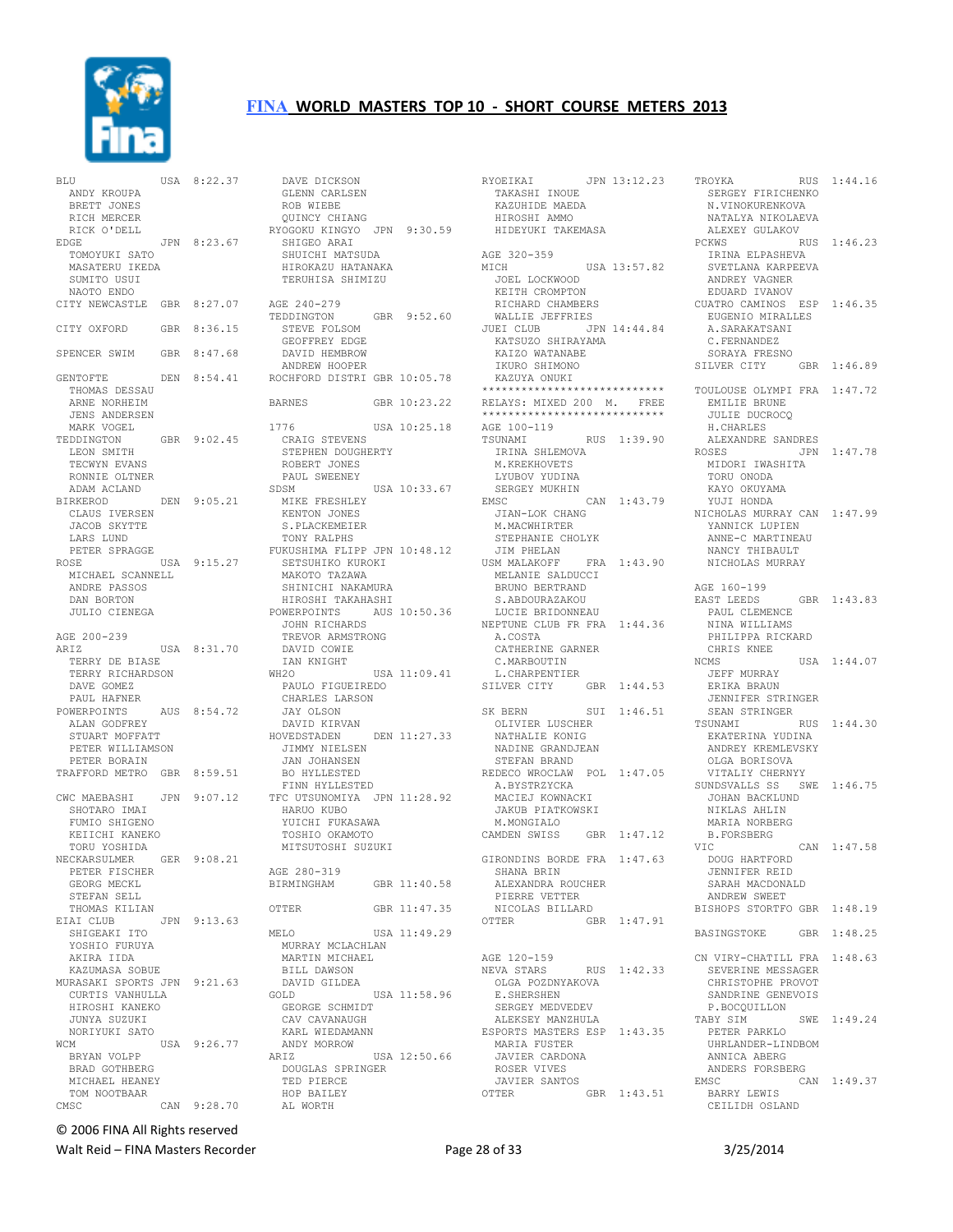

 GAIL MCGINNIS GRANT ANDRUCHOW AGE 200-239 SK NEPTUN SWE 1:50.61 ROLF GUSTAFSSON ANNETTE BLOM A.ARKTOFT ANDERS HAGLUND CAMPHILL EDWARD GBR 1:51.94 USA 1:52.40 MATTHEW BIONDI ROBERT ROSEN LISA SCHOENNEMAN BECKY CLEAVENGER TABY SIM SWE 1:52.64 DAN ANDERBERG ERIKA ERICSSON GUNILLA RASMUSON HAKAN PERSSON CLUB DES NAGEUR FRA 1:52.94 M.FUZZATI DAMIEN CONTOU ALAIN CARDONA ANNICK VALIBOUZE BOULOGNE BILLAN FRA 1:53.13 CLAIRE LE NAIL PIERRE BLANC LAURENT NEUVILLE SOPHIE MORAND SYLVIE ALLERY C.BESSON-HERBET GILLES LAFFICHE LUC LIEBEL<br>CNSW CNSW BEL 1:53.87 JEAN-MARIE CADIAT COLETTE CRABBE LIONEL GODEAUX NATHALIE BLONDEEL<br>CHAYKA RUS CHAYKA RUS 1:53.94 NATALIYA MATVEEVA S.ZHIGUNOVA EVGENIY POZDYAEV ALEKSEY FILONOV SODERTALJE SS SWE 1:54.09 RONNY OLTNER VEIKKO MATTOLA SU OLTNER SOFT CYREUS AGE 240-279 KEEFE LODWIG NANCY KRYKA LAURA GROSELLE JACK GROSELLE  $CAN 2:04.91$  DOUG HARTFORD COLLEEN NELSON ELIZABETH SMITH ROD CARMICHAEL IRINA SHANGINA KIRA MAKAROVA OLEG PETKAU K.BUBLIKOV HARRI MOSSMYR ANNE SUNDELL MARGIT OHLSSON HAKAN BENGTSSON VIC CAN 2:07.27 ROD CARMICHAEL JIM LUETTGEN

LAGARDERE PARIS FRA 1:53.85 SPENCER SWIM GBR 2:19.67 SYSM USA 1:56.71 MAINICHI MSC JPN 2:26.15 SN MONTGERON FRA 1:54.09 NEVA STARS RUS 2:05.00 ISLAND TAKATSUK JPN 2:29.57 SILVER CITY GBR 1:56.48 BOULOGNE BILLAN FRA 1:55.59 STOCKHOLMSPOIL SWE 2:06.72 HELLAS SK SWE 2:30.76 ANNE FABRE SARAH MACDONALD WMST USA 2:08.34 BRUCE ROLLINS CAROLYN BOAK MARY ANNE HINES D SCOT MARSHALL NEM USA 2:09.90 JACKI HIRSTY FRED BARTLETT PHIL WRIGHT MARY PHELAN TECH CAN 2:11.08 FIONA GRANT PETER LEACH S.DELIENCOURT JOHN WEEKS SDSM USA 2:12.43 BOB BEST TONY RALPHS TARA RAKOTZ JASMINE STILES USG DEN 2:12.58 F.BIERING-SORENSE EBBE RASMUSSEN M.BIERING-SORENSE ULLA OLIN AGE 280-319 BIRMINGHAM GBR 2:19.66 DREAM SC JPN 2:20.99 TATSUO ASAI TOSHIE NODA TAIJI MIZUTANI SUMIKO KOBAYASHI NYG CAN 2:22.98 MICHELE OLIVER JUDY OLIVER AMI TRAUBER LARRY BELL HAKUYO S JPN 2:24.25 TAKASHI TERAKOSHI NATSUMI YOKOYAMA FUMIKO NAKAMURA SEIKO OKAZAKI WETERAN ZABRZE POL 2:24.32 WETERAN ARANGER<br>RENATA BASTEK DANIEL FECICA EWALD BASTEK GRAZYNA KISZCZAK KENICHI MIYAMOTO HIROKO KAYAMORI HARUMI SUGIMOTO MASAYASU KAMIYA SDSM USA 2:27.41 PETER ANDERSEN GINI BAKER MIKE FRESHLEY ANNE WILLIAMS Y.TAKASAKI MICHIKO OTO KIYOKO IKEUCHI KIHEI YOSHIMURA ------- ---<br>ANDERS SODERQVIST<br>RENCE FURDERC BENGT FURBERG SOLVEIG LUCKHURST BARBRO GRUFMAN AGE 320-359 HAKUYO S JPN 3:10.04

 TOSHIMI INATOMI TOMIKO SESHIMO KIMIKO YOSHINAGA ETSUO FUTAMACHI WCM USA 3:29.17 ROBERT MAYO ANN HIRSCH JEAN DUNCAN DONALD BROWN C TENERIFE ESP 3:42.92 FRANCISCO GARCIA AMPARO MARTINEZ M.RODRIGUEZ INGOLF BOSSERT WARRINGAH AUS 4:00.71<br>GRAHAM HANNON DIANA MOORE KATHY PHELAN OSSIE DOHERTY PORT MACQUARIE AUS 4:06.81 JANET BRIEN RODGER ALDEN BILL PATTON SALLIE SCULLY SOMERSET AUS 4:58.88<br>JOYCE O'FARRELL<br>HELEN URQUHART<br>GUY DAVIES MANFRED KRAUT C. R. ICARAI A BRA 6:37.76 MARLENE MENDES LEONARDO NOGUEIRA THEREZINHA SOUZA OLADYR QUINTAES \*\*\*\*\*\*\*\*\*\*\*\*\*\*\*\*\*\*\*\*\*\*\*\*\*\*\*\* RELAYS: MIXED 200 M. MEDLEY \*\*\*\*\*\*\*\*\*\*\*\*\*\*\*\*\*\*\*\*\*\*\*\*\*\*\*\* AGE 100-119 GIRONDINS BORDE FRA 1:51.00 PIERRE VETTER NICOLAS BILLARD YANN BROCHEN GAVIN MURRAY NEPTUNE CLUB FR FRA 1:52.84 B.LEBREUILLY CATHERINE GARNER FRANCK PEREZ L.CHARPENTIER CMC ST JPN 1:53.69 TAKAMI IGARASHI KATSUHIKO KATORI KOTA UCHIYAMA HIRO TANAKA A.GOUBAULT G.CHARPENTIER THIBAUD MARCADET CLUB DES NAGEUR FRA 1:55.24 NICOLAS TORRES JEANNE D'ARC DR FRA 1:54.10 REMY DUMOT JULIEN AMARI CLEMENT PETRO ALEXIS THORAL MONTAUBAN NATAT FRA 1:56.74 ROMAIN MOLETTA CLEMENT CECILIOT GAEL MOREAU JULIE MIELVAQUE EMS BRON FRA 1:57.20 VANESSA GAUDIN QUENTIN DAUPHIN F.BOIREL MARC BEI USM MALAKOFF FRA 1:57.28

 MELANIE SALDUCCI LUCIE BRIDONNEAU RUDY BERTRAND THIBAULT MARTIN CAN 1:57.37 JIAN-LOK CHANG JIM PHELAN CEILIDH OSLAND STEPHANIE CHOLYK AGE 120-159<br>PHX  $USA 1:47.51$  NORIKO INADA JEFF COMMINGS ERIN CAMPBELL JAN KONARZEWSKI ES NANTERRE FRA 1:48.34 SEBASTIEN BILLON ARNAUD BEAUSEJOUR FREDERIC LEFEVRE STEPHANE MEYER ASPTT GRAND TOU FRA 1:50.50 CYRIL CAVAGNA JEAN-LUC SDRAULIG MICHAEL KARGBO S.BORDERAS SO MILLAU N FRA 1:51.84 SVEN BECQUET O.LAMOLINERIE PASCAL COLONGUE GIL PANCHOO TROYKA RUS 1:51.90 ALEXEY GULAKOV N.VINOKURENKOVA NATALYA NIKOLAEVA SERGEY FIRICHENKO SB BORDEAUX BAS FRA 1:52.67 PASCAL HAITSE ANTOINE ESTIVAL ANIVING --<br>STEVE BEI JOAN MARBOEUF PARIS AQUATIQUE FRA 1:52.73 J.RIBLET J.OLIVEIRA PETER WESTEEL ADRIEN PATET NEVA STARS RUS 1:53.72 --- JIARS RUS<br>ALEKSANDR SHILIN<br>DMITDIV - DMITRIY RADZHABOV OLGA POZDNYAKOVA E.SHERSHEN NEPTUNE CLUB FR FRA 1:55.05 A.COSTA THOMAS BRIDE ARNAUD NIVELET ANDREJ RACZ M.FUZZATI AURéLIEN GONZALEZ TOM GODEFROY OLIVIER CLAYER AGE 160-199 J.MELLADO PASCAL BECAUD PIERRE BLANC LAURENT NEUVILLE ANCM USA 1:57.75 SUSAN WILLIAMS WALLY DICKS CLAY BRITT MARGARET CONZE SK NEPTUN SWE 1:59.73 S.PRESTINONI HENRIK WAHLBERG

© 2006 FINA All Rights reserved

Walt Reid – FINA Masters Recorder The Communication of the Page 29 of 33 3/25/2014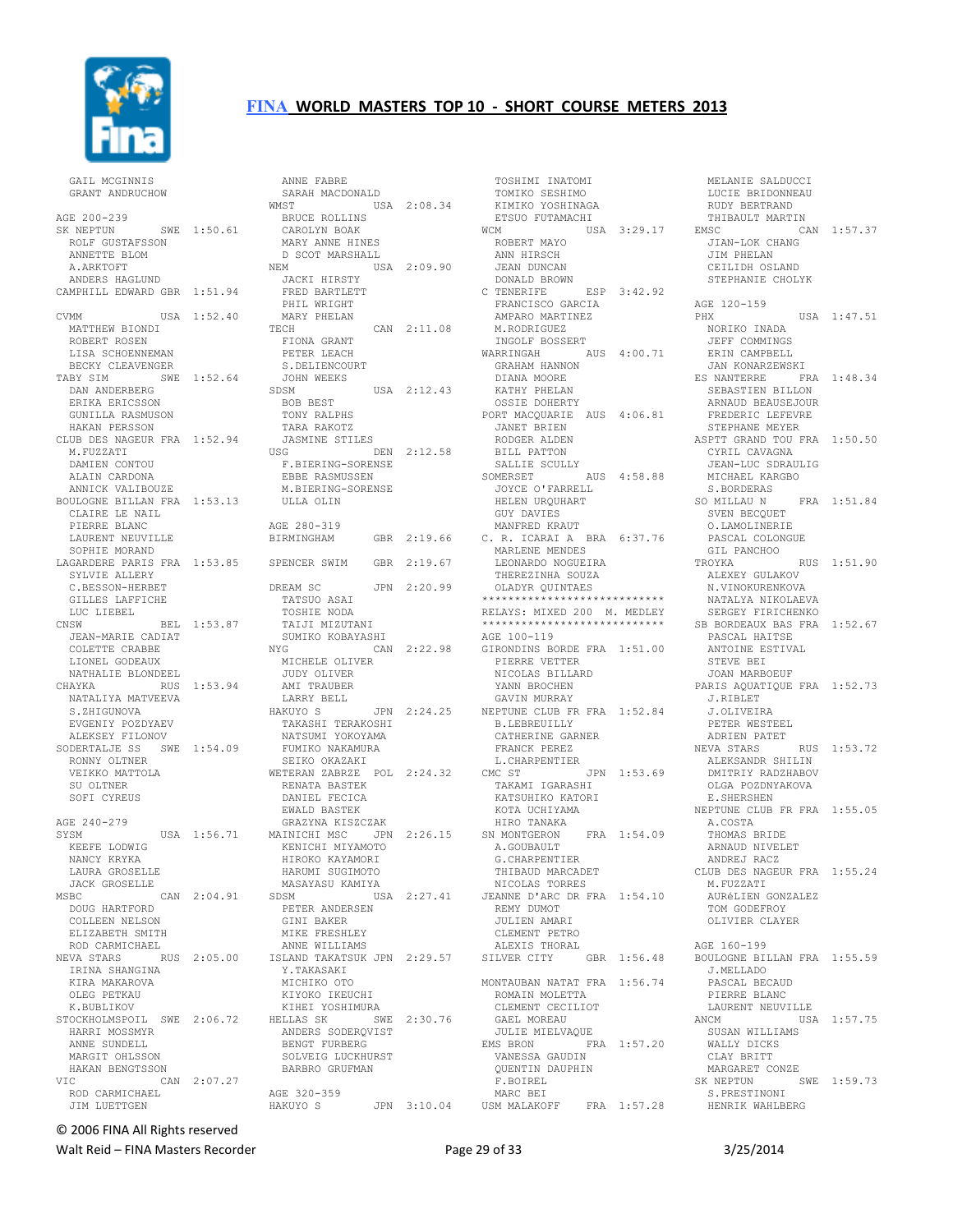

 A.ARKTOFT ULRIKA JARDFELT CNS VALLAURIS FRA 2:00.42 PHILIPPE MAILLAUT FRANCOIS CARLES JUSTIN JOVIGNOT M.KIMBERLEY-JOHNS AQUAMASTERS ESP 2:00.56 CARLES PUIG JOAQUIM CLAPERA ISABEL GARCIA MARITXELL GONFAUS UNION ST-BRUNO FRA 2:01.05 JEAN-YVES PICHON BENJAMIN SANSON THIERRY FRANCOU C.VINCENT SUNDSVALLS SS SWE 2:01.09 NIKLAS AHLIN STEFAN ANDERSSON MARIA NORBERG B.FORSBERG ND VILLEFRANCHE FRA 2:01.24 S.LEULLIER PIERRE CHAMBON PIERRE-YVES BIGOT FREDERIC USSON CLUB DES NAGEUR FRA 2:01.35 KATE MAIDENS OLIVIER CLAYER M.FUZZATI N.LECHEVALIER CN CALEDONIENS FRA 2:01.59 ANTOINE DAHLIA STEPHEN HIRZEL J.MOUREN FRANK LAVIEILLE AGE 200-239<br>NCMS USA 1:57.90 JONATHAN KLEIN JON BLANK ERIKA BRAUN SUE WALSH CAMPHILL EDWARD GBR 2:02.57 NOTTINGHAM GBR 2:04.19 TABY SIM SWE 2:04.51 UHRLANDER-LINDBOM HAKAN PERSSON BENGT OLSSON GUNILLA RASMUSON SODERTALJE SS SWE 2:05.62 VEIKKO MATTOLA RONNY OLTNER SU OLTNER SOFI CYREUS VARBERG SIM SWE 2:05.69 CHRISTINA HORBACK MATS LADEBORN A.JOSEFSON HANS PALMQVIST LAGARDERE PARIS FRA 2:06.07 SYLVIE ALLERY C.STARZEC GILLES LAFFICHE N.TOPOLANSKI STADE FRANCAIS FRA 2:06.34 PIERRE LE JEANNE MARC MAILLOT P.HAYMANN-GONY PIERRE BAEHR RYOGOKU KINGYO JPN 2:06.60 TERUHISA SHIMIZU HITOMI MATSUDA

 SHUICHI MATSUDA JUNKO SATO BOULOGNE BILLAN FRA 2:08.20 PIERRE BLANC LILAKE BLANC<br>OLIVIER FAYOLLE<br>CODITT SOPHIE MORAND CLAIRE LE NAIL AGE 240-279 STOCKHOLMSPOLIS SWE 2:24.22 MARGIT OHLSSON A.BRYNGELSSON HARRI MOSSMYR HAKAN BENGTSSON PAINEIRAS A BRA 2:25.42 LINDIRAS A<br>JOSE LORO<br>AMERI ANTONIO ORSELLI MARIA D'ALMEIDA ELZA ADOLPHO CAN 2:25.47 WARRINGAH ROD CARMICHAEL COLLEEN NELSON DOUG HARTFORD ELIZABETH SMITH OREG USA 2:25.84 K.ANDRUS-HUGHES ALLEN STARK KARON RAKOZ BOB KEHOE CN MARSEILLE FRA 2:26.04 M.TOMASI PIERRE BRECHARD GEORGES KOESSLER MARIE BRECHARD WMST USA 2:26.61 MARY ANNE HINES D SCOT MARSHALL BRUCE ROLLINS CAROLYN BOAK TOKYO MARINE JPN 2:26.63 TUKYU THANIRING USH<br>YASUKO KATAGUCHI SAWAKO MORIKAWA ISAMU SHIBAZAKI SEIICHI YARITA CAMPHILL EDWARD GBR 2:27.05 CMSC CAN 2:27.24 MIKE MORROW KEITH SHAW PETER O'BRIEN DAVID AMUNDRUD BORDEAUX ETUDIA FRA 2:27.29 GERARD LONNE CHRISTIAN JOGUET OLIVIER BOURIAT ALAIN BRUNEVAL AGE 280-319 BIRMINGHAM GBR 2:36.64 WETERAN ZABRZE POL 2:45.22 GRAZYNA KISZCZAK EWALD BASTEK DANIEL FECICA RENATA BASTEK NYG CAN 2:48.89 MICHELE OLIVER LARRY BELL JUDY OLIVER AMI TRAUBER MAINICHI MSC JPN 2:49.54 MASAYASU KAMIYA TERUO IWATA HARUMI SUGIMOTO MASAKO MAEDA KONAMI IBARAKI JPN 2:54.47

 KAZUKO ITO TSUTOMU MORIHIRO MIYUKI EKI YOSHIKAZU MIHARA ODAWARA SC JPN 2:55.79 TSUYAKO YAHATA KENJI WATANABE TOSHIO OGAWA SATOE TAMURA OREG USA 2:56.37 GEORGE THAYER JANET GETTLING BREN HIRSCHBERG PEGGY WHITER MICH USA 2:57.31 ERIK LOKENSGARD WILLIAM PORTER SALLY GUTHRIE LAURA GOGOLA AUS 2:57.56 VIOLET WILKINSON PETER KAUPERT WILSON GAMBLE SUZANNE LEVETT OGURA JPN 2:59.56 IKUKO YANAGINO MASAHIRO HAYASHI SUMIKO HIROE TAKAAKI AOKI AGE 320-359<br>AZSC AZSC BEL 3:12.68 JEF VAN ROY AGNES OBBERGHEN GEORGES VERHELST ELIANE PELLIS BEATTY PARK AUS 3:51.75 HELEN BIRD BRYCE JONES JOHN LOCKLEY ELI KITAY SWIM 100 KYOTO JPN 3:55.37 KAZUKO TAGUCHI MAKOTO NISHIURA H.MINAMIGUCHI AKIRA ITOH<br>MICH USA 4:26.23 WALLIE JEFFRIES RITA GELMAN ANN HUNT ROBERT DOUD WARRINGAH AUS 5:01.56 J. STEEN BEV GIVEEN NOEL PETERS DIANA MOORE C. R. ICARAI A BRA 9:09.58 MARLENE MENDES LEONARDO NOGUEIRA THEREZINHA SOUZA OLADYR QUINTAES \*\*\*\*\*\*\*\*\*\*\*\*\*\*\*\*\*\*\*\*\*\*\*\*\*\*\*\* RELAYS: MIXED 400 M. FREE \*\*\*\*\*\*\*\*\*\*\*\*\*\*\*\*\*\*\*\*\*\*\*\*\*\*\*\* AGE 100-119<br>GB POLICE GBR 3:50.26 CAMDEN SWISS GBR 3:58.78 SILVER CITY GBR 3:59.60 EMSC CAN 4:00.70 JIAN-LOK CHANG JIM PHELAN CEILIDH OSLAND A.RODRIGUEZ

CDSC CAN 4:05.38 DARIO ISIC<br>IAN SENGER IAN SENGER ANNIKA SCHMUCK ANITA CHEVALIER BEL 4:07.45 C.VERDONCK AN WUYTS STIJN WUYTS WIM GORIS NOTTINGHAM GBR 4:10.68 TIP MINAMIGYOTO JPN 4:14.82 AKIHIRO OKUBO YUKO MIKAMI YUNA KATAYAMA SHOTA ARAKI<br>CAPS CAN 4:16.10 ANDREA ZARINS JULIE MOURIS MARK BLENKINSOP SEAN DAWSON<br>AURO CAN 4:21.96 DANIEL WELLS BLAIRE COLEY NICOLE O'BRIEN GRAHAM MITCHELL AGE 120-159 ROMFORD TOWN GBR 3:54.64 TRAFFORD METRO GBR 3:58.69 ROSES JPN 3:58.79 MIDORI IWASHITA TATSUYA HAKAMATA KAYO OKUYAMA TORU ONODA MOVY USA 4:04.85 C.PETERFISH JOY STOVER TONY STEWART ANTHONY DIERS CWC HIGASHIJUJO JPN 4:11.47 AYAKO MIYAUCHI DAISUKE SHIGA YUKIE TAKIZAWA RYO HASEGAWA<br>EREST EREST JPN 4:13.42 SHIHO NAKANO NORIKO NAGASHIMA KAZUYA ISHIDA T.HASHIMOTO CITY COVENTRY GBR 4:19.21 AREA 51 JPN 4:19.35 RIE KANAZAWA RYOKO SAMBOMMATSU MANABU FUKUI TETSUYA SUZUKI<br>EAU CAN 4:19.69 AIMEE GABRIEL JORGE RIVAS KELLY SCHMALZ JON HANSEN LBG USA 4:20.41 J.CORCORAN COLIN WILLIAMSON JEFF LIU JAX COLE AGE 160-199 KONAMI NISHINOM JPN 3:57.16 GO KUWATA KYOKO FUJIOKA MAYUMI AMANO

© 2006 FINA All Rights reserved

Walt Reid – FINA Masters Recorder and the Seconder Page 30 of 33 3/25/2014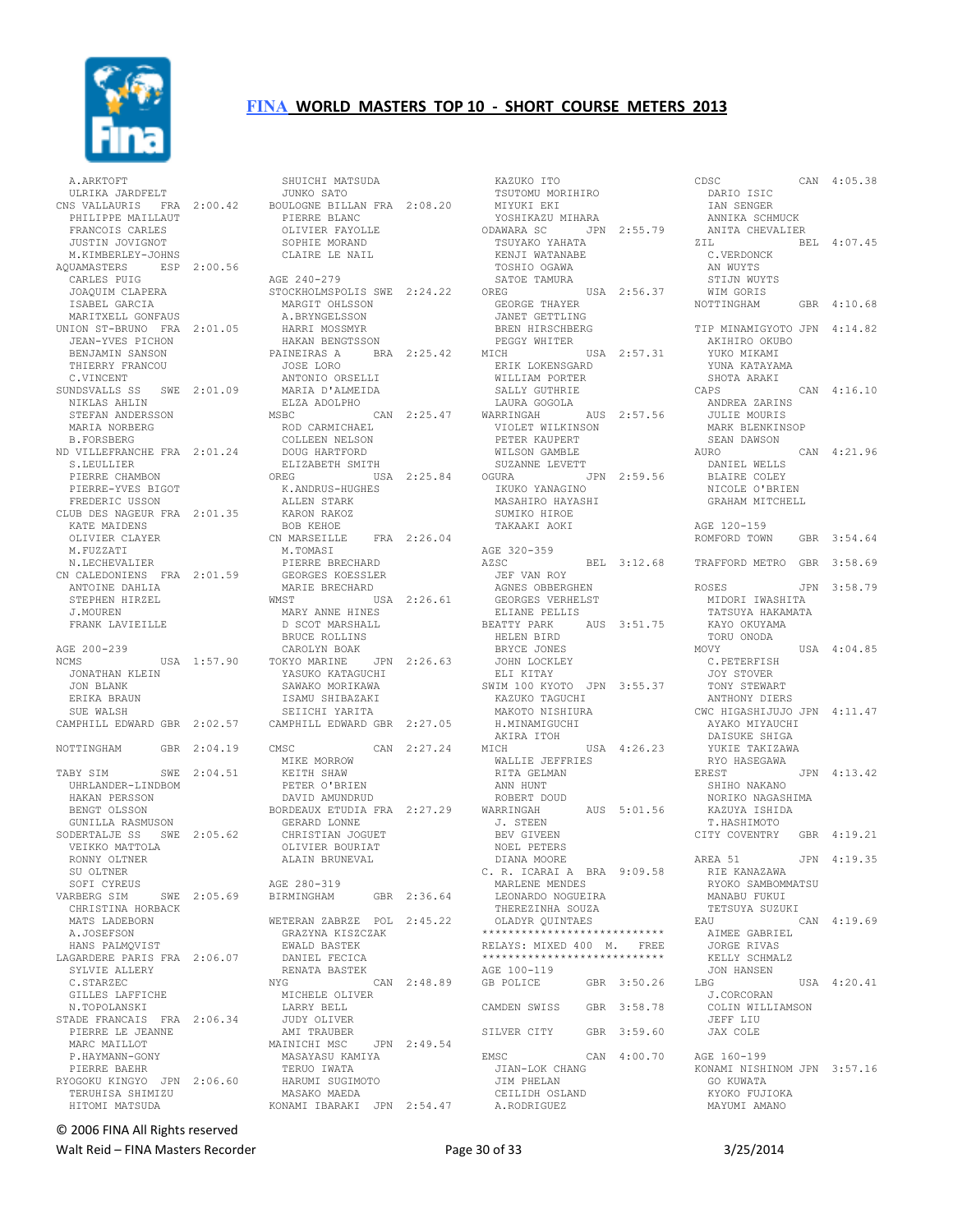

| TETSUJI HIKOSAKA<br>TEAM DASH<br>YAYOI SAKAMOTO<br>KIYOMI SAKAI<br>T.WATANABE                                        | JPN 3:57.56  |
|----------------------------------------------------------------------------------------------------------------------|--------------|
| HARUHIKO TAZAWA<br>TEAM DASH<br>KIYOMI SAKAI<br>T. WATANABE<br>YAYOI SAKAMOTO                                        | JPN 3:58.72  |
| ATSUSHI MORI<br>GOLD RUSH<br>TATSUYA KINUGASA<br>NAHOMI SHIRATA<br>CHIHIRO SAITO                                     | JPN 3:59.53  |
| TATSUAKI SHIRATA<br>KONAMI IBARAKI JPN 4:02.85<br>KOSUKE YOSHIOKA<br>HAJIME MORIMOTO<br>MIKI AIHARA                  |              |
| MICHIRU MASUDA<br>NOTTINGHAM                                                                                         | GBR 4:10.77  |
| CVMM<br>DOUG KOEHLER<br>BECKY CLEAVENGER<br>LISA SCHOENNEMAN<br>ERIC MARNOCH                                         | USA 4:11.24  |
| Κ                                                                                                                    | BEL 4:12.09  |
| CAN<br>TECH<br>JENNIFER MCARTON<br>ALEX GRANT<br>JOHN DAWDY                                                          | 4:13.19      |
| STEVE OLIVA<br><b>CSTA</b><br>ILKA LOWENSTEYN<br>MARTIN LEVINE<br>NOEMIE BRAND<br>A. HOUSEFATHER                     | CAN 4:13.95  |
| AGE 200-239                                                                                                          | NED 4:10.79  |
| AZ PC<br>RON KORZELIUS<br>MARJA BLOEMZAAD<br>A.PIJTAK-RADERSMA<br>EDWIN VAN NORDEN                                   |              |
| CNSW<br>JEAN-MARIE CADIAT<br>COLETTE CRABBE<br>LIONEL GODEAUX                                                        | BEL 4:12.09  |
| NATHALIE BLONDEEL<br>RYOGOKU KINGYO JPN 4:17.01<br>SHIGEO ARAI<br>JUNKO SATO                                         |              |
| TERUHISA SHIMIZU<br>HITOMI MATSUDA<br>CFC FUTAMATAGAW JPN 4:17.32<br>MINORU TOMIMATSU<br>HIDEKO HORI<br>NAMI OKAMOTO |              |
| NARUTO SHIMOIE<br>CMSC<br>JEFF WELECHUK<br>GLENN CARLSEN<br>JEANNE CARLSEN                                           | CAN 4:23.68  |
| L.GIANNOCARRO<br>CLAREMONT<br>ANTHONY DUNNE<br>JENNI VILE                                                            | AUS  4:24.60 |
| SALLY BELL<br>PAUL BLACKBEARD<br>SYSM<br>STEVEN NEWMAN<br>KEEFE LODWIG<br>LAURA HAMEL                                | USA 4:26.86  |

 MELISSA VARLAS OAHU CLUB JPN 4:31.58 ISAO KOMIYA ISLAND TAKATSUK JPN 6:00.97 TECH CAN 4:46.11 K.MCILWAINE TOMOHIRO MUSHA YASUO KAWAJIRI KAORU HATANO MIYUKI UMEDA CMSC CAN 4:31.59 MAINICHI MSC JPN 6:04.74 MASAYASU KAMIYA ANNE COUSINEAU SIMON GARSIDE ROB WIEBE RENE STARRATT<br>BURL CAN 4:34.15 WARRINGAH SARAH ARMSTRONG DAVID RICHARDS LYNN RODGERS KYLE WELSH AGE 240-279 SPATIO JPN 4:45.54 TOSHIYUKI IWASA HISAKO KITAYAMA YOSHIKO MORIMOTO NORIAKI TSUJI TEAM FURINKAZAN JPN 4:50.48 TAKASHI SHIBATA HIROKO MINEMATSU HIROSHI MATSUMOTO AKI KOBAYASHI KYOKO KAWASHIMA AKIRA FUJIMAKI SDSM USA 4:57.42 DONALD KROEGER MARY DEHN ANN HUNT STEVE MARSHALL MIKE FRESHLEY TONY RALPHS TARA RAKOTZ MARIEKE THAYER TECH CAN 4:58.98 FIONA GRANT S.DELIENCOURT<br>PETER LEACH PETER LEACH JOHN WEEKS SAVAS SC JPN 4:59.71 AVAS SUNATIONALISTIKIYOSHI HIRAOKANAN AMARALISTIKIYOSHI HIRAOKANAN AMARALISTIKIYOSHI ALARALISTIKIYOSHI ALARALI<br>Ayyukoon ka maralistikiyo ka maralistikiyoshi hiraokanan ka maralistikiyoshi alaralistikiyoshi alaralistikiyo KAZU ODA NOBUKO SATA NAOKI TOMISAWA TEAM FURINKAZAN JPN 5:00.51 BEATTY PARK HIROSHI MATSUMOTO KYOKO KAWASHIMA KIYOMI KOBAYASHI S.YANAGISAWA NAMIHAYA SUIEI JPN 5:00.90 PORT MACQUARIE AUS 8:55.91 KYOKO SHIMOYAMA NORIKO HAYAKAWA TAKUMI SAKATA JUNICHI KIMURA KEIYO NAS OYUMI JPN 5:04.28 WARRINGAH AUS 9:06.02 KUNIO TAKAHASHI MASAKO SASAKI GRAHAM HANNON DIANA MOORE AKEMI NONAKA TOSHIKAZU SUZUKI USA 5:14.05 J.WEIDERMAN GABRIEL SALAZAR FRANK FREEMAN FRANN ...<br>DIANE SMITH<br>FREMANTLE AUS 5:26.86 ALAN DE LACY JULIE KERR JAN MCGOWAN ROBERT BUETLER AGE 280-319 BIRMINGHAM GBR 5:23.64 KONAMI GOKO JPN 6:00.46 YOKO ARAI TOMOKO SATO OSAMU IWANAMI

 KIHEI YOSHIMURA KIYOKO IKEUCHI TEIKO ONO SEIZO YASUTOMI MASAYASU KAMIYA<br>IKUKO SEKIGUCHI TERUO IWATA TOSHIKO SHIMIZU WARRINGAH AUS 6:15.80 ARTHUR LITH VIOLET WILKINSON ...<br>SUSAN MYERS BILL HARRIS BIG KUZUHA JPN 6:24.99 SHOICHI MIKI MIKIKO NISHIO KAZUO TERAGUCHI Y.KISHISHITA PS OGIMACHI JPN 6:26.17 SAYOKO MINEMATSU SEIZO IMADA MICH USA 6:33.17 MANDURAH AUS 6:33.82 GRAEME MCAUSLANE ANNETTE NEWCOMBE IVAN WINGATE IVAN WINGATE<br>PAULINE WINGATE<br>CALPICO JPN CALPICO JPN 6:38.60 YAYOI MARUO KIMIYO SUGITA Y.NISHINOTSUJI SUSUMU NAKAOKI AGE 320-359 BEATTY PARK AUS 8:20.91 BRYCE JONES NANCY COTTERELL ELI KITAY EVAN JONES CHRISTINE CARTER BILL PATTON RODGER ALDEN GLORIA CARDEN KATHY PHELAN OSSIE DOHERTY \*\*\*\*\*\*\*\*\*\*\*\*\*\*\*\*\*\*\*\*\*\*\*\*\*\*\*\* RELAYS: MIXED 400 M. MEDLEY \*\*\*\*\*\*\*\*\*\*\*\*\*\*\*\*\*\*\*\*\*\*\*\*\*\*\*\* AGE 100-119 GB POLICE GBR 4:20.40 EMSC CAN 4:28.70 JIAN-LOK CHANG JIM PHELAN CEILIDH OSLAND A.RODRIGUEZ ARIZ USA 4:28.99 DARIAN TOWNSEND MARCUS TITUS ERIN MORRISON<br>MECHANISON MEGHAN BULLOCK CAMDEN SWISS GBR 4:36.73

 MATTHEW LASCHUK MARIE-PIER DAIGLE LOUIS BONNEAU CNSJ CAN 4:53.11 G.DESJARDINS HUGH COOKE D.BOURDAGES<br>V.DESPATIE V.DESPATIE EBSC CAN 4:53.41 DARCY IMADA BRIAN KRENZER SHINGO KIDO MAYELI ALVAREZ ESP 4:57.33 ALEJANDRO LEAL ISABEL SANCHEZ DANIEL VACA FATIMA MORIANA  $CAN 4:58.52$  KRISTI MARTIN ANDY JI BENJI HUTTON MEGHAN WILSON<br>EMSC  $CAN 5:10.80$  SHANNA STRAIN MIKE VANDEN HAM BIRGET MOE KELLEN WESTMAN AGE 120-159 PHX USA 3:56.24 NORIKO INADA JEFF COMMINGS ERIN CAMPBELL JAN KONARZEWSKI<br>TEAM DASH JI JPN 4:06.60 RISA OTSUKA HIDEAKI TOGO FUMINORI YASAKA YAYOI SAKAMOTO RYOGOKU KINGYO JPN 4:12.66 MASAYA SATO HITOMI MATSUDA KIMITAKA MINOBE MACHIKO IWASHITA GBR 4:16.09 TERRASSA ESP 4:18.68 CRISTINA REY VICTOR MUNOZ GUILLEM RAMOS LAURA ROCA CAMDEN SWISS GBR 4:25.83 ITOMAN OMI JPN 4:29.39 KENICHI YAMASHITA RYUTA MASUDA AYUMI INAMORI CHIKA KAWAMURA SFTL USA 4:29.59 VICENTE ANDRADE KELLY LEGASPI NAOMI SZEKERES EDUARD TIOZZO<br>EMSC EMSC CAN 4:35.15 M.MACWHIRTER BAERACH ANDERSON BARRY SARETSKY SIUBHAN DRINNAN<br>LZ 1886 NI  $NED \t4:41.67$  ANNA BOEF KRISTIAAN LENOS CASPER VD BURGH HEIDI VAN STEIN

© 2006 FINA All Rights reserved

Walt Reid – FINA Masters Recorder and the Seconder Page 31 of 33 3/25/2014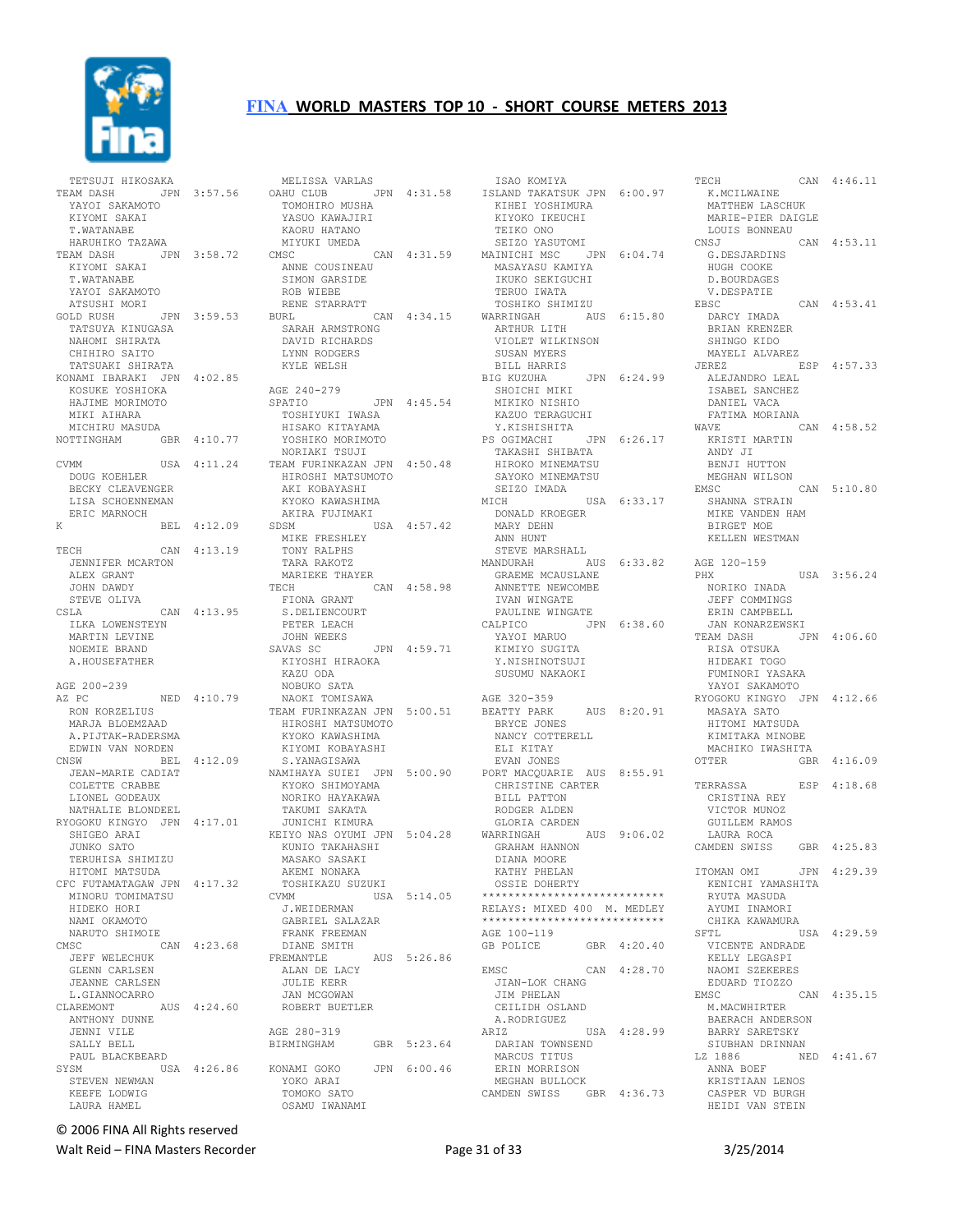

| AGE 160-199                 |              |
|-----------------------------|--------------|
| AOUAMASTERS                 | ESP 4:19.26  |
| UAMASTERS<br>CARLES PUIG    |              |
| UTE HASSE                   |              |
| DANIEL MORALES              |              |
| MARITXELL GONFAUS           |              |
| TEAM DASH                   | JPN 4:23.65  |
| T.WATANABE                  |              |
| TAKASHI HIRAKAWA            |              |
| YAYOI SAKAMOTO              |              |
| KIYOMI SAKAI                |              |
| PSV                         | NED 4:30.10  |
| GUDULE VD MEER              |              |
| HAROLD MATLA                |              |
| STEPHANIE ROMBOUT           |              |
| RONALD LINDHOUT             |              |
| POWERPOINTS                 | AUS  4:33.87 |
| HELEN WHITFORD              |              |
| PETER BORAIN                |              |
| L. CARVALHO                 |              |
| BRETT DAVIDSON              |              |
| GERM                        | USA 4:37.54  |
| FREDERIK HVIID              |              |
| MELISSA BELLIN              |              |
| DANIEL BELLIN               |              |
| DENISE NOZNESKY             |              |
| TEDDINGTON                  | GBR 4:37.73  |
|                             |              |
| NOWS                        | JPN 4:39.70  |
| NAOKO FUJIMOTO              |              |
| AYANO YAMAGUCHI             |              |
| TAKASHI SUGISAWA            |              |
| YASUHIDE NAKAMURA           |              |
| CITY OXFORD                 | GBR 4:43.55  |
|                             |              |
| MOVY                        | USA 4:45.46  |
| JOY STOVER                  |              |
|                             |              |
| KELLY REYNOLDS              |              |
| TROY REYNOLDS               |              |
| TONY STEWART                |              |
| BASSINGSTOKE                | GBR 4:47.09  |
|                             |              |
|                             |              |
| AGE 200-239                 |              |
| NCMS                        | USA 4:27.64  |
| FRANCES MCEACHRAN           |              |
| <b>JON BLANK</b>            |              |
| ERIKA BRAUN                 |              |
| JONATHAN KLEIN              |              |
| CAMPHILL EDWARD GBR 4:45.68 |              |
|                             |              |
| AZ PC                       | NED 4:46.07  |
| RON KORZELIUS               |              |
| MARJA BLOEMZAAD             |              |
| EDWIN VAN NORDEN            |              |
| A. PIJTAK-RADERSMA          |              |
| RYOGOKU KINGYO JPN          | 4:46.80      |
| TERUHISA SHIMIZU            |              |
| HITOMI MATSUDA              |              |
| SHIGEO ARAI                 |              |
| JUNKO SATO                  |              |
| RYOGOKU KINGYO JPN 4:50.40  |              |
| TERUHISA SHIMIZU            |              |
| HITOMI MATSUDA              |              |
| SHUICHI MATSUDA             |              |
| JUNKO SATO                  |              |
| POWERPOINTS                 | AUS  4:51.76 |
| ALAN GODFREY                |              |
| STUART MOFFATT              |              |
| MELINDA KEMP                |              |
| JENNIE BUCKNELL             |              |
| NEM                         | USA 4:57.85  |
| CHRISTOPHER DELEW           |              |
| BETH ESTEL<br>NICLAS OHMAN  |              |

| TRACY GRILLI               |     |             |
|----------------------------|-----|-------------|
| AXTOS KOBE                 |     | JPN 4:58.27 |
| WAKAKO MATSUMURA           |     |             |
| ICHIRO SAKAI               |     |             |
| N.TAKAHASHI                |     |             |
| CHIZU NAKANE               |     |             |
| SDSM                       |     | USA 5:05.39 |
| KENTON JONES               |     |             |
| DIANA DOLAN LAMAR          |     |             |
| ANDREY KOMISSAROV          |     |             |
| JASMINE STILES             |     |             |
| WCM                        |     | USA 5:14.85 |
| LISA WARD<br>BRYAN VOLPP   |     |             |
|                            |     |             |
| TOM NOOTBAAR               |     |             |
| <b>BJ HENRY</b>            |     |             |
| AGE 240-279                |     |             |
| SPENCER SWIM               |     | GBR 5:04.27 |
|                            |     |             |
| SPATIO                     | JPN | 5:23.42     |
| YOSHIKO MORIMOTO           |     |             |
| NORIAKI TSUJI              |     |             |
| TOSHIYUKI IWASA            |     |             |
| HISAKO KITAYAMA            |     |             |
| NAMIHAYA SUIEI JPN 5:30.39 |     |             |
| ATSUKO TOYOKAWA            |     |             |
| SEIJI KOMAKI               |     |             |
| KYOKO SHIMOYAMA            |     |             |
| JUNICHI KIMURA             |     |             |
| PSV                        |     | NED 5:40.80 |
| BREND BREVE                |     |             |
| MICHIEL KLAREN             |     |             |
| PATTY VERHAGEN             |     |             |
| LOTTIE GEURTS              |     |             |
| SWOL 1894                  | NED | 5:45.69     |
| ROB BERKHOF                |     |             |
| BEA SWIJNENBERG            |     |             |
| MATHILDE VINK              |     |             |
| BEA VAN DER ZIEL           |     |             |
| SFTL                       |     | USA 5:48.33 |
| LINDA LARSON               |     |             |
| LINDA WEBB                 |     |             |
| ANDY FISCHER               |     |             |
| DOUGLAS BUCHAN             |     |             |
| SYSM                       |     | USA 5:58.87 |
| CHRIS GILLIGAN             |     |             |
| MARTHA SAMUELSON           |     |             |
| STEVE GROSSMAN             |     |             |
| JOHN SYLVESTER<br>TECH     |     | CAN 6:11.98 |
| PETER LEACH                |     |             |
| FIONA GRANT                |     |             |
| CARY WILLIS                |     |             |
| PHIL ROGERS                |     |             |
| SDSM                       |     | USA 6:12.63 |
| BILL COLES                 |     |             |
| LISA SIMPSON               |     |             |
| TARA RAKOTZ                |     |             |
| TONY RALPHS                |     |             |
| POWERPOINTS                |     | AUS 6:15.43 |
| INGRID MCDONALD            |     |             |
| MARIJKE ALDERSON           |     |             |
| MICHAEL DALY               |     |             |
| TREVOR ARMSTRONG           |     |             |
|                            |     |             |
| AGE 280-319                |     |             |
| BIRMINGHAM                 |     | GBR 5:59.22 |
|                            |     |             |
| SDSM                       |     | USA 6:14.66 |
| BOB BEST                   |     |             |
| MIKE FRESHLEY              |     |             |
| CATHY NEVILLE              |     |             |
| ANNE WILLIAMS              |     |             |
| POWERPOINTS<br>LOIS HILL   |     | AUS 6:15.43 |
|                            |     |             |
|                            |     |             |

 MICHAEL MOLONEY ROSA MONTAGUE JOHN RICHARDS<br>PSV NED 6:39.67 LOTTIE GEURTS ROB HANOU PATTY VERHAGEN BOB BERG WARRINGAH AUS 6:54.26 JENNIFER MCLEAN PETER KAUPERT WILSON GAMBLE SUZANNE LEVETT DONCASTER DOLP. AUS 7:16.59 BRIAN GARVEY ROD CLARKE CAROLINE CLARKSON DOROTHY DICKEY PORT MACQUARIE AUS 7:51.42 BILL PATTON KIM BRENNAN TED GIBLIN MARGARET JOPLING SDSM USA 8:05.91 KEN KIMBALL CATHIE ELLIS TOM MITCHELL GINI BAKER ARIZ USA 8:13.38 PENNY STIGERS HAROLD PETER DOUGLAS SPRINGER JOAN PIERCE CAN 9:20.70 CASPAR HAUPT PENNY MOODY BILL CARSCALLEN PHIL ROGERS AGE 320-359<br>AZSC BEL 7:40.51 JEF VAN ROY AGNES OBBERGHEN GEORGES VERHELST ELIANE PELLIS \*\*\*\*\*\*\*\*\*\*\*\*\*\*\*\*\*\*\*\*\*\*\*\*\*\*\*\* RELAYS: MIXED 800 M. FREE \*\*\*\*\*\*\*\*\*\*\*\*\*\*\*\*\*\*\*\*\*\*\*\*\*\*\*\* AGE 100-119<br>ARIZ USA 8:31.00 TIMOTHY GENDLER ERIN MORRISON MEGHAN BULLOCK TYLER DEBERRY<br>MOVY USA 10:01.19 EMILY CURRAN SARA SPANN JR PYLE DAVID GOURLEY GPS CAN 10:15.81 KELLY WIBBINGS ANJI PORTER MATTHEW ANDREWS ANDREW GERLITZ AGE 120-159 ROSES JPN 8:35.76 TATSUYA HAKAMATA MEGUMI MORISHIMA MIDORI IWASHITA TORU ONODA<br>OTTER GBR 8:43.86 AREA 51 JPN 8:50.75 RYOKO SAMBOMMATSU TETSUYA SUZUKI

 FUMIO AMANO CAN 8:57.69 CAN<br>BAERACH ANDERSON<br>MAIRSCO M.MACWHIRTER SIUBHAN DRINNAN<br>BARRY SARETSKY BARRY SARETSKY BIRKEROD DEN 9:26.24 MADS GJERLOV CAROLINE SUHR PIA ALEXANDERSEN CLAUS IVERSEN BODYTECH BH BRA 9:33.22 EDUARDO HORTA VIRGINIA PEDROSA PATRICIA OTTERO MARCUS FERREIRA<br>ZVVS NED 9:46.68 ZVVS NED 9:46.68 NADYA PUTTER RENE DE JONG J.BRUMMELKAMP BAS VD NOUWELANT<br>SDSM USA USA 9:49.38 HEIDI AMUNDSON DANNELLY BROWN KENTON JONES ANDREY KOMISSAROV<br>SOKA SS JPN JPN 9:51.37 SATOMI UEKI EIKO IWAMURA TADASHI SATO HIROSHI TAKAHASHI CAN 9:53.20 JORGE RIVAS AIMEE GABRIEL JON HANSEN CARLI TYSON AGE 160-199 JPN 8:55.45 TAKASHI SUGISAWA AYANO YAMAGUCHI NAOKO FUJIMOTO YASUHIDE NAKAMURA TRAFFORD METRO GBR 8:58.44 BARNET COPTHALL GBR 9:03.53 BASINGSTOKE GBR 9:20.29 GENTOFTE DEN 9:22.29 BETTINA HONORE THOMAS DESSAU ELLEN GARNE MARK VOGEL<br>FINS USA 9:31.18 PAM HENRY MOSS KATE CHIALASTRI R.KANNEGIESER ROBERT BREITEL<br>ODENSE DEN 9:41.95 KIRSTEN JENSEN THOMAS HANSEN ULRIK SCHONE ANNE-SOFIE PII<br>1776 l USA 9:50.35 LAURIE HUG BARBARA BURKE JOSEPH SCHMIDT KEITH KRELOVICH<br>RMST US USA 9:52.74 MINDY JOHNSON CYNTHIA HAJOST ADAM ORTON CRAIG BALDWIN CAMPHILL EDWARD GBR 9:53.98

KANA OHASHI